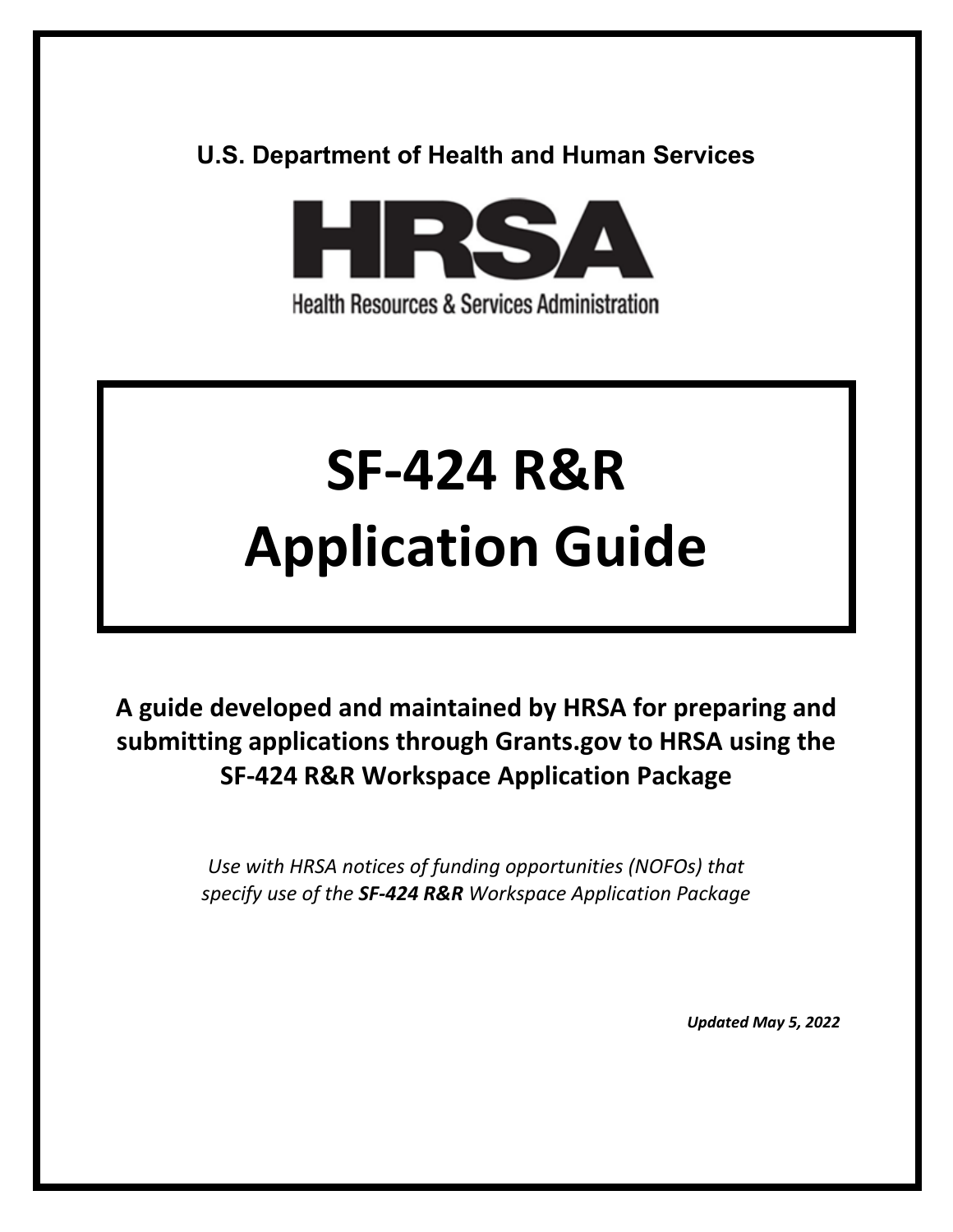|  | 2. POLICIES, ASSURANCES, DEFINITIONS AND OTHER INFORMATION  2      |  |
|--|--------------------------------------------------------------------|--|
|  |                                                                    |  |
|  | 3. REGISTERING AND APPLYING THROUGH GRANTS.GOV USING WORKSPACE  12 |  |
|  |                                                                    |  |
|  |                                                                    |  |
|  |                                                                    |  |
|  |                                                                    |  |
|  |                                                                    |  |
|  |                                                                    |  |
|  |                                                                    |  |
|  |                                                                    |  |
|  |                                                                    |  |
|  |                                                                    |  |
|  |                                                                    |  |

## **Table of Contents**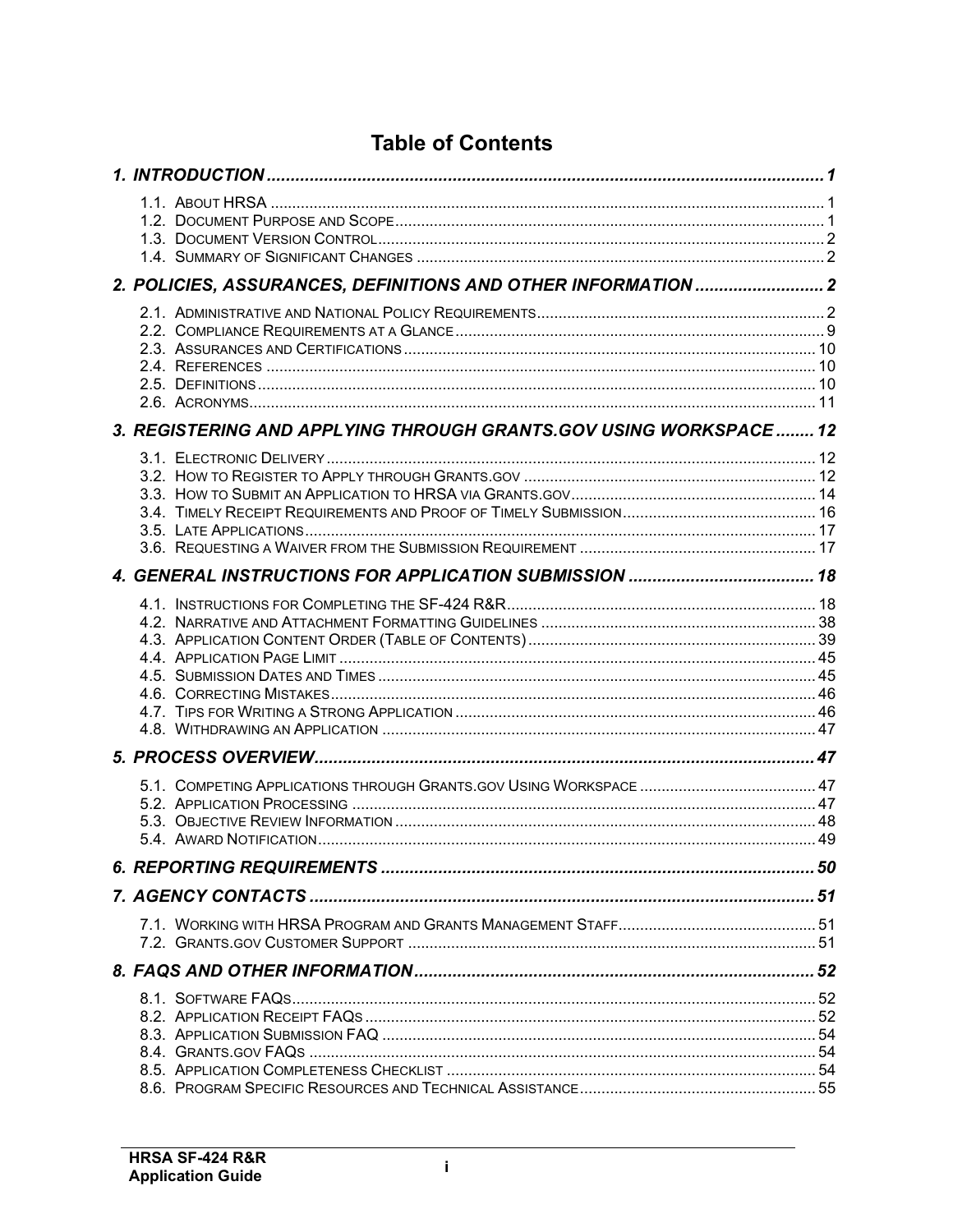| APPENDIX: SUPPLEMENTAL INSTRUCTIONS FOR PREPARING THE PROTECTION OF |  |
|---------------------------------------------------------------------|--|
| HUMAN SUBJECTS SECTION OF THE RESEARCH PLAN AND HUMAN SUBJECTS      |  |
|                                                                     |  |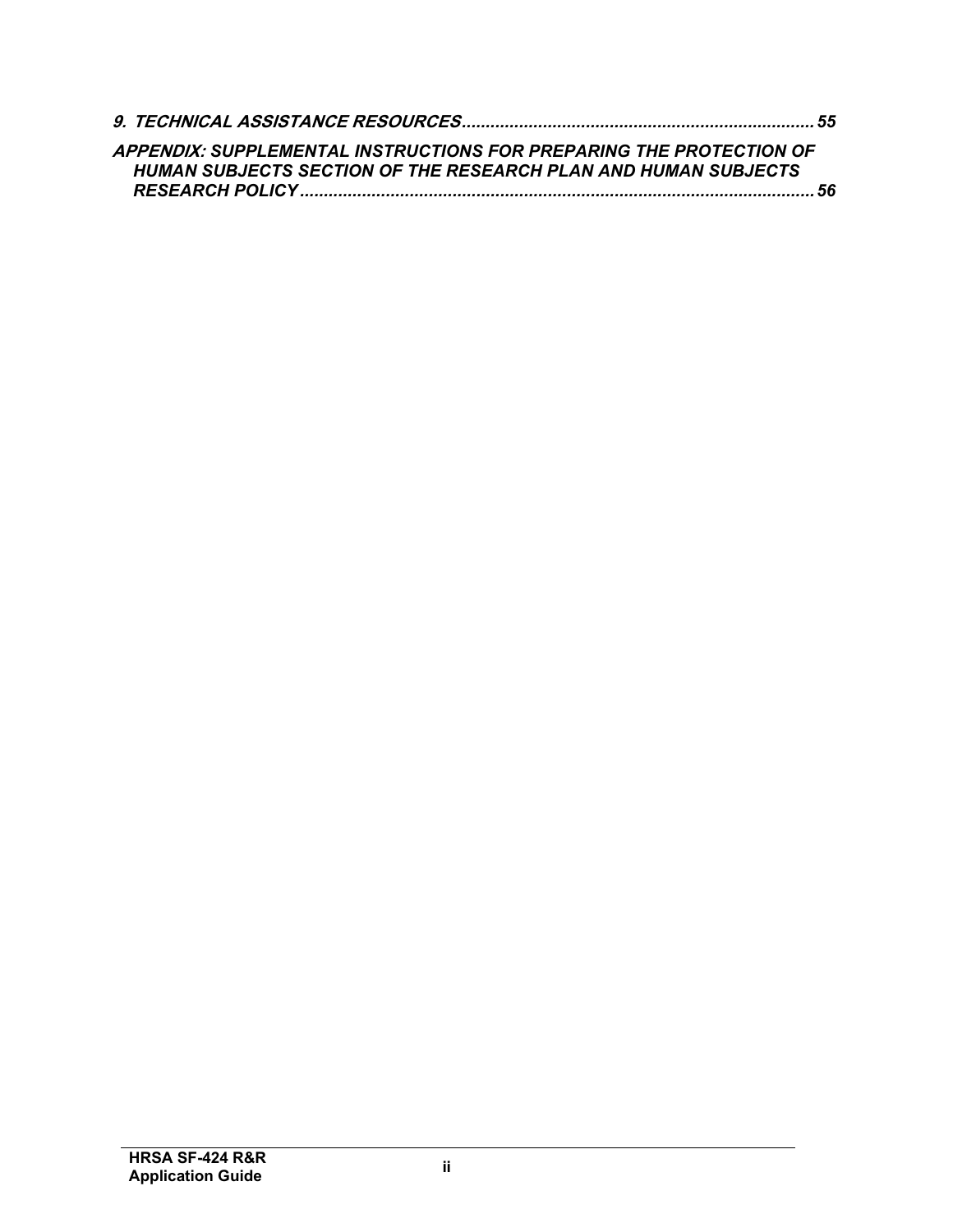

## <span id="page-3-0"></span>**1. INTRODUCTION**

## <span id="page-3-1"></span>**1.1. About HRSA**

The [Health Resources and Services Administration \(HRSA\)](http://www.hrsa.gov/) is a division of the [U.S.](http://www.hhs.gov/)  [Department of Health and Human Services \(HHS\).](http://www.hhs.gov/) HRSA programs support equitable health care for those in need, serving people with low incomes, people with HIV/AIDS, pregnant people, children, parents, rural communities, transplant patients, other underserved communities, and the health workforce, systems, and facilities that care for them.

Through HRSA's more than 90 programs and 3,000 grantees, tens of millions of Americans receive quality, affordable health care, and other services. This includes affordable primary care provided by HRSA-supported health centers and health professionals who received HRSA scholarships or loan repayment assistance; HRSAfunded prenatal and postnatal care, newborn and other medical screenings, voluntary home visits, and other maternal and child health services; HIV care and treatment services; rural primary care and substance use treatment programs; discounted prescription drugs; organ transplants; community-based COVID-19 vaccine outreach and education; and much more. Through the Provider Relief Fund and associated programs, HRSA reimburses health care providers for expenses or lost revenues attributable to Coronavirus as well as COVID-19 testing, treatment, and vaccine administration for uninsured individuals.

In Fiscal Year 2021 alone, HRSA provided nearly \$54 billion in funding to support our mission of improving health outcomes and achieving health equity.

For more information about HRSA, visit the [HRSA Agency Overview page](https://www.hrsa.gov/about/agency-overview) and [explore](https://data.hrsa.gov/)  [data and maps](https://data.hrsa.gov/) on HRSA's health care programs.

## <span id="page-3-2"></span>**1.2. Document Purpose and Scope**

The purpose of this document is to provide detailed instructions to help you (the applicant organization/agency) prepare and submit competing continuation, competing supplement, limited competition, and new applications electronically to HRSA through [Grants.gov.](https://www.grants.gov/) This *SF-424 R&R Application Guide* is specific to HRSA notices of funding opportunities (NOFOs) using the Application for Federal Assistance SF-424 Research and Related (R&R) application package**[1](#page-3-3) for research or training awards. HRSA requires you to submit electronically**. This *Guide* presents HRSA general information related to the application preparation and submission process and will be updated

 $\overline{a}$ 

<span id="page-3-3"></span><sup>&</sup>lt;sup>1</sup>If you are applying for awards that require the SF-424 Non-Construction application package, you must refer to HRSA's SF-424 [Application Guide a](http://www.hrsa.gov/grants/apply/applicationguide/sf424guide.pdf)t for guidance.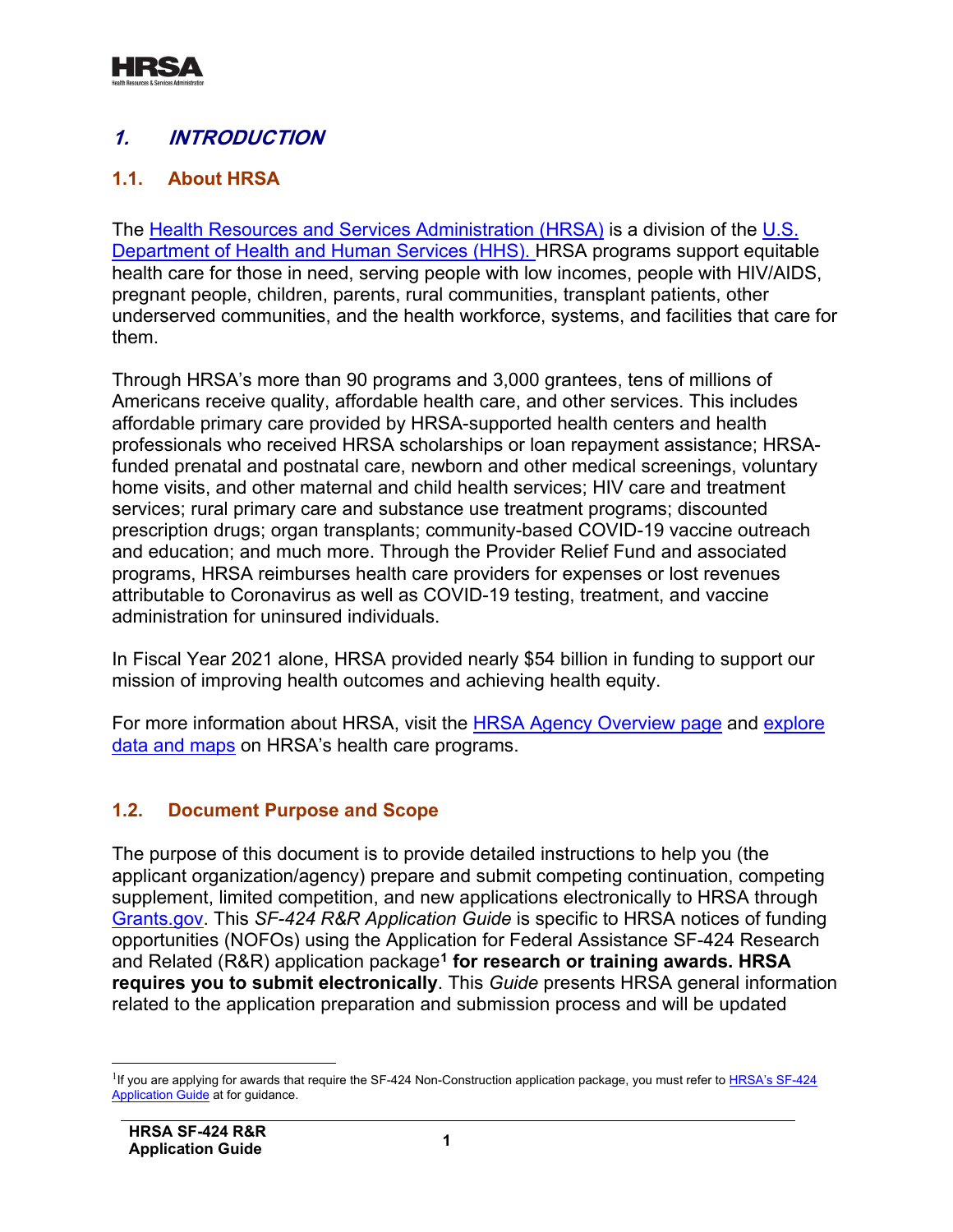

periodically. This document does not replace program-specific guidance provided in NOFOs.

Note: To request a subsequent budget period, recipients only need to submit the streamlined Non-Competing Continuation (NCC) Progress Report for continued funding of the next budget period. For details and user guides, visit [HRSA's Non-Competing](http://www.hrsa.gov/grants/noncompetingcontinuations/index.html)  [Continuation Process](http://www.hrsa.gov/grants/noncompetingcontinuations/index.html) page.

## <span id="page-4-0"></span>**1.3. Document Version Control**

HRSA's Division of Grants Policy & Planning in the Office of Federal Assistance Management periodically updates and maintains this document.

## <span id="page-4-1"></span>**1.4. Summary of Significant Changes**

5/5/22

- All Appropriations Act citations updated from Consolidated Appropriations Act, 2021 (P.L. 116-260) to **Consolidated Appropriations Act, 2022 (P.L. 117-103)**.
- Instructions updated in [Section 3.2 How to Register to Apply through Grants.gov.](#page-14-2)
- Statutory mandates updated in [Funding Restrictions](#page-26-0) section to align with P.L. 117-103. For more details, see [HRSA Grants Policy Bulletin 2022-05E](https://www.hrsa.gov/sites/default/files/hrsa/grants/manage/grants-policy-bulletin-2022-apr.pdf) *[Legislative Mandates in Grants Management for FY 2022.](https://www.hrsa.gov/sites/default/files/hrsa/grants/manage/grants-policy-bulletin-2022-apr.pdf)*
- [SF-424 R&R Senior/Key Person Profile](#page-42-0) details updated to clarify instructions and guidelines.

2/4/22

- Executive Level II salary limitation amount updated from \$199,300 to \$**203,700**. Related salary breakdowns and examples also updated.
- Project Abstract submission guidance clarified in [Section 4.1.ix. Project Abstract.](#page-39-0)
- Waiver request processes changed from Division of Grants Policy to Division of Grants Management.

## <span id="page-4-2"></span>**2. POLICIES, ASSURANCES, DEFINITIONS, AND OTHER INFORMATION**

## <span id="page-4-3"></span>**2.1. Administrative and National Policy Requirements**

Successful applicants are required to comply with [45 CFR part 75 Uniform](http://www.ecfr.gov/cgi-bin/retrieveECFR?gp=1&SID=4d52364ec83fab994c665943dadf9cf7&ty=HTML&h=L&r=PART&n=pt45.1.75)  [Administrative Requirements, Cost Principles, and Audit Requirements for HHS Awards](http://www.ecfr.gov/cgi-bin/retrieveECFR?gp=1&SID=4d52364ec83fab994c665943dadf9cf7&ty=HTML&h=L&r=PART&n=pt45.1.75) (UAR).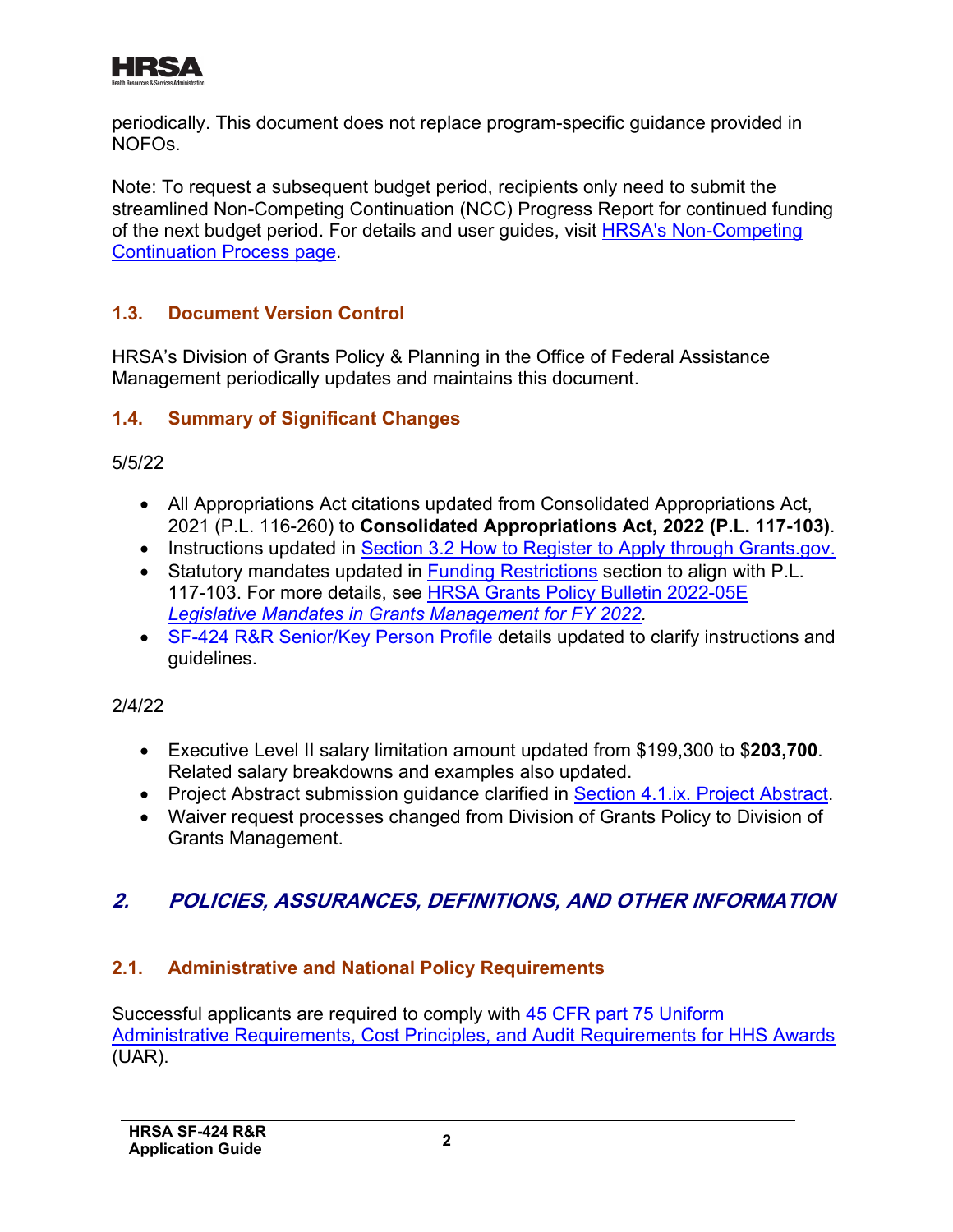

In addition to the numerous administrative and national policy requirements imposed by regulation and HHS policies, HRSA stresses the following requirements of every award:

## **Standards for Financial Management**

Recipients are required to meet the standards and requirements for financial management systems set forth in [45 CFR part 75.](http://www.ecfr.gov/cgi-bin/retrieveECFR?gp=1&SID=4d52364ec83fab994c665943dadf9cf7&ty=HTML&h=L&r=PART&n=pt45.1.75) The financial systems must enable the recipient to maintain records that adequately identify the sources of funds for federally assisted activities and the purposes for which the award was used, including authorizations, obligations, unobligated balances, assets, liabilities, outlays or expenditures, and any program income. The system must also enable the recipient to compare actual expenditures or outlays with the approved budget for the award.

Internal controls must be in place to ensure that costs charged to HRSA awards are allowable, allocable to the HRSA award, reasonable, necessary, and documented. For example, controls must be in place to ensure that only actual time worked on HRSA projects are charged to HRSA awards, and that the time worked has management approval from the HRSA award recipient. There also must be internal controls in place to ensure that costs charged to HRSA awards through subawards are monitored and evaluated by the HRSA award recipient and that only allowable, allocable, reasonable, necessary and documented costs are charged to HRSA awards.

HRSA funds must retain their award-specific identity—they may not be commingled with state funds or other federal funds. ["Commingling funds" typically means depositing or recording funds in a general account without the ability to identify each specific source of funds for any expenditure.]

## **Accessibility Provisions and Non-Discrimination Requirements**

Should you successfully compete for an award, recipients of federal financial assistance (FFA) from HHS must administer their programs in compliance with federal civil rights laws that prohibit discrimination on the basis of race, color, national origin, disability, age and, in some circumstances, religion, conscience, and sex (including gender identity, sexual orientation, and pregnancy). This includes ensuring programs are accessible to persons with limited English proficiency and persons with disabilities. The HHS Office for Civil Rights (OCR) provides guidance on complying with civil rights laws enforced by HHS. See [Providers of Health Care and Social Services](https://www.hhs.gov/civil-rights/for-providers/provider-obligations/index.html) and [HHS](https://www.hhs.gov/civil-rights/for-individuals/nondiscrimination/index.html)  [Nondiscrimination Notice.](https://www.hhs.gov/civil-rights/for-individuals/nondiscrimination/index.html)

• Recipients of FFA must ensure that their programs are accessible to persons with limited English proficiency. For guidance on meeting your legal obligation to take reasonable steps to ensure meaningful access to your programs or activities by limited English proficient individuals, see [Fact Sheet on the Revised HHS LEP](https://www.hhs.gov/civil-rights/for-individuals/special-topics/limited-english-proficiency/fact-sheet-guidance/index.html)  [Guidance](https://www.hhs.gov/civil-rights/for-individuals/special-topics/limited-english-proficiency/fact-sheet-guidance/index.html) and [Limited English Proficiency.](https://www.lep.gov/)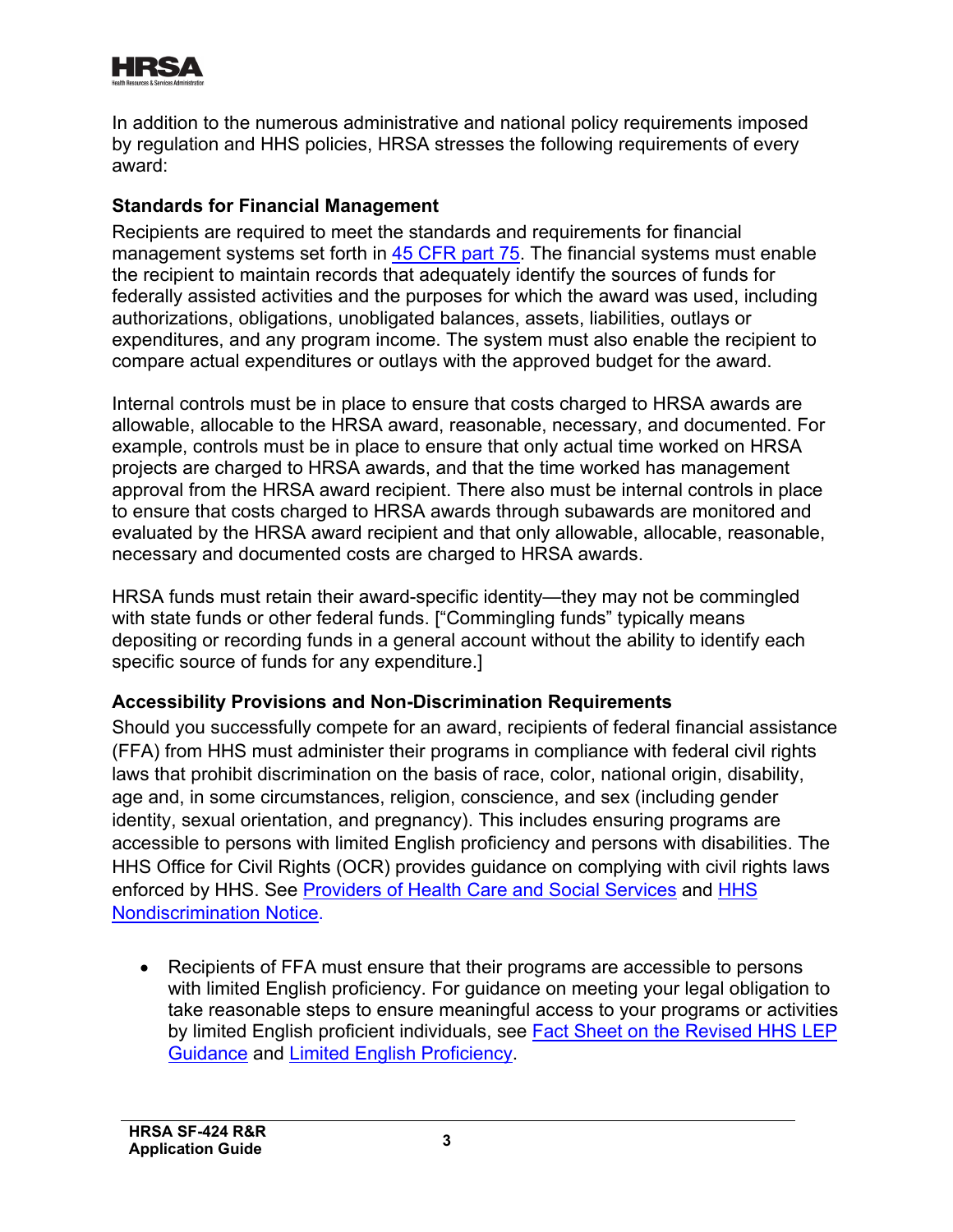

- For information on your specific legal obligations for serving qualified individuals with disabilities, including reasonable modifications and making services accessible to them, see [Discrimination on the Basis of Disability.](http://www.hhs.gov/ocr/civilrights/understanding/disability/index.html)
- HHS-funded health and education programs must be administered in an environment free of sexual harassment. See [Discrimination on the Basis of Sex.](https://www.hhs.gov/civil-rights/for-individuals/sex-discrimination/index.html)
- For guidance on administering your program in compliance with applicable federal religious nondiscrimination laws and applicable federal conscience protection and associated anti-discrimination laws, see [Conscience Protections](https://www.hhs.gov/conscience/conscience-protections/index.html)  [for Health Care Providers](https://www.hhs.gov/conscience/conscience-protections/index.html) and [Religious Freedom.](https://www.hhs.gov/conscience/religious-freedom/index.html)

Please contact the [HHS Office for Civil Rights](https://www.hhs.gov/ocr/about-us/contact-us/index.html) for more information about obligations and prohibitions under federal civil rights laws or call 1-800-368-1019 or TDD 1-800- 537-7697.

The HRSA Office of Civil Rights, Diversity, and Inclusion (OCRDI) offers technical assistance, individual consultations, trainings, and plain language materials to supplement OCR guidance and assist HRSA recipients in meeting their civil rights obligations. Visit [OCRDI's website](https://www.hrsa.gov/about/organization/bureaus/ocrdi#recipients) to learn more about how federal civil rights laws and accessibility requirements apply to your programs, or contact OCRDI directly at [HRSACivilRights@hrsa.gov.](mailto:HRSACivilRights@hrsa.gov)

## **Acknowledgment of Federal Funding**

If the NOFO notes that the program is subject to the General Provisions of P.L. 117- 103, the following statutory mandate applies:

## Division H, Title V, Section 505

"When issuing statements, press releases, requests for proposals, bid solicitations and other documents describing projects or programs funded in whole or in part with federal money, all grantees receiving federal funds included in this Act, including but not limited to state and local governments and recipients of federal research grants, shall clearly state  $-$  (1) the percentage of the total costs of the program or project which will be financed with federal money; (2) the dollar amount of federal funds for the project or program; and (3) percentage and dollar amount of the total costs of the project or program that will be financed by non-governmental sources."

In addition, HRSA requires recipients to use the following acknowledgment and disclaimer:

"This [project/publication/program/website] [is/was] supported by the Health Resources and Services Administration (HRSA) of the U.S. Department of Health and Human Services (HHS) as part of an award totaling \$XX with xx percentage financed with non-governmental sources. The contents are those of the author(s) and do not necessarily represent the official views of, nor an endorsement, by HRSA, HHS, or the U.S. Government."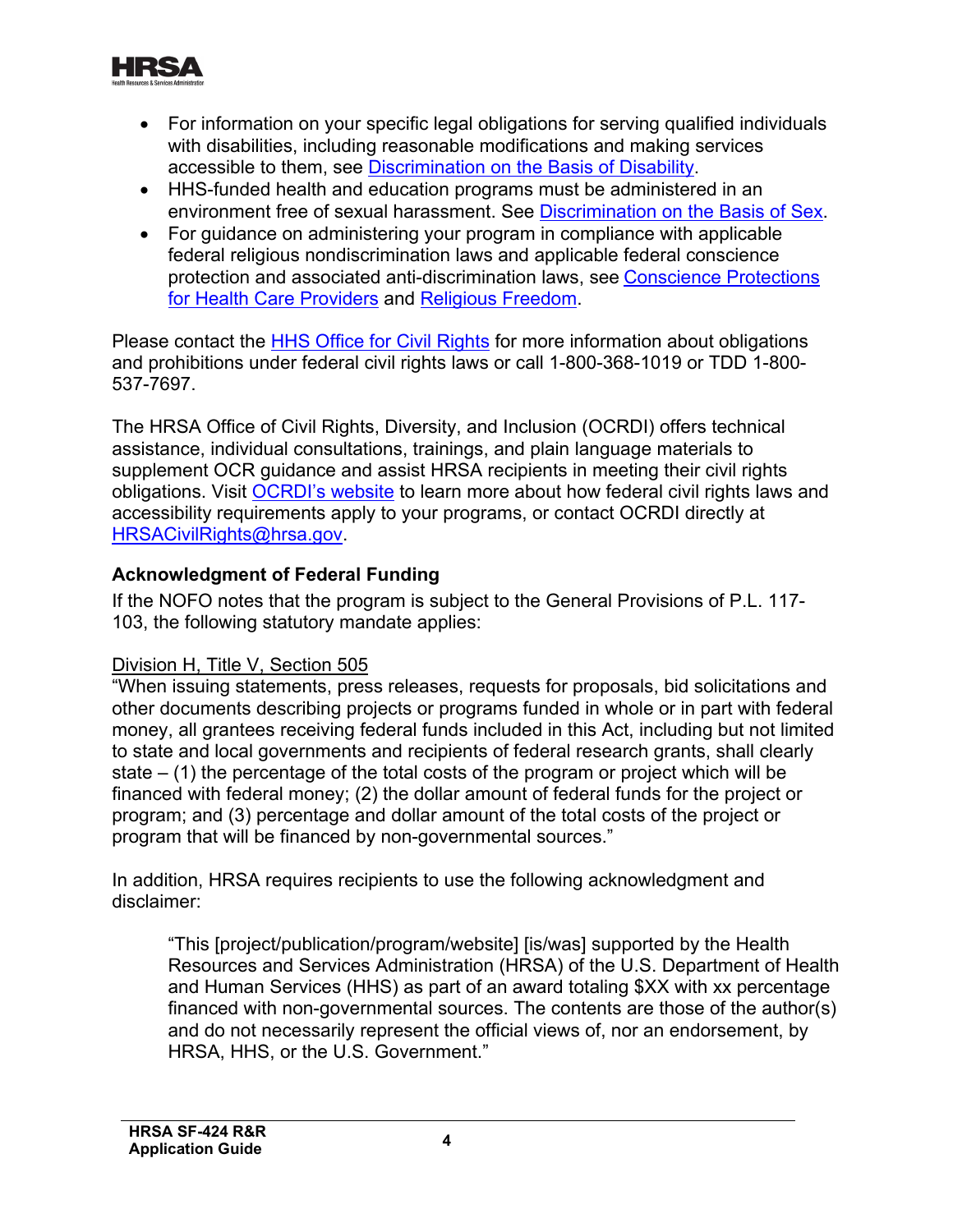

Recipients are required to use this language when issuing statements, press releases, requests for proposals, bid solicitations, and other HRSA-supported publications and forums describing projects or programs funded in whole or in part with HRSA funding. Examples of HRSA-supported publications include, but are not limited to, manuals, toolkits, resource guides, case studies and issues briefs. For more details, see HRSA's [Communicating and Acknowledging Federal Funding webpage.](https://www.hrsa.gov/grants/manage/acknowledge-hrsa-funding)

## **Conflict of Interest**

HRSA has established a [Federal Financial Assistance Conflict of Interest Policy \(COI](https://www.hrsa.gov/sites/default/files/hrsa/grants/manage/HRSA_COI_Policy.pdf)  [Policy\)](https://www.hrsa.gov/sites/default/files/hrsa/grants/manage/HRSA_COI_Policy.pdf) pursuant to 45 CFR § 75.112, which requires that awarding agencies establish conflict of interest policies for federal awards that: 1) Address conditions under which outside activities, relationships, or financial interests are proper or improper; 2) Provide for advance notification of outside activities, relationships, or financial interests, and a process of review as appropriate; and 3) Outline how financial conflicts of interest may be addressed. This policy addresses such conditions; identifies when and how a non-federal entity (NFE) must provide written notification of such outside activities, relationships, or financial interests to HRSA or, in the case of grant subrecipients, to the pass-through entity, and describes a process of review of such disclosures; and discusses the means by which financial conflicts of interest may be addressed.

This COI Policy, except as noted below, applies to all NFEs receiving HRSA financial assistance, either directly (from HRSA) or indirectly (i.e., through a subaward from a pass-through entity). Note: For the purposes of this COI Policy, institutions of higher education that are instrumentalities of a state under applicable state laws are subject to the requirements applicable to such entities.

## **Financial Conflict of Interest**

HHS requires recipients and investigators to comply with the requirements of 42 CFR part 50, subpart F, "Responsibility of Applicants for Promoting Objectivity in Research for which PHS Funding is Sought." A Final Rule amending this PHS regulation (and the companion regulation at 45 CFR part 94, "Responsible Prospective Contractors," imposing similar requirements for research contracts) was published on [August 25,](http://www.gpo.gov/fdsys/pkg/FR-2011-08-25/pdf/2011-21633.pdf)  [2011 in the Federal Register.](http://www.gpo.gov/fdsys/pkg/FR-2011-08-25/pdf/2011-21633.pdf) An Institution applying for or receiving PHS funding from a grant or cooperative agreement that is covered by the rule must be in full compliance with all of the revised regulatory requirements no later than August 24, 2012, and immediately upon making its institutional Financial Conflict of Interest (FCOI) policy publicly accessible as described in the regulation.

## **Healthy People 2030**

Led by HHS, Healthy People 2030 is the nation's 10-year plan for addressing our most critical public health priorities and challenges. Since 1980, HHS's Office of Disease Prevention and Health Promotion has set measurable objectives and targets to improve the health and well-being of the nation.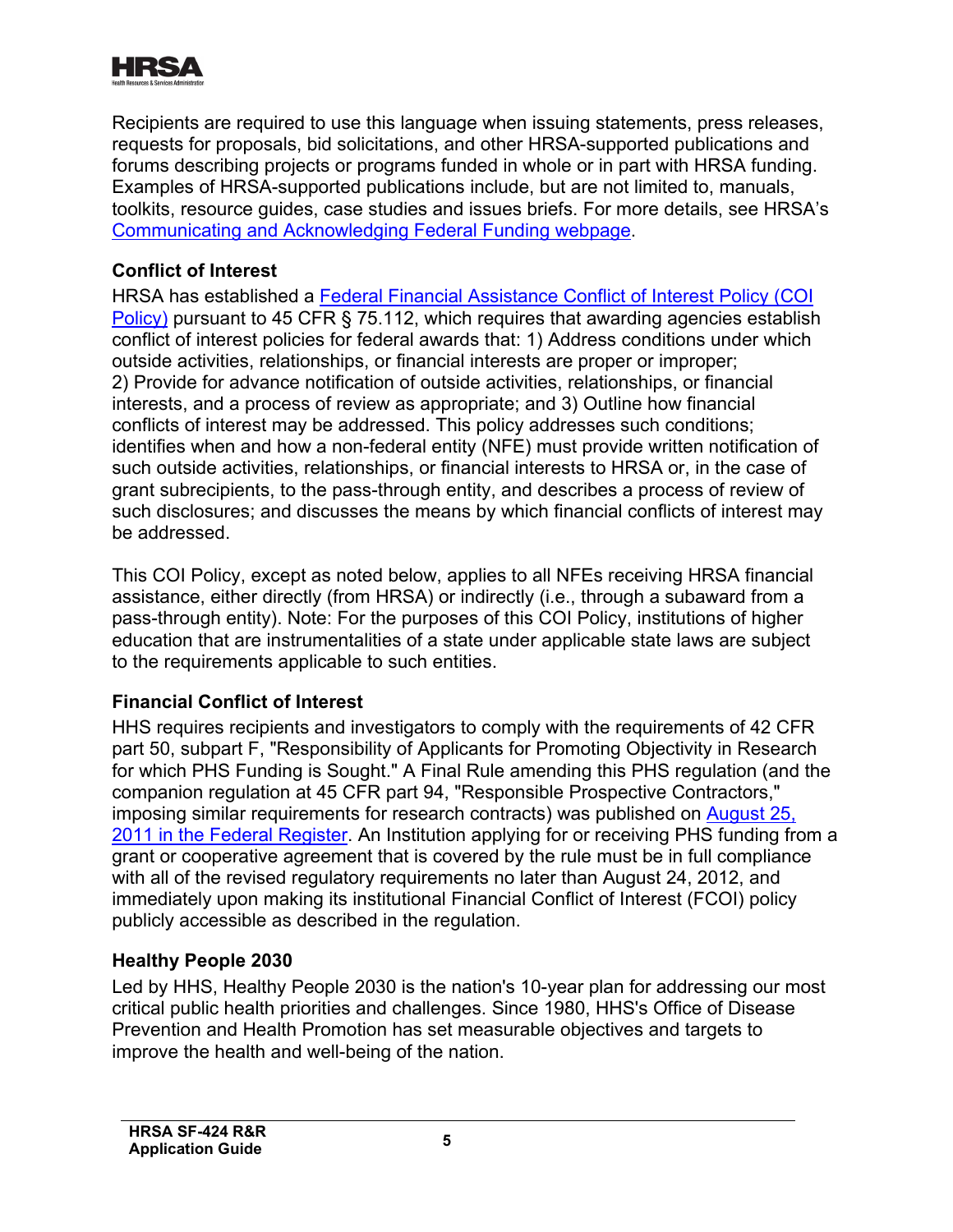

This decade, Healthy People 2030 features 355 core – or measurable – objectives with 10-year targets, new objectives related to opioid use disorder and youth ecigarette use, and resources for adapting Healthy People 2030 to emerging public health threats like COVID-19. For the first time, Healthy People 2030 also sets 10 year targets for objectives related to social determinants of health. More information about Healthy People 2030 may be found [online](https://health.gov/healthypeople) at [https://health.gov/healthypeople.](https://health.gov/healthypeople)

## **Human Subjects Protection**

Federal regulations (45 CFR part 46) require that applications and proposals involving human subjects must be evaluated with reference to the risks to the subjects, the adequacy of protection against these risks, the potential benefits of the research to the subjects and others, and the importance of the knowledge gained or to be gained. If research involving human subjects is anticipated, recipients must meet the requirements of the HHS regulations to protect human subjects from research risks as specified in the Code of Federal Regulations, [Title 45 – Public Welfare, Part 46 –](https://www.hhs.gov/ohrp/regulations-and-policy/regulations/45-cfr-46/index.html)  [Protection of Human Subjects \(45 CFR](https://www.hhs.gov/ohrp/regulations-and-policy/regulations/45-cfr-46/index.html) part 46), available online.

**NOTE**: See the [Appendix](#page-58-0) of this *SF-424 R&R Application Guide* for supplemental instructions for preparing the human subjects section of the research plan.

## **Mandatory Disclosures**

The non-federal entity or applicant for a federal award must disclose, in a timely manner, in writing to the HHS awarding agency or pass-through entity all violations of federal criminal law involving fraud, bribery, or gratuity violations potentially affecting the federal award  $(45 \text{ CFR} \text{S} \, 75.113)$ . Failure to make required disclosures can result in any of the remedies described in  $45$  CFR § 75.371, including suspension or debarment. (See also 2 CFR parts 180 and 376, and 31 U.S.C. 3354).

Submission is required for all applicants and recipients, in writing, to the awarding agency and to the HHS Office of Inspector General (OIG) all information related to violations of federal criminal law involving fraud, bribery, or gratuity violations potentially affecting the federal award. Disclosures must be sent in writing to:

HRSA (The Awarding Agency)

## **AND**

U.S. Department of Health and Human Services Office of Inspector General ATTN: Mandatory Grant Disclosures, Intake Coordinator 330 Independence Avenue, SW, Cohen Building Room 5527 Washington, DC 20201 URL: <https://oig.hhs.gov/fraud/report-fraud/index.asp> (Include "Mandatory Grant Disclosures" in subject line)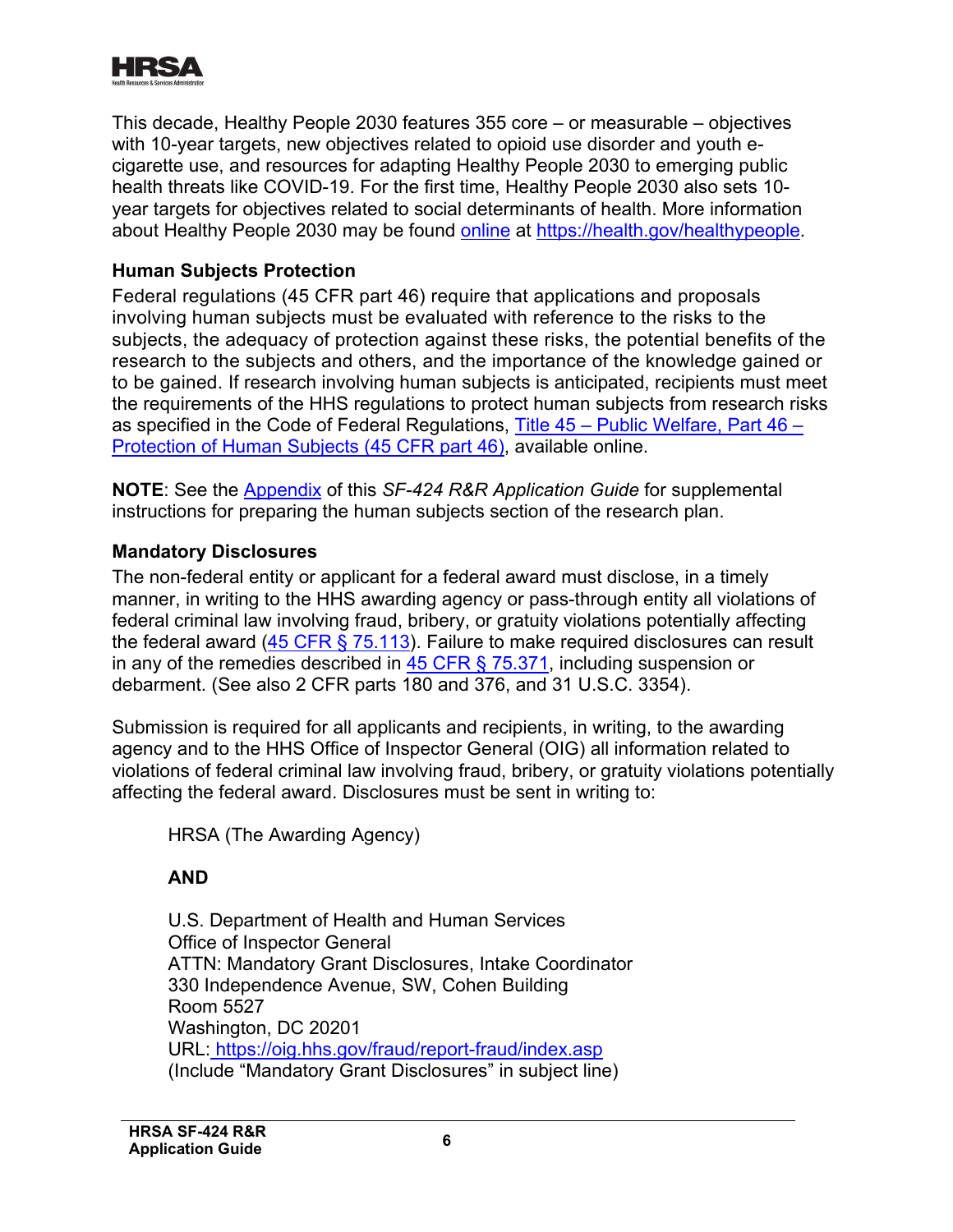

Fax: (202) 205-0604 (Include "Mandatory Grant Disclosures" in subject line) or Email: grantdisclosures@oig.hhs.gov

**[Prohibition on Certain Telecommunications and Video Surveillance Services or](https://www.hrsa.gov/sites/default/files/hrsa/grants/manage/grants-policy-bulletin-2021.pdf)  [Equipment](https://www.hrsa.gov/sites/default/files/hrsa/grants/manage/grants-policy-bulletin-2021.pdf)**

- (a) As described in 2 CFR § 200.216, recipients and subrecipients are prohibited to obligate or spend grant funds (to include direct and indirect expenditures as well as cost share and program) to:
	- (1) Procure or obtain,
	- (2) Extend or renew a contract to procure or obtain; or
	- (3) Enter into contract (or extend or renew contract) to procure or obtain equipment, services, or systems that use covered telecommunications equipment or services as a substantial or essential component of any system, or as critical technology as part of any system. As described in Pub. L. 115-232, section 889, covered telecommunications equipment is telecommunications equipment produced by Huawei Technologies Company or ZTE Corporation (or any subsidiary or affiliate of such entities).
		- i. For the purpose of public safety, security of government facilities, physical security surveillance of critical infrastructure, and other national security purposes, video surveillance and telecommunications equipment produced by Hytera Communications Corporation, Hangzhou Hikvision Digital Technology Company, or Dahua Technology Company (or any subsidiary or affiliate of such entities).
		- ii. Telecommunications or video surveillance services provided by such entities or using such equipment.
		- iii. Telecommunications or video surveillance equipment or services produced or provided by an entity that the Secretary of Defense, in consultation with the Director of the National Intelligence or the Director of the Federal Bureau of Investigation, reasonably believes to be an entity owned or controlled by, or otherwise, connected to the government of a covered foreign country.

## **Research Misconduct**

The recipient is responsible for the actions of its employees and other research collaborators, including third parties, involved in the project. The recipient will inquire into and, if necessary, investigate and resolve promptly and fairly all instances of alleged or apparent research misconduct. [42 CFR part 93, "Public Health Service](http://www.ecfr.gov/cgi-bin/text-idx?c=ecfr&tpl=/ecfrbrowse/Title42/42cfr93_main_02.tpl)  [Policies on Research Misconduct,](http://www.ecfr.gov/cgi-bin/text-idx?c=ecfr&tpl=/ecfrbrowse/Title42/42cfr93_main_02.tpl)" specifies recipient responsibilities for dealing with and reporting possible research misconduct. The regulation is available from the **Office** [of Research Integrity](https://ori.hhs.gov/) (ORI) on its home page.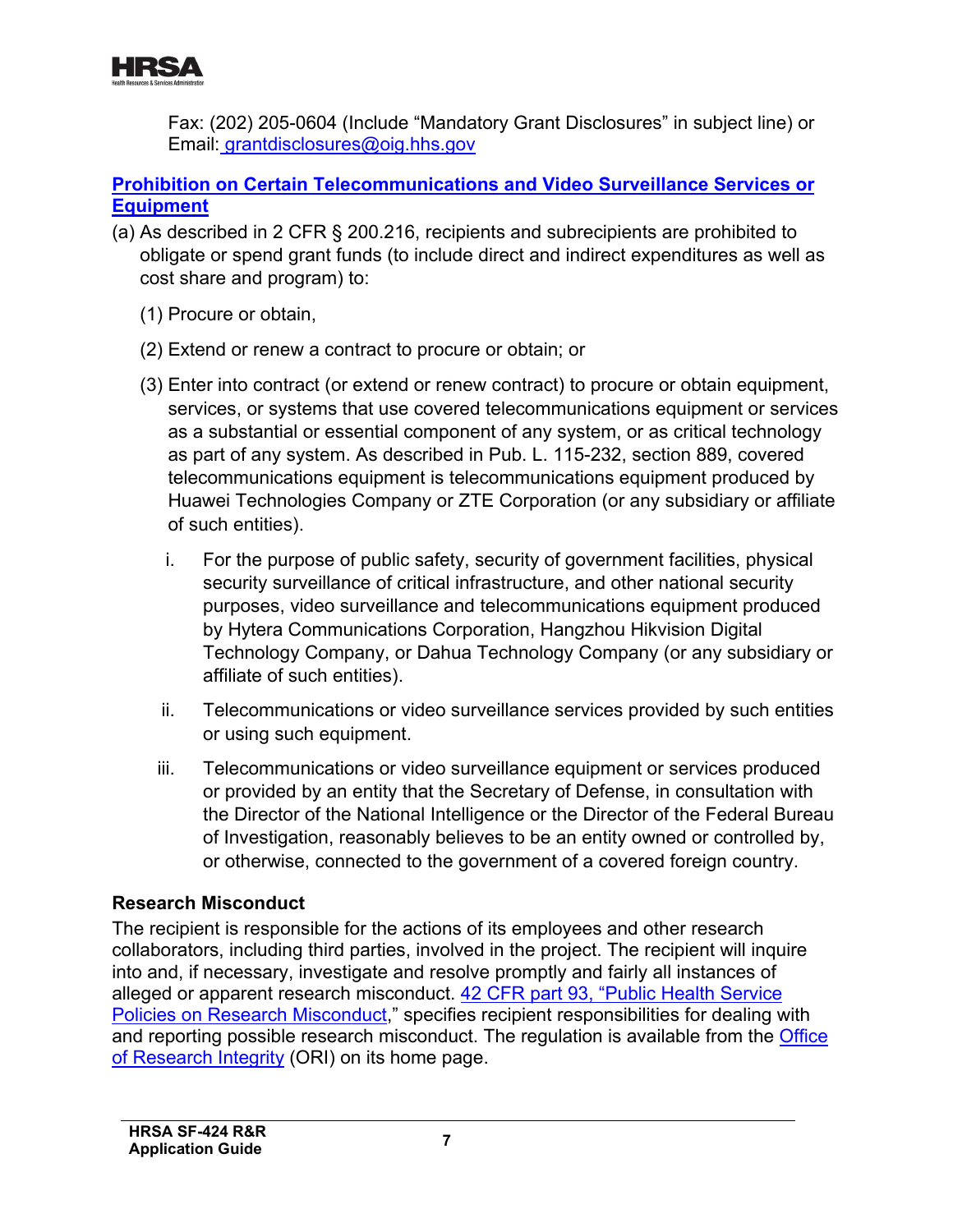

The recipient must carry out its responsibilities with extra care if a research misconduct inquiry has been initiated as specified in  $42$  CFR § 93.307 or if the recipient or ORI has made a finding of research misconduct. The recipient must report promptly to ORI any incident of alleged or apparent research misconduct that it judges as warranting investigation and must advise ORI of any decision to initiate an investigation. The recipient also must notify ORI if it intends to close a case at the inquiry or investigation stage based on an admission of responsibility, settlement, or for any other reason. The regulations also require that the recipient submit an annual report.

If a misconduct investigation has been initiated, the recipient must take any necessary steps, in addition to its normal and ongoing responsibilities under the grant, to protect the scientific integrity of the project, protect human subjects and animals, provide reports to ORI, and ensure the proper expenditure of funds and continuation of the project during the investigation, if appropriate. ORI staff members are available to help recipients with investigating and reporting on research misconduct, and POs are available to provide technical assistance and to work with recipients to protect funded projects from the adverse effects of research misconduct.

If the recipient finds research misconduct by anyone working on an HHS grantsupported project, whether at its organization or at a third-party organization, the recipient must assess the effect of that finding on the ability to continue that project, as originally approved, and must promptly request OPDIV prior approval of any intended change of PI or other key personnel. In addition, the awarding office may impose sanctions, such as withdrawal of approval of the PI/PD or other key personnel, disallowance of costs associated with the invalid or unreliable research, withholding a non-competing continuation award, suspension or termination, in whole or in part, of the current award, or debarment.

If research misconduct has affected data validity or reliability, ORI or the OPDIV may require the recipient and its employee/collaborator authors to submit a correction or retraction of the data to a journal, publish the corrected data, or both. If the recipient does not comply with this requirement, the OPDIV may invoke its rights, under 45 CFR part 74 or 92, to access the data (including copyrightable material developed under the award), have the data reviewed, and submit the correction.

The recipient must promptly report issues involving potential civil or criminal fraud, such as false claims or misappropriation of federal funds, to the HHS OIG.

## **Smoke-Free Workplace**

The Public Health Service strongly encourages all award recipients to provide a smokefree workplace and to promote the non-use of all tobacco products. Further, Public Law (P.L.) 103-227, the Pro-Children Act of 1994, prohibits smoking in certain facilities (or in some cases, any portion of a facility) in which regular or routine education, library, day care, health care or early childhood development services are provided to children.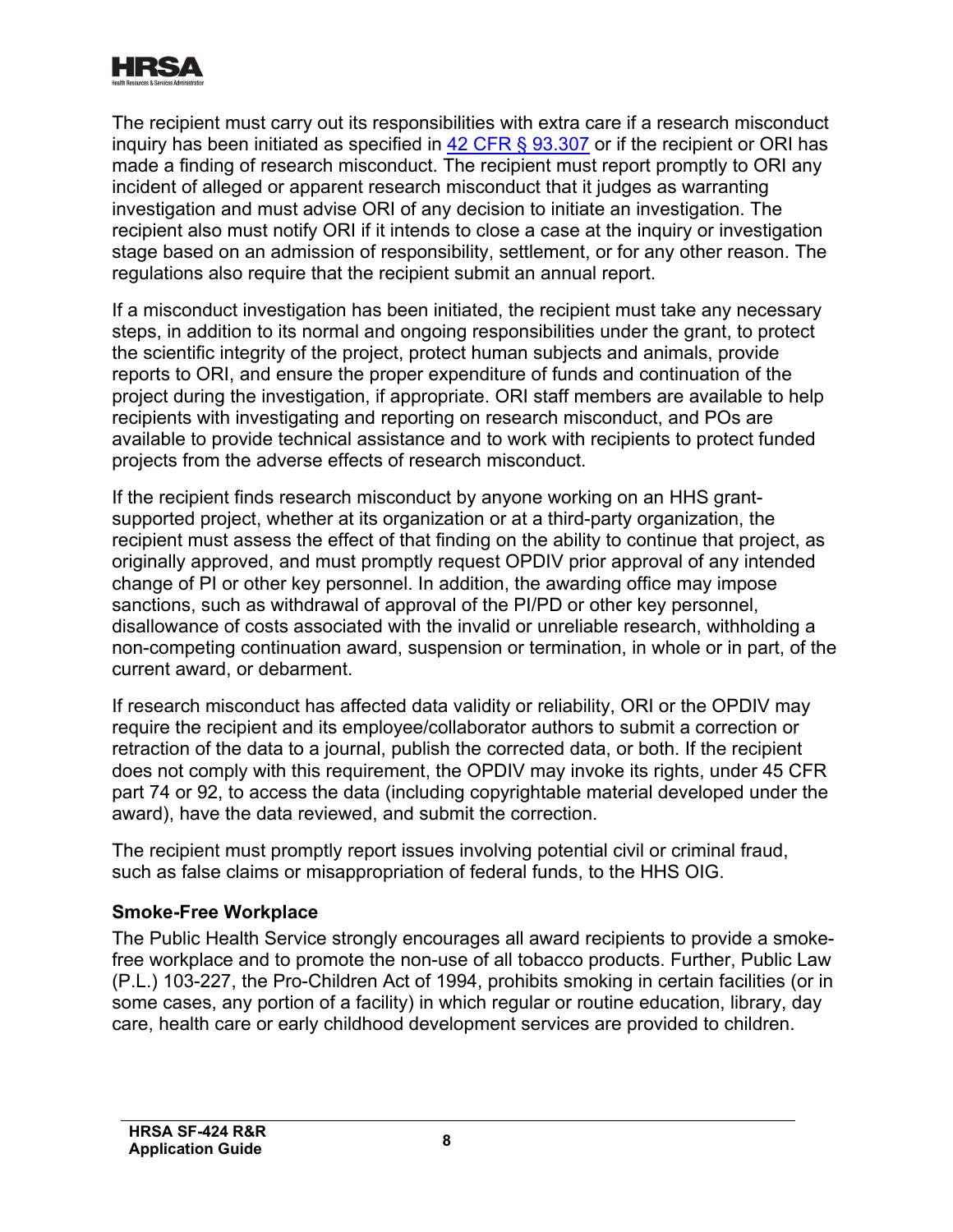

## **Trafficking in Persons**

Awards issued under HRSA NOFOs are subject to the requirements of Section 106(g) of the Trafficking Victims Protection Act of 2000, as amended (22 U.S.C. 7104). For the full text of the award term, go to **[Trafficking Victims Protection](https://www.hrsa.gov/sites/default/files/hrsa/grants/manage/trafficking-in-persons.pdf) online**.

**NOTE:** The signature of the Authorized Organization Representative (AOR) (by checking "I agree" in Box 17 of SF-424 R&R) on the application serves as the required certification of compliance for your organization regarding the administrative and national policy requirements.

## <span id="page-11-0"></span>**2.2. Compliance Requirements at a Glance**

For reference, the chart below provides compliance requirements by recipient and requirement type.

| <b>Compliance Requirements at a Glance</b> |                                              |                                            |                                                                                                                                                                                                                                                                                                               |  |
|--------------------------------------------|----------------------------------------------|--------------------------------------------|---------------------------------------------------------------------------------------------------------------------------------------------------------------------------------------------------------------------------------------------------------------------------------------------------------------|--|
| <b>Recipient Type</b>                      | <b>Administrative</b><br><b>Requirements</b> | <b>Cost Principles</b>                     | <b>Audit</b><br><b>Requirements</b>                                                                                                                                                                                                                                                                           |  |
| State, Local, & Tribal<br>Governments      | 45 CFR part 75                               | 45 CFR part 75; subpart<br>E               | 45 CFR part 75;<br>subpart F                                                                                                                                                                                                                                                                                  |  |
| Colleges &<br><b>Universities</b>          |                                              |                                            |                                                                                                                                                                                                                                                                                                               |  |
| Non-Profits                                |                                              |                                            |                                                                                                                                                                                                                                                                                                               |  |
| Hospitals                                  |                                              | 45 CFR part 75,<br><b>Appendix IX</b>      |                                                                                                                                                                                                                                                                                                               |  |
| <b>For-Profits</b>                         |                                              | 48 CFR subpart 31.2<br>(FAR 31.2)          |                                                                                                                                                                                                                                                                                                               |  |
| Foreign                                    | <b>45 CFR part 75</b>                        | As stated above for each<br>recipient type | <b>45 CFR part 75</b><br>except where the<br><b>HHS</b> awarding<br>agency<br>determines that<br>the application of<br>these subparts<br>would be<br>inconsistent with<br>the international<br>obligations of the<br><b>United States or</b><br>the statutes or<br>regulations of a<br>foreign<br>government. |  |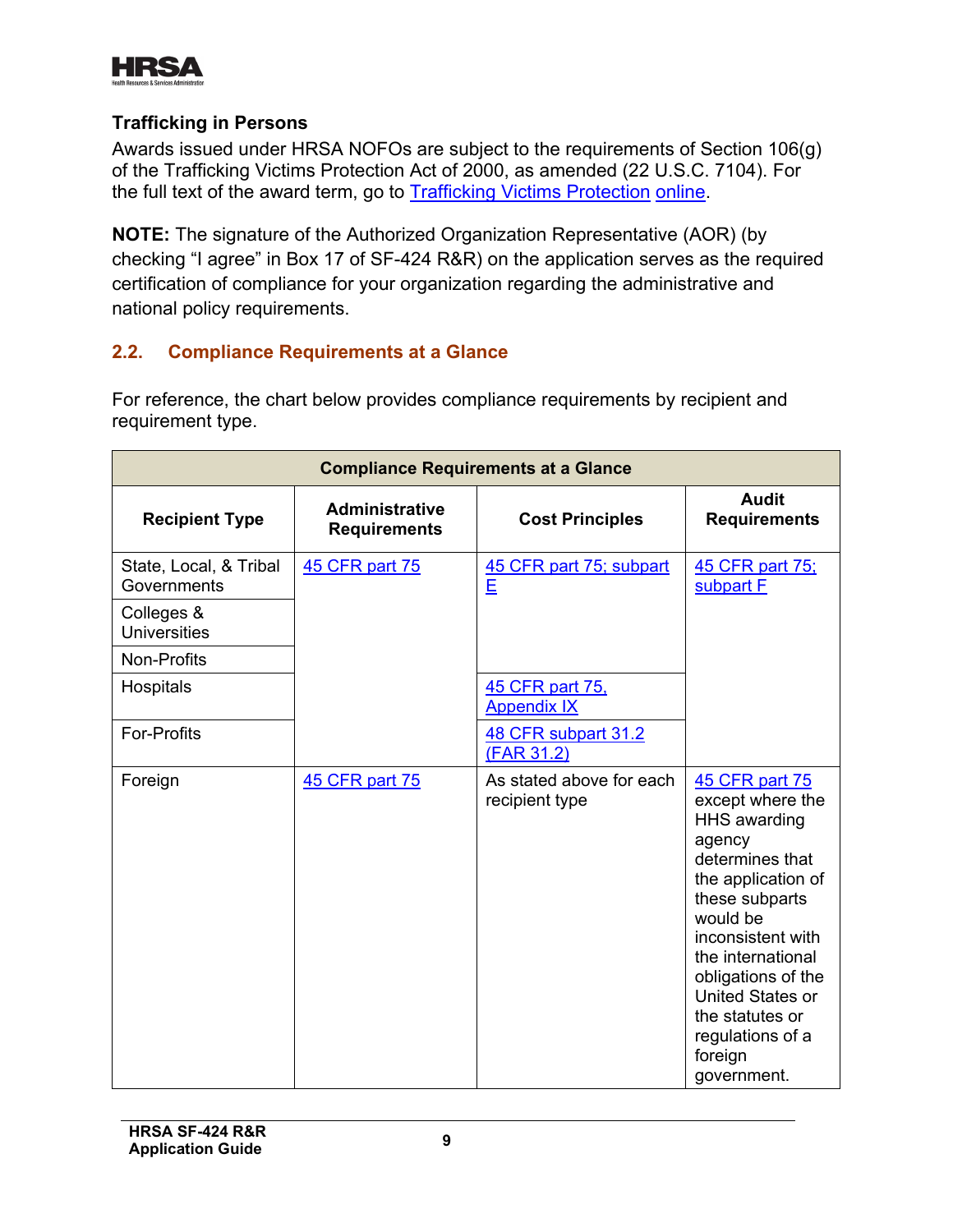

#### <span id="page-12-0"></span>**2.3. Assurances and Certifications**

The signature of the AOR (by checking "I agree" in Box 17 of SF-424 R&R) on the application serves as the required certification of compliance for the applicant organization regarding Lobbying. See [Section 4.1.viii](#page-36-0) of this *SF-424 R&R Application Guide* for more details. If applicable, complete the Standard Form-LLL Disclosure of Lobbying Activities Form provided with the application package.

In accordance with the Federal Government's efforts to reduce reporting burden for recipients of federal financial assistance, the general certification and representation requirements contained in the Standard Form 424B (SF-424B) – Assurances – Non-Construction Programs, and the Standard Form 424D (SF-424D) – Assurances – Construction Programs, have been standardized federal-wide. Effective January 1, 2020, the forms themselves are no longer required to be part of HRSA's Application Package and the updated common certification and representation requirements will be stored and maintained within the System for Award Management (SAM). Organizations or individuals applying for federal financial assistance as of January 1, 2020, must validate the federally required common certifications and representations annually through [SAM.](https://sam.gov/content/home)

#### <span id="page-12-1"></span>**2.4. References**

[About HRSA](http://www.hrsa.gov/about/index.html)

[How to Apply for a HRSA Grant](http://www.hrsa.gov/grants/apply/index.html)

[System for Award Management](https://www.sam.gov/) (SAM) | [SAM.gov Knowledge Base](https://nam12.safelinks.protection.outlook.com/?url=https%3A%2F%2Fwww.fsd.gov%2Fgsafsd_sp%3Fid%3Dgsa_kb_view2%26kb_id%3Df66d8e6cdb76d4100d73f81d0f9619c6&data=04%7C01%7Ccshifflett%40dminc.com%7C8eee7a2adab549a3b3c008d925e9a364%7Cdb7ac9ef779d46e59bca00509580ad6b%7C0%7C0%7C637582507851821018%7CUnknown%7CTWFpbGZsb3d8eyJWIjoiMC4wLjAwMDAiLCJQIjoiV2luMzIiLCJBTiI6Ik1haWwiLCJXVCI6Mn0%3D%7C1000&sdata=UrR%2B%2FM2wWF2fZG05Z8O6JS2C3FXXSl%2F7B3%2FB45XHRrg%3D&reserved=0)

[Grants.gov Online User Guide](http://www.grants.gov/help/html/help/index.htm)

[Grants.gov Workspace Overview](https://www.grants.gov/web/grants/applicants/workspace-overview.html)

[Tips for Preparing Grant Proposals](https://www.hhs.gov/grants/grants/get-ready-for-grants-management/tips-for-preparing-grant-proposals/)

#### <span id="page-12-2"></span>**2.5. Definitions**

Please refer to [45 CFR § 75.2 Definitions.](https://www.ecfr.gov/cgi-bin/retrieveECFR?gp=1&SID=4d52364ec83fab994c665943dadf9cf7&ty=HTML&h=L&r=PART&n=pt45.1.75)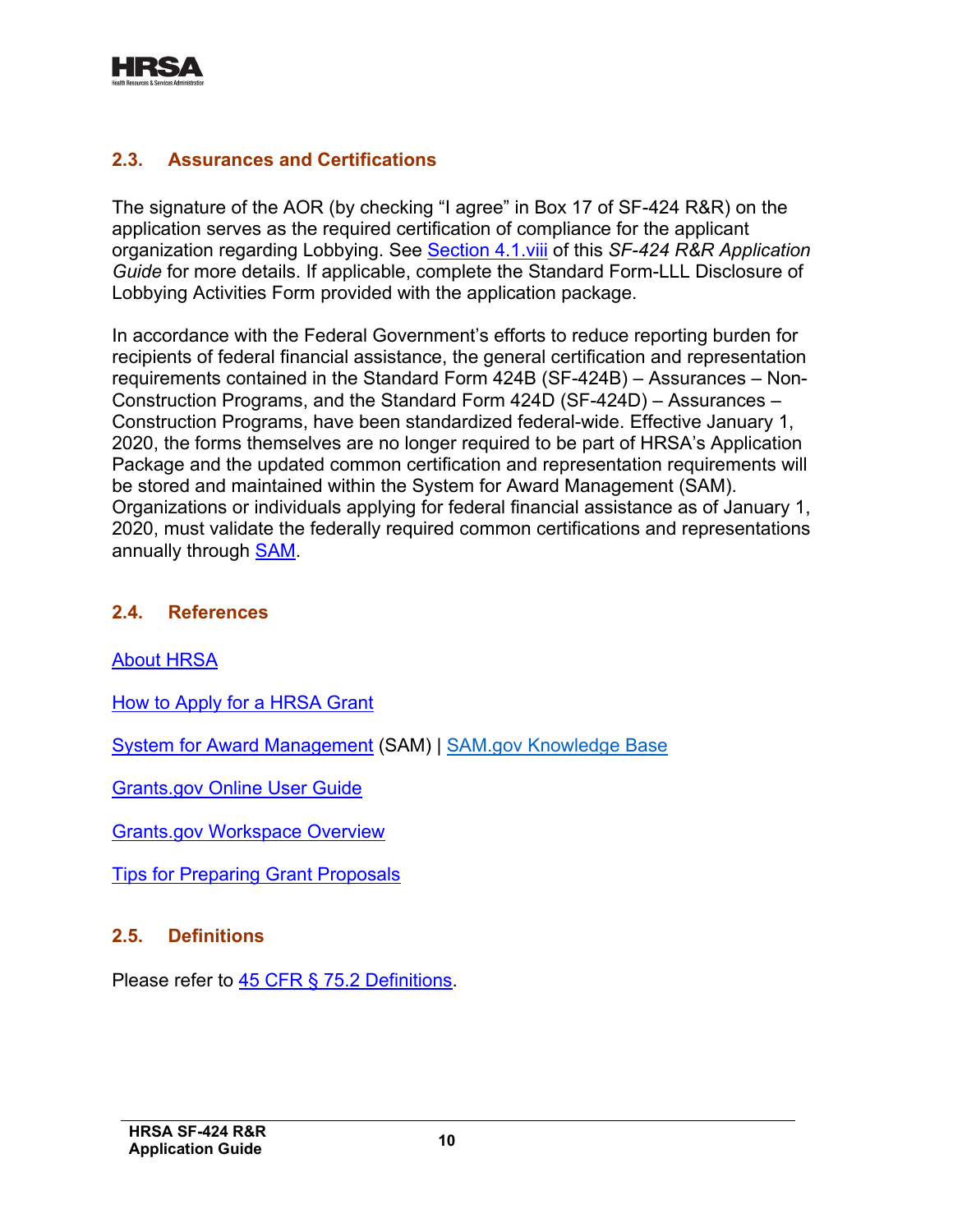

## <span id="page-13-0"></span>**2.6. Acronyms**

| <b>AL</b>       | Assistance Listings (formerly the Catalog of Federal Domestic |
|-----------------|---------------------------------------------------------------|
|                 | Assistance (CFDA))                                            |
| <b>AO</b>       | <b>Authorizing Official</b>                                   |
| <b>AOR</b>      | <b>Authorized Organization Representative</b>                 |
| <b>BPHC</b>     | <b>Bureau of Primary Health Care</b>                          |
| <b>BHW</b>      | <b>Bureau of Health Workforce</b>                             |
| <b>CAS</b>      | <b>Cost Allocation Services</b>                               |
| <b>CCR</b>      | Central Contractor Registration (now defunct)                 |
| <b>CFR</b>      | <b>Code of Federal Regulations</b>                            |
| <b>CGMO</b>     | <b>Chief Grants Management Officer</b>                        |
| <b>DSO</b>      | <b>Digital Services Operation</b>                             |
| <b>DUNS</b>     | Data Universal Numbering System                               |
| <b>EBiz POC</b> | <b>E-Business Point of Contact</b>                            |
| <b>EHBs</b>     | <b>Electronic Handbooks</b>                                   |
| <b>EIN</b>      | <b>Employer Identification Number</b>                         |
| <b>EO</b>       | <b>Executive Order</b>                                        |
| <b>FAQ</b>      | <b>Frequently Asked Questions</b>                             |
| <b>FAR</b>      | <b>Federal Acquisition Regulation</b>                         |
| <b>FFATA</b>    | <b>Federal Funding Accountability and Transparency Act</b>    |
| <b>FORHP</b>    | <b>Federal Office of Rural Health Policy</b>                  |
| <b>FY</b>       | <b>Fiscal Year</b>                                            |
| F&A             | <b>Facilities and Administration</b>                          |
| <b>GMO</b>      | <b>Grants Management Officer</b>                              |
| <b>GMS</b>      | <b>Grants Management Specialist</b>                           |
| <b>HAB</b>      | <b>HIV/AIDS Bureau</b>                                        |
| <b>HHS</b>      | <b>Health and Human Services</b>                              |
| HRSA            | <b>Health Resources and Services Administration</b>           |
| <b>HSB</b>      | Healthcare Systems Bureau                                     |
| IE.             | Internet Explorer                                             |
| <b>MCHB</b>     | Maternal and Child Health Bureau                              |
| <b>MPIN</b>     | <b>Marketing Partner ID Number</b>                            |
| <b>MTDC</b>     | <b>Modified Total Direct Cost</b>                             |
| <b>NCC</b>      | <b>Noncompeting Continuation</b>                              |
| <b>NHAS</b>     | National HIV/AIDS Strategy                                    |
| <b>NOA</b>      | Notice of Award                                               |
| <b>NOFO</b>     | <b>Notice of Funding Opportunity</b>                          |
| <b>OFAM</b>     | Office of Federal Assistance Management                       |
| <b>OMB</b>      | <b>Office of Management and Budget</b>                        |
| <b>ORO</b>      | <b>Office of Regional Operations</b>                          |
| <b>OS</b>       | <b>Operating System</b>                                       |
| <b>PC</b>       | <b>Program Contact</b>                                        |
| <b>PD</b>       | <b>Project Director</b>                                       |
| P.L.            | <b>Public Law</b>                                             |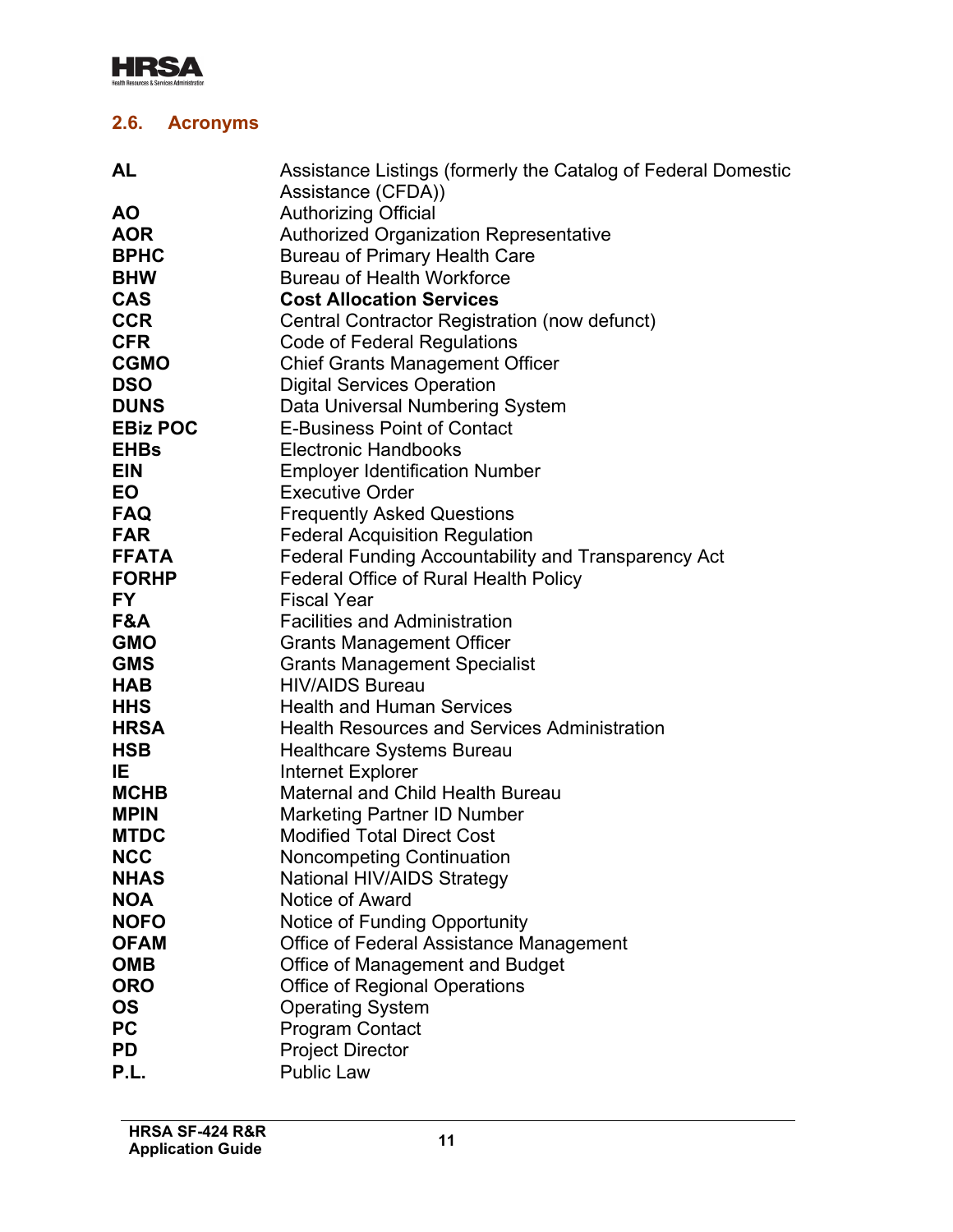

| <b>PO</b>  | Project Officer / Program Official |
|------------|------------------------------------|
| <b>POC</b> | <b>Point of Contact</b>            |
| R&R        | <b>Research and Related</b>        |
| <b>SAM</b> | System for Award Management        |
| <b>SF</b>  | <b>Standard Form</b>               |
| <b>TA</b>  | <b>Technical Assistance</b>        |
| <b>TIN</b> | <b>Tax Identification Number</b>   |
| <b>UEI</b> | <b>Unique Entity Identifier</b>    |

## <span id="page-14-0"></span>**3. REGISTERING AND APPLYING THROUGH GRANTS.GOV USING WORKSPACE**

Grants.gov Application Submission and Receipt Procedures

*This section provides the application submission and receipt instructions for HRSA program applications. Read the following instructions carefully and completely.*

## <span id="page-14-1"></span>**3.1. Electronic Delivery**

HRSA is participating in the Grants.gov initiative to provide the grant community with a single site to find and apply for funding opportunities. HRSA requires you to submit your applications online.

• **NOTE:** HRSA highly recommends that you complete the Grants.gov registration process at least 4 WEEKS before your organization's first Grants.gov submission.

## <span id="page-14-2"></span>**3.2. How to Register to Apply through Grants.gov**

a. *Instructions:* Read the instructions below about registering to apply for HRSA funds. You should read the registration instructions carefully and prepare the information requested before beginning the registration process. Reviewing and assembling the required information before beginning the registration process will alleviate last-minute searches for required information. The registration process can take up to 4 weeks to complete. Therefore, registration should be done in sufficient time to ensure it does not impact your ability to meet required application submission deadlines.

If individual applicants are eligible to apply for this funding opportunity, refer to: [Grants.gov: Individual Registration.](https://www.grants.gov/web/grants/applicants/registration.html?inheritRedirect=true)

Organization applicants can find complete instructions here: [Grants.gov: Organization Registration.](https://www.grants.gov/web/grants/applicants/organization-registration.html?inheritRedirect=true)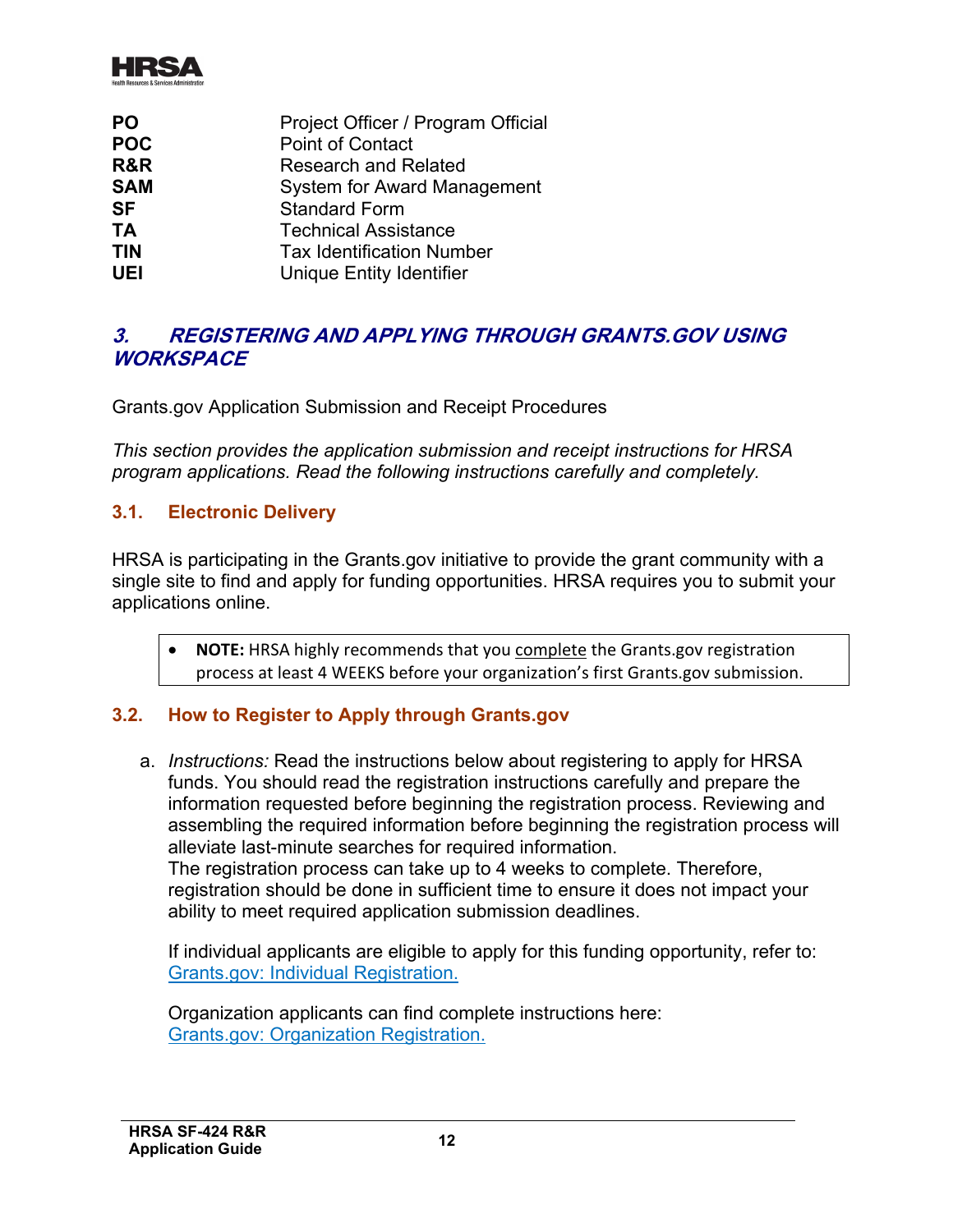

1) *Register with SAM*: The UEI, a new, non-proprietary identifier assigned by the System for Award Management [\(SAM\)](https://sam.gov/content/home), has replaced the Data Universal Numbering System (DUNS) number. You will no longer obtain or use a UEI (DUNS) number for entity registration or reporting. Effective April 4, 2022, register in SAM and you will be assigned your UEI (SAM) number within the system. It takes 1 day (after you enter the EBiz POC name and EBiz POC email in SAM) to receive a UEI (SAM), which will allow you to register with Grants.gov and apply for federal funding.

For more details, visit the following webpages: [Planned UEI Updates in](https://www.grants.gov/web/grants/forms/planned-uei-updates.html)  [Grant Application Forms](https://www.grants.gov/web/grants/forms/planned-uei-updates.html) and [General Service Administration's UEI Update.](https://www.gsa.gov/entityid)

All organizations must register with SAM in order to apply online. Failure to register with SAM will prevent your organization from applying through Grants.gov.

Make sure you "opt-in" for public display of your record within SAM so HRSA can easily access and review your information. If you see the question "Is my information available for viewing by the public?" please answer "Yes."

For more detailed instructions for registering with SAM, refer to: [Grants.gov: Register with SAM.](https://www.grants.gov/web/grants/applicants/organization-registration/step-2-register-with-sam.html)

2) *Create a Grants.gov Account:* The next step in the registration process is to create an account with Grants.gov. You must know your organization's UEI number to complete this process. Enter the UEI (SAM) in the data entry field labeled "UEI" on the Grants.gov SF-424 R&R form. Completing this process automatically triggers an email request for applicant roles to the organization's E-Business Point of Contact (EBiz POC) for review. The EBiz POC is a representative from your organization who is the contact listed for SAM. To apply for awards on behalf of your organization, you will need the Authorized Organizational Representative (AOR) role. For more detailed instructions about creating a profile on Grants.gov, refer to:

[Grants.gov: Create an Account.](https://www.grants.gov/web/grants/register.html)

3) *Authorize Grants.gov Roles:* After creating an account on Grants.gov, the EBiz POC receives an email notifying them of your registration and request for roles. The EBiz POC will then log in to Grants.gov and authorize the appropriate roles, which may include the AOR role, thereby giving you permission to complete and submit applications on behalf of the organization. You will be able to submit your application online any time after you have been approved as an AOR.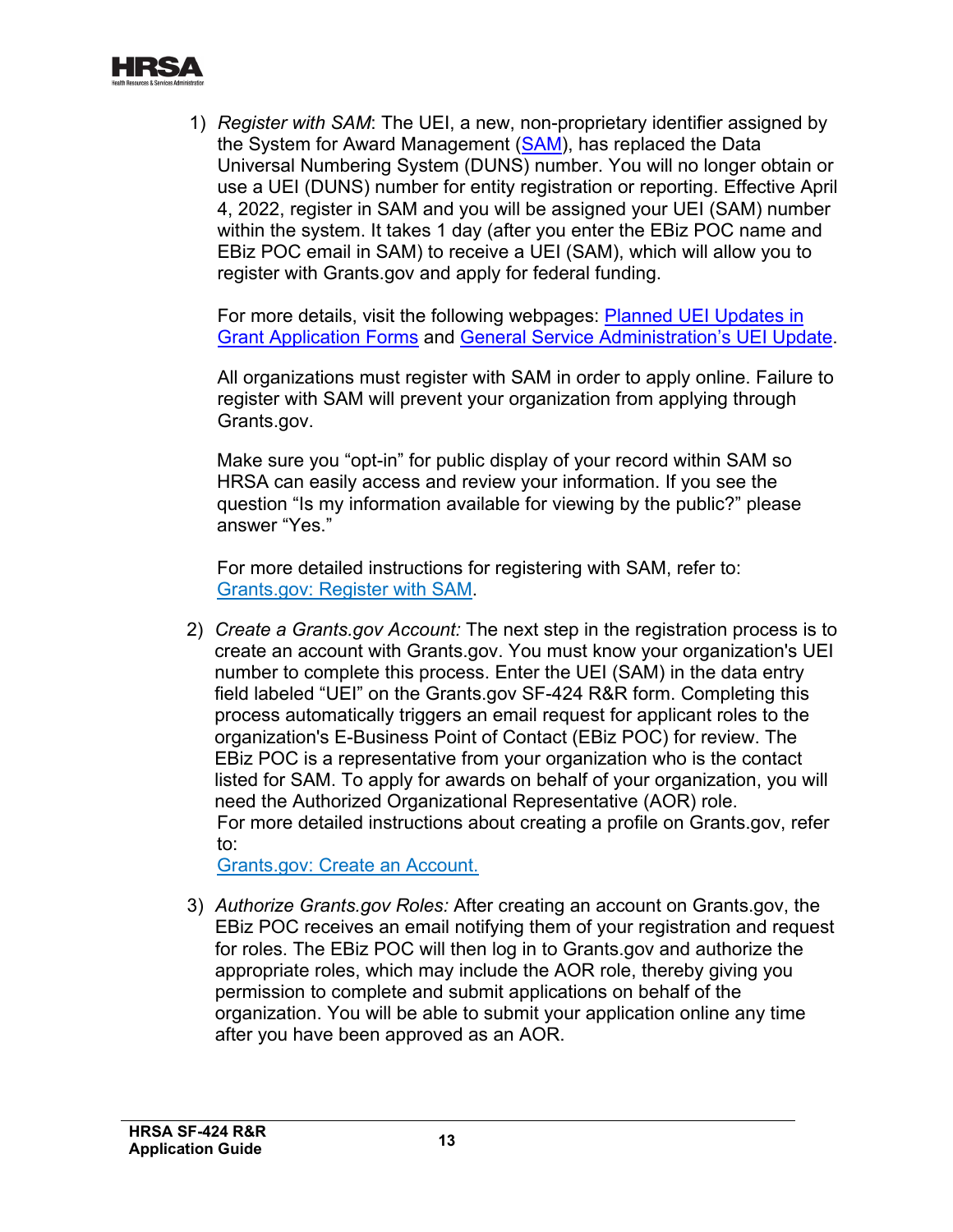

For more detailed instructions about creating a profile on Grants.gov, refer to:

[Grants.gov: AOR Authorization.](https://www.grants.gov/web/grants/s2s/applicant/web-services/authenticate-aor.html?inheritRedirect=true)

- 4) *Track Role Status:* To track your role request, refer to: [Grants.gov: Track Role Status.](https://www.grants.gov/web/grants/applicants/registration/track-role-status.html?inheritRedirect=true)
- b. *Electronic Signature:* When submitting applications through Grants.gov, insert the name of your organization's AOR who submits the application into the signature line of the application, serving as the electronic signature. The EBiz POC must authorize individuals who are able to make legally binding commitments on behalf of the organization as an AOR. Applicants often miss this step and it is crucial for valid and timely submissions.

## **3.2.1. Find Funding Opportunity**

There are three ways to search for HRSA funding opportunities on Grants.gov.

- 1. Enter keyword or phrase in the Search box at the top of the home page at [Grants.gov.](http://www.grants.gov/)
- 2. Click on one of the following tabs in the middle of the home page to: Browse Newest, Browse Categories, Browse Agencies, or Browse Eligibilities.
- 3. Click the [SEARCH GRANTS](http://www.grants.gov/web/grants/search-grants.html) tab, enter the funding opportunity number and/or assistance listings number, and then select the funding opportunity for which you wish to apply. Refer to the NOFO for eligibility criteria. Otherwise, use the various filters to help narrow your search.

Search for the funding opportunity under the APPLICANTS tab under *[How to](https://www.grants.gov/web/grants/applicants/apply-for-grants.html) [Apply for](http://www.grants.gov/web/grants/applicants/apply-for-grants.html)  [Grants](http://www.grants.gov/web/grants/applicants/apply-for-grants.html)*. Enter the NOFO number provided in the field, Funding Opportunity Number. (Example: HRSA-22-000.)

## **3.2.2. Subscribing to a NOFO**

HRSA strongly recommends subscribing to NOFOs you are interested in by using the Subscribe button located next to the Apply button on the Grant Opportunity page. By subscribing and providing your email address before reviewing or preparing the workspace application package, you will receive notifications including modifications, related documents and/or republications of the NOFO on Grants.gov before its closing date.

## <span id="page-16-0"></span>**3.3. How to Submit an Application to HRSA via Grants.gov**

Grants.gov applicants can apply online using Workspace. Workspace is a shared, online environment where members of a grant team may simultaneously access and edit different webforms within an application. For each NOFO, you can create individual instances of a workspace.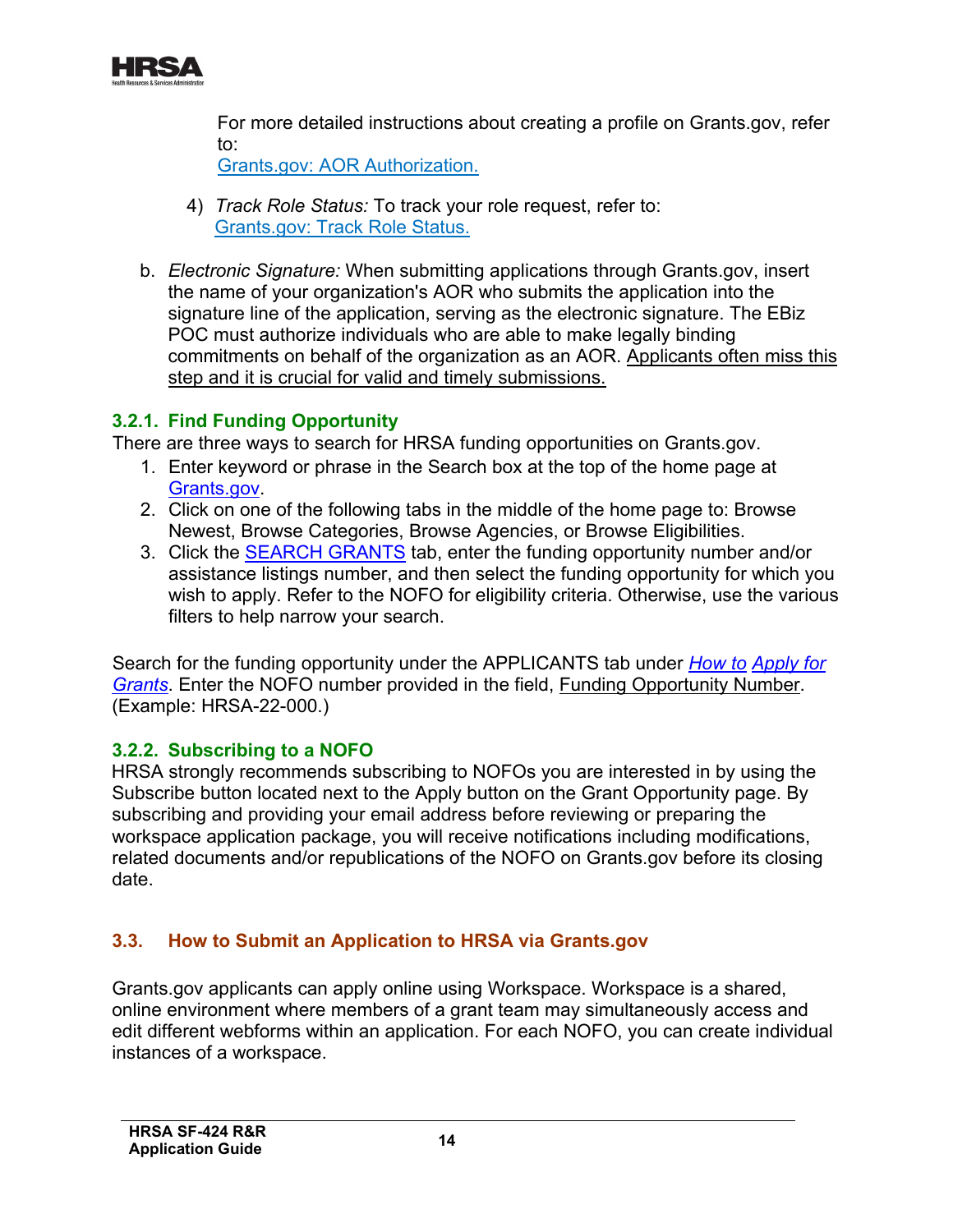

Below is an overview of applying on Grants.gov. For access to complete instructions on how to apply for opportunities, refer to: [Grants.gov: Apply for Grants](https://www.grants.gov/web/grants/applicants/apply-for-grants.html)

1) *Create a Workspace*: Creating a workspace allows you to complete your application online and route it through your organization for review before submitting.

2) *Complete a Workspace*: Add participants to the workspace, complete all the required forms, and check for errors before submission.

a. *Adobe Reader*: If you decide not to apply by filling out webforms, you can download individual PDF forms in Workspace so that they will appear similar to other Standard or HRSA forms. You can download and save the individual PDF forms to your local device storage, network drive(s), or external drives, and then access through Adobe Reader.

NOTE: Visit the Adobe Software Compatibility page on Grants.gov to download the appropriate version of the software at: [Grants.gov: Adobe Software Compatibility](https://www.grants.gov/web/grants/applicants/adobe-software-compatibility.html)

- b. *Mandatory Fields in Forms:* In the forms, you will note fields marked with an asterisk and a different background color. You must complete these mandatory fields to successfully submit your application.
- c. *Complete SF-424 Fields First:* The forms are designed to fill in common required fields across other forms, such as the applicant name, address, and UEI number. To trigger this feature, an applicant must complete the SF-424 information first. Once it is completed, the information will transfer to the other forms.

3) *Submit a Workspace*: You may submit an application through workspace by clicking the Sign and Submit button on the Manage Workspace page, under the Forms tab. Note: Your application will not be submitted until you complete this step. Grants.gov recommends submitting your application package at least 24–48 hours (1–2 calendar days) before the close date to provide you with time to correct any potential technical issues that may disrupt the application submission. However, HRSA suggests submitting applications to Grants.gov **at least 3 calendar days before** the deadline to allow for any unforeseen circumstances.

4) *Track a Workspace*: After successfully submitting a workspace package, a Grants.gov Tracking Number (GRANTXXXXXXXX) is automatically assigned to the package. The number will be listed on the Confirmation page that is generated after submission.

For additional training resources, including video tutorials, refer to [Grants.gov: Applicant Training](https://www.grants.gov/web/grants/applicants/applicant-training.html)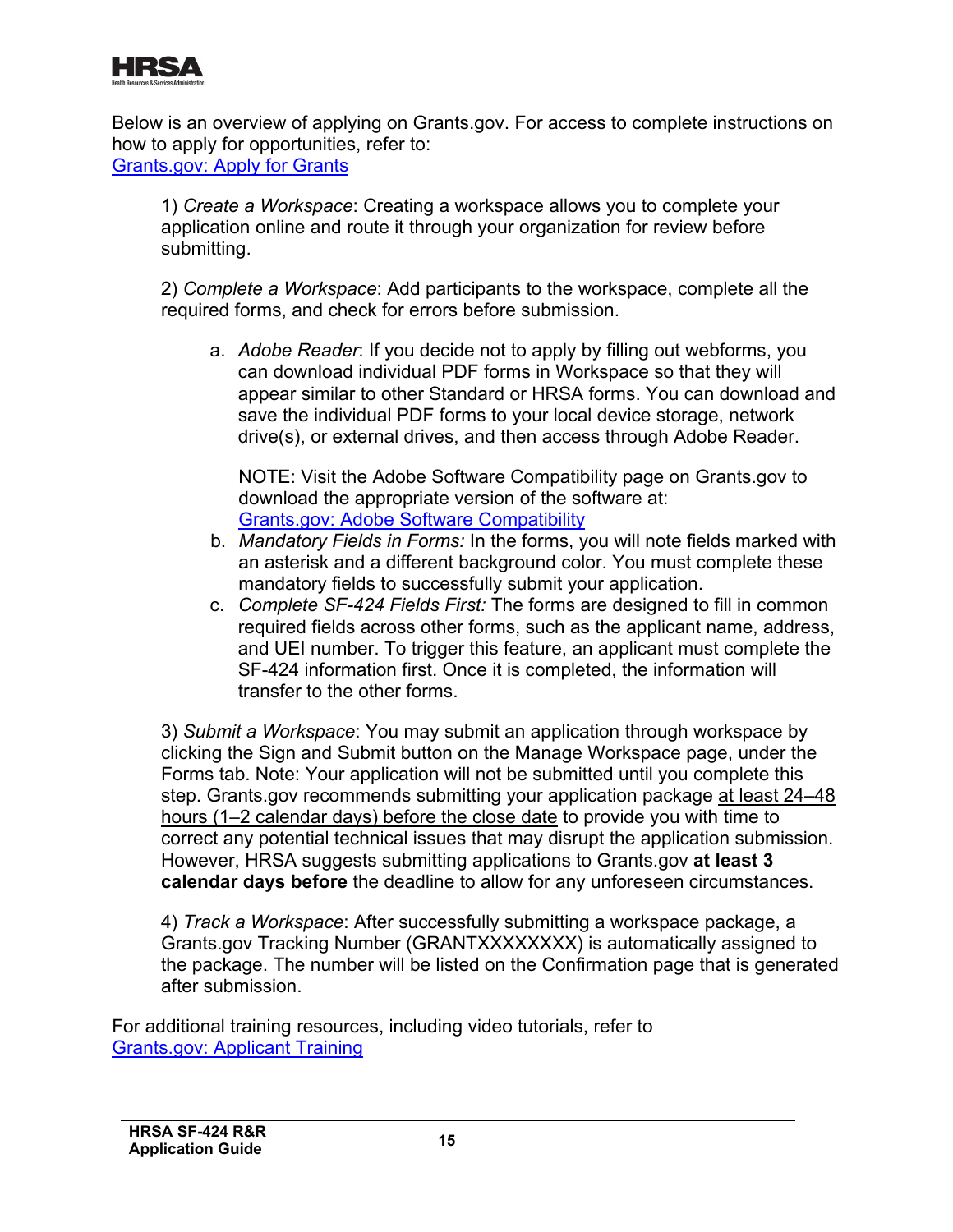

*Applicant Support*: Grants.gov provides applicants 24/7 support via the toll-free number 1-800-518-4726 (International callers dial 1-606-545-5035) and email at [support@grants.gov.](mailto:support@grants.gov) For questions related to the specific funding opportunity, contact the number listed in the application package of the award you are applying for.

If you are experiencing difficulties with your submission, it is best to call the Grants.gov Support Center and get a ticket number. The Support Center ticket number will assist HRSA with tracking and understanding the issue.

## <span id="page-18-0"></span>**3.4. Timely Receipt Requirements and Proof of Timely Submission**

*Online Submission.* All applications must be received by 11:59 p.m. ET on the date listed in Section IV.4. Submission Dates and Times in the NOFO, unless otherwise noted. Grants.gov automatically records proof of timely submission. An electronic date/time stamp is generated within the system and sent to the AOR when Grants.gov successfully receives the application. The applicant AOR will receive an acknowledgment of receipt and a tracking number (GRANTXXXXXXXX) from Grants.gov with the successful transmission of their application serving as proof of their timely submission.

When HRSA successfully retrieves the application from Grants.gov and acknowledges the download of submissions, Grants.gov will provide an electronic acknowledgment of receipt of the application to the email address of the applicant with the AOR role. Again, proof of timely submission shall be the official date and time that Grants.gov receives your application. Applications received by Grants.gov after the established due date for the program will be considered late and HRSA will not consider the application for funding. HRSA strongly suggests that you apply **at least 3 calendar days before** the deadline to allow for any unforeseen circumstances. HRSA is under no obligation to accept applications that are late due to problems with computer systems at your organization or system-to-system grant submission service, failure to submit by the deadline, or failure to follow instructions in the Application Guide or instructions in the NOFO.

If you are using slow internet, such as dial-up connections, be aware that transmission can take some time before Grants.gov receives your application. Again, Grants.gov will provide either an error or a successfully received transmission in the form of an email sent to the applicant with the AOR role. The Grants.gov Support Center reports that some applicants end the transmission because they think that nothing is occurring during the transmission process. Please be patient and give the system time to process the application.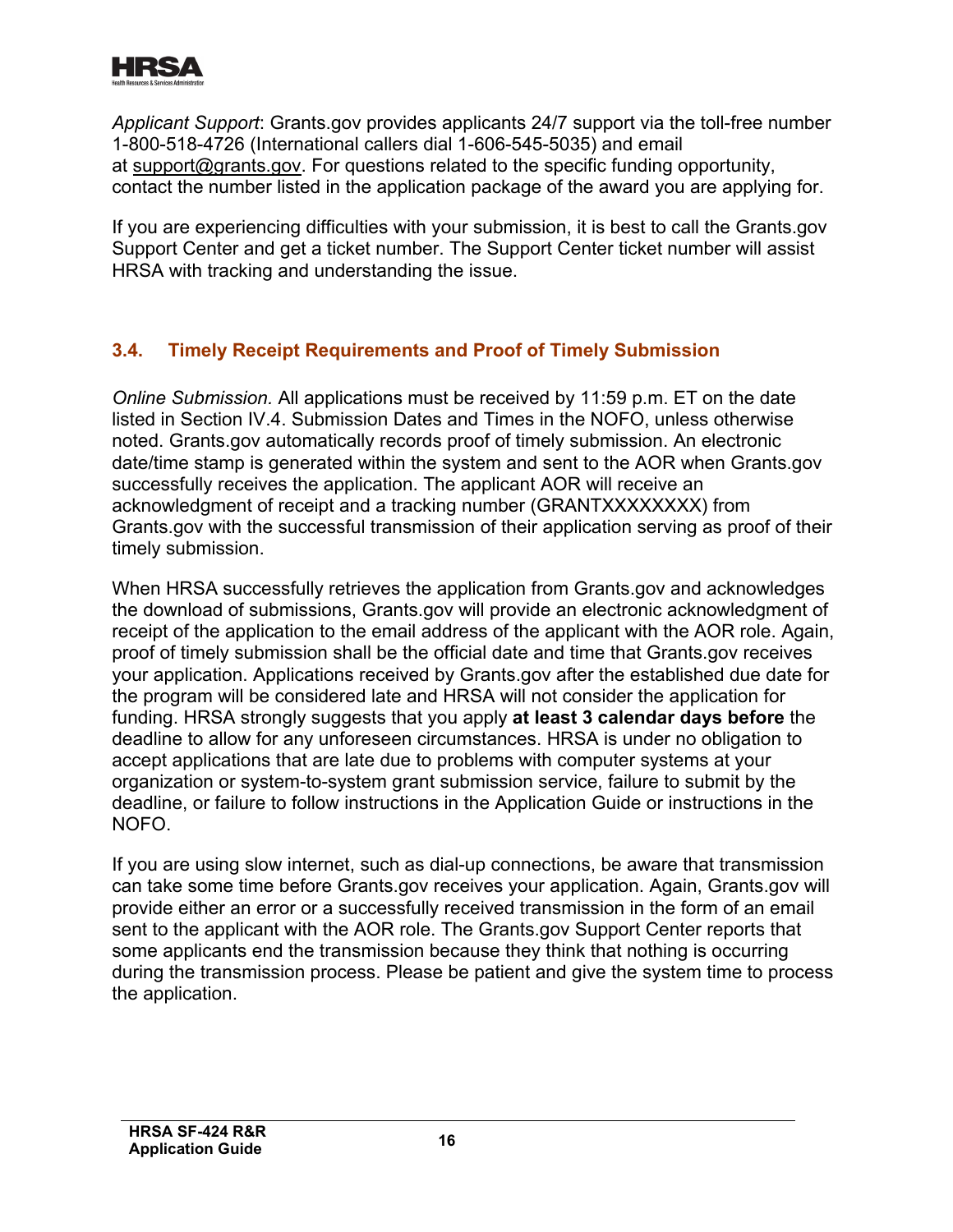

## <span id="page-19-0"></span>**3.5. Late Applications**

Applications which do not meet the criteria as outlined in Section IV.4. Submission Dates and Times of the NOFO will be considered late applications and will not be reviewed.

## <span id="page-19-1"></span>**3.6. Requesting a Waiver from the Submission Requirement**

HRSA **requires** you to apply electronically and have the application validated under the correct funding opportunity number on or before the deadline date and time. The registration and application process protects you against fraud and ensures that only authorized representatives from an organization can submit an application. You are responsible for maintaining these registrations, which should be completed well in advance of submitting an application. You *must* submit your application electronically by the deadline posted on the NOFO. If you wish to request a waiver from the submission requirement, you must request an exemption in writing from **[ApplicationWaivers@hrsa.gov](mailto:ApplicationWaivers@hrsa.gov) no later than 5 calendar days after the opportunity's closing date.** Requests received after 5 calendar may not be considered. The request should provide details as to why you are technologically unable to submit electronically through the Grants.gov portal. If requesting a waiver from the submission requirements, include the following in the email request:

- HRSA funding opportunity number
- Organization's name
- Address
- Telephone number
- UEI number
- Name, address, and telephone number of the PD
- Grants.gov Tracking Number (GRANTXXXXXXXX) assigned to the submission along with a copy of the "Rejected with Errors" notification as received from Grants.gov, if applicable
- If case numbers were given from calling Grants.gov, include those as well
- Any other details regarding the justification

HRSA's Division of Grants Management (DGMO) in the Office of Federal Assistance Management is the only office authorized to grant waivers.

HRSA is very strict on adhering to application deadlines and submission requirements. Deadline extensions will not be granted for Grants.gov verification errors, last-minute registration, or submission errors on your part. DGMO may consider an extension of published deadlines or allowance of a submission outside of the Grants.gov system, when justified by circumstances such as natural disasters (e.g., floods or hurricanes), other disruptions of services (e.g.,such as a prolonged blackout), or in the rare event of a validated technical issue on the side of the government that prevented applicants from applying before the deadline. DGMO will determine the affected geographical area(s) or other applicant group parameters.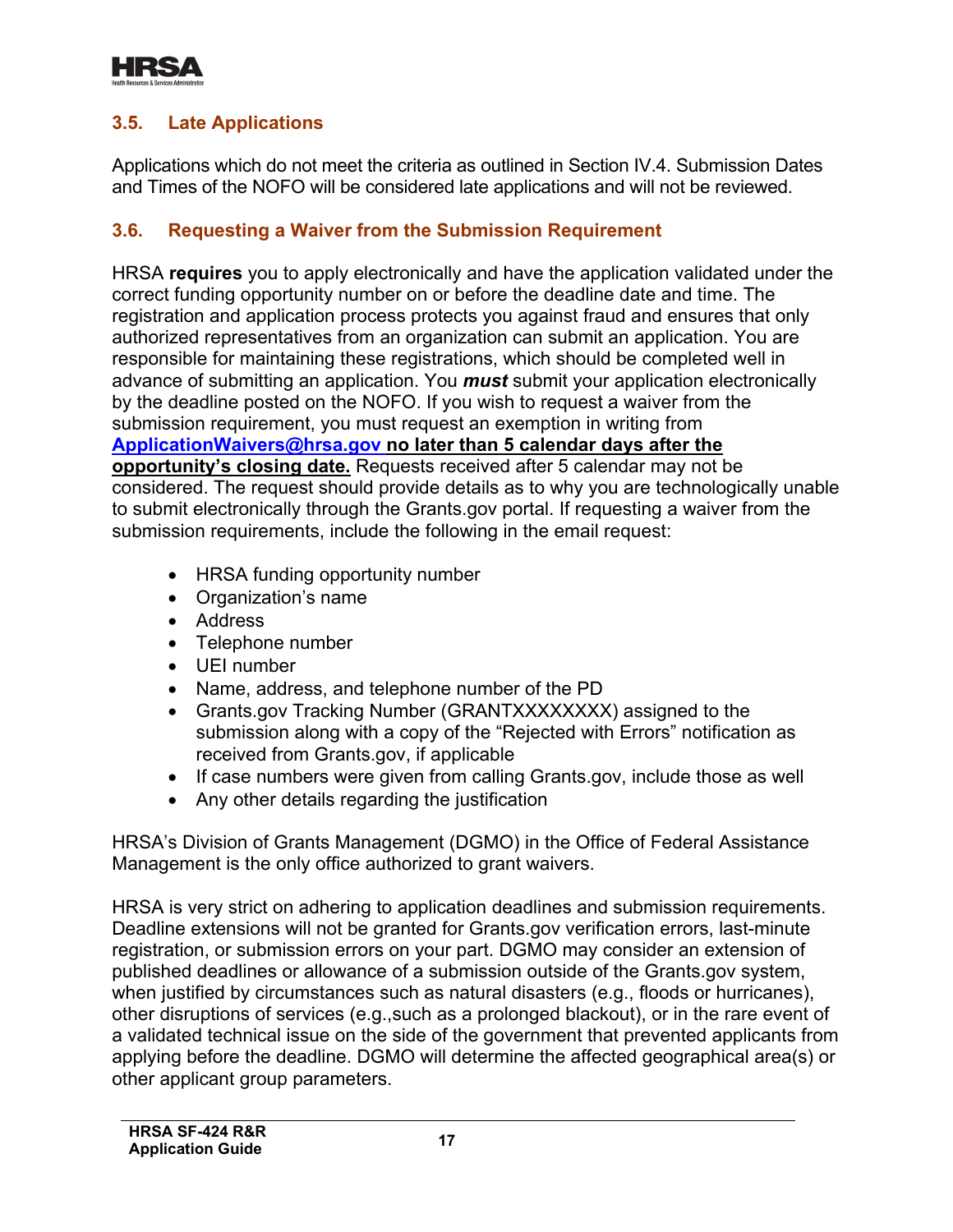

**HRSA and its Digital Services Operation (DSO) will only accept paper applications from applicants that received prior written approval.** However, the application must still be validatedby the deadline.

## <span id="page-20-0"></span>**4. GENERAL INSTRUCTIONS FOR APPLICATION SUBMISSION**

HRSA *requires* you to apply electronically. HRSA encourages you to apply through [Grants.gov](https://www.grants.gov/) using the Standard Form 424 Research and Related (SF-424 R&R) application package associated with the funding opportunity and follow the directions provided at [Grants.gov.](http://www.grants.gov/applicants/apply-for-grants.html) If you use an alternative electronic submission, see [Grants.gov:](https://www.grants.gov/web/grants/s2s/applicant-system-to-system.html)  [APPLICANT SYSTEM-TO-SYSTEM.](https://www.grants.gov/web/grants/s2s/applicant-system-to-system.html) Applications must be submitted in the English language and in the terms of U.S. dollars  $(45 \text{ CFR} \text{S} \text{75.111(a)})$ .

The following instructions are applicable to all submissions unless otherwise noted in the relevant NOFO. Failure to follow the instructions may make your application nonresponsive. HRSA will not consider non-responsive applications and will notify applicants. It is mandatory to follow the instructions provided to ensure HRSA can efficiently and consistently print your application for review, if needed.

## <span id="page-20-1"></span>**4.1. Instructions for Completing the SF-424 R&R**

#### *i. Application Face Page*

Complete Application Form SF-424 R&R provided with the application package. Prepare according to instructions provided in the form itself.

Important note for applicants:

• Changes to improve grant award data accuracy have led HHS to require that applicant street addresses (SF-424 R&R cover page and Project/Performance Site Location Form) contain a valid 9-digit zip code. Use the following USPS.com link to find your 9-digit zip code: [USPS: Look Up a](https://tools.usps.com/go/ZipLookupAction!input.action?mode=1&refresh=true)  [Zip Code.](https://tools.usps.com/go/ZipLookupAction!input.action?mode=1&refresh=true)

## **Unique Entity Identifier (UEI) Number**

Your organization (and subrecipients of HRSA award funds) is required to have a UEI number in order to apply for a grant or cooperative agreement from the Federal Government. Include the Organizational UEI number in form SF-424 R&R (item 5 on the application face page). Applications *will not* be reviewed without a UEI number. Note: A missing or incorrect UEI number is the number one reason for applications being "Rejected for Errors" by Grants.gov. HRSA will not extend the deadline for applications with a missing or incorrect UEI number. You should take care in entering the correct UEI number in the application.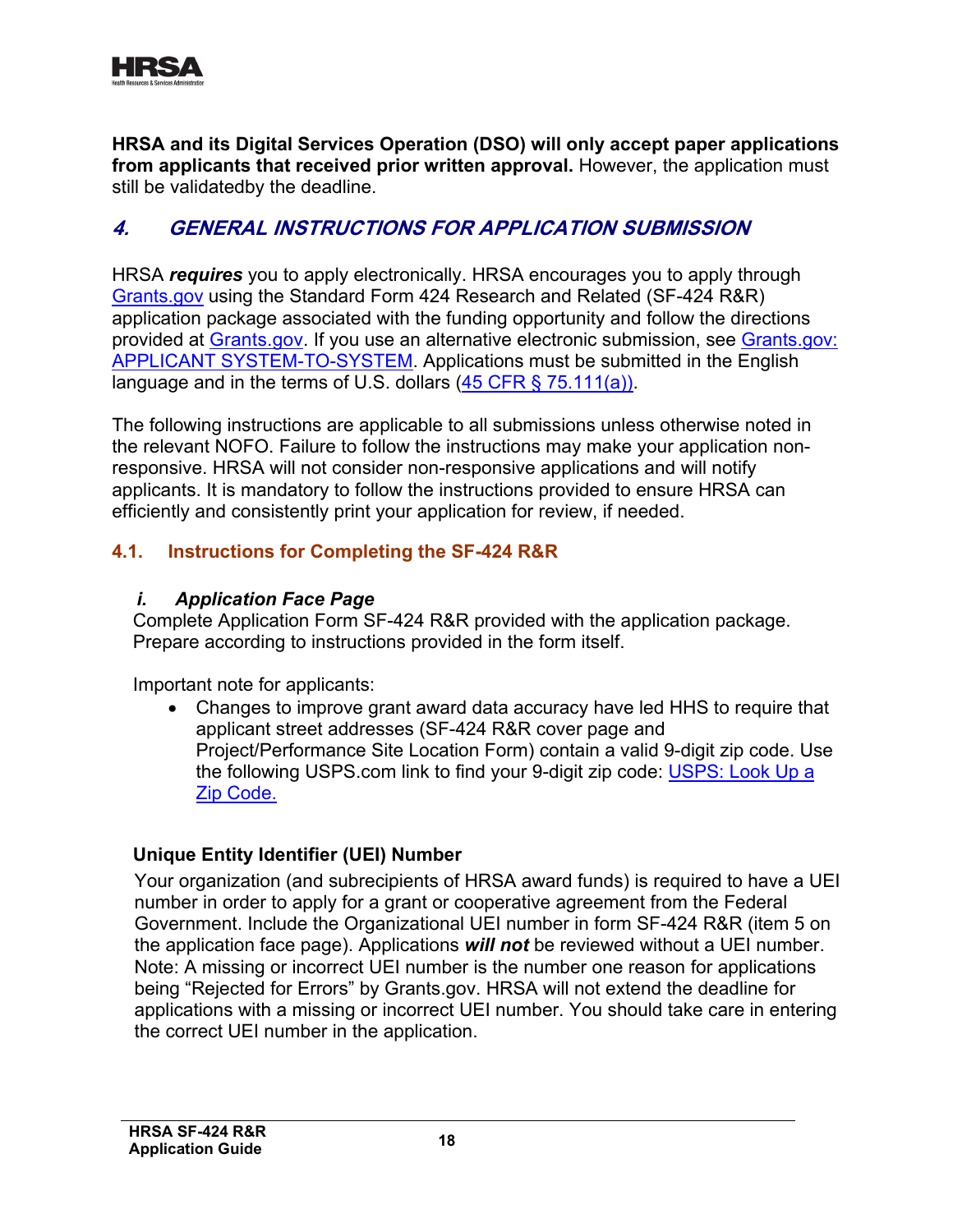

Additionally, your organization (and any subrecipient of HRSA award funds) is required to register annually with SAM in order to conduct electronic business with the Federal Government. SAM registration must be maintained with current, accurate information at all times during which an entity has an active award or an application or plan under consideration by HRSA. It is extremely important to verify that your organization's SAM registration is active and the Marketing Partner ID Number (MPIN) is current. Organizations will not be able to submit an application or accept an award if SAM registration is not complete and accurate. Information about registering with SAM can be found at [SAM.gov.](https://www.sam.gov/SAM/)

## **Assistance Listings Number**

The AL number, as listed on the cover of the NOFO, is prepopulated in box 10 of the form.

#### *ii. Intergovernmental Review (Executive Order (EO) 12372)*

If a NOFO is subject to EO 12372, "Intergovernmental Review of Federal Programs," it will be noted in Section IV.5. Intergovernmental Review of the funding opportunity. Refer to section16 on the SF-424 R&R.

If intergovernmental review applies, the following language will appear in the NOFO:

Program X is subject to the provisions of Executive Order 12372, as implemented by 45 CFR part 100.

EO 12372 allows states the option of setting up a system for reviewing applications from within their states for assistance under certain federal programs. Information on states that have chosen to set up such a review system and corresponding State Single Points of Contact may be obtained from the following website: [Intergovernmental Review \(SPOC List as of April 20, 2020\).](https://www.whitehouse.gov/wp-content/uploads/2020/04/SPOC-4-13-20.pdf)

All applicants other than federally recognized Native American tribes or tribal organizations should contact their Single Point of Contact as early as possible to alert them to the prospective applications and receive any necessary instructions on the state's process used under this EO.

#### *iii. Table of Contents*

The application should be presented in the order of the Table of Contents provided in [Section 4.3](#page-41-1) of this *SF-424 R&R Application Guide*. Again, for electronic applications no table of contents is necessary as it will be generated by the system. (Note: the Table of Contents will not be counted in the page limit.)

## *iv. Budget*

**Note: the directions here may differ from those offered by Grants.gov. Follow the instructions included in the program-specific NOFO and the instructions below when completing the project budget forms.**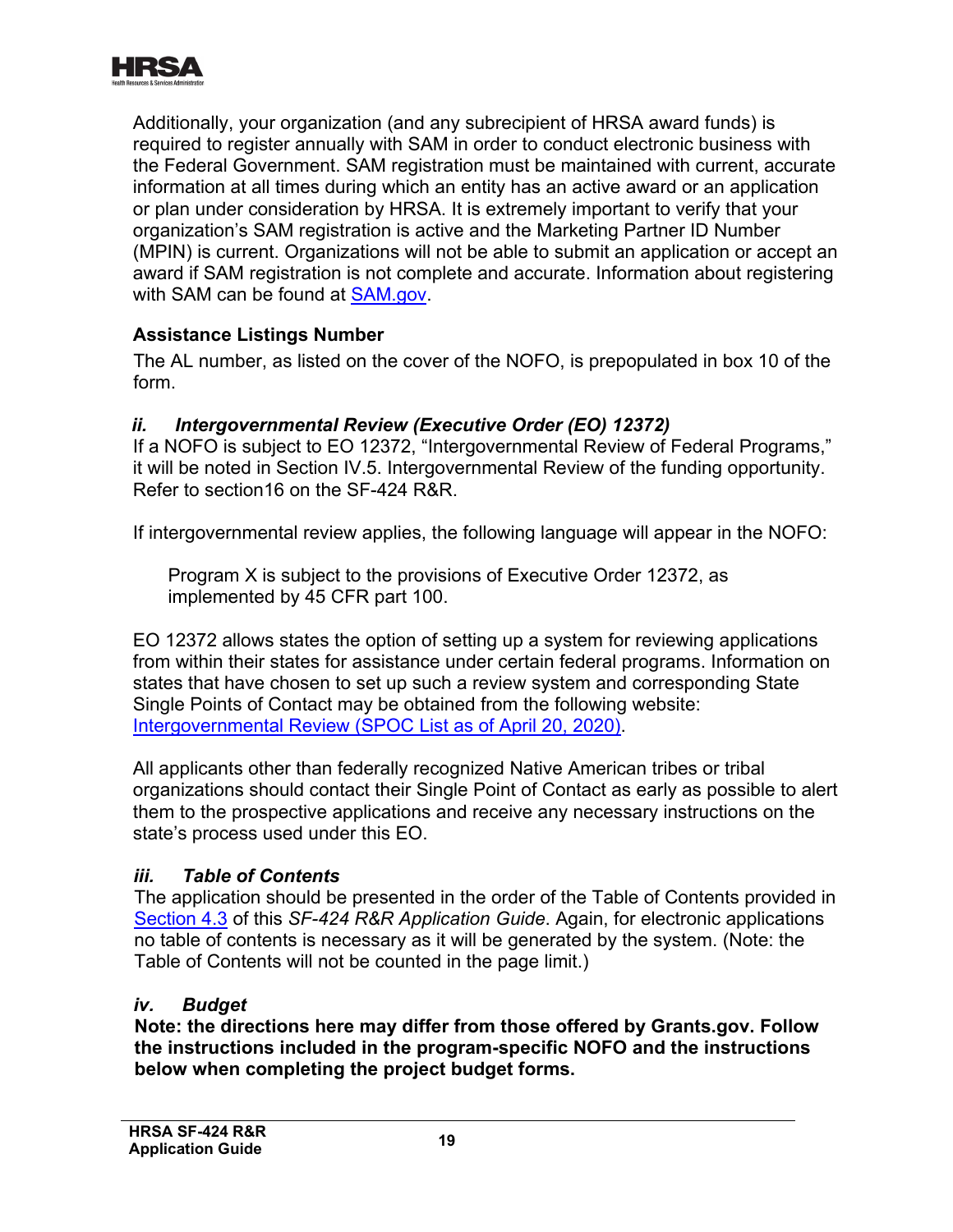

The Total Project or Program Costs are the total allowable costs (inclusive of direct **and** indirect costs) incurred by the recipient to carry out a HRSA-supported project or activity. Total project or program costs include costs charged to the award and costs borne by the recipient to satisfy a matching or cost-sharing<sup>[2](#page-22-0)</sup> requirement, as applicable.

## **Classification of Costs:**

There is no universal rule for classifying certain costs as either direct or indirect facilities and administration (F&A) under every accounting system. A cost may be direct with respect to some specific service or function, but indirect with respect to the federal award or other final cost objective. Therefore, it is essential that each item of cost incurred for the same purpose be treated consistently in like circumstances either as a direct or an indirect F&A cost in order to avoid possible double-charging of federal awards. Guidelines for determining direct and indirect F&A costs charged to federal awards are provided in [45 CFR part 75, subpart E.](https://www.ecfr.gov/cgi-bin/retrieveECFR?gp=1&SID=4d52364ec83fab994c665943dadf9cf7&ty=HTML&h=L&r=PART&n=pt45.1.75)

## **Research & Related Budget:**

Complete the Research & Related Budget form included with the application package (Sections A – J and the Cumulative Budget) for each budget period. While up to 5 budget periods are available on the form, refer to the grant specific guidelines for the maximum number of budget periods allowed in the grant program for which you are applying. Following completion of Budget Period 1, click on the "NEXT PERIOD" button on the final page to allow for completion of Budget Period 2. Repeat this instruction to complete any remaining Budget Periods.

The Cumulative Budget is automatically generated and provides the total budget information for the grant request. Errors found in the Cumulative Budget must be corrected within the incorrect field(s) in all Budget Periods; corrections cannot be made to the Cumulative Budget itself.

If the NOFO notes that the program is subject to the General Provisions of P.L. 117- 103, the following Salary Limitation applies:

## **Salary Limitation:**

The Consolidated Appropriations Act, 2022 (P.L. 117-103), Division H, Section 202 provides a salary rate limitation. The law limits the salary amount that may be awarded and charged to HRSA grants and cooperative agreements. Award funds may not be used to pay the salary of an individual at a rate in excess of Executive Level II, which is **\$203,700 (***effective January 2022***)**. This amount reflects an individual's base salary exclusive of fringe and any income that an individual may be permitted to earn outside of the duties to your organization. This salary limitation also applies to subrecipients under a HRSA grant or cooperative agreement. Note that these or other salary limitations will apply in the following fiscal years , as required by law.

<span id="page-22-0"></span> $\overline{a}$  $^2$  If not a requirement per statute or regulation, voluntary matching or cost sharing is not considered during merit review.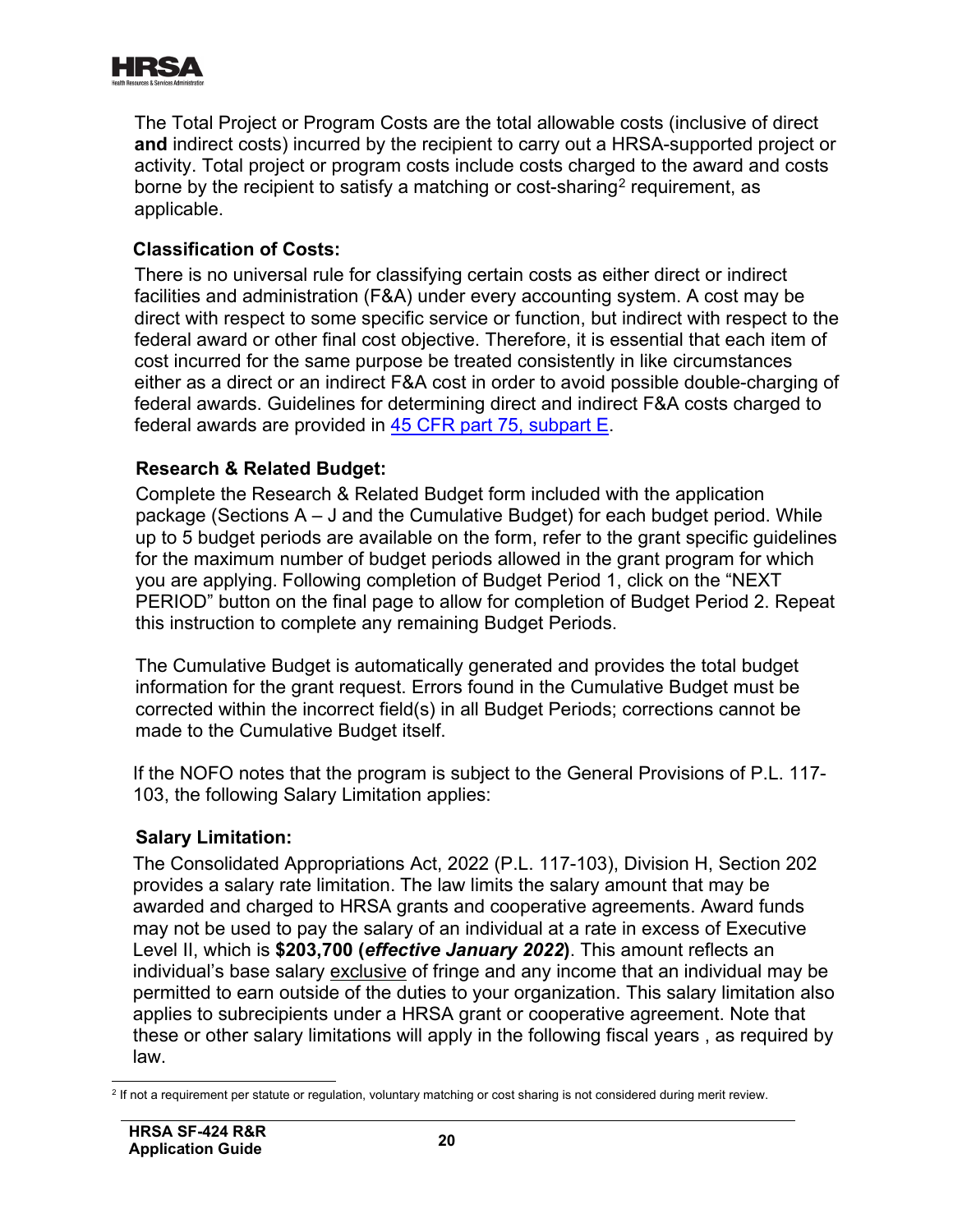

See the breakdown and examples of the limitation below:

| Individual's <i>actual</i> base full time salary: | \$255,000 |
|---------------------------------------------------|-----------|
| 50 percent of time will be devoted to project     |           |
| Direct salary                                     | \$127,500 |
| Fringe (25 percent of salary)                     | \$31,875  |
| Total                                             | \$159,375 |

#### **Amount that may be claimed on the application budget due to the statutory salary limitation:**

Individual's base full time salary *adjusted* to Executive Level II: **\$203,700** 50 percent of time will be devoted to the project

| Direct salary                 | \$101,850    |
|-------------------------------|--------------|
| Fringe (25 percent of salary) | \$25,462.50  |
| Total amount                  | \$127,312.50 |

#### **Personnel Justification Table** *(varied FTE percentages)*

<span id="page-23-0"></span>

| <b>Name</b> | <b>Position Title</b>     | $%$ of FTE | <b>Base</b><br><b>Salary</b> | <b>Adjusted</b><br>Annual<br>Salary* | <b>Federal</b><br>Amount<br><b>Requested</b> |
|-------------|---------------------------|------------|------------------------------|--------------------------------------|----------------------------------------------|
| J. Smith    | CEO                       | 50         | \$255,000                    | \$203,700                            | \$101,850                                    |
| C. Moore    | Physician                 | 50         | \$150,000                    | No.<br>adjustment<br>needed          | \$75,000                                     |
| R. Doe      | <b>Nurse Practitioner</b> | 100        | \$75,950                     | No.<br>adjustment<br>needed          | \$75,950                                     |
| M. Green    | Dentist                   | 100        | \$210,000                    | \$203,700                            | \$203,700                                    |
| D. Jones    | Data/AP Specialist        | 25         | \$33,000                     | No.<br>adjustment<br>needed          | \$8,250                                      |
| H. Black    | <b>Outreach Director</b>  | 50         | \$65,000                     | No.<br>adjustment<br>needed          | \$32,500                                     |
|             | TOTAL                     |            | \$788,950                    |                                      | \$497,250                                    |

\*used only when salary is over limitation of \$203,700

Finally, remember that in order to be considered as allowable costs on your HRSA award, you need to ensure that personnel costs are supported by official records that accurately reflect the work performed and that internal controls provide reasonable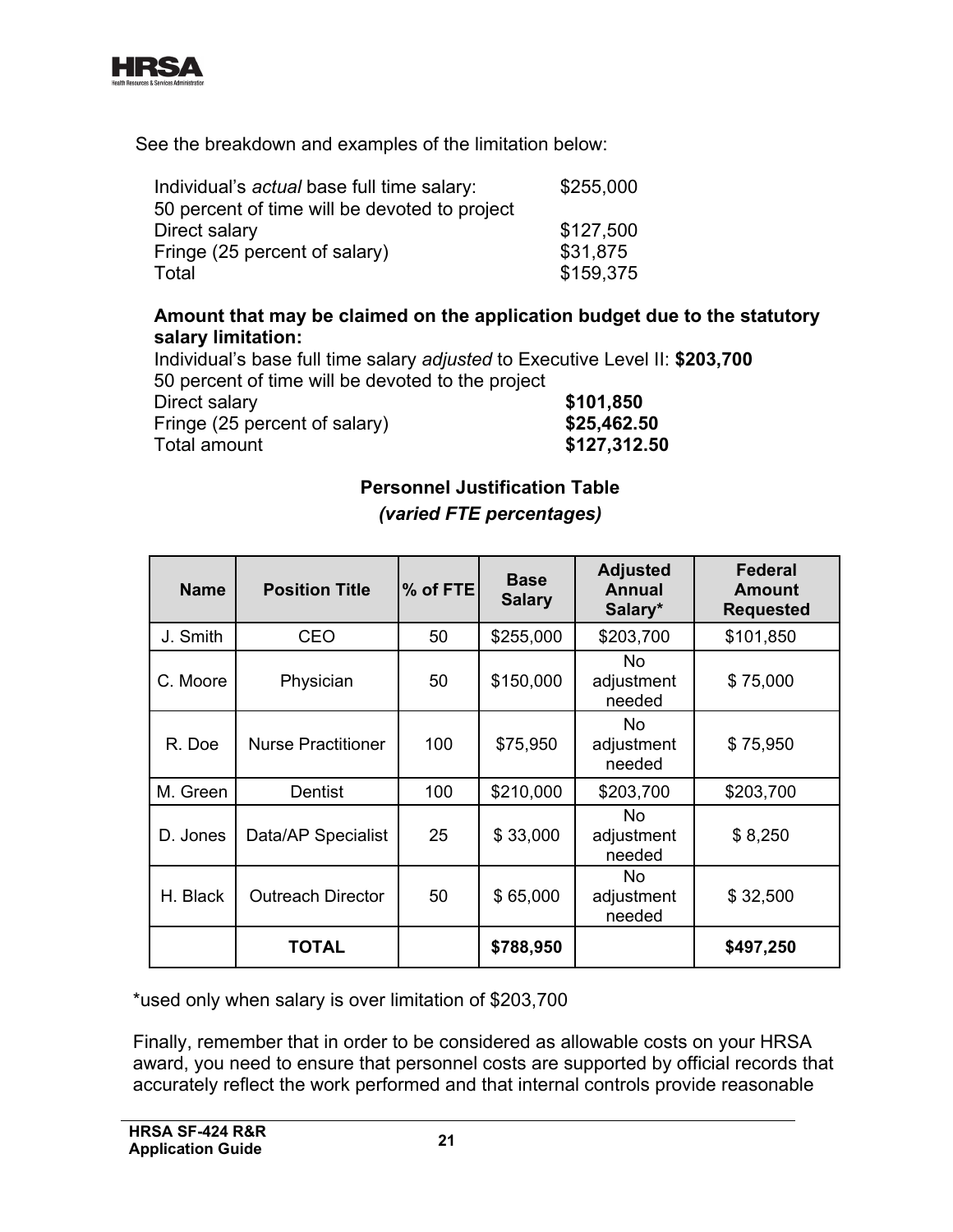

assurance that the personnel costs are accurate, allowable, and allocable to the HRSA award.

## **Funding Restrictions (in general)**

You may request no more than the funding ceiling amount listed in Section II.2. Summary of Funding and Section IV.6. Funding Restrictions of the NOFO. Awards to support projects beyond the first budget year will be contingent upon Congressional appropriation, satisfactory progress in meeting the project's objectives, and a determination that continued funding would be in the best interest of the Federal Government.

#### *Unallowable Costs*

The governing cost principles address selected items of cost. The NOFO specifies unallowable costs that apply to each funding opportunity. The following list of unallowable costs is not intended to be all-inclusive. Consult the cost principles for the complete explanation of the allowability or unallowability of costs they address.

For the full list of cost principles refer to Section 2.2 ["Compliance Requirements at a](#page-11-0)  [Glance"](#page-11-0) to see which cost principles apply to your organization and refer to Subpart E [– Cost Principles at 45 CFR part 75.](https://www.ecfr.gov/cgi-bin/retrieveECFR?gp=1&SID=4d52364ec83fab994c665943dadf9cf7&ty=HTML&h=L&r=PART&n=pt45.1.75) The allowability of costs under individual HRSA awards also may be governed by requirements specified in the program statute, regulations, or the specific terms and conditions of the award, which will take precedence over the general information provided here and in the regulations that are referenced.

Also note that a cost is not allowable if it is not reasonable, necessary, allocable to the award, or adequately documented (45 CFR § 75.403).

| <b>Item</b>                                | <b>Description</b>                                                                                                                                                                                                                                                         |
|--------------------------------------------|----------------------------------------------------------------------------------------------------------------------------------------------------------------------------------------------------------------------------------------------------------------------------|
| Advertising and<br><b>Public Relations</b> | Conditionally allowable. See 45 CFR § 75.421 for details.                                                                                                                                                                                                                  |
| <b>Advisory Councils</b>                   | Costs incurred by advisory councils or committees are<br>unallowable unless authorized by law, the HHS awarding<br>agency, or as an indirect cost where allocable to federal<br>awards. See 45 CFR § 75.444, applicable to states, local<br>governments and Indian tribes. |
| <b>Alcoholic Beverages</b>                 | Costs of alcoholic beverages are unallowable.                                                                                                                                                                                                                              |
| <b>Bad Debts</b>                           | Unallowable.                                                                                                                                                                                                                                                               |
| <b>Entertainment Costs</b>                 | Conditionally unallowable. This includes the cost of<br>amusements, social activities, and related incidental costs.<br>45 CFR § 75.438 clarifies when entertainment costs may<br>be charged to a federal award with prior approval.                                       |
| <b>Fundraising Costs</b>                   | Unallowable.                                                                                                                                                                                                                                                               |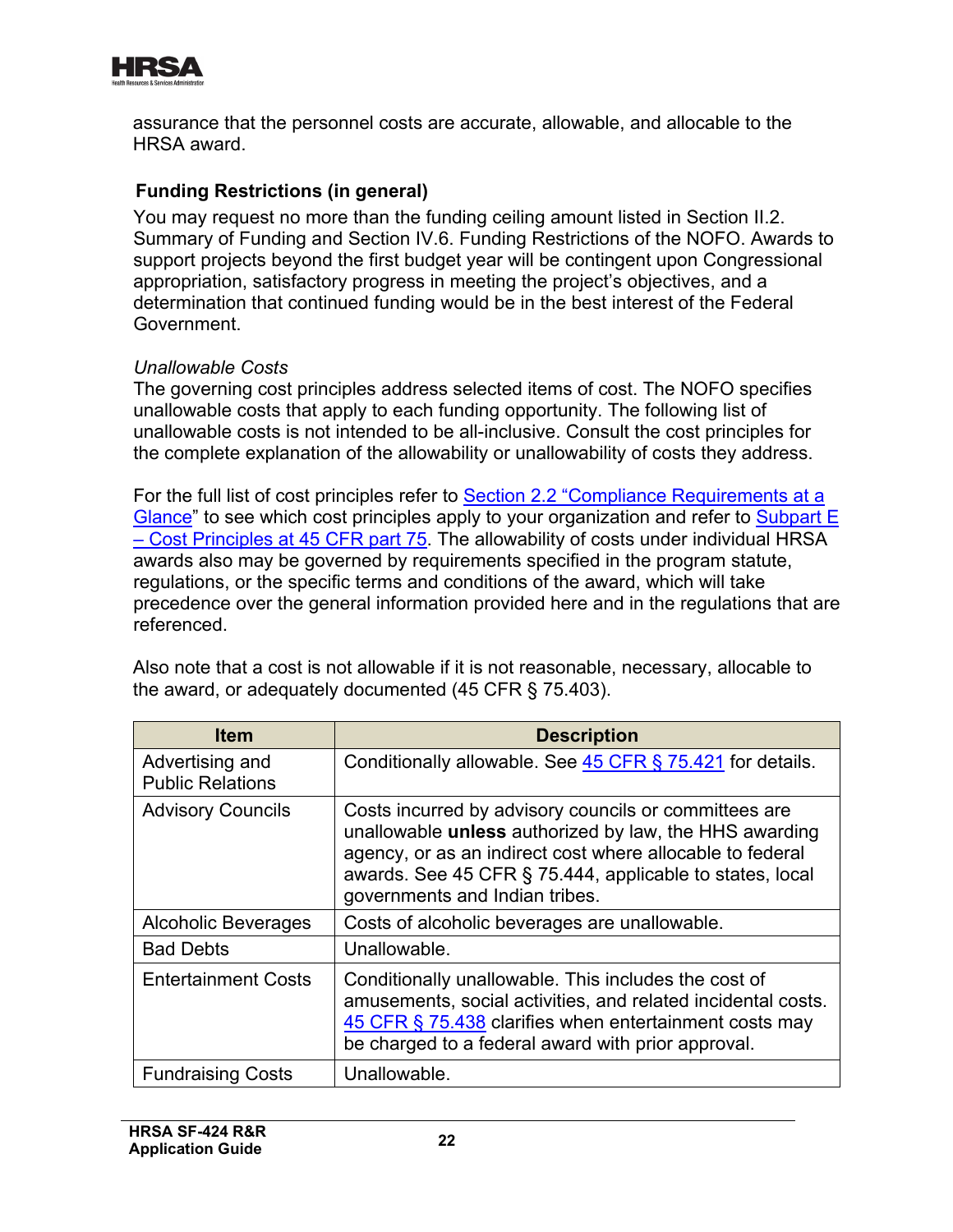

| <b>Item</b>                                     | <b>Description</b>                                                                                                                                                                                                                                                                                                                                                                                                                                                                                                                                                                                                                                                                                                               |  |  |
|-------------------------------------------------|----------------------------------------------------------------------------------------------------------------------------------------------------------------------------------------------------------------------------------------------------------------------------------------------------------------------------------------------------------------------------------------------------------------------------------------------------------------------------------------------------------------------------------------------------------------------------------------------------------------------------------------------------------------------------------------------------------------------------------|--|--|
| Honoraria                                       | Unallowable when the primary intent is to confer distinction<br>on, or to symbolize respect, esteem, or admiration for, the<br>recipient of the honorarium. A payment for services<br>rendered, such as a speaker's fee under a conference<br>award, is allowable.                                                                                                                                                                                                                                                                                                                                                                                                                                                               |  |  |
| Invention, Patent, or<br><b>Licensing Costs</b> | Unallowable as a direct cost unless specifically authorized<br>in the NOA. May be allowable as indirect costs provided<br>they are authorized under applicable cost principles and<br>are included in the negotiation of indirect cost rates. Such<br>costs include licensing or option fees, attorney's fees for<br>preparing or submitting patent applications, and fees paid<br>to the U.S. Patent and Trademark Office for patent<br>application, patent maintenance, or recordation of patent-<br>related information.                                                                                                                                                                                                      |  |  |
| Lobbying                                        | Generally unallowable, including costs of lobbying<br>activities to influence the introduction, enactment, or<br>modification of legislation by the U.S. Congress or a state<br>legislature. Under certain circumstances, as provided in<br>the applicable cost principles, costs associated with<br>activities that might otherwise be considered "lobbying"<br>that are directly related to the performance of a grant or<br>cooperative agreement may be allowable. The recipient<br>should obtain an advance understanding with the GMS if it<br>intends to engage in these activities. See "Restrictions on<br>Lobbying" below and at 45 CFR § 75.450 for additional<br>descriptions and examples of prohibited activities. |  |  |
| <b>Meals</b>                                    | Generally unallowable except for the following:<br>Subjects and patients under study.<br>Where specifically approved as part of the project or<br>program activity, e.g., in programs providing<br>children's services.<br>When an organization customarily provides meals to<br>employees working beyond the normal workday, as a<br>part of a formal compensation arrangement.<br>As part of a per diem or subsistence allowance<br>provided in conjunction with allowable travel.<br>Under a conference award, when meals are a<br>necessary and integral part of a conference, provided<br>that meal costs are not duplicated in participants' per<br>diem or subsistence allowances.                                        |  |  |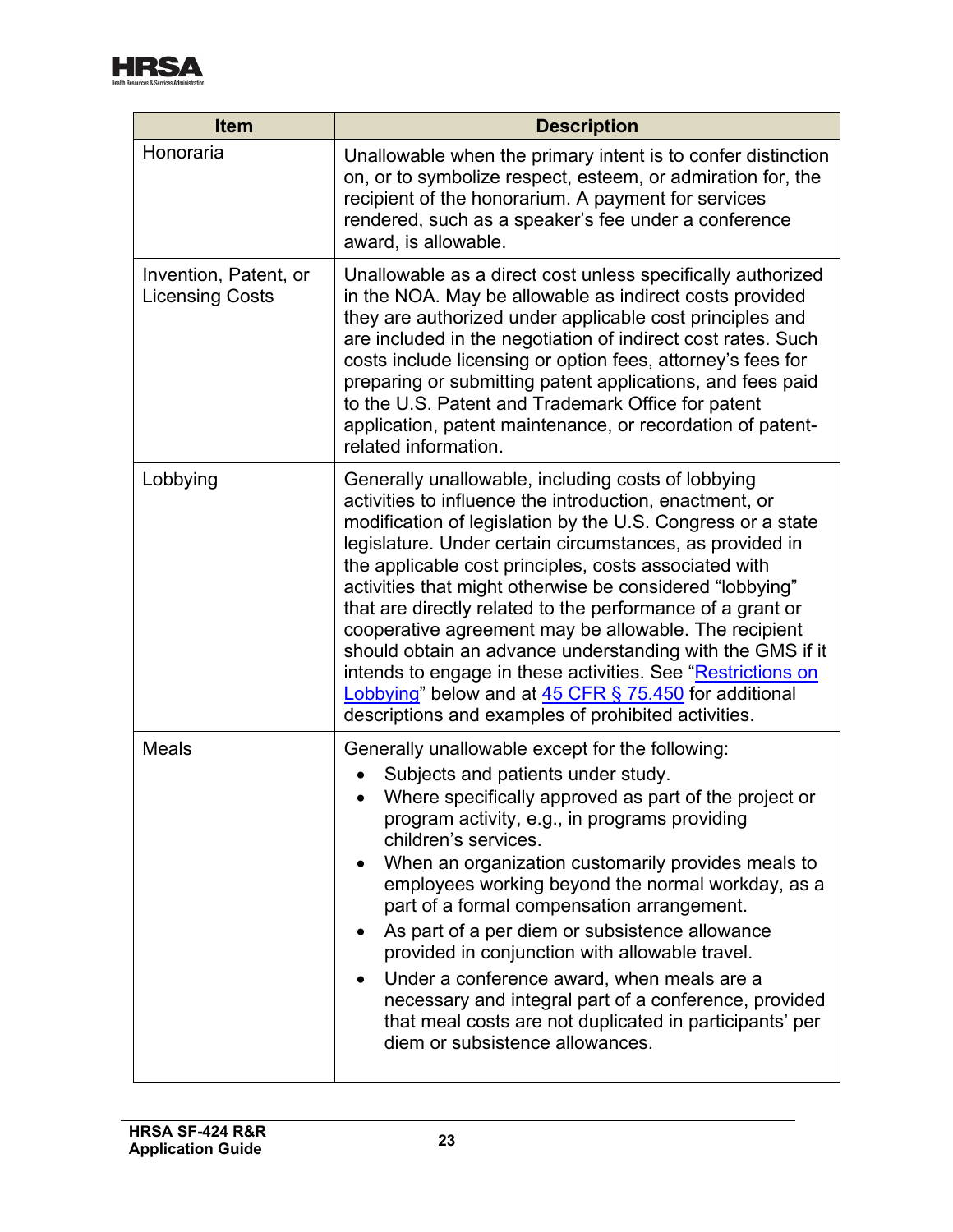

| <b>Item</b>                        | <b>Description</b>                                                                                                                                                                                                                                                                                                                                                                                                                                                                |
|------------------------------------|-----------------------------------------------------------------------------------------------------------------------------------------------------------------------------------------------------------------------------------------------------------------------------------------------------------------------------------------------------------------------------------------------------------------------------------------------------------------------------------|
|                                    | Guest meals are not allowable.                                                                                                                                                                                                                                                                                                                                                                                                                                                    |
| <b>Pre-award Costs</b>             | Costs incurred before the effective date of the sponsored<br>agreement, whether or not they would have been<br>allowable thereunder if incurred after such date, are<br>unallowable unless approved by HRSA or authorized<br>under expanded authority.                                                                                                                                                                                                                            |
|                                    | Where authorized by HRSA as an expanded authority, a<br>recipient may, at its own risk and without HRSA prior<br>approval, incur obligations and expenditures to cover costs<br>up to (and including) 90 calendar days before the<br>beginning date of the initial budget period of a new or<br>competing continuation award if such costs<br>are necessary to conduct the project or program, and<br>would be allowable under the grant or cooperative<br>agreement, if awarded. |
|                                    | However, even if authorized as an expanded authority, if a<br>specific expenditure would otherwise require prior<br>approval, the cost or activity must meet the same tests of<br>allowability as if incurred after award.                                                                                                                                                                                                                                                        |
|                                    | If not authorized as part of expanded authorities, the<br>applicant/recipient must seek HRSA prior approval before<br>incurring pre-award costs. HRSA prior approval is required<br>for any costs to be incurred more than 90 calendar days<br>before the beginning date of the initial budget period of a<br>new or competing continuation award.                                                                                                                                |
| <b>Promotional Items</b><br>(SWAG) | Promotional items and memorabilia (e.g., pencils, cups, t-<br>shirts, cookbooks, bags), gifts, and souvenirs designed to<br>promote the recipient's organization are unallowable as<br>advertising/public relations costs.                                                                                                                                                                                                                                                        |

Finally, even if a cost is not included on the above list, if there is not adequate documentation of particular costs, such as vouchers, invoices, timekeeping records, etc. with enough detail to determine if the cost is allowable, then the organization's annual audit might reflect that the costs cannot be charged to the HRSA award and a refund will be necessary if the costs remain undocumented.

<span id="page-26-0"></span>**Funding Restrictions:** If the NOFO notes that the program is subject to the General Provisions of P.L. 117-103, the following statutory mandates are in effect and organizations should ensure that they have policies and procedures in place, and effective financial management practices, to avoid expending any HRSA funds on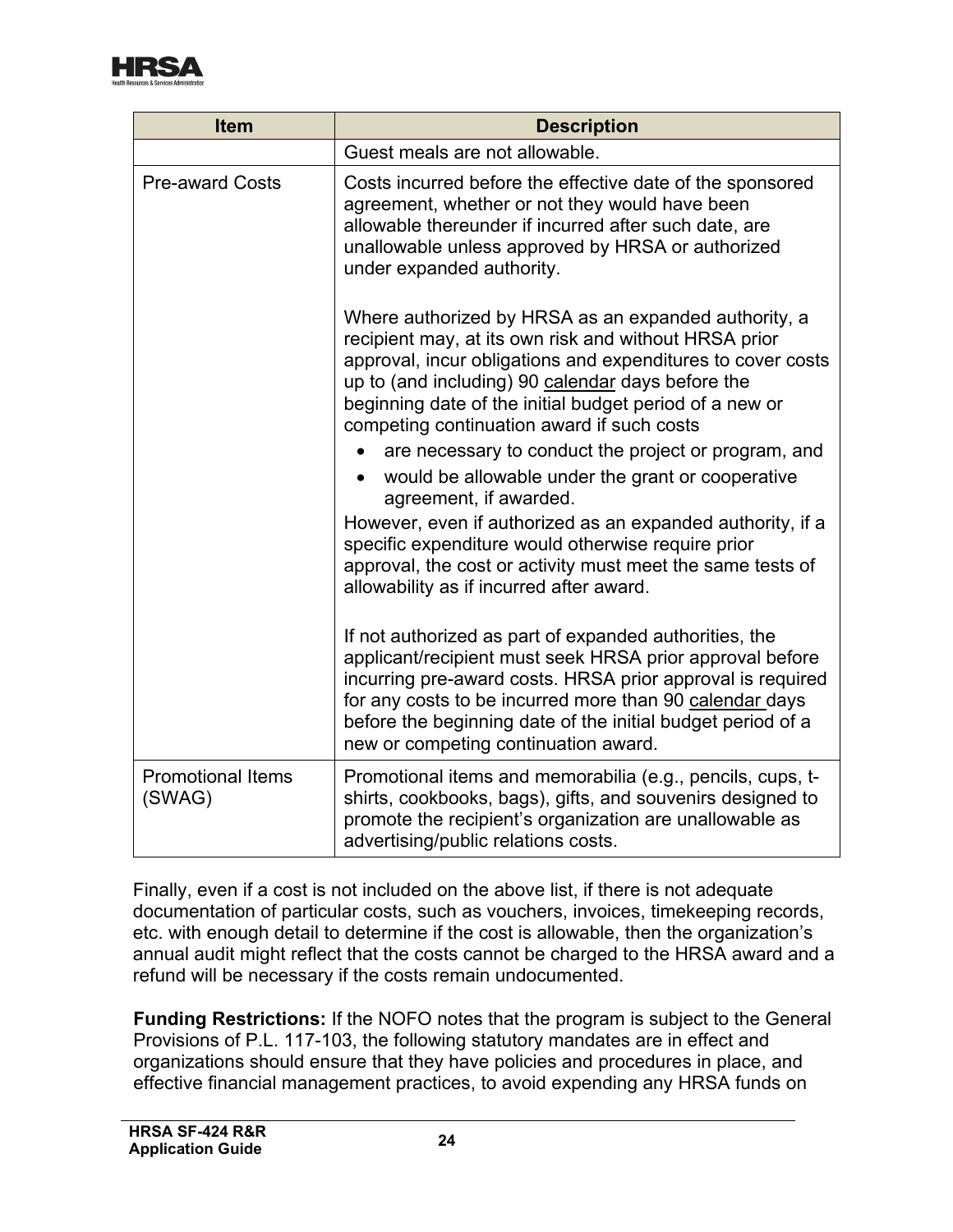

prohibited activities. Your organization must comply with all legal requirements and restrictions applicable to the receipt of federal funding including statutory restrictions on use of funds for lobbying, executive salaries, gun control, abortion, etc. Like all other applicable award requirements, the effectiveness of these policies, procedures and controls is subject to audit.

## **Division E, Title VII**

1. Confidentiality Agreements (Section 742)

## **Division H, Title II**

- 2. Salary Limitation (Section 202)
- 3. Gun Control (Section 210)

## **Division H, Title V**

- 4. Anti-Lobbying (Section 503)
- 5. Acknowledgment of Federal Funding (Section 505)
- 6. Restriction on Abortions (Section 506)
- 7. Exceptions to Restriction on Abortions (Section 507)
- 8. Ban on Funding Human Embryo Research (Section 508)
- 9. Limit on Use of Funds for Promotion of Legalization of Controlled Substances (Section 509)
- 10.Restriction of Pornography on Computer Networks (Section 520)
- 11.Restriction on Purchase of Sterile Needles (Section 526)

## **Details:**

## **Division E, Title VII**

1. Confidentiality Agreements (Section 742)

(a) None of the funds appropriated or otherwise made available by this or any other Act may be available for a contract, grant, or cooperative agreement with an entity that requires employees or contractors of such entity seeking to report fraud, waste, or abuse to sign internal confidentiality agreements or statements prohibiting or otherwise restricting such employees or contractors from lawfully reporting such waste, fraud, or abuse to a designated investigative or law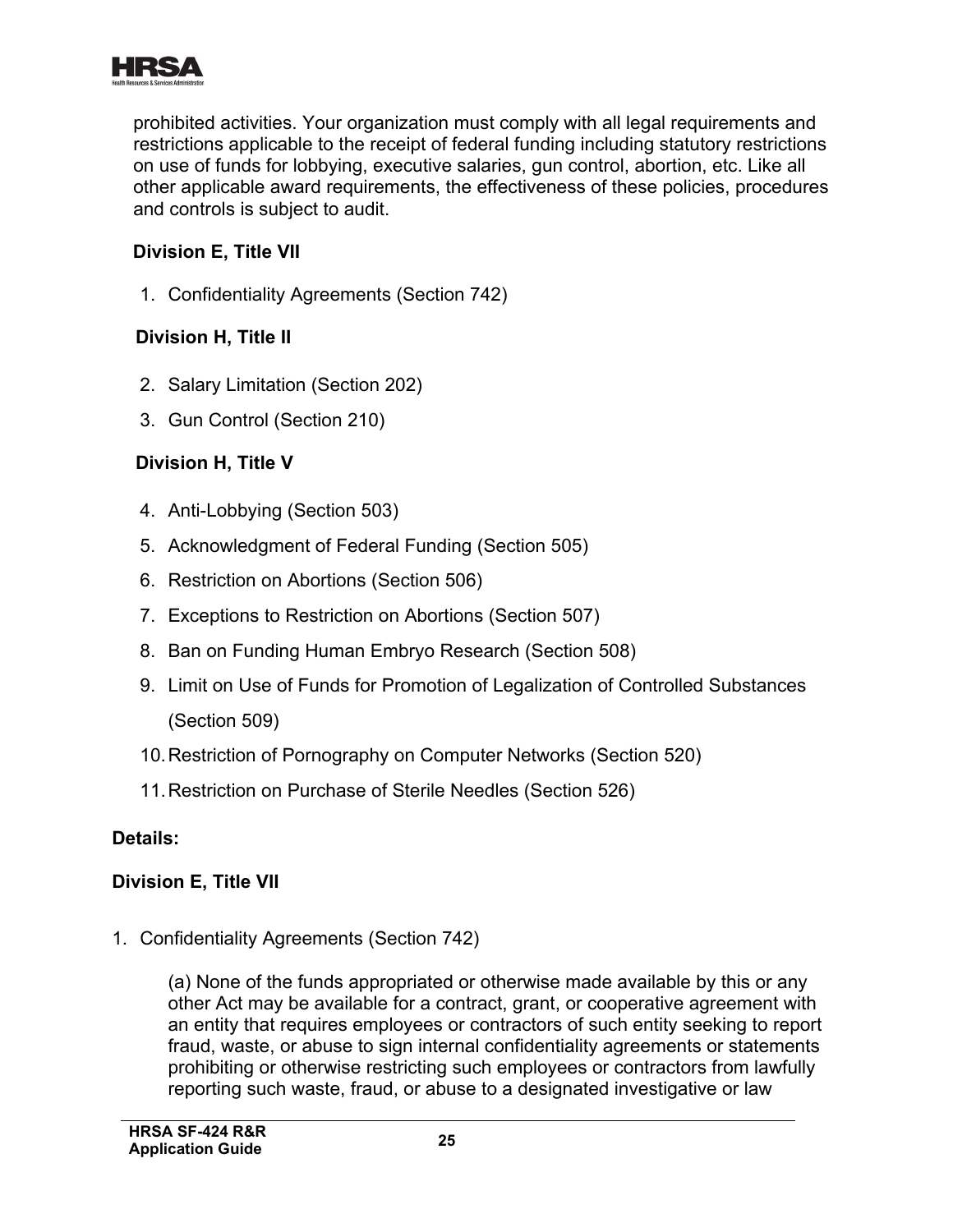

enforcement representative of a Federal department or agency authorized to receive such information.

(b) The limitation in subsection (a) shall not contravene requirements applicable to Standard Form 312, Form 4414, or any other form issued by a Federal department or agency governing the nondisclosure of classified information.

## **Division H, Title II**

2. Salary Limitation (Section 202)

"None of the funds appropriated in this title shall be used to pay the salary of an individual, through a grant or other extramural mechanism, at a rate in excess of Executive Level II."

Effective January 2022, the Executive Level II salary increased from \$199,300 to **\$203,700**.

This amount reflects an individual's base salary exclusive of fringe and any income that an individual may be permitted to earn outside of the duties to the applicant organization. This salary limitation also applies to subawards/subcontracts under an HRSA grant or cooperative agreement.

3. Gun Control (Section 210)

"None of the funds made available in this title may be used, in whole or in part, to advocate or promote gun control."

## **Division H, Title V**

4. Anti-Lobbying (Section 503)

"(a) No part of any appropriation contained in this Act or transferred pursuant to section 4002 of Public Law 111–148 shall be used, other than for normal and recognized executive legislative relationships, for publicity or propaganda purposes, for the preparation, distribution, or use of any kit, pamphlet, booklet, publication, electronic communication, radio, television, or video presentation designed to support or defeat the enactment of legislation before the Congress or any State or local legislature or legislative body, except in presentation to the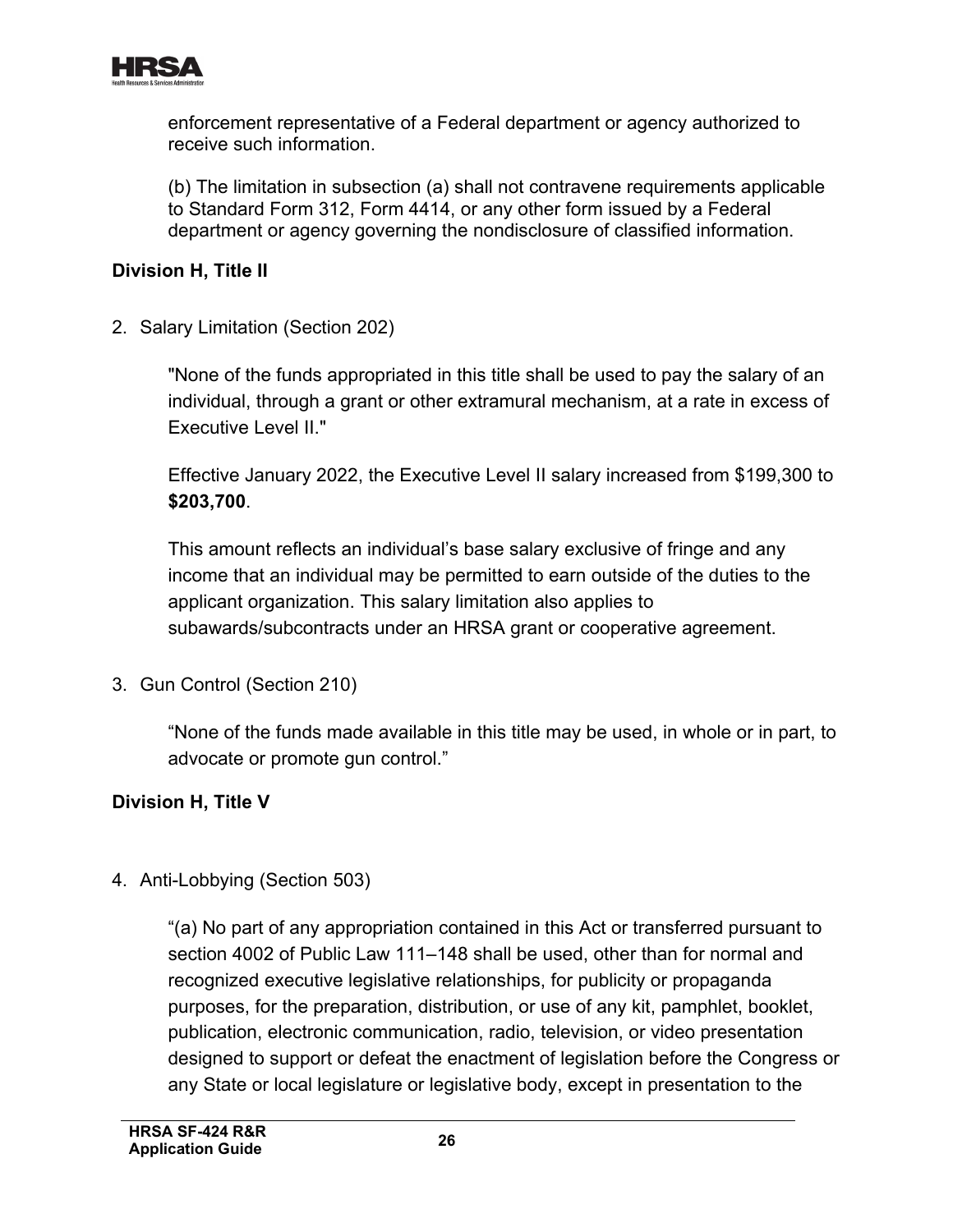

Congress or any State or local legislature itself, or designed to support or defeat any proposed or pending regulation, administrative action, or order issued by the executive branch of any State or local government, except in presentation to the executive branch of any State or local government itself.

(b) No part of any appropriation contained in this Act or transferred pursuant to section 4002 of Public Law 111–148 shall be used to pay the salary or expenses of any grant or contract recipient, or agent acting for such recipient, related to any activity designed to influence the enactment of legislation, appropriations, regulation, administrative action, or Executive order proposed or pending before the Congress or any State government, State legislature or local legislature or legislative body, other than for normal and recognized executive-legislative relationships or participation by an agency or officer of a State, local or tribal government in policymaking and administrative processes within the executive branch of that government.

(c) The prohibitions in subsections (a) and (b) shall include any activity to advocate or promote any proposed, pending or future Federal, State or local tax increase, or any proposed, pending, or future requirement or restriction on any legal consumer product, including its sale or marketing, including but not limited to the advocacy or promotion of gun control."

5. Acknowledgment of Federal Funding (Section 505)

"When issuing statements, press releases, requests for proposals, bid solicitations and other documents describing projects or programs funded in whole or in part with Federal money, all grantees receiving Federal funds included in this Act, including but not limited to State and local governments and recipients of Federal research grants, shall clearly state – (1) the percentage of the total costs of the program or project which will be financed with Federal money; (2) the dollar amount of Federal funds for the project or program; and (3) percentage and dollar amount of the total costs of the project or program that will be financed by non-governmental sources."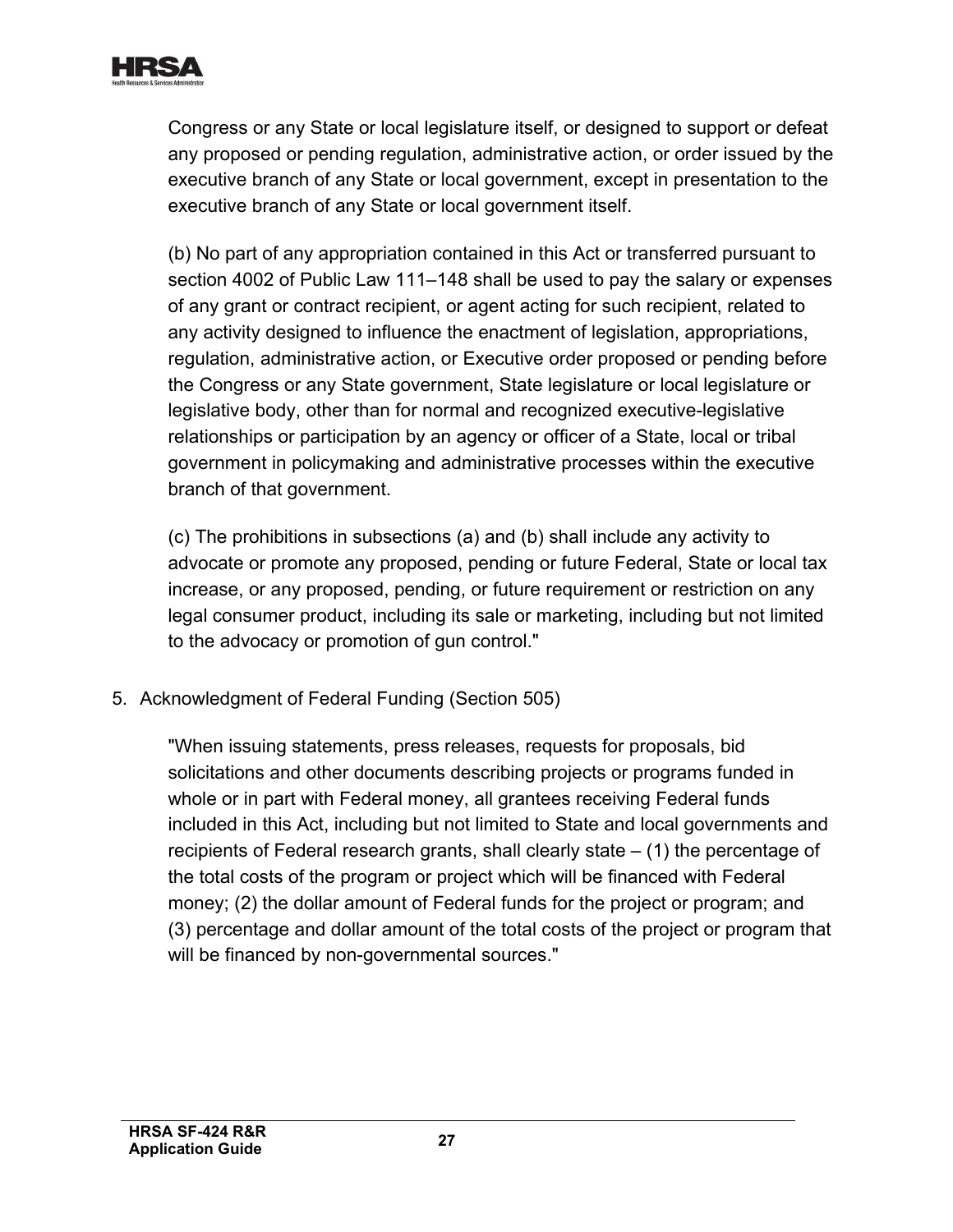

6. Restriction on Abortions (Section 506)

"(a) None of the funds appropriated in this Act, and none of the funds in any trust fund to which funds are appropriated in this Act, shall be expended for any abortion.

(b) None of the funds appropriated in this Act, and none of the funds in any trust fund to which funds are appropriated in this Act, shall be expended for health benefits coverage that includes coverage of abortion.

(c) The term ''health benefits coverage'' means the package of services covered by a managed care provider or organization pursuant to a contract or other arrangement."

7. Exceptions to Restriction on Abortions (Section 507)

"(a) The limitations established in the preceding section shall not apply to an abortion  $-$  (1) if the pregnancy is the result of an act of rape or incest; or (2) in the case where a woman suffers from a physical disorder, physical injury, or physical illness, including a life-endangering physical condition caused by or arising from the pregnancy itself, that would, as certified by a physician, place the woman in danger of death unless an abortion is performed.

(b) Nothing in the preceding section shall be construed as prohibiting the expenditure by a State, locality, entity, or private person of State, local, or private funds (other than a State's or locality's contribution of Medicaid matching funds).

(c) Nothing in the preceding section shall be construed as restricting the ability of any managed care provider from offering abortion coverage or the ability of a State or locality to contract separately with such a provider for such coverage with State funds (other than a State's or locality's contribution of Medicaid matching funds).

(d)(1) None of the funds made available in this Act may be made available to a Federal agency or program, or to a State or local government, if such agency, program, or government subjects any institutional or individual health care entity to discrimination on the basis that the health care entity does not provide, pay for, provide coverage of, or refer for abortions.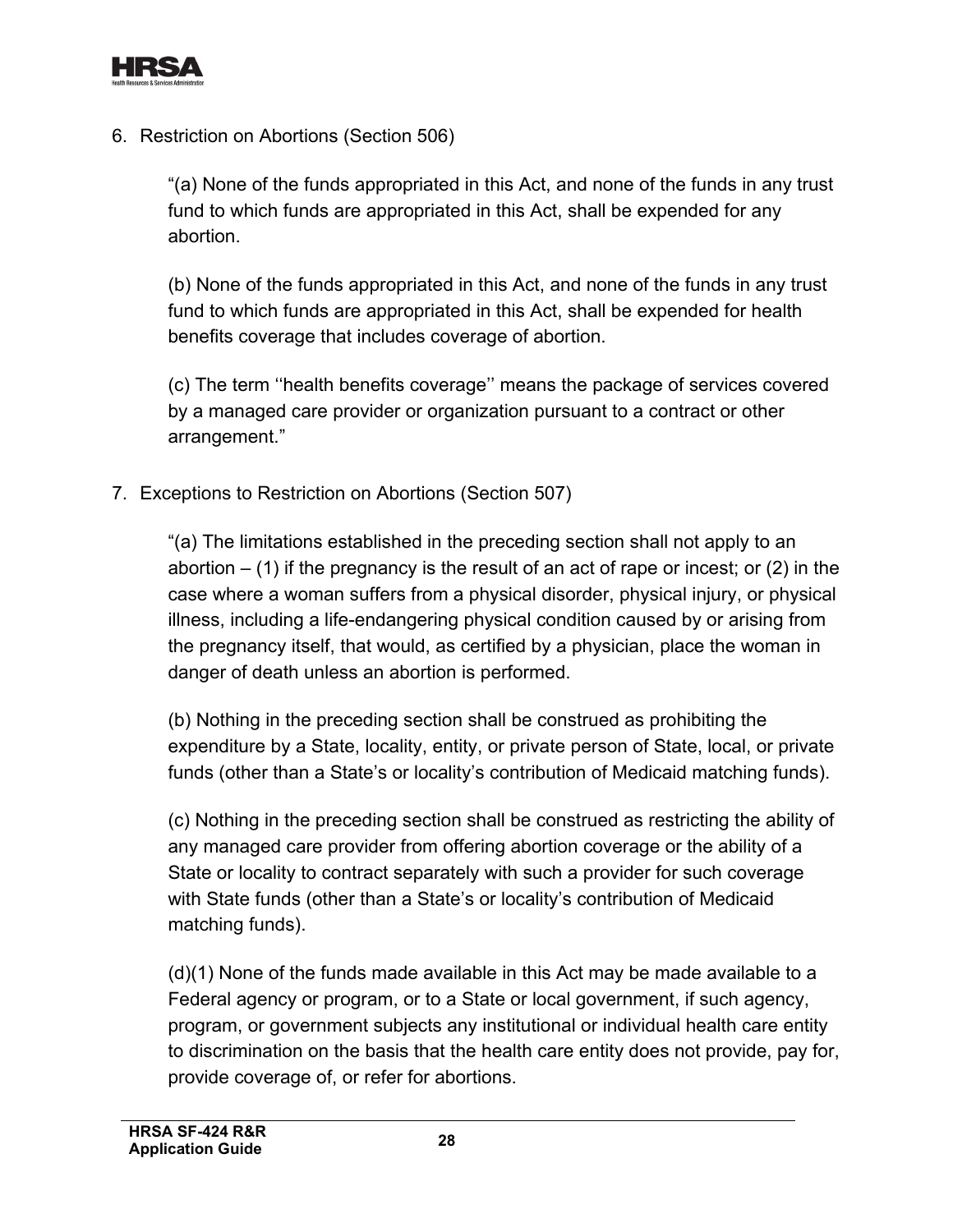

(d)(2) In this subsection, the term ''health care entity'' includes an individual physician or other health care professional, a hospital, a provider-sponsored organization, a health maintenance organization, a health insurance plan, or any other kind of health care facility, organization, or plan."

8. Ban on Funding of Human Embryo Research (Section 508)

"(a) None of the funds made available in this Act may be used for  $-$  (1) the creation of a human embryo or embryos for research purposes; or (2) research in which a human embryo or embryos are destroyed, discarded, or knowingly subjected to risk of injury or death greater than that allowed for research on fetuses in utero under 45 CFR 46.204(b) and section 498(b) of the Public Health Service Act (42 U.S.C. 289g(b)).

(b) For purposes of this section, the term ''human embryo or embryos'' includes any organism, not protected as a human subject under 45 CFR 46 as of the date of the enactment of this Act, that is derived by fertilization, parthenogenesis, cloning, or any other means from one or more human gametes or human diploid cells.

9. Limitation on Use of Funds for Promotion of Legalization of Controlled Substances (Section 509)

"(a) None of the funds made available in this Act may be used for any activity that promotes the legalization of any drug or other substance included in schedule I of the schedules of controlled substances established under section 202 of the Controlled Substances Act except for normal and recognized executivecongressional communications.

(b)The limitation in subsection (a) shall not apply when there is significant medical evidence of a therapeutic advantage to the use of such drug or other substance or that federally sponsored clinical trials are being conducted to determine therapeutic advantage."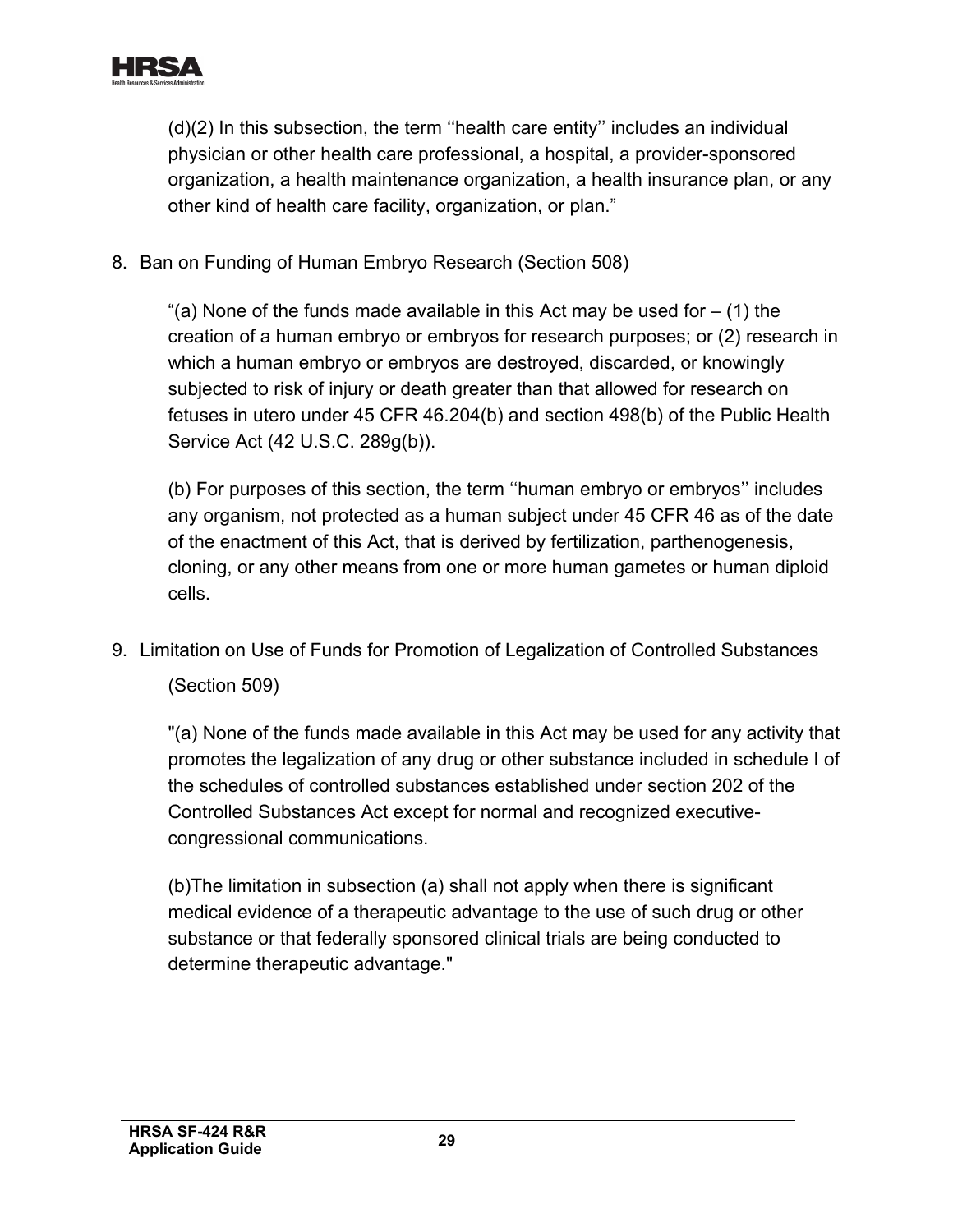

10.Restriction of Pornography on Computer Networks (Section 520)

"(a) None of the funds made available in this Act may be used to maintain or establish a computer network unless such network blocks the viewing, downloading, and exchanging of pornography.

(b) Nothing in subsection (a) shall limit the use of funds necessary for any Federal, State, tribal, or local law enforcement agency or any other entity carrying out criminal investigations, prosecution, or adjudication activities."

## 11.Restriction on Purchase of Sterile Needles (Section 526)

"Notwithstanding any other provision of this Act, no funds appropriated in this Act shall be used to purchase sterile needles or syringes for the hypodermic injection of any illegal drug: *Provided*, That such limitation does not apply to the use of funds for elements of a program other than making such purchases if the relevant State or local health department, in consultation with the Centers for Disease Control and Prevention, determines that the State or local jurisdiction, as applicable, is experiencing, or is at risk for, a significant increase in hepatitis infections or an HIV outbreak due to injection drug use, and such program is operating in accordance with State and local law."

## *v. Budget Justification Narrative*

Upload the Budget Justification narrative for the entire period of performance (**all** budget periods) in Section K of the Research & Related Budget Form. Provide a budget narrative that explains the amounts requested for each line of the budget in Sections A-F. The budget narrative should specifically describe how each item will support the achievement of proposed objectives. Be very careful about showing how each item in the "other" category is justified. For subsequent budget years, the narrative should highlight the changes from year 1 or clearly indicate that there are no substantive budget changes during the period of performance. Do NOT use the budget narrative to expand the project narrative.

## **Budget for Multi-Year Award (periods of performance vary, maximum of 5 years)**

NOFOs invite applications for periods of performance of 1 to up to 5 years. Generally, awards, on a competitive basis, will be for a 1-year budget period; although the period of performance may be up to 5 years. Submission and HRSA approval of the progress report(s) and any other required submission or reports is the basis for the budget period renewal and release of subsequent year funds. Funding beyond the 1-year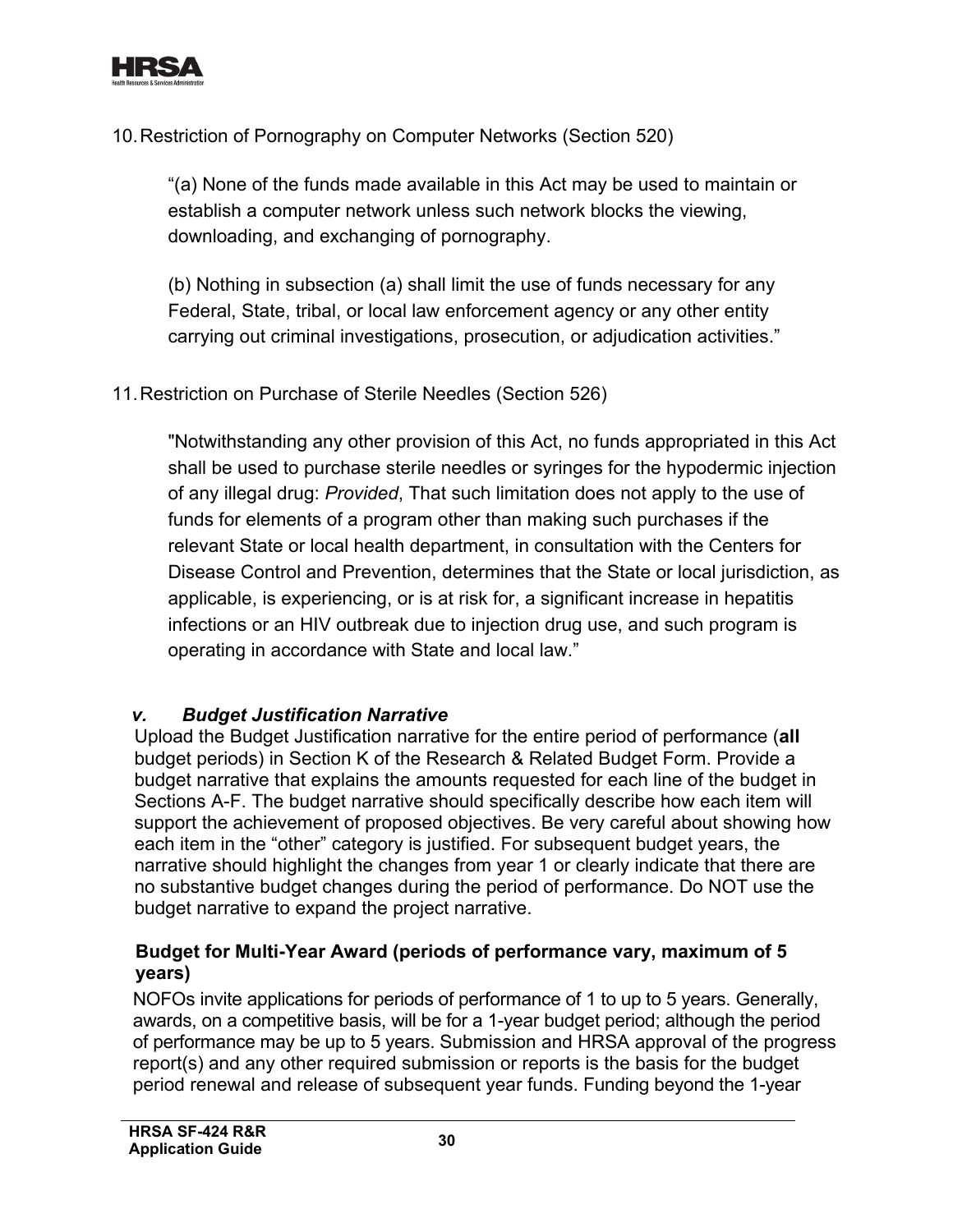

budget period but within the multi-year period of performance is subject to availability of funds, satisfactory progress of the recipient, and a determination that continued funding would be in the best interest of the Federal Government.

In addition to requirements included in the program-specific NOFO, include the following in the Budget Justification narrative:

*Personnel Costs (as listed in Sections A & B on the R&R Budget Form):* Explain personnel costs by listing each staff member who will be supported from funds, name (if possible), position title, percentage of full-time equivalency, and annual salary. If the NOFO notes that the program is subject to the General Provisions of P.L. 117-103, the following applies: Award funds may not be used to pay the salary of an individual at a rate in excess of Executive Level II or \$203,700. An individual's base salary, per se, is NOT constrained by the statutory provision for a limitation of salary. The rate limitation simply limits the amount that may be awarded and charged to HRSA grants and cooperative agreements. Provide an individual's actual base salary if it exceeds the cap. See the [Personnel Justification Table](#page-23-0) in the Budget section.

*Fringe Benefits (as listed in Sections A & B on the R&R Budget Form):* List the components that comprise the fringe benefit rate, for example health insurance, taxes, unemployment insurance, life insurance, retirement plans, and tuition reimbursement. The fringe benefits should be directly proportional to that portion of personnel costs that are allocated for the project. If the NOFO notes that the program is subject to the General Provisions of P.L. 117-103, the following applies: If an individual's base salary exceeds the statutory salary cap (i.e., \$203,700), adjust fringe proportionally.

*Equipment (as listed in Section C on the R&R Budget Form):* List equipment costs and provide justification for the need of the equipment to carry out the program's goals. Extensive justification and a detailed status of current equipment must be provided when requesting funds for the purchase of items that meet the definition of equipment (a unit cost of \$5,000 or more and a useful life of 1 or more years). For example, large items of medical equipment.

*Travel (as listed in Section D on the R&R Budget Form):* List travel costs according to local and long distance travel. For local travel, outline the mileage rate, number of miles, reason for travel and staff member/consumers completing the travel. The budget should also reflect the travel expenses (e.g., airfare, lodging, parking, per diem, etc.) for each person and trip associated with participating in meetings and other proposed trainings or workshops. Name the traveler(s) if possible, describe the purpose of the travel, provide number of trips involved, the destinations, and the number of individuals for whom funds are requested.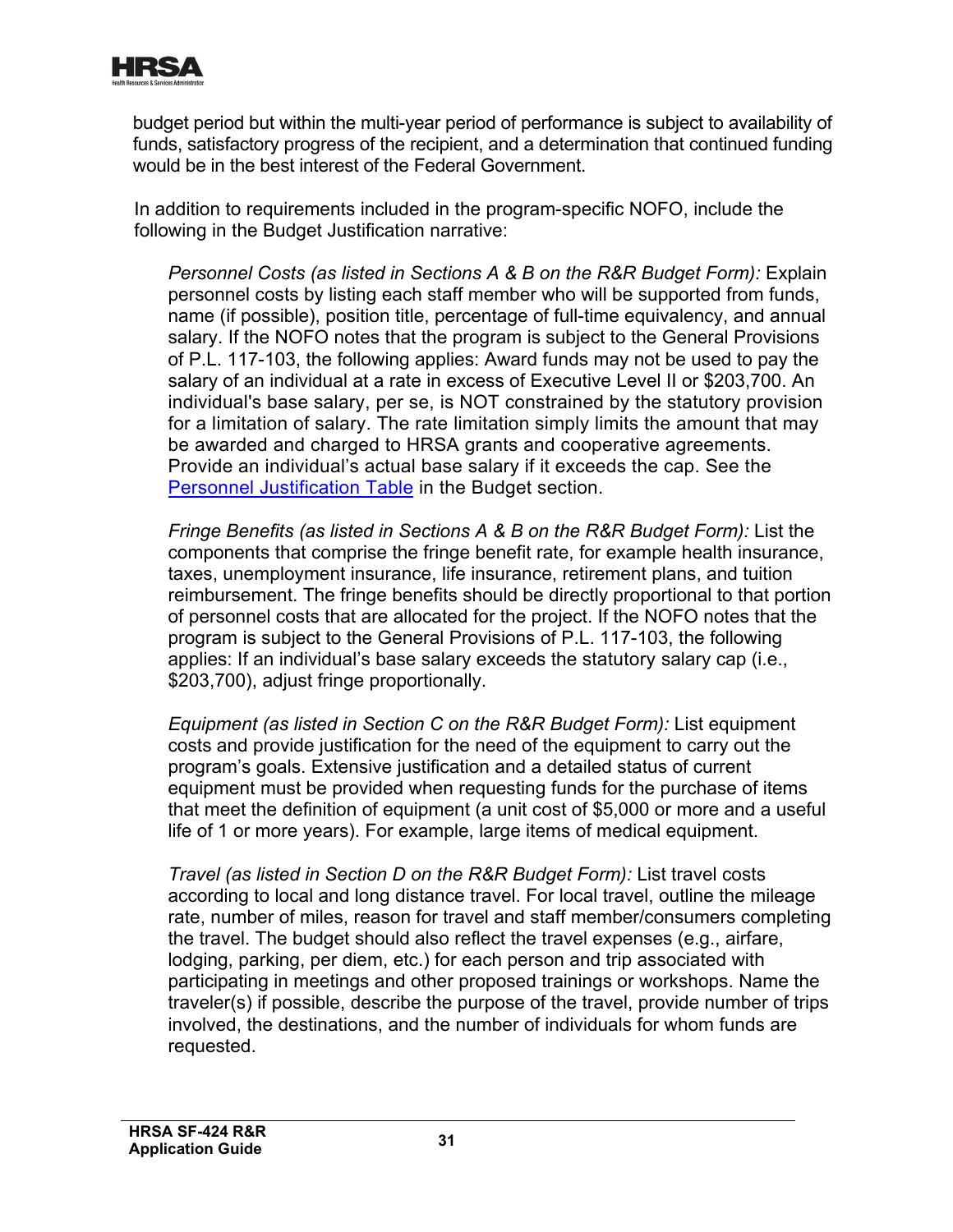

*Participant/Trainee Support Costs, if applicable (as listed in Section E on the R&R Budget Form):* List tuition/fees/health insurance, stipends, travel, subsistence, other and the number of participants/trainees.

*Other Direct Costs (as listed in Section F on the R&R Budget Form) include the following, if applicable:* 

*Materials and Supplies:* List the items that the project will use to implement the proposed project. Separate items into three categories: office supplies (e.g., paper, pencils), medical supplies (e.g., syringes, blood tubes, gloves), and educational supplies (e.g., brochures, videos). Items must be listed separately.

Per 45 CFR § 75.321, property will be classified as supplies if the acquisition cost is under \$5,000. Note that items such as laptops, tablets, and desktop computers are classified as a supply if the value is under the \$5,000 equipment threshold.

*Publication Costs:* List the total publication funds requested. The proposal budget may request funds for the costs of documenting, preparing, publishing or otherwise making available to others the findings and products of the work conducted under the award. In the budget justification include supporting information.

*Consultant Services:* List the total costs for all consultant services. In the budget justification, identify each consultant, the services he/she will perform, total number of days, travel costs, and total estimated costs.

*ADP/Computer Services:* List total funds requested for ADP/Computer Services. The cost of computer services, including computer-based retrieval of scientific, technical and education information may be requested. In the budget justification, include the established computer service rates at the proposing organization if applicable.

*Subawards/Consortium/Contractual Costs:* Provide a clear explanation as to the purpose of each subaward/contract, how the costs were estimated, and the specific contract deliverables. You should not provide line item details on proposed contracts, rather you should provide the basis for your cost estimate for the contract. You are responsible for ensuring that your organization or institution has in place an established and adequate procurement system with fully developed written procedures for awarding and monitoring all contracts. Recipients must notify potential subrecipients that entities receiving subawards must be registered in SAM and provide the recipient with their UEI number (see 2 [CFR part 25\)](https://www.ecfr.gov/cgi-bin/text-idx?SID=3185b80603454d8e67461ea19aa8a59b&mc=true&node=pt2.1.25&rgn=div5).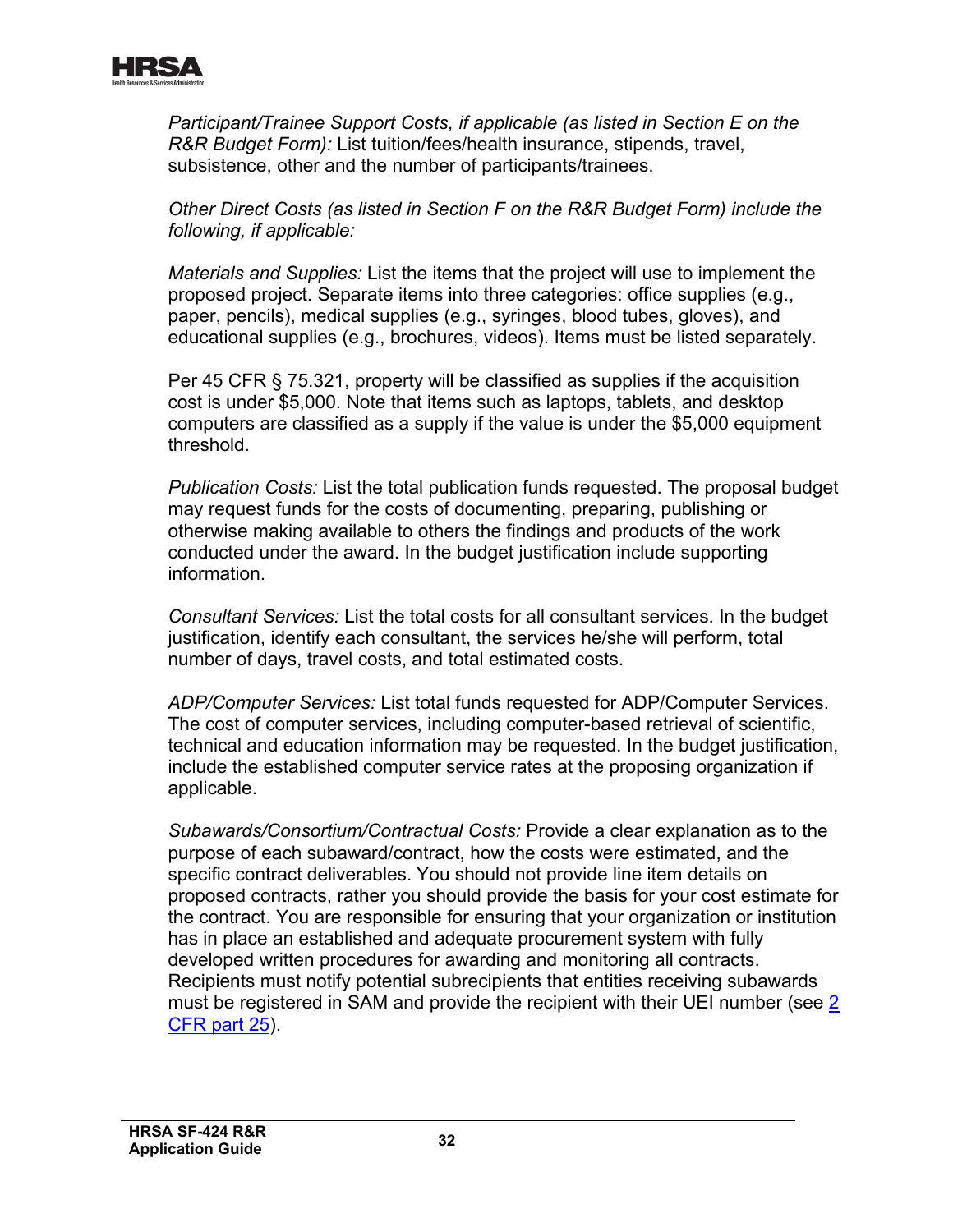

For subawards to entities that will help carry out the work of the award, you should decribe how you will monitor their work to ensure the funds are being properly used.

Per the Suspension and Debarment rules in the Uniform Administrative Requirements, as implemented by HRSA under 45 CFR § 75.213, non-federal entities and contractors are subject to the non-procurement debarment and suspension regulations implementing Executive Orders 12549 and 12689, 2 CFR parts 180 and 376. These regulations restrict awards, subawards and contracts with certain parties that are debarred, suspended or otherwise excluded from or ineligible for participation in federal assistance programs or activities.

*Equipment or Facility Rental/User Fees:* List total funds requested for Equipment or Facility Rental/Use Fees. In the budget justification, identify each rental user fee and justify.

*Alterations and Renovations:* If allowable, list total funds requested for Alterations & Renovations. In the budget justification, itemize, by category and justify the costs of alterations and renovations including repairs, painting, removal or installation of partitions, shielding, or air conditioning. Where applicable, provide the square footage and costs.

*Other:* Include all costs that do not fit into any other category and provide an explanation of each cost in this category (e.g., EHR provider licenses, audit, legal counsel). In some cases, rent, utilities, and insurance fall under this category if they are not included in an approved indirect cost rate.

You may include the cost of access accommodations as part of your project's budget, including sign interpreters, plain language and health literacy print materials in alternate formats (including Braille, large print, etc.); and linguistic competence modifications (e.g., translation or interpretation services.

*Data Collection Activities:* Funds may be used to support appropriate and justifiable costs related to meeting evaluation and reporting requirements. Identify and justify how these funds will be used under the appropriate budget category (personnel, contractual or other).

*Indirect Costs:* Indirect costs are those costs incurred for common or joint objectives which cannot be readily and specifically identified with a particular project or program but are necessary to the operations of the organization, e.g., the cost of operating and maintaining facilities, depreciation, and administrative salaries. For some institutions, the term "facilities and administration" (F&A) is used to denote indirect costs. If your organization does not have an indirect cost rate, you may wish to obtain one through HHS's Cost Allocation Services (CAS) (formerly the Division of Cost Allocation (DCA)). Visit [CAS's website](https://rates.psc.gov/) to learn more about rate agreements, the process for applying for them, and the regional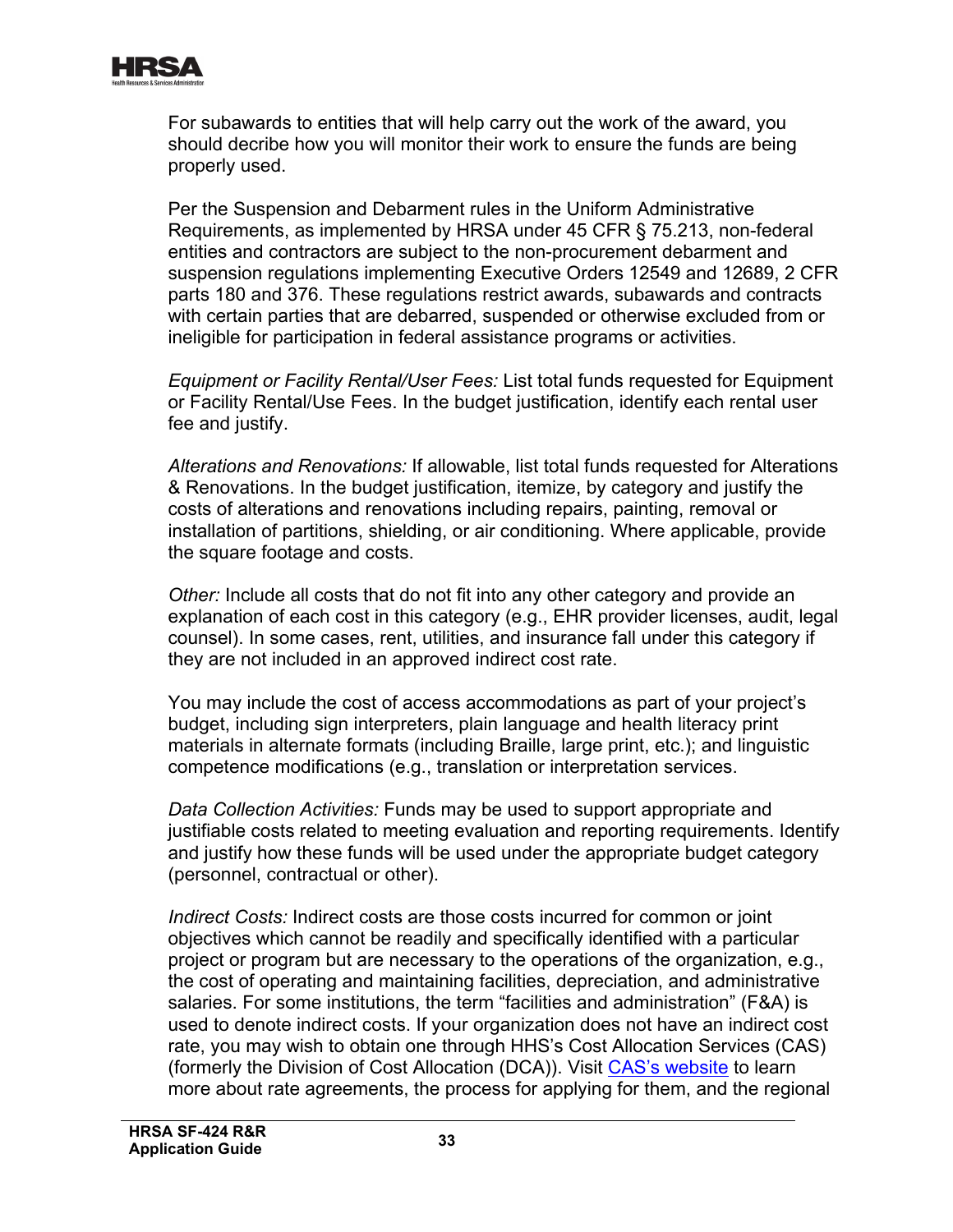

offices which negotiate them. If indirect costs are included in the budget, attach a copy of the indirect cost rate agreement. If the indirect cost rate agreement is required per the NOFO, it will not count toward the page limit. Any non-federal entity that has never received a negotiated indirect cost rate, (except a governmental department or agency unit that receives more than \$35 million in direct federal funding) may elect to charge a de minimis rate of 10 percent of modified total direct costs (MTDC) which may be used indefinitely. If chosen, this methodology once elected must be used consistently for all federal awards until such time as a non-federal entity chooses to negotiate for a rate, which the nonfederal entity may apply to do at any time.

### *vi. Staffing Plan and Personnel Requirements*

You must present a staffing plan and provide a justification for the plan that includes education and experience qualifications and rationale for the amount of time being requested for each staff position. Position descriptions that include the roles, responsibilities, and qualifications of proposed project staff must be included in the Attachment *specified in the NOFO*. When applicable, biographical sketches should include training, language fluency and experience working with the cultural and linguistically diverse populations that are served by your programs. They should follow the format described in the NOFO and be uploaded in the SF-424 R&R Senior/Key Person Profile form. Finally, you should describe your method for ensuring that only actual work performed will be charged to the award and how that method meets federal cost principle requirements under § 75.430 Compensation personal services.

### *vii. Assurances*

If research involving human subjects is anticipated, you must meet the requirements of the HHS regulations to protect human subjects from research risks as specified in the Code of Federal Regulations, [Title 45 – Public Welfare, Part 46 – Protection of](http://www.hhs.gov/ohrp/humansubjects/guidance/45cfr46.html)  [Human Subjects \(45 CFR part 46\),](http://www.hhs.gov/ohrp/humansubjects/guidance/45cfr46.html) available online. See the [Appendix](#page-58-0) of this *SF-424 R&R Application Guide* for supplemental instructions for preparing the human subjects section of the research plan.

If research involving human subjects is anticipated, you must hold a Federal Wide Assurance (FWA) of compliance from the [Office of Human Research Protections](https://www.hhs.gov/ohrp/regulations-and-policy/index.html)  [\(OHRP\)](https://www.hhs.gov/ohrp/regulations-and-policy/index.html) before award. You must provide your Human Subject Assurance Number (from their FWA) in the application; if you do not have an assurance, you must indicate in the application that you will obtain one from OHRP before award.

### *viii. Certifications*

The signature of the AOR on the application serves as the required certification of compliance for the applicant organization for the following:

### Lobbying

1) No federal appropriated funds have been paid or will be paid, by or on behalf of the applicant, to any person for influencing or attempting to influence an officer or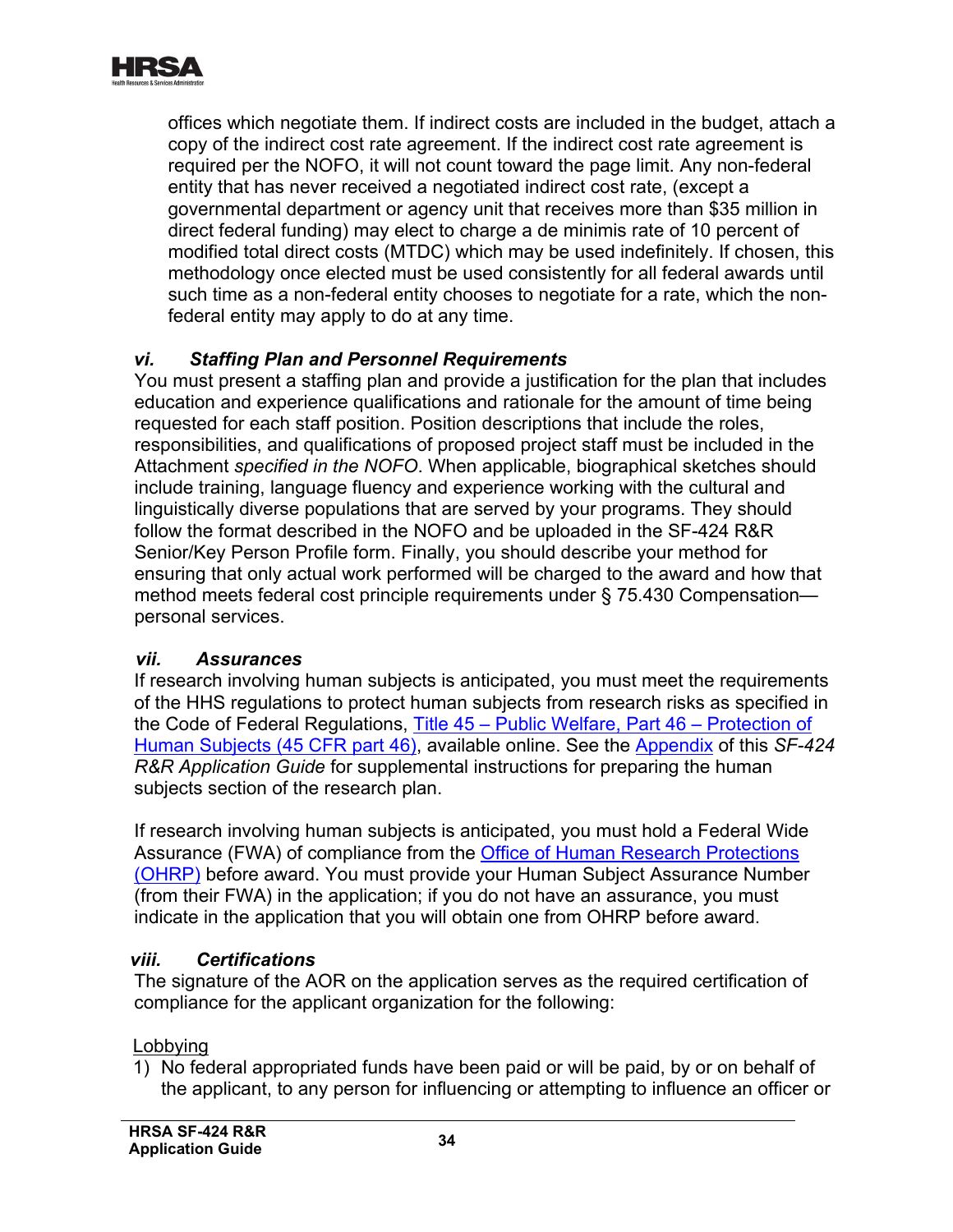

employee of an agency, a Member of Congress, an officer or employee of Congress, or an employee of a Member of Congress in connection with the awarding of any federal contract, the making of any federal grant, the making of any federal loan, the entering into of any cooperative agreement, and the extension, continuation, renewal, amendment, or modification of any federal contract, grant, loan, or cooperative agreement.

- 2) If any funds other than federal appropriated funds have been paid or will be paid to any person for influencing or attempting to influence an officer or employee of any agency, a Member of Congress, an officer or employee of Congress, or an employee of a Member of Congress in connection with this federal contract, grant, loan, or cooperative agreement, the applicant must complete and submit Standard Form-LLL, ''Disclosure of Lobbying Activities,'' in accordance with its instructions.
- 3) Recipients of HRSA awards shall require that the language of this certification be included in the award documents for all subawards at all tiers (including subcontracts, subgrants, and contracts under grants, loans, and cooperative agreements) and that all subrecipients shall certify and disclose accordingly. This certification is a material representation of fact upon which reliance was placed when this transaction was made or entered into. Submission of this certification is a prerequisite for making or entering into this transaction imposed by section 1352, title 31, U.S. Code. Any person who fails to file the required certification shall be subject to a civil penalty of not less than \$10,000 and not more than \$100,000 for each such failure.

#### Federal Debt

Any organization or individual that is indebted to the United States, and has a judgment lien filed against it for a debt to the United States, is ineligible to receive a federal grant. By signing the SF-424 R&R, the applicant is certifying that they are not delinquent on federal debt in accordance with OMB Circular A-129. (Examples of relevant debt include delinquent payroll or other taxes, audit disallowances, guaranteed and direct student loans, benefits that were overpaid, etc.). If an applicant is delinquent on federal debt, they should attach an explanation that includes proof that satisfactory arrangements have been made with the Agency to which the debt is owed. This explanation should be uploaded as an Attachment.

Debarment, Suspension, Ineligibility, and Voluntary Exclusion Certification By submitting this proposal, the prospective recipient is providing the certification set out below:

A. This certification in this clause is a material representation of fact. If it is later determined that the prospective recipient knowingly submitted an erroneous certification, in addition to other remedies available to the Federal Government, HHSmay pursue available remedies, including but not limited to, suspension and/or debarment.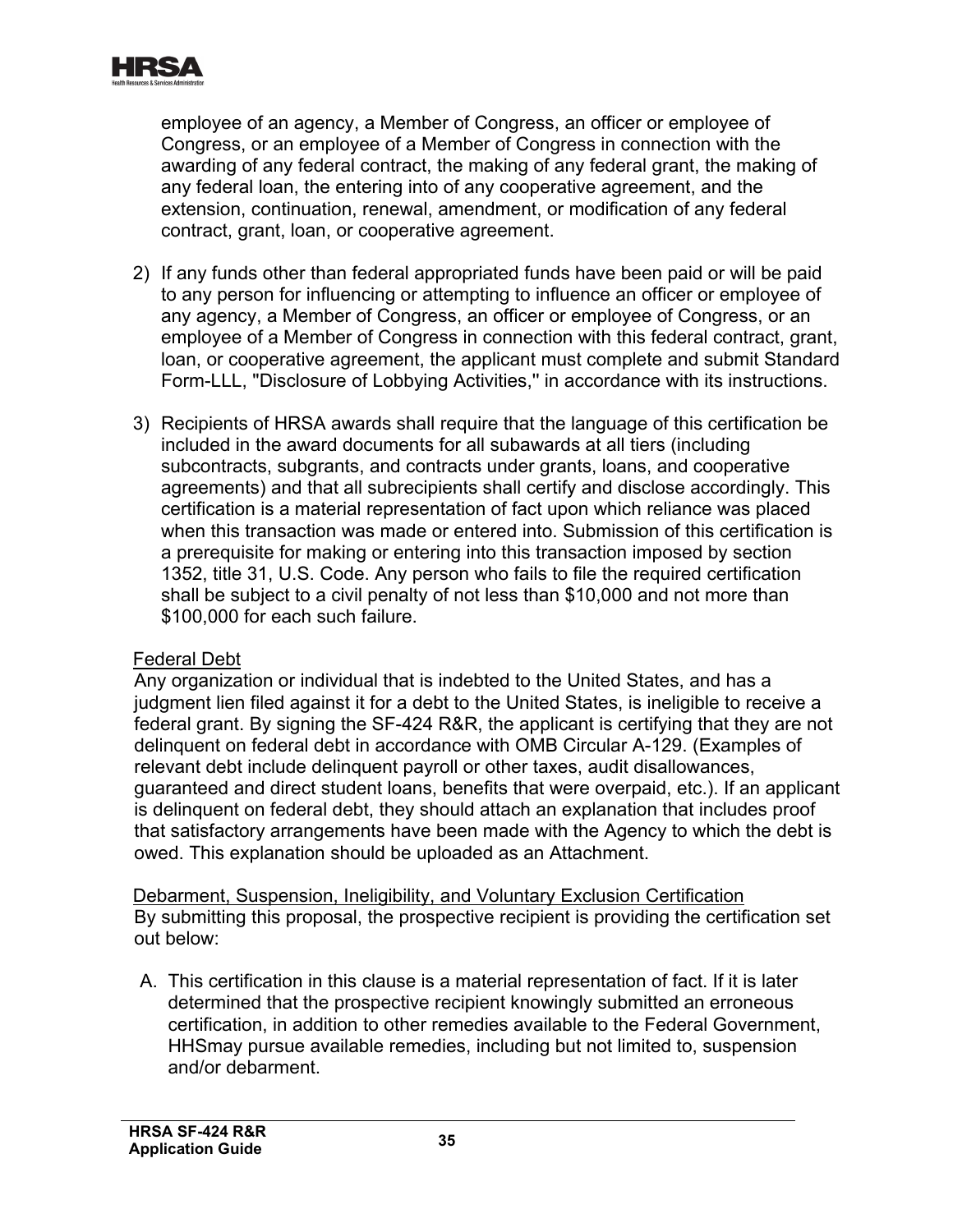

- B. The prospective recipient shall provide immediate written notice to HRSA if at any time the recipient learns that its certification was erroneous when submitted, or had become erroneous due to changed circumstances.
- C. The terms covered transaction, debarred, suspended, ineligible, lower tier covered transaction, participant, person, primary covered transaction, principal, proposal, and voluntarily excluded, as used in this certification, are defined in [2](http://www.ecfr.gov/cgi-bin/text-idx?tpl=/ecfrbrowse/Title02/2cfr180_main_02.tpl)  [CFR part 180,](http://www.ecfr.gov/cgi-bin/text-idx?tpl=/ecfrbrowse/Title02/2cfr180_main_02.tpl) as supplemented by [2 CFR part 376.](http://www.ecfr.gov/cgi-bin/text-idx?SID=ff6da27cb3fa613106e008b0600819f4&node=pt2.1.376&rgn=div5%23se2.1.376_1995)
- D. The prospective recipient agrees by submitting this proposal that, should the proposed covered transaction be entered into, it shall not knowingly enter into any lower tier covered transaction with a person who is proposed for debarment under [2 CFR part 180](http://www.ecfr.gov/cgi-bin/text-idx?tpl=/ecfrbrowse/Title02/2cfr180_main_02.tpl) or [48 CFR part 9, subpart 9.4,](http://www.ecfr.gov/cgi-bin/text-idx?SID=2068e8951dab76f7b96d51fda6d3325c&mc=true&node=sp48.1.9.9_14&rgn=div6) debarred, suspended, declared ineligible, or voluntarily excluded from participation in this covered transaction, unless authorized in writing by HRSA.
- E. The prospective recipient further agrees by submitting this proposal that it will include this clause titled "Certification Regarding Debarment, Suspension, Ineligibility and Voluntary Exclusion,'' without modification, in all lower tier covered transactions and in all solicitations for lower tier covered transactions, and receive a copy of the signed attestation by such lower tier contractor/subrecipient.
- <span id="page-38-1"></span>F. A recipient may rely upon a certification of a prospective recipient in a lower tier covered transaction that neither it nor its principals<sup>[3](#page-38-0)</sup>, are proposed for debarment under [2 CFR part 180](http://www.ecfr.gov/cgi-bin/text-idx?tpl=/ecfrbrowse/Title02/2cfr180_main_02.tpl) or [48 CFR part 9, subpart 9.4,](http://www.ecfr.gov/cgi-bin/text-idx?SID=2068e8951dab76f7b96d51fda6d3325c&mc=true&node=sp48.1.9.9_14&rgn=div6) debarred, suspended, ineligible, or voluntarily excluded from covered transactions, unless it knows that the certification is erroneous. A participant may decide the method and frequency by which it determines the eligibility of its principals. HRSA strongly encourages each participant to check the Excluded Parties database in the [System for Award](https://www.sam.gov/)  [Management.](https://www.sam.gov/)
- G. Nothing contained in this certification requires establishment of a system of records in order to provide the certification required by this certification.
- H. Except for transactions authorized under paragraph E of this statement, if a participant in a covered transaction knowingly enters into a lower tier covered

<span id="page-38-2"></span><span id="page-38-0"></span> $\overline{a}$ <sup>3</sup> **Principal:**

Per 2 CFR § 180.995,

<sup>(</sup>a) An officer, director, owner, partner, principal investigator, or other person within a participant with management or supervisory responsibilities related to a covered transaction; or

<sup>(</sup>b) A consultant or other person, whether or not employed by the participant or paid with federal funds, who—

<sup>(1)</sup> Is in a position to handle federal funds; (2) Is in a position to influence or control the use of those funds; or,

<sup>(3)</sup> Occupies a technical or professional position capable of substantially influencing the development or outcome of an activity required to perform the covered transaction.

Per 2 CFR § 376.995,

Individuals, in addition to those listed at 2 CFR § 180.995, who participate in HHS covered transactions including:

<sup>(</sup>a) Providers of federally required audit services; and

<sup>(</sup>b) Researchers.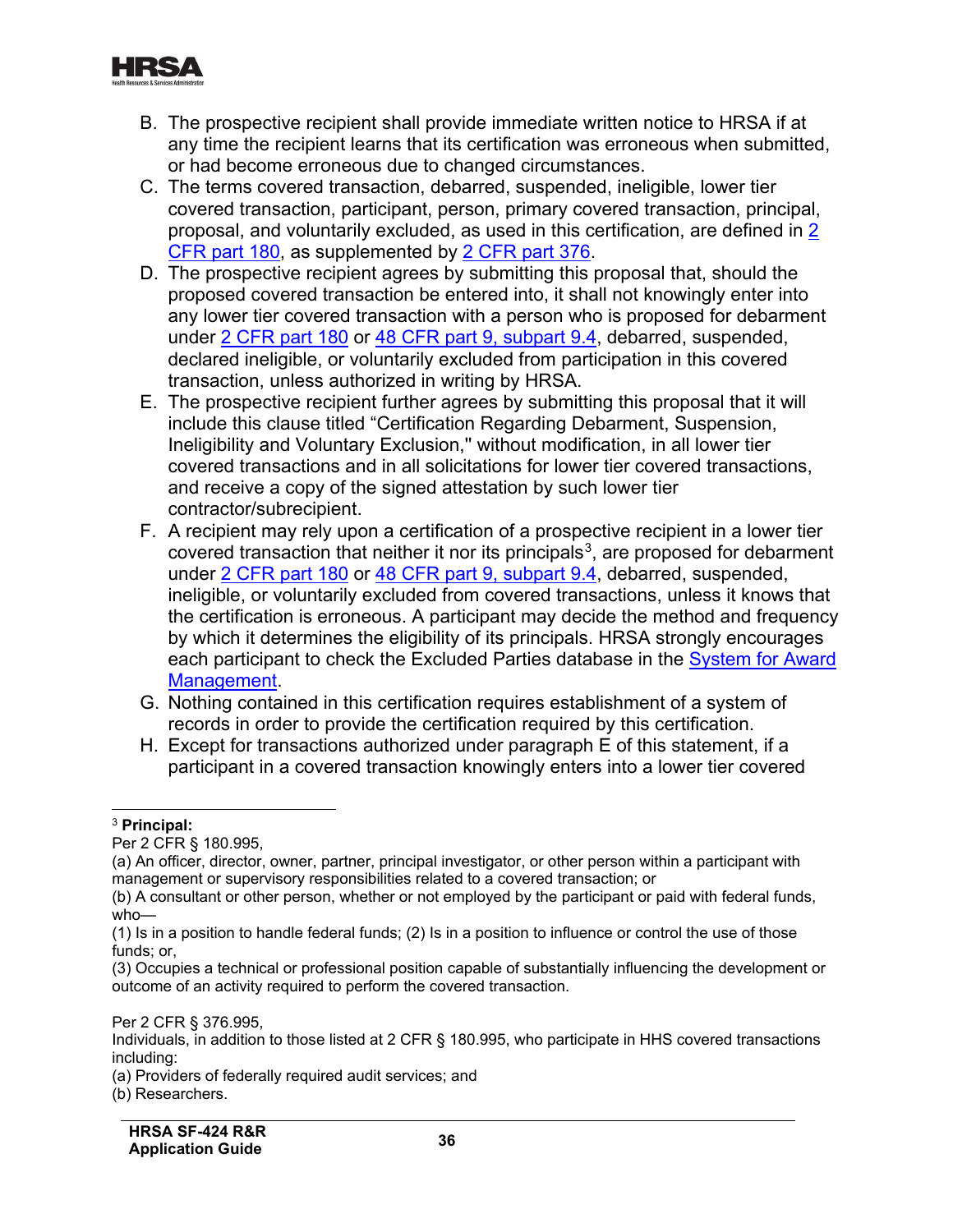<span id="page-39-0"></span>

transaction with a person who is proposed for debarment under [2 CFR part 180](http://www.ecfr.gov/cgi-bin/text-idx?tpl=/ecfrbrowse/Title02/2cfr180_main_02.tpl) or [48 CFR part 9, subpart 9.4,](http://www.ecfr.gov/cgi-bin/text-idx?SID=2068e8951dab76f7b96d51fda6d3325c&mc=true&node=sp48.1.9.9_14&rgn=div6) suspended, debarred, ineligible, or voluntarily excluded from participation in this transaction, in addition to other remedies available to the Federal Government, the Department may pursue available remedies, including, but not limited to, suspension and/or debarment.

### *ix. Project Abstract*

#### *Effective April 22, 2021*

Use the Standard OMB-approved Project Abstract Summary Form that is included in the workspace application package. Do not upload the abstract as an attachment or it may count toward any applicable page limit.

Start with the information below and provide a summary of the application in the Project Abstract field / box using 4,000 characters or less.

- **Address**
- Project Director Name
- **Contact Phone Numbers (Voice, Fax)**
- **F** Fmail Address
- Website Address, if applicable
- List all grant program funds requested in the application, if applicable

Because the abstract is often distributed to provide information to the public and Congress, prepare this so that it is clear, accurate, concise, and without reference to other parts of the application. It must include a brief description of the proposed project including the needs to be addressed, the proposed services, and the population group(s) to be served. If the application is funded, your project abstract information (as submitted) will be made available to public websites and/or databases including [USAspending.gov.](http://www.usaspending.gov/) See the NOFO for additional information that may be required in the project abstract.

#### *x. Project Narrative*

This section provides a comprehensive description of all aspects of the proposed project. It should be succinct, self-explanatory, consistent with forms and attachments, and well organized so that reviewers can understand the proposed project. See the NOFO for specific narrative instructions.

#### *xi. Attachments*

Provide the attachments as specified in the NOFO to complete the content of the application. You must upload attachments into the application. Any *hyperlinked* attachments will *not* be reviewed/opened by HRSA. Unless otherwise noted, attachments count toward the application page limit specified in the NOFO. **You must clearly label each attachment.**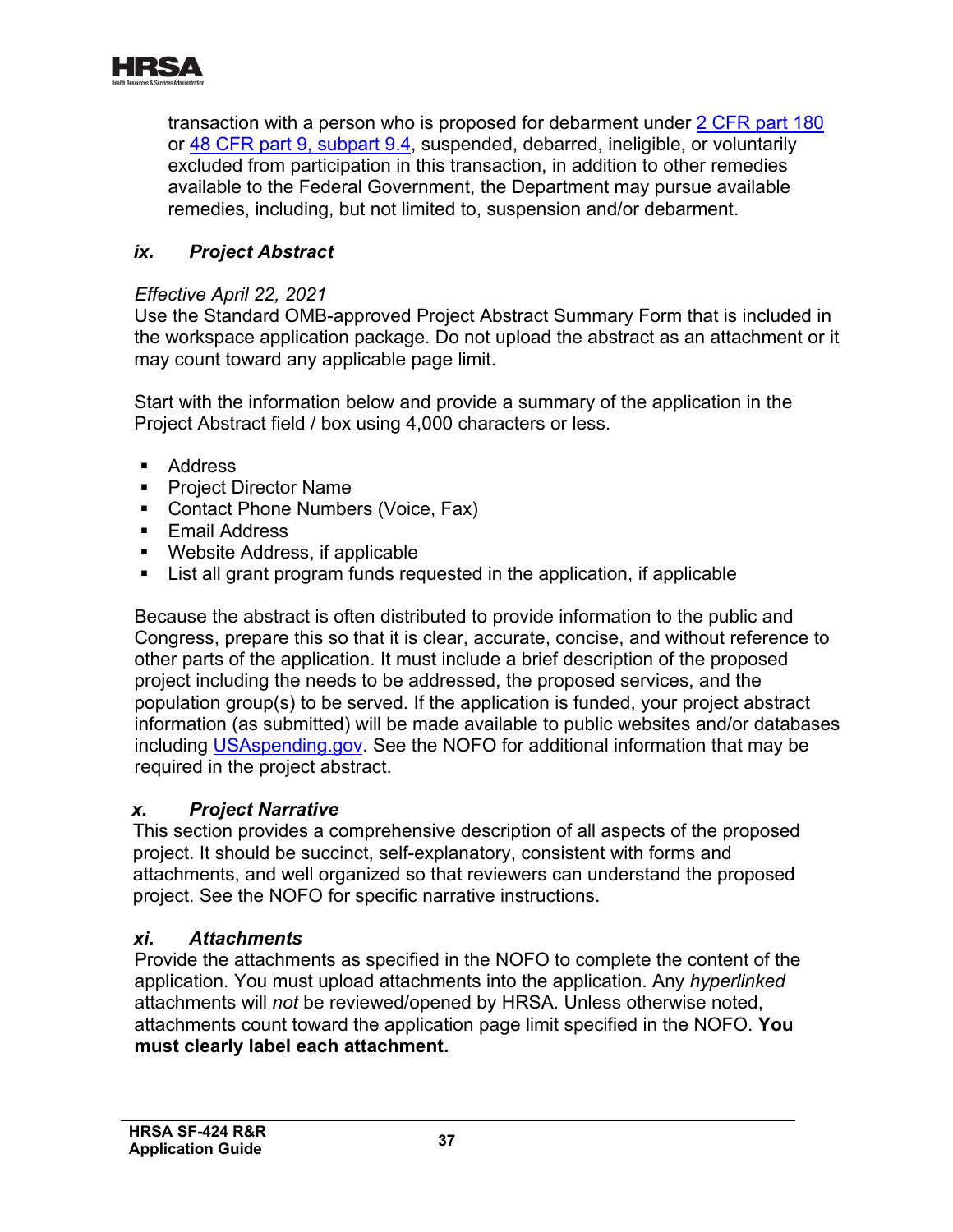

### **4.2. Narrative and Attachment Formatting Guidelines**

#### **4.2.1. Font**

Use an easily readable font, such as Times Roman, Arial, Courier, or CG Times. The text and table portions of the application must be single-spaced and submitted in not less than a 12-point font. Applications not adhering to 12-point font requirements may be deemed non-responsive and returned. For charts/graphs, footnotes, and budget tables, you may use a different pitch or size font but not less than 10-point or size font. It is vital that the charts/graphs are legible when scanned or reproduced.

#### **4.2.2. Paper Size and Margins**

For duplication and scanning purposes, ensure that the application can be printed on 8½" x 11" white paper. Margins must be at least one inch at the top, bottom, left and right of the paper. Left-align text.

#### **4.2.3. Names**

Include the name of the applicant and 10-digit award number (if competing continuation or competing supplement) on each page as a footer.

#### **4.2.4. Section Headings**

Put all section headings flush left in bold type.

#### **4.2.5. Page Numbering**

Do not number the standard OMB-approved forms. Number each attachment page sequentially. Reset the numbering for each attachment. (Treat each attachment/document as a separate section.)

#### **4.2.6. Allowable Attachment or Document Types**

Unless otherwise noted in the NOFO, do not submit organizational brochures or other promotional materials, slides, films, clips, etc.

The HRSA EHBs supports the attachment types listed below. Although Grants.gov allows you to upload other types of attachments, **HRSA only accepts the following types of attachments. Files with unrecognizable extensions may not be accepted or may be corrupted, and will not be considered as part of the application**. When HRSA prints the application, documents will print as you have formatted them. If using Excel or other spreadsheet documents, be aware that reviewers will only see information that is set in the "Print Area" of the document.

#### **File Attachment Types** (acceptable by HRSA)

- o .DOC/.DOCX Microsoft Word
- o .RTF Rich Text Format
- o .TXT Text
- o .WPD Word Perfect Document
- o .PDF Adobe Portable Document Format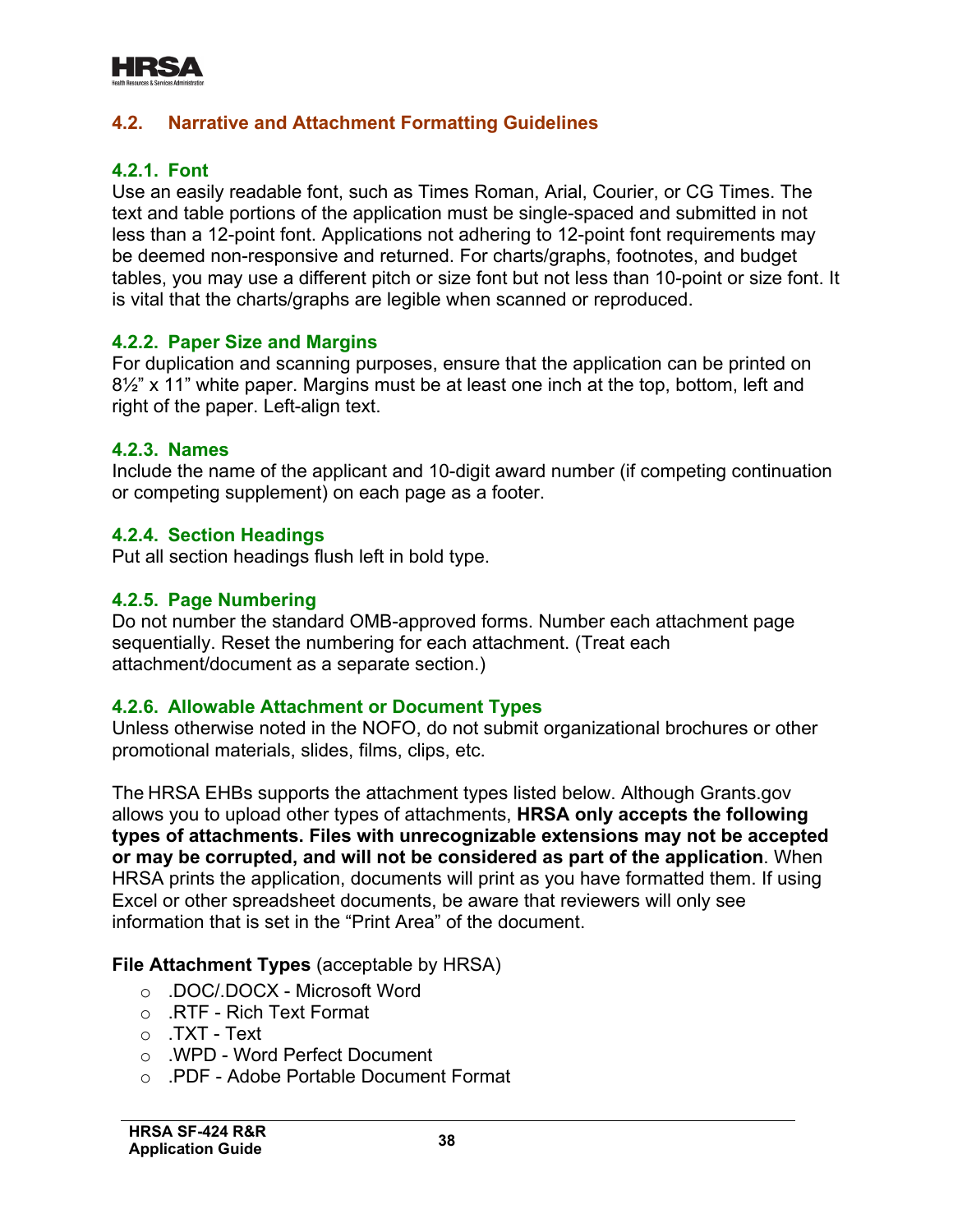

- o .XLS/.XLSX Microsoft Excel
- $\circ$  VSD Microsoft Visio

#### **File Attachment Names**

- o Use only the following characters when naming your attachments: A-Z, a-z, 0-9, underscore ( $\alpha$ ), hyphen (-), space (), period, parenthesis (), curly braces  $\beta$ , square brackets [], ampersand &, tilde ~, exclamation point !, Comma, Semicolon; Apostrophe ', At sign @, Number sign #, Dollar Sign \$, Percent Sign %, Plus sign  $+$ , Equal sign  $=$ .
- o Limit the file attachment name to under 50 characters.

**Your application may be rejected by Grants.gov if you use attachment names greater than 50 characters.**

### **4.3. Application Content Order (Table of Contents)**

HRSA uses an automatic numbering approach to ensure uniformity of all applications when printed for objective review.

HRSA uses a standard package from Grants.gov (SF-424 R&R) and a standard order of forms (see the table on the next two pages). The NOFO also provides you with explicit instructions where to upload specific Attachments 1 to maximum of 15.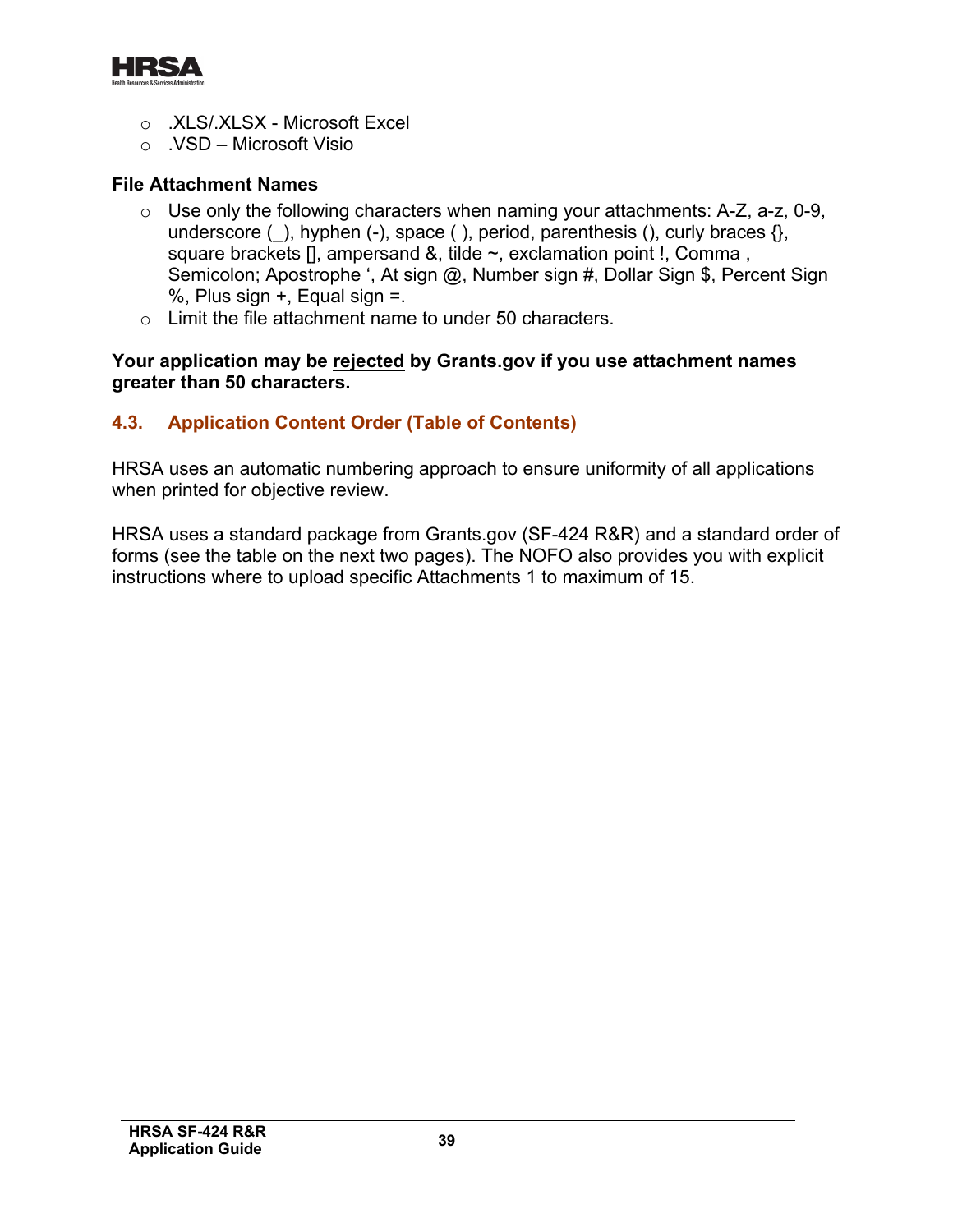<span id="page-42-0"></span>

# **SF-424 R&R – Table of Contents**

- It is mandatory to follow the instructions provided in this section to ensure that the application can be printed efficiently and consistently for review. If an Attachment is not applicable to HRSA and should not be completed, it will be noted in the last column, "HRSA/Program Guidelines."
- **In NOFOs with page limits:** failure to follow the instructions may make the application non-responsive. Non-responsive applications will not be considered.
- For electronic submissions, you only have to number the electronic attachment pages sequentially, resetting the numbering for each attachment, i.e., start at page 1 for each attachment. Do not attempt to number standard OMB-approved form pages.
- For electronic submissions, no Table of Contents is required for the entire application. HRSA will construct an electronic table of contents in the order specified.

| <b>Application Section</b>                                        | Form Type  | <b>Instructions</b>                                                                                                                                                                            | <b>HRSA/Program Guidelines</b>                                                                                                                                                                                                                                                        |
|-------------------------------------------------------------------|------------|------------------------------------------------------------------------------------------------------------------------------------------------------------------------------------------------|---------------------------------------------------------------------------------------------------------------------------------------------------------------------------------------------------------------------------------------------------------------------------------------|
| SF-424 R&R Cover Page                                             | Form       | Pages 1 & 2.                                                                                                                                                                                   | Required. Not counted in the<br>page limit.                                                                                                                                                                                                                                           |
| Pre-application                                                   | Attachment | Can be uploaded on page 2 of SF-424 R&R - Box 20.                                                                                                                                              | Not Applicable to HRSA. Do not<br>use.                                                                                                                                                                                                                                                |
| SF-424 R&R Senior/Key<br>Person Profile                           | Form       | Provide information on all principals (as defined on<br>page 36) and key personnel <sup>3</sup> . Supports 20 structured<br>profiles (PD + 19 additional)                                      | Required. Not counted in the<br>page limit. Note: HRSA requires<br>the "Middle Name" for each<br>principal and key personnel<br>submitted on the SF-424 R&R<br>Senior/Key Person Profile form. If<br>the principal, key personnel has<br>no middle name, insert "N/A" on<br>the form. |
| Senior Key Personnel <sup>4</sup><br><b>Biographical Sketches</b> | Attachment | Can be uploaded in SF-424 R&R Senior/Key Person<br>Profile form. One per each senior/key person. The<br>PD/PI biographical sketch should be the first<br>biographical sketch. Up to 8 allowed. | Counted in the page limit. See<br><b>Biographical Sketch requirements</b><br>in the NOFO.                                                                                                                                                                                             |

<sup>4</sup> **Key Personnel**: The Principal Investigator/Project Director (PI/PD) and other individuals who contribute to the programmatic development or execution of a project or program in a substantive, measurable way, whether or not they receive salaries or compensation under the award.

-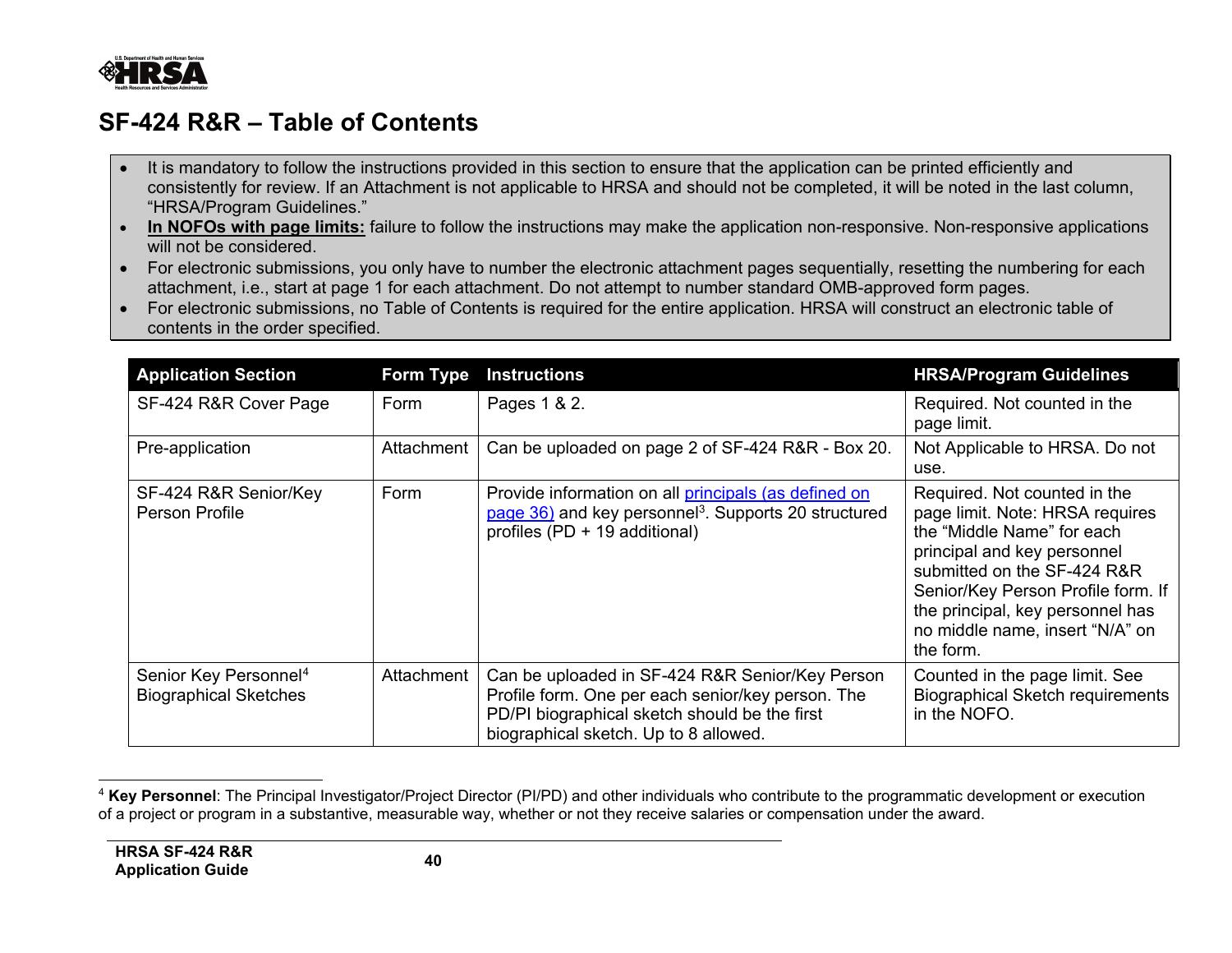<span id="page-43-0"></span>

| <b>Application Section</b>                                                             | <b>Form Type</b> | <b>Instructions</b>                                                                                                                                                                           | <b>HRSA/Program Guidelines</b>                                                                                                                                   |
|----------------------------------------------------------------------------------------|------------------|-----------------------------------------------------------------------------------------------------------------------------------------------------------------------------------------------|------------------------------------------------------------------------------------------------------------------------------------------------------------------|
| Senior Key Personnel Current<br>and Pending Support                                    | Attachment       | Can be uploaded in SF-424 R&R Senior/Key Person<br>Profile form.                                                                                                                              | Not Applicable to HRSA. Do not<br>use.                                                                                                                           |
| <b>Additional Senior/Key Person</b><br><b>Profiles</b>                                 | Attachment       | Can be uploaded in SF-424 R&R Senior/Key Person<br>Profile form. Single document with all additional<br>profiles.                                                                             | If this attachment is included, it<br>will be counted in the page limit.                                                                                         |
| <b>Additional Senior Key</b><br>Personnel Biographical<br><b>Sketches</b>              | Attachment       | Can be uploaded in the Senior/Key Person Profile<br>form. Single document with all additional sketches.                                                                                       | If this attachment is included, it<br>will be counted in the page limit.<br>See Biographical Sketch<br>requirements in the NOFO.                                 |
| <b>Additional Senior Key</b><br><b>Personnel Current and</b><br><b>Pending Support</b> | Attachment       | Can be uploaded in the Senior/Key Person Profile<br>form.                                                                                                                                     | Not Applicable to HRSA. Do not<br>use.                                                                                                                           |
| Project/Performance Site<br>Location(s) $5$                                            | Form             | Supports primary and 299 additional sites in<br>structured form.                                                                                                                              | Required. Not counted in the<br>page limit.                                                                                                                      |
| <b>Additional Performance Site</b><br>Location(s) <sup>2</sup>                         | Attachment       | Can be uploaded in SF-424 R&R Performance Site<br>Location(s) form. Single document with all additional<br>site location(s).                                                                  | If this attachment is included, it<br>will be counted in the page limit.                                                                                         |
| <b>Other Project Information</b>                                                       | Form             | Allows additional information and attachments.                                                                                                                                                | Required. Not counted in the<br>page limit.                                                                                                                      |
| <b>Project Abstract Summary</b><br>Form                                                | Form             | Ensure the Project Abstract field succinctly describes<br>the project in plain language that the public can<br>understand and use without the full proposal. Use<br>4,000 characters or less. | Required. Not counted in the<br>page limit. Refer to Section 4.1ix<br>of this Guide and the NOFO for<br>detailed instructions.                                   |
| <b>Mandatory Project Narrative</b>                                                     | Attachment       | Must be uploaded in SF-424 R&R Other Project<br>Information form, Box 8.                                                                                                                      | Required attachment. Counted in<br>the page limit. Refer to the NOFO<br>for detailed instructions. If<br>necessary provide table of<br>contents specific to this |

<sup>-</sup> $^5$  Changes to improve grant award data accuracy have led HHS to require that applicant street addresses (SF-424 R&R cover page and Project/Performance Site Location Form) contain a valid 9-digit zip code. Use the following USPS.com link to find your 9-digit zip code: <u>Look Up a ZIP</u> [Code™.](https://tools.usps.com/go/ZipLookupAction!input.action?mode=1&refresh=true)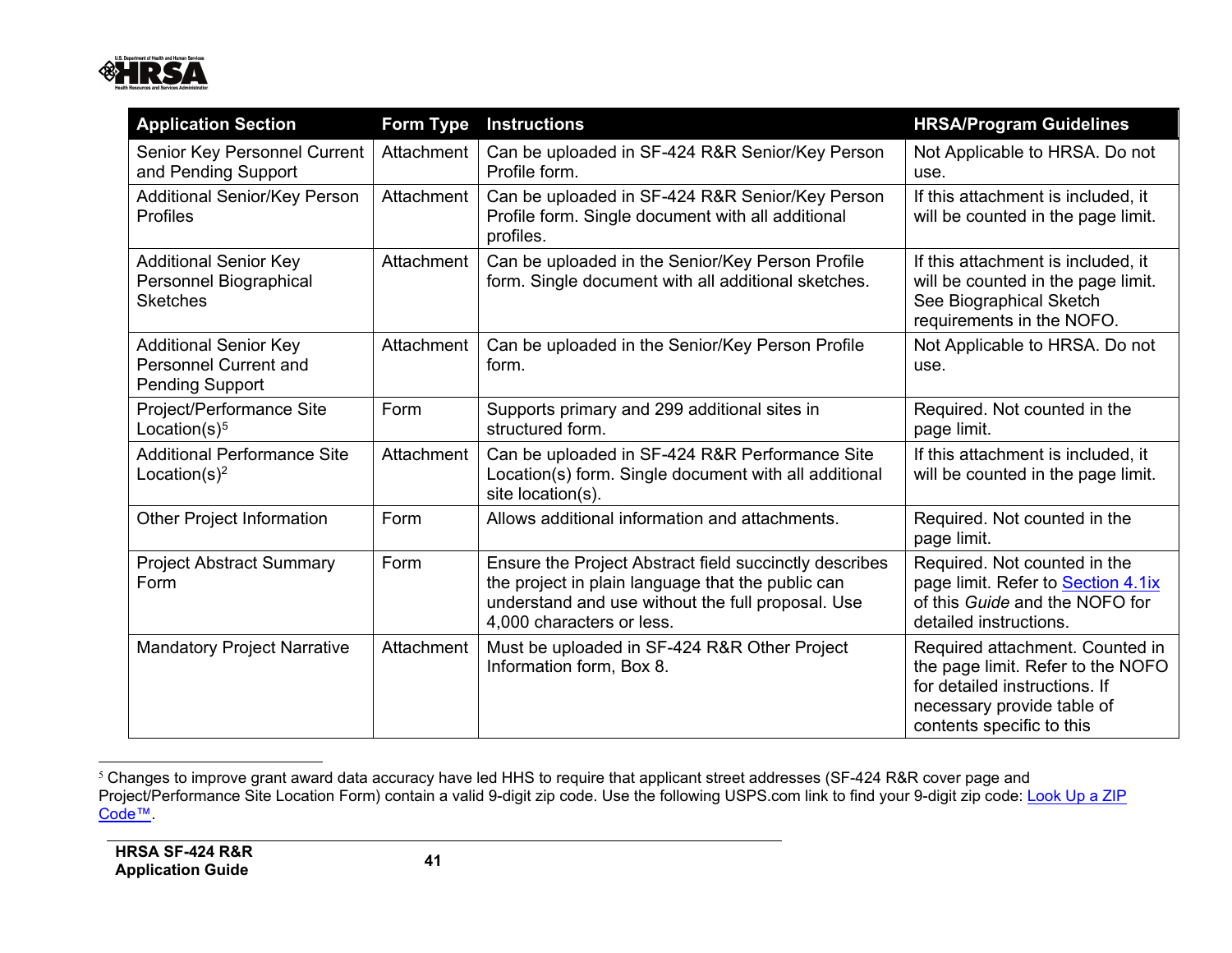

| <b>Application Section</b>                          | <b>Form Type</b> | <b>Instructions</b>                                                                                                                                            | <b>HRSA/Program Guidelines</b>                                                                                                                                                                                          |
|-----------------------------------------------------|------------------|----------------------------------------------------------------------------------------------------------------------------------------------------------------|-------------------------------------------------------------------------------------------------------------------------------------------------------------------------------------------------------------------------|
|                                                     |                  |                                                                                                                                                                | document only as the first page.<br>Table of contents is not counted<br>in the page limit.                                                                                                                              |
| <b>Bibliography &amp; References</b><br>Cited       | Attachment       | Can be uploaded in SF-424 R&R Other Project<br>Information form, Box 9.                                                                                        | If this attachment is required, it<br>will be counted in the page limit.<br>Please refer to the NOFO.                                                                                                                   |
| Facilities & Other Resources                        | Attachment       | Can be uploaded in SF-424 R&R Other Project<br>Information form, Box 10.                                                                                       | If this attachment is required, it<br>will be counted in the page limit.<br>Please refer to the NOFO.                                                                                                                   |
| Equipment                                           | Attachment       | Can be uploaded in SF-424 R&R Other Project<br>Information form, Box 11.                                                                                       | If this form is required, it will be<br>counted in the page limit. Please<br>refer to the NOFO.                                                                                                                         |
| <b>Other Attachments</b>                            | Attachment       | Can be uploaded in SF-424 R&R Other Project<br>Information form, Box 12. Supports multiple.                                                                    | Not Applicable to HRSA. Do not<br>use.                                                                                                                                                                                  |
| SF-424 R&R Budget Period<br>$(1-5)$ - Section A – B | Form             | Supports structured budget for up to 5 periods.                                                                                                                | Not counted in the page limit.                                                                                                                                                                                          |
| <b>Additional Senior Key</b><br>Persons             | Attachment       | SF-424 R&R Budget Period (1-5) - Section A - B,<br>End of Section A. One for each budget period.                                                               | If this attachment is included, it<br>will be counted in the page limit.                                                                                                                                                |
| SF-424 R&R Budget Period<br>$(1-5)$ - Section C – E | Form             | Supports structured budget for up to 5 periods.                                                                                                                | Not counted in the page limit.                                                                                                                                                                                          |
| <b>Additional Equipment</b>                         | Attachment       | SF-424 R&R Budget Period (1-5) - Section C - E,<br>End of Section C. One for each budget period.                                                               | Counted in the page limit.                                                                                                                                                                                              |
| SF-424 R&R Budget Period<br>$(1-5)$ - Section F – K | Form             | Supports structured budget for up to 5 periods.                                                                                                                | Not counted in the page limit.                                                                                                                                                                                          |
| <b>Budget Justification</b>                         | Attachment       | Can be uploaded in SF-424 R&R Budget Period (1-5)<br>- Section F - K form, Box K. Only one consolidated<br>budget justification for the period of performance. | Required attachment. Counted in<br>the page limit. Refer to Section<br>4.1.v of this Guide and the NOFO<br>for detailed instructions. Provide<br>table of contents specific to this<br>document only as the first page. |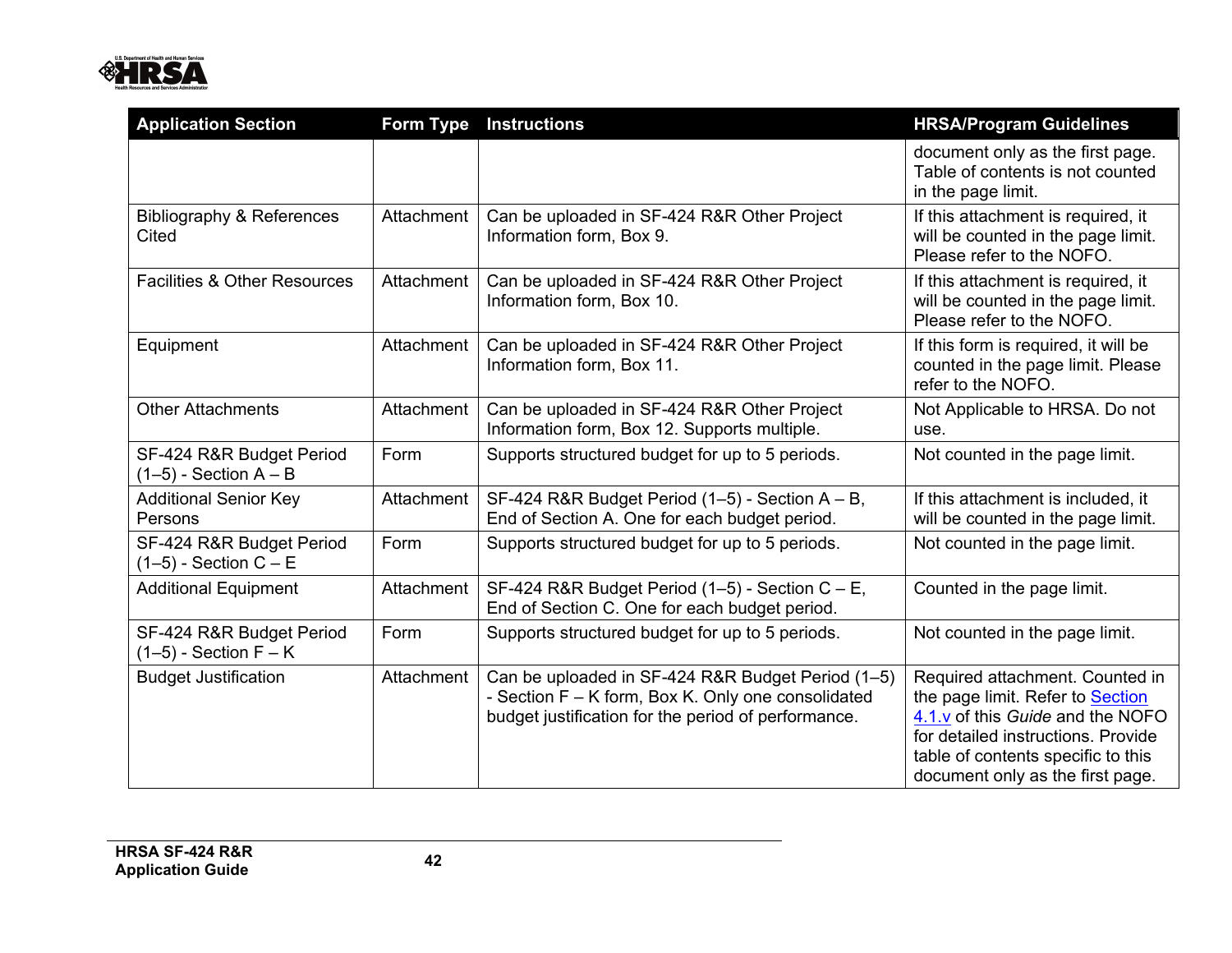

| <b>Application Section</b>                                           | Form Type         | <b>Instructions</b>                                                                                                                                                                                      | <b>HRSA/Program Guidelines</b>                                                                                                                                                                                                                                 |
|----------------------------------------------------------------------|-------------------|----------------------------------------------------------------------------------------------------------------------------------------------------------------------------------------------------------|----------------------------------------------------------------------------------------------------------------------------------------------------------------------------------------------------------------------------------------------------------------|
| SF-424 R&R Cumulative<br><b>Budget</b>                               | Form              | Total cumulative budget.                                                                                                                                                                                 | Required. Not counted in the<br>page limit.                                                                                                                                                                                                                    |
| SF-424 R&R Subaward<br><b>Budget Attachment(s) Form</b>              | Form              | Supports up to 10 budget attachments. This form only<br>contains the attachment list.                                                                                                                    | Not counted in the page limit.                                                                                                                                                                                                                                 |
| <b>Research and Related</b><br><b>Budget-Subaward Budget</b><br>Form | Extracted<br>Form | Access this form by clicking on "Click here to extract<br>the R&R Subaward Budget Attachment," then save<br>this PDF form, complete, and attach to the SF-424<br>R&R Subaward Budget Attachment(s) Form. | Filename should be the name of<br>the organization and unique. The<br>extracted form will not count<br>toward the page limit, however,<br>any budget narratives or other<br>attachments to the SF-424 R&R<br>Subaward Budget Attachment(s)<br>Form will count. |
| Disclosure of Lobbying<br>Activities (SF-LLL)                        | Form              | Supports structured data for lobbying activities.                                                                                                                                                        | Not counted in the page limit.                                                                                                                                                                                                                                 |
| <b>Attachments Form</b>                                              | Form              | Supports up to 15 numbered attachments. This form<br>only contains the attachment list.                                                                                                                  | Not counted in the page limit.                                                                                                                                                                                                                                 |
| Attachments 1-15                                                     | Attachment        | Can be uploaded in Other Attachments form 1-15.                                                                                                                                                          | Refer to the attachment table<br>provided below for specific<br>sequence. Unless the NOFO<br>says otherwise, attachments are<br>counted in the page limit.                                                                                                     |

- To ensure that attachments are organized and printed in a consistent manner, follow the order provided in the NOFO. Note that these instructions may vary across programs.
- Evidence of non-profit status and invention-related documents, if requested, must be provided in the ATTACHMENTS FORM (not counted in the page limit).
- Additional supporting documents, if applicable, can be provided using the available rows. Do not use the rows assigned to a specific purpose in the program NOFO.
- Merge similar documents into a single document. Where several documents are expected in one attachment, ensure that a table of contents cover page is included specific to the attachment. The table of contents page will not be counted in the page limit.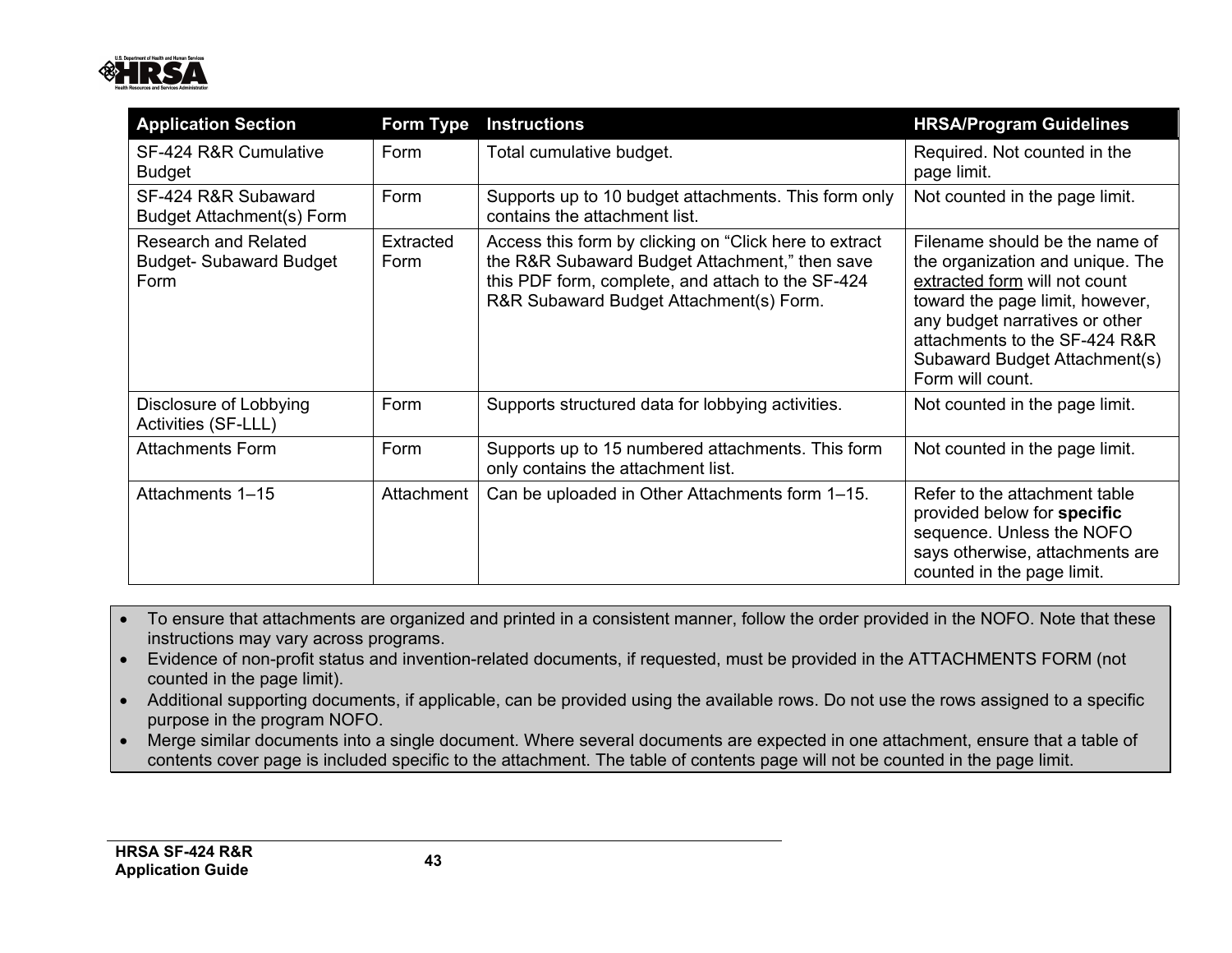

| <b>Attachment Number</b> | <b>Attachment Description (Program Guidelines)</b> |
|--------------------------|----------------------------------------------------|
| Attachments 1–15         | Please see instructions in the NOFO                |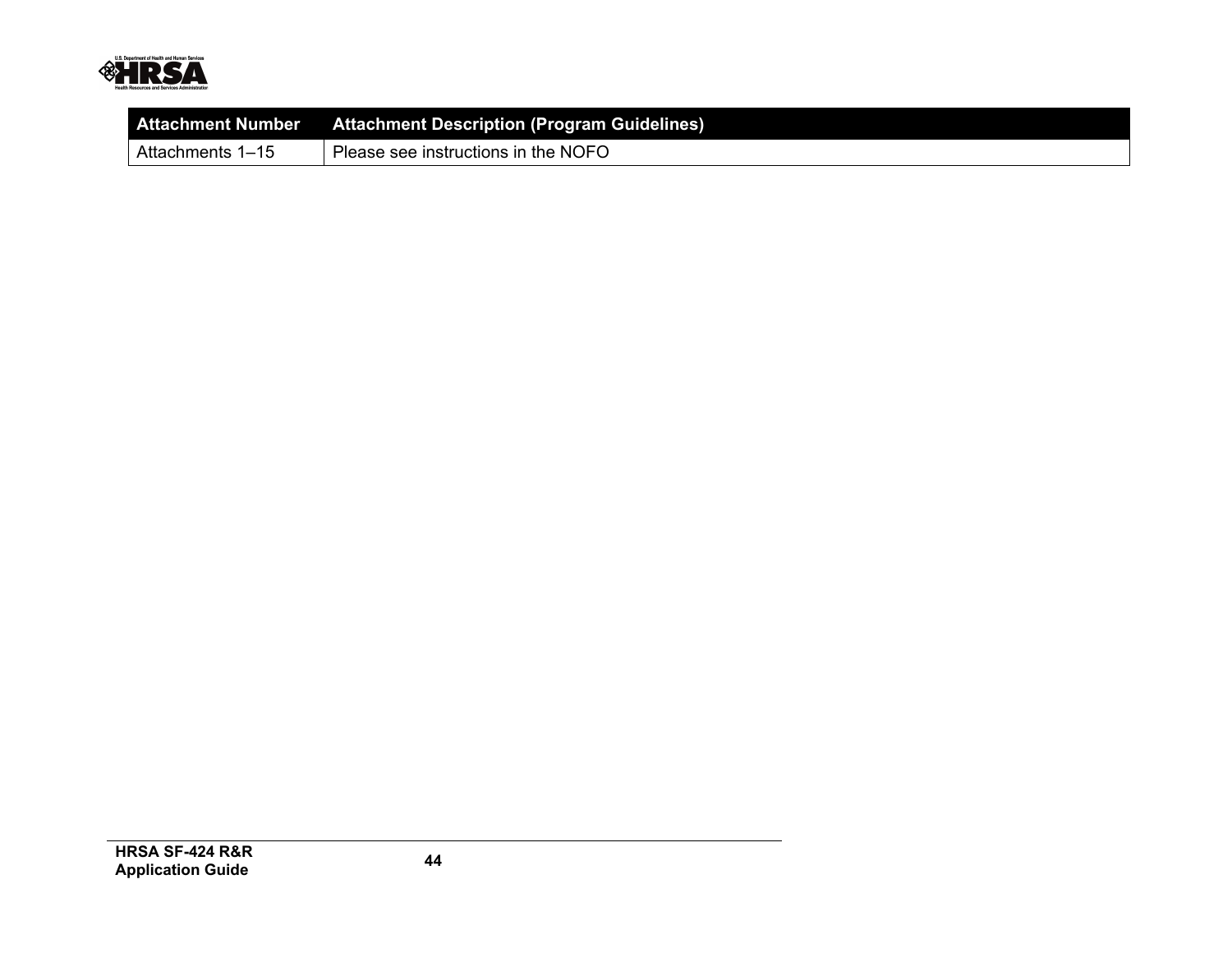

### **4.4. Application Page Limit**

The total of uploaded attachment pages that count against the page limit shall be no more than the page limit specified in Section IV. 2. of the NOFO when printed by HRSA. Standard OMB-approved forms included in the workspace application package do not count in the page limit. The abstract is the standard form (SF) "Project\_Abstract Summary."

The abstract is no longer an attachment that counts in the page limit. Additionally, indirect Cost Rate Agreement and proof of non-profit status (if applicable) do not count in the limit. However, if you use an OMB-approved form that is not included in the workspace application package for your NOFO, it will count against the page limit. Therefore, we strongly recommend you use Grants.gov workspace forms associated with your NOFO to avoid exceeding the page limit.

**It is important to take appropriate measures to ensure your application does not exceed the specified page limit. Any application exceeding the page limit will not be read, evaluated, or considered for funding.** 

#### **Applications must be complete, within the maximum specified page limit, and validated by Grants.gov before the deadline.**

You must follow the instructions provided in this section. HRSA recommends that you print all attachments and confirm the number of pages before submission.

### **4.5. Submission Dates and Times**

#### **Letter of Intent to Apply (ONLY if requested on the cover and in Section IV.7. of the NOFO)**

You are eligible to apply even if no letter of intent is submitted. The letter should identify your organization and its intent to apply, and briefly describe the proposal. HRSA will not acknowledge receipt of letters of intent.

This letter should be sent via email by *the date listed in NOFO* to:

HRSA Digital Services Operation (DSO) Use the HRSA opportunity number as email subject (HRSA-##-###) [HRSADSO@hrsa.gov](mailto:HRSADSO@hrsa.gov)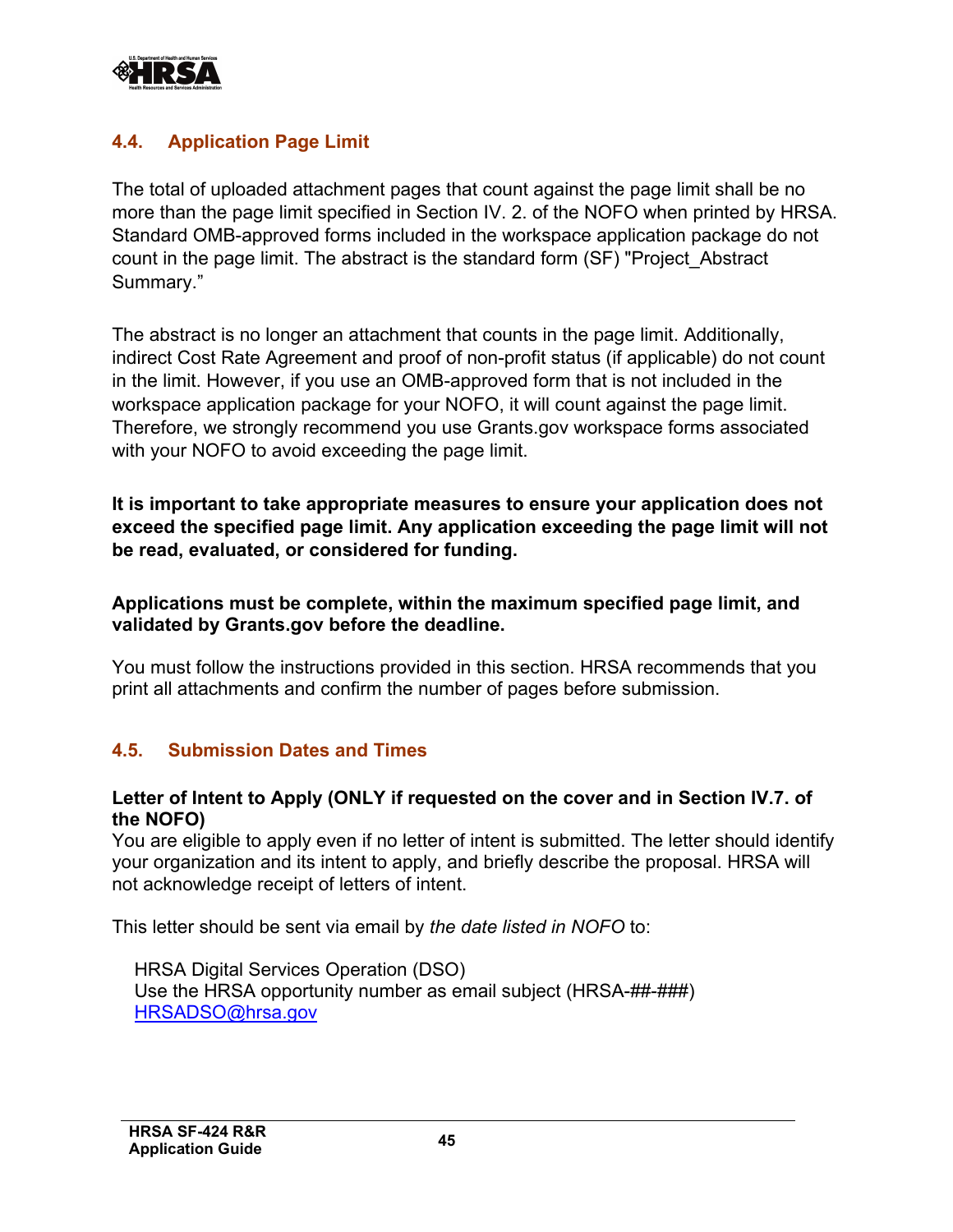

### **Application Due Date**

The due date for applications is *11:59 p.m. ET* on the date listed in Section IV.4. Submission Dates and Times in the NOFO, unless otherwise noted. Applications completed online are considered formally submitted when the application has been successfully transmitted electronically to the correct funding opportunity number, by the organization's AOR through Grants.gov and validated by Grants.gov under the correct funding opportunity number on or before the deadline date and time.

### **4.6. Correcting Mistakes**

If, for any reason, an application is submitted more than once before the application due date, HRSA will only accept and review your **last** validated electronic submission, under the correct funding opportunity number, before the Grants.gov application due date as the final and only acceptable application. Applications submitted under the wrong funding opportunity number may be deemed non-responsive; refer to [section 3.6](#page-19-0) for more guidance. If you need to correct a Grants.gov application mistake, **in Box 1 of the SF-424 R&R, check "Changed/Corrected Application,"** and submit the corrected version before the application deadline.

**It is incumbent on you to ensure that the AOR is available to submit the application to HRSA by the published due date. HRSA will not accept submission or re-submission of incomplete, rejected, or otherwise delayed applications after the deadline.** Therefore, we urge you to submit your application **at least 3 calendar days before** the deadline. If an application is rejected by Grants.gov due to errors, it must be corrected and resubmitted to Grants.gov before the deadline date and time. Deadline extensions will not be provided to applicants who do not correct errors and resubmit before the posted deadline.

### **4.7. Tips for Writing a Strong Application**

HRSA has designed a TA webpage to assist you in preparing your application. Resources include help with system registration, finding and applying for funding opportunities, writing strong applications, understanding the review process, and many other topics which you will find relevant. The webpage can be accessed at: [Apply For A](http://www.hrsa.gov/grants/apply/index.html)  **Grant** 

In addition, you can access a concise resource offering tips for writing proposals for HHS grants and cooperative agreements at [Tips for Preparing Grant Proposals.](http://www.hhs.gov/grants/grants/get-ready-for-grants-management/tips-for-preparing-grant-proposals)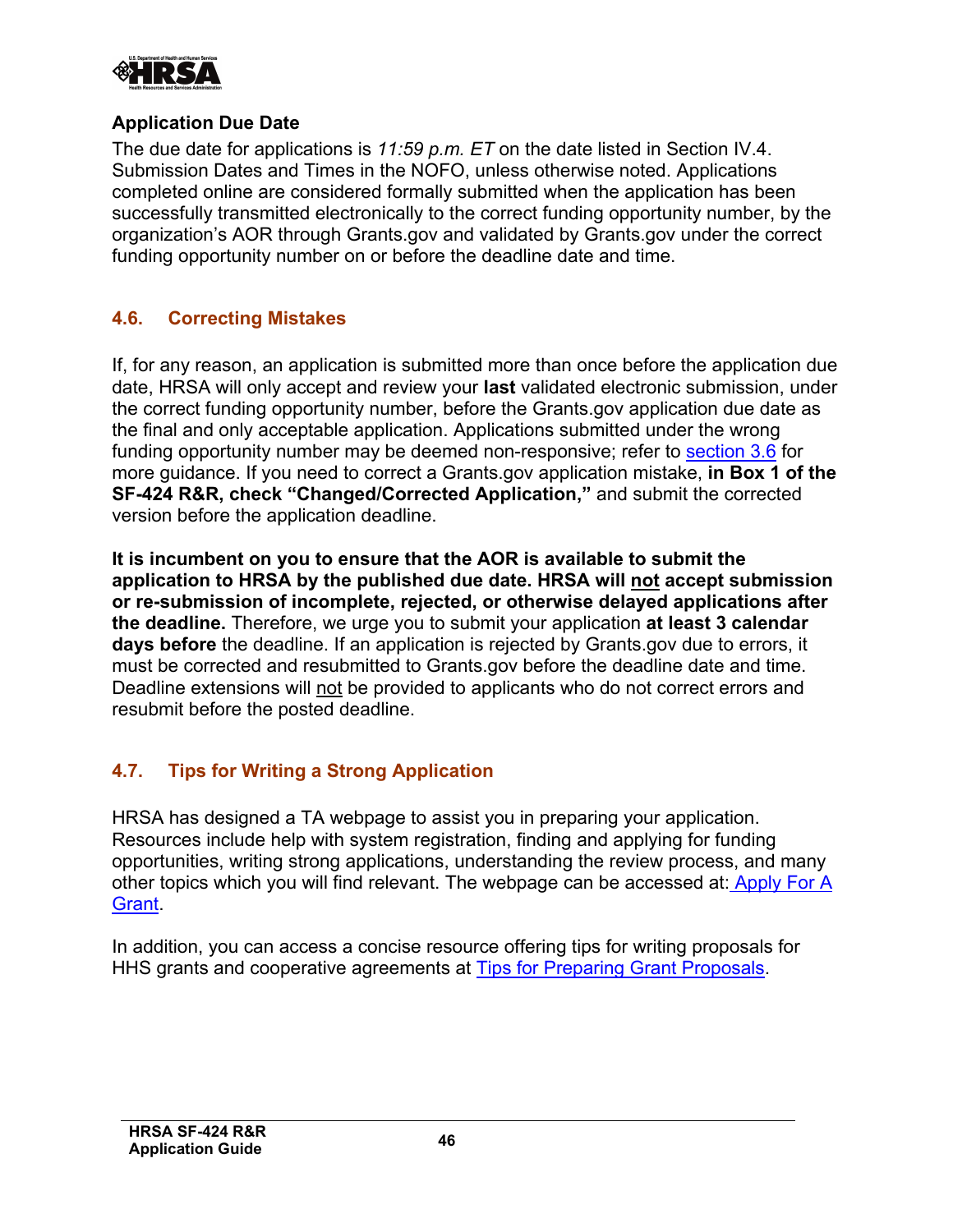

### <span id="page-49-0"></span>**4.8. Withdrawing an Application**

You may withdraw your application from consideration at any time before an award is issued. Send notification of this withdrawal via email to [ApplicationWaivers@hrsa.gov,](mailto:ApplicationWaivers@hrsa.gov) with a copy sent to the PC and GMS listed in the NOFO.

## **5. PROCESS OVERVIEW**

### **5.1. Competing Applications through Grants.gov Using Workspace**

The process for submitting a competing application through Grants.gov using workspace is as follows:

- 1) HRSA posts all competing NOFOs on [Grants.gov.](http://www.grants.gov/)
- 2) In order to apply for a HRSA award, you must complete the Grants.gov registration process. See Section 3 for more details.
- 3) Once the NOFO is available, you should search for the funding opportunity in Grants.gov by clicking the [SEARCH GRANTS](http://www.grants.gov/web/grants/search-grants.html) tab, entering the funding opportunity number (HRSA-##-####) and then selecting the funding opportunity or clicking the APPLICANTS tab and then clicking on *[How to](https://www.grants.gov/web/grants/applicants/apply-for-grants.html) [Apply for Grants](http://www.grants.gov/web/grants/applicants/apply-for-grants.html)*.
- 4) Create a workspace package. The NOFO, accessible via the instructions link, contains critical application instructions. Make note of the funding opportunity number.
- 5) Add workspace participants, complete the workspace package, check for errors, and notify the AOR the application is ready for submission.
- 6) Submit the application package through Grants.gov.
- 7) Track the status of your submitted application using Track My Application at Grants.gov until you receive email notifications that your application has been received **and** validated by Grants.gov and received by HRSA. Be sure the application has been validated under the correct funding opportunity number.
- 8) Once Grants.gov validates your application, you may track the status of the application within HRSA by using the ["Track Your Application"](https://www.hrsa.gov/grants/apply-for-a-grant/understand-the-grants-process) widget, now available on [HRSA's website.](https://www.hrsa.gov/grants/apply/index.html) The application tracker will let you know where your application is at every stage in the process.

### **5.2. Application Processing**

HRSA staff review each application for eligibility, responsiveness, completeness, and conformity with the requirements outlined in the relevant NOFO, including programmatic, budgetary, and grants management compliance. Applications that pass the initial HRSA completeness and eligibility screening will be reviewed and rated by a panel based on the program elements and review criteria presented in Section V. 1. Review Criteria of the relevant NOFO.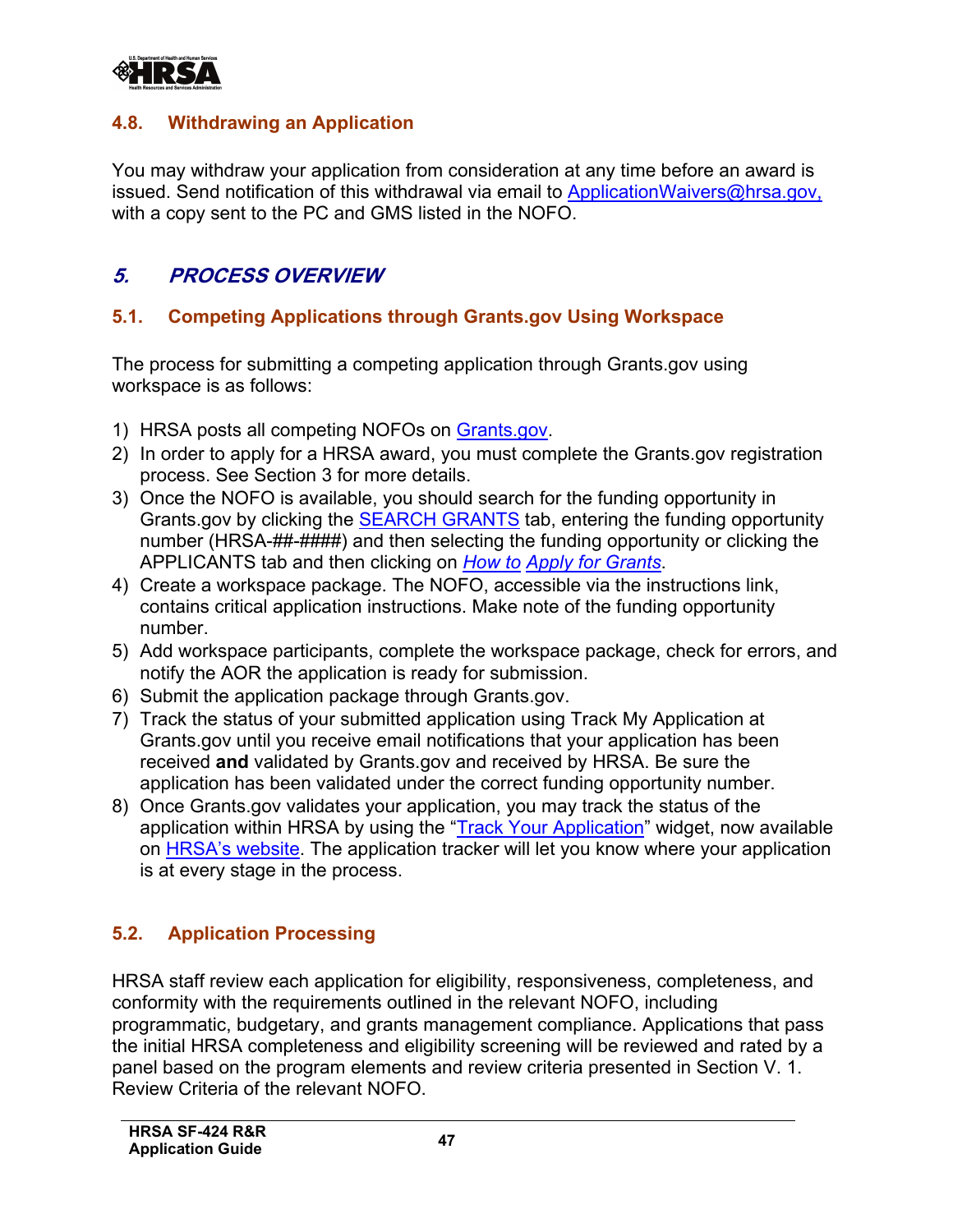

All incomplete, ineligible, or otherwise non-compliant applications, and applications determined to be non-responsive to NOFO requirements will not be considered for funding. [You may withdraw your application from consideration at any time before an](#page-49-0)  [award is issued.](#page-49-0)

For those applications that did not pass the initial screening, HRSA will advise applicants by email through the EHBs (sent to the individual signing the application on behalf of the organization) that the application will not be held for further consideration or be funded. The decision not to make an award or to make an award at a particular funding level, is discretionary and is not subject to appeal to any HRSA or HHS official or board.

### <span id="page-50-0"></span>**5.3. Objective Review Information**

The Division of Independent Review is responsible for managing objective reviews within HRSA. The objective review process provides an objective evaluation of applications to the individuals responsible for making award decisions. Objective review is essential to ensuring selection of applications that best meet the needs of the program consistent with published evaluation criteria and providing assurance to the public that the evaluation process is impartial and fair. Applications competing for federal funds receive an objective and independent review performed by a committee of experts qualified by training and experience in particular fields or disciplines related to the program being reviewed. In selecting review committee members, other factors in addition to training and experience may be considered to improve the balance of the committee, e.g., geographic distribution. Each reviewer is screened to avoid conflicts of interest and is responsible for providing an objective, unbiased evaluation based on the review criteria presented in Section V. 1. Review Criteria of the NOFO.

Applications that pass the initial HRSA completeness and eligibility screening will be reviewed and rated by a panel based on the program elements and review criteria presented in the NOFO. The review criteria are designed to enable the review panel to assess the quality of a proposed project and determine the likelihood of its success. The criteria are closely related to each other and are considered as a whole in judging the overall quality of an application.

HRSA has procedures for assessing the technical merit of applications to provide for an objective review and to assist you in understanding the standards against which each application will be reviewed. HRSA has indicators for each review criterion to assist you in presenting pertinent information related to that criterion and to provide the reviewer with a standard for evaluation. See the review criteria outlined with specific detail and scoring points in the NOFOs.

Funding factors may be applied during the objective review process or in the selection process. Funding factors are addressed in the NOFO, which will specify if you must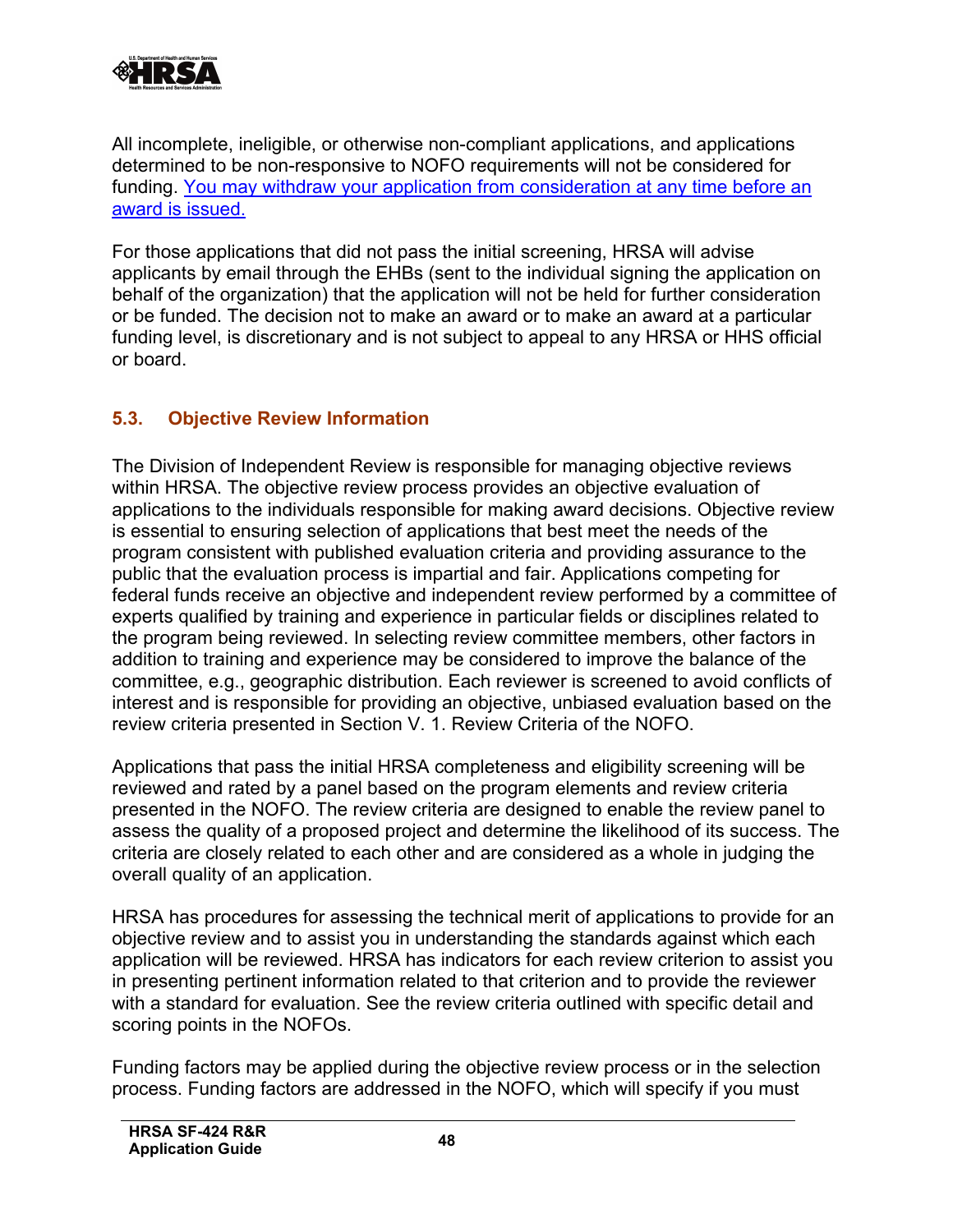

make an affirmative request to be considered for a funding factor, what information is needed to demonstrate eligibility for the funding factor, and whether objective reviewers or HRSA staff determine if you've met the funding factor. The NOFO provides a detailed explanation of preferences, priorities, or special considerations with an explicit indication of their effect (e.g., whether they result in additional points being assigned). It is HRSA policy that funding preferences, priorities, and special considerations must be published in the NOFO.

You will receive written notification of the outcome of the objective review process, including a summary of the expert committee's assessment of the application's strengths and weaknesses, and whether the application was selected for funding.

### **5.4. Award Notification**

The Notice of Award (NOA) is the legal document issued to the recipient that indicates an award has been made and funds may be requested from HRSA. Until an awarding office has issued an NOA for the initial budget period, any costs you incur for the project are incurred at your own risk. HRSA may reimburse pre-award costs only to the extent that they would otherwise be allowable. The NOA sets forth the amount of funds granted, the terms and conditions of the award, the effective date of the award, the budget period for which initial support will be given, the non-federal share to be provided (if applicable), and the total period of performance for which support is contemplated. Signed by the Grants Management Officer (GMO), it is sent to the recipient's AOR, and reflects the only authorizing document. Any other correspondence announcing that an application has been selected for award is not an authorization to begin performance. Generally, HRSA will issue the NOA before the start date of the award as listed in Section V.4 of the NOFO.

A revised NOA may be issued during a budget period to effect an action resulting in a change in the period or amount of support or other change in the terms and conditions of award. An awarding office generally will not issue a revised NOA to reflect a recipient's post-award rebudgeting. Applicants who are selected for funding may be required to respond in a satisfactory manner to conditions placed on their award document before funding can proceed. Letters of notification do not provide authorization to begin performance.

Unsuccessful applicants will receive notification from HRSA's Division of Grants Management Operations.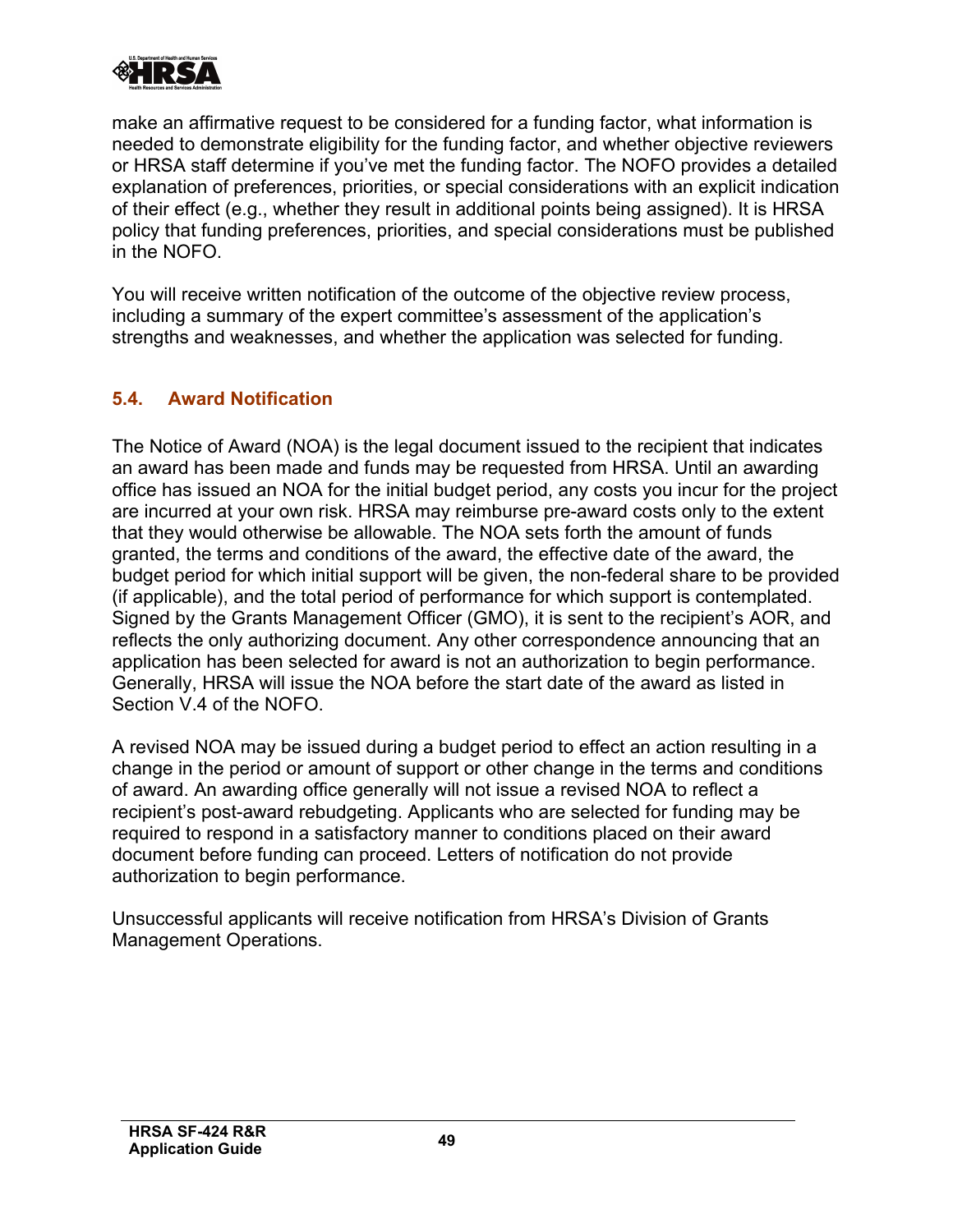

## **6. REPORTING REQUIREMENTS**

Successful applicants must comply with the following standard reporting and review activities, unless otherwise noted in the NOFO or NOA. Some programs require program-specific reporting, please see Section VI. 3. Reporting in the NOFO.

#### **a. Audit Requirements**

Comply with audit requirements of [45 CFR part 75, subpart F.](https://www.ecfr.gov/cgi-bin/retrieveECFR?gp=1&SID=4d52364ec83fab994c665943dadf9cf7&ty=HTML&h=L&r=PART&n=pt45.1.75) Information on audits can be found on the Internet.

#### **b. Status Reports**

- 1) **Federal Financial Report**. The Federal Financial Report (SF-425) is required according to the following schedule: [FFR Submission Schedule.](http://www.hrsa.gov/grants/manage/technicalassistance/federalfinancialreport/ffrschedule.pdf) The report is an accounting of expenditures under the project that year. Financial reports must be submitted electronically. More specific information will be included in the NOA.
- 2) **Progress Report(s).** The recipient must submit a progress report to HRSA on a quarterly, semi-annual, or annual basis (as specified in the NOFO) or condition of the award. For multi-year awards, submission and HRSA approval of recipient progress report(s) triggers the budget period renewal and release of subsequent year funds. More information will be provided in the NOA.
- 3) **Final Report.** A final report is due within 90 calendar days after the period of performance ends. The final report collects information relevant to programspecific goals and progress on strategies; core performance measurement data; impact of the overall project; the degree to which the recipient achieved the mission, goal and strategies outlined in the program; recipient objectives and accomplishments; barriers encountered; and responses to summary questions regarding the recipient's overall experiences during the entire period of performance. Recipients must submit the final report online in the [HRSA EHBs system.](https://grants.hrsa.gov/grantee)
- 4) **Tangible Personal Property Report**. If applicable, the recipient must submit the Tangible Personal Property Report (SF-428) and any related forms within 90 calendar days after the period of performance ends. Recipients are required to report all federally-owned property and acquired equipment with an acquisition cost of \$5,000 or more per unit. Tangible personal property means property of any kind, except real property, that has physical existence. It includes equipment and supplies. Property may be provided by HRSA or acquired by the recipient with award funds. Federally-owned property consists of items that were furnished by the Federal Government. Tangible personal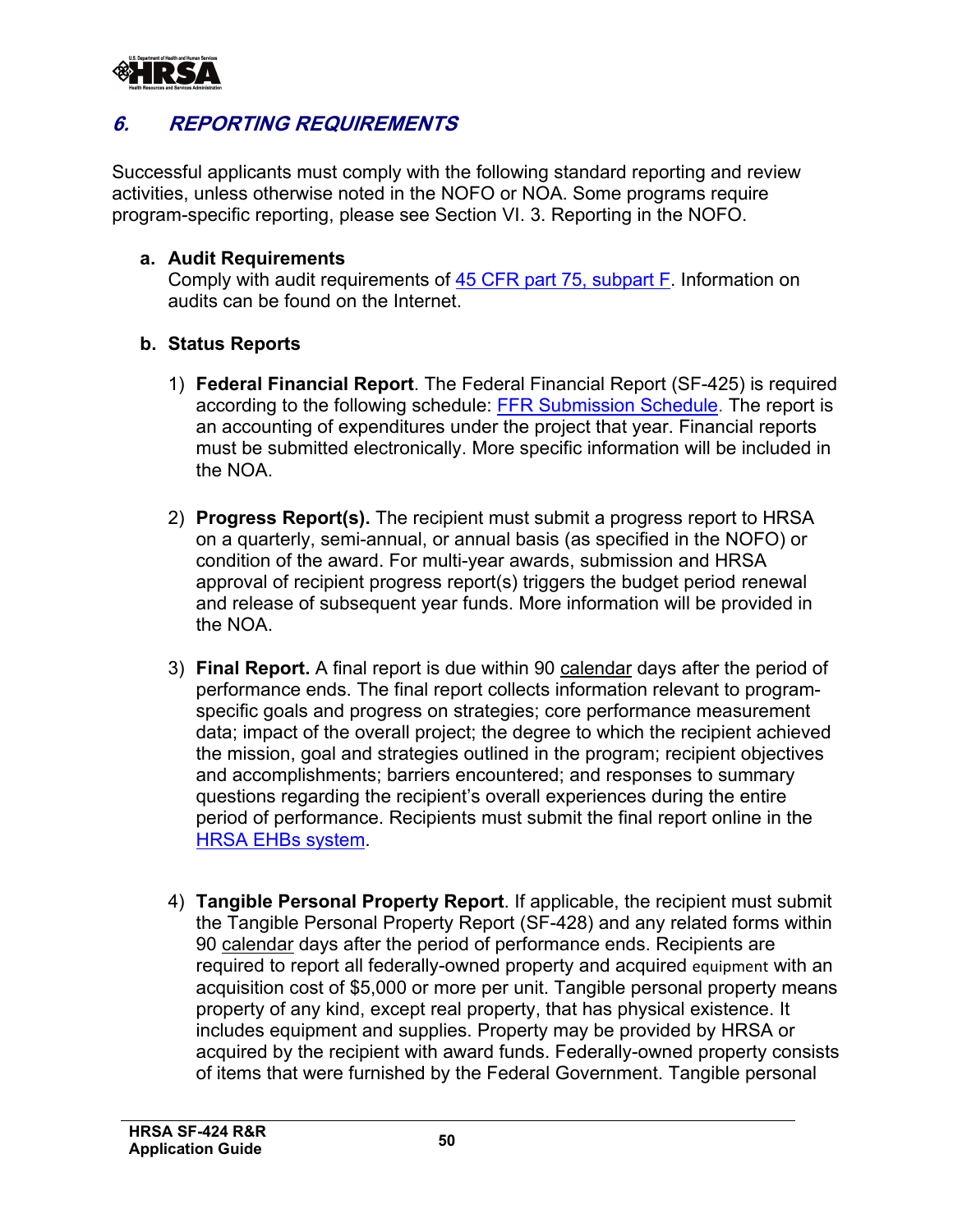

property reports must be submitted electronically through HRSA EHBs. More specific information will be included in the NOA.

5) **Any other required reports and/or products specified in the NOFO**.

### **c. Transparency Act Reporting Requirements**

New awards ("Type 1["6\)](#page-53-0) issued are subject to the reporting requirements of the Federal Funding Accountability and Transparency Act (FFATA) of 2006 (P. L. 109–282), as amended by section 6202 of P.L. 110–252, and implemented by [2](http://www.ecfr.gov/cgi-bin/text-idx?c=ecfr&tpl=/ecfrbrowse/Title02/2cfr170_main_02.tpl)  [CFR part 170.](http://www.ecfr.gov/cgi-bin/text-idx?c=ecfr&tpl=/ecfrbrowse/Title02/2cfr170_main_02.tpl) IMPORTANT: The reporting requirements apply for the duration of the period of performance and so include all subsequent award actions to aforementioned HRSA grants and cooperative agreement awards (e.g., competing continuation ("Type 2"), non-competing continuation ("Type 5"), etc.). Grant and cooperative agreement recipients must report information for each first-tier subaward of \$25,000 or more in federal funds and executive total compensation for the recipient's and subrecipient's five most highly compensated executives as outlined in Appendix A to 2 CFR part 170 (FFATA details are available online at [Requirements for Federal Funding Accountability and](http://www.hrsa.gov/grants/ffata.html)  [Transparency Act Implementation\)](http://www.hrsa.gov/grants/ffata.html).

## **7. AGENCY CONTACTS**

### **7.1. Working with HRSA Program and Grants Management Staff**

For assistance with overall program-related questions, contact the PC listed in Section VII. Agency Contacts of the NOFO. For additional information regarding business, administrative, or fiscal issues, contact the GMS listed in Section VII. Agency Contacts of the NOFO. The PC and the GMS work as a team in many award-related activities.

Contact [Grants.gov Support](https://www.grants.gov/web/grants/support.html) for technical questions related to Grants.gov.

### **7.2. Grants.gov Customer Support**

Direct all questions regarding Grants.gov to the Grants.gov Call Center at: 1-800-518-4726 (International callers dial 606-545-5035) or via email at [Support@Grants.gov.](mailto:Support@Grants.gov) Call Center hours of operation are 24 hours a day, 7 days a week, excluding federal holidays. Be sure to obtain a case number every time you call so that your issue can be tracked.

For additional support with the Grants.gov website, visit [Grants.gov Support](http://www.grants.gov/web/grants/support.html). You can also visit the Grants.gov [Self-Service Knowledge Base](https://grants-portal.psc.gov/Welcome.aspx?pt=Grants) for answers to commonly asked

<span id="page-53-0"></span> $\overline{a}$ <sup>6</sup> Part of a coding system HRSA uses to make distinctions between awards. The award type is the first digit of the "Award No." as indicated on the Notice of Award (NOA).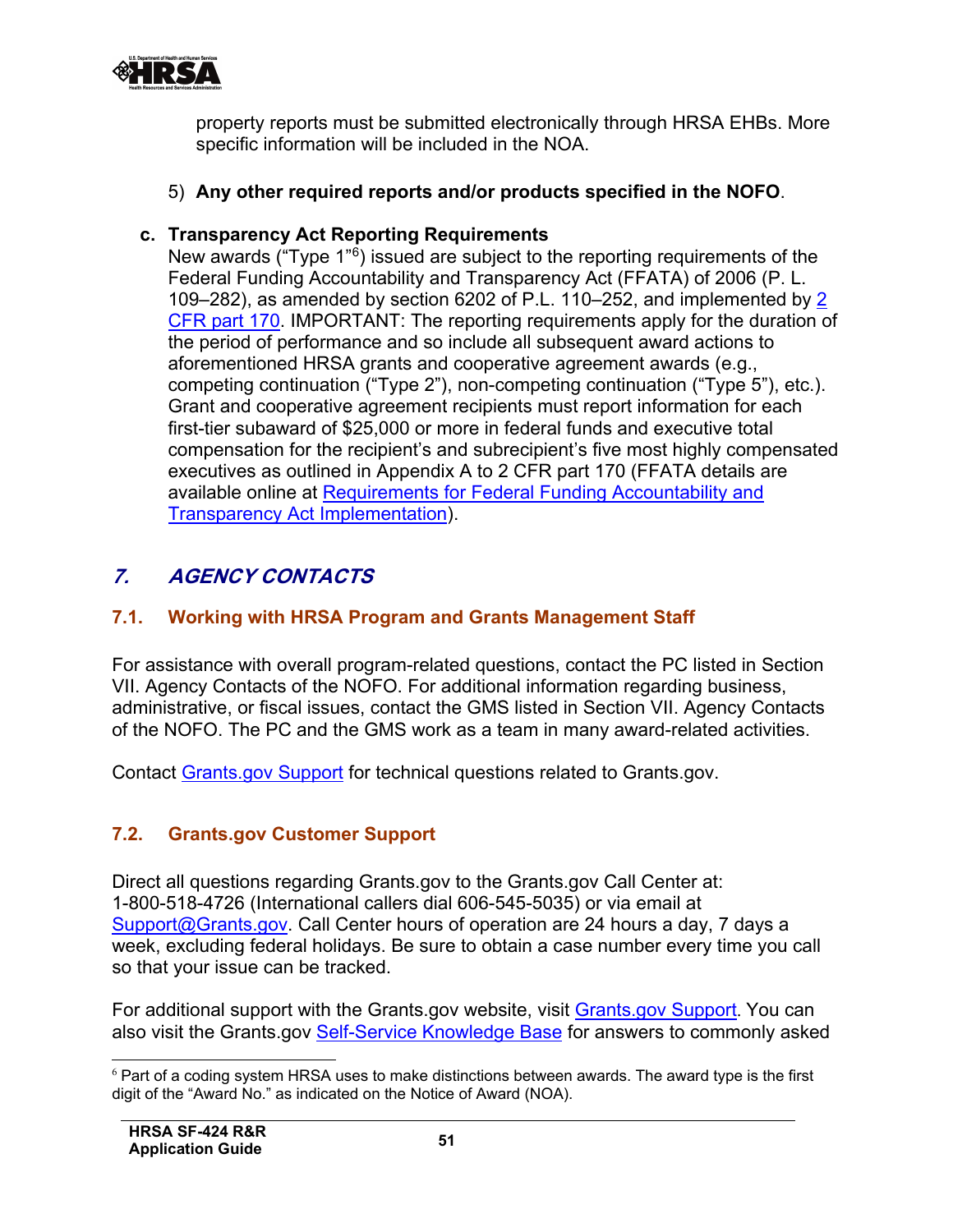

questions.

## **8. FAQS AND OTHER INFORMATION**

### **8.1. Software FAQs**

### **8.1.1. What are the software requirements for using Grants.gov?**

You will need to download Adobe Reader. For information on Adobe Reader, go to [Adobe Software Compatibility.](http://www.grants.gov/web/grants/applicants/adobe-software-compatibility.html)

#### **8.1.2. Can I download Adobe Reader onto my computer?**

There are software applications that allow you to successfully navigate the Grants.gov pages and complete your application. You can find these applications at [GRANTS.GOV](https://www.grants.gov/help/html/help/index.htm#t=GetStarted%2FGetStarted.htm)  [Online User Guide.](https://www.grants.gov/help/html/help/index.htm#t=GetStarted%2FGetStarted.htm) However, depending on your organization's computer network and security protocols you may **not** have the necessary permissions to download software onto your workstation. Contact your IT department or system administrator to download the software for you or give you access to this function.

### **8.1.3. Is Grants.gov Macintosh (Mac) compatible?**

Yes

### **8.2. Application Receipt FAQs**

### **8.2.1. When do I need to submit my application?**

Generally, applications must be submitted and validated via Grants.gov by 11:59 p.m. ET on the due date, however the time may vary. You should refer to the NOFO for exact submission dates and times. An application for HRSA funding must be both received **and** validated by Grants.gov under the correct funding opportunity number by the application deadline. HRSA strongly suggests submitting applications to Grants.gov **at least 3 calendar days before** the deadline to allow for any unforeseen circumstances.

#### **8.2.2. What is the receipt date (the date the application is electronically received by Grants.gov or the date the data is received by HRSA)?**

The submission/receipt date is the date the application is electronically received and validated by Grants.gov. An application for HRSA funding must be both received **and** validated under the correct funding opportunity number by Grants.gov by the application deadline. Allow sufficient time to have the application validated, which can take up to 48 hours.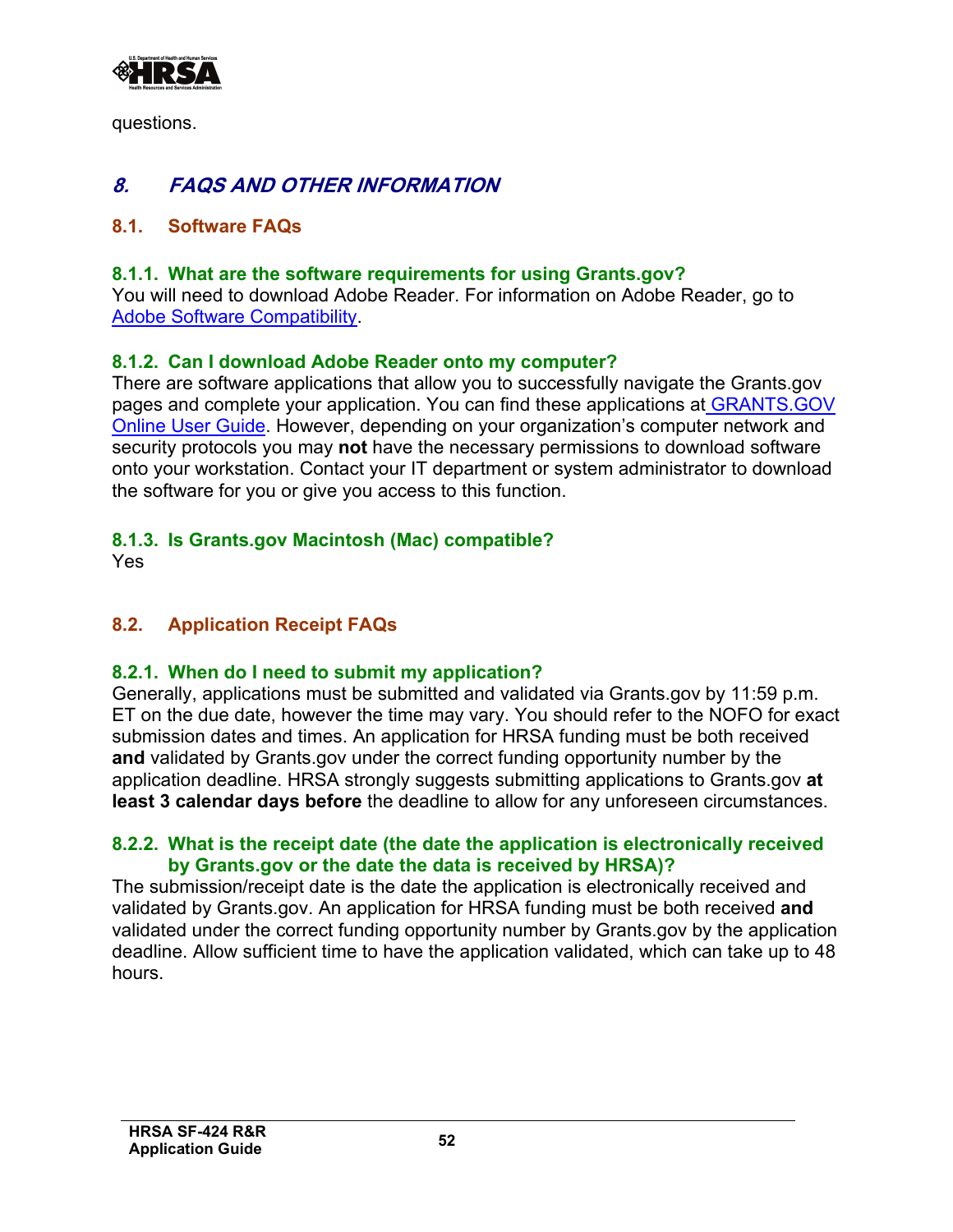

#### **8.2.3. Once my application is submitted, how can I track my application and what emails can I expect from Grants.gov and HRSA?**

You can check the status of your application any time after submission by logging into Grants.gov and clicking on the *[Track My Application](https://www.grants.gov/web/grants/applicants/track-my-application.html)* link. This link will also be included in the confirmation email that you receive from Grants.gov.

When you submit your application in Grants.gov, it is first received and then validated by Grants.gov. Typically, this takes a few hours but it may take up to 48 hours during peak volumes. You will receive four emails from Grants.gov.

The first will confirm receipt of your application by the Grants.gov system ("Received"). The second will indicate that the application has either been successfully validated ("Validated") by the system before transmission to HRSA or has been rejected due to errors ("Rejected with Errors"). An application for HRSA funding must be both received **and** validated under the correct funding opportunity number by Grants.gov by the application deadline.

Subsequently, HRSA will download the application upon successful validation of your application by Grants.gov. The status of the application will then change to "Received by Agency" after successful validation and you will receive a third email from Grants.gov.

HRSA will process the application to ensure that it has been submitted for the correct funding opportunity number, along with the correct award number (if applicable) and recipient/applicant organization. This may take up to 3 business days. HRSA will assign a unique tracking number to your application which will be posted to Grants.gov. The status of your application will then be changed to "Agency Tracking Number Assigned" and you will receive a fourth email from Grants.gov.

• **NOTE:** Refer to FAQ 8.2.5 below for a summary of emails.

#### **8.2.4. If a resubmission is required due to technological problems encountered using the Grants.gov system and the closing date has passed, what should I do?**

You must **contact DGMO at HRSA**, within 5 calendar days from the closing date, via email at [ApplicationWaivers@hrsa.gov](mailto:ApplicationWaivers@hrsa.gov) and provide a detailed explanation. Your email must include the HRSA funding opportunity number, the name, address, and telephone number of the organization, the organization's UEI number, and the name and telephone number of the Project Director, as well as the Grants.gov Tracking Number (GRANTXXXXXXXX) assigned to your submission, along with a copy of the "Rejected with Errors" notification you received from Grants.gov.

Extensions for funding opportunity deadlines are only granted in the rare event of a natural disaster or validated technical system problem on the side of the Government that prevented a timely application submission. An application for HRSA funding must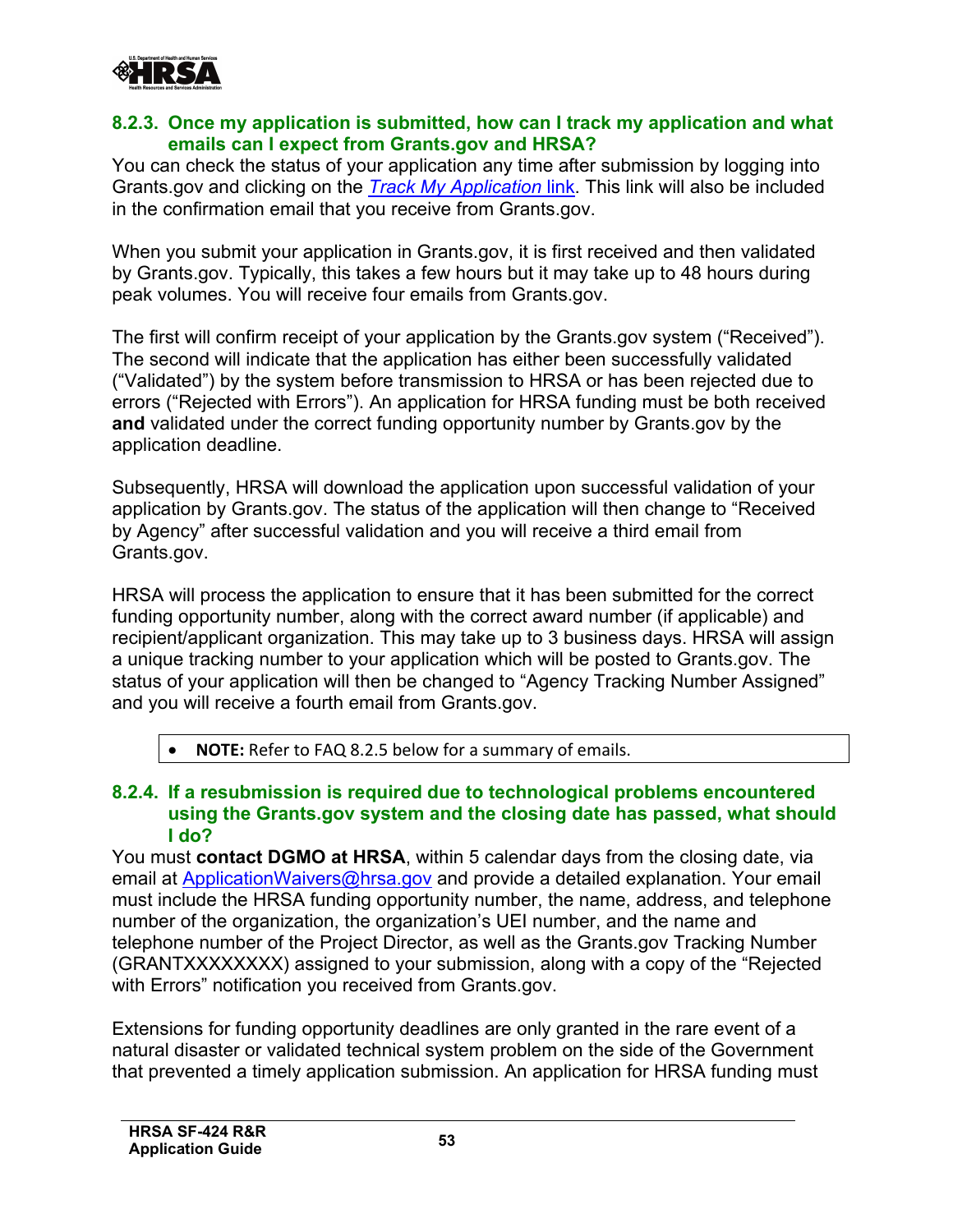

be both received **and** validated under the correct funding opportunity number by the application deadline.

#### **8.2.5. Can you summarize the emails received from Grants.gov and identify who will receive the emails?**

| <b>Submission Type</b>   | <b>Subject</b>                                                  | <b>Timeframe</b>                          | <b>Sent By</b> | <b>Recipient</b> |
|--------------------------|-----------------------------------------------------------------|-------------------------------------------|----------------|------------------|
| Competing<br>Application | "Submission Receipt"                                            | Within 48<br>hours                        | Grants.gov     | <b>AOR</b>       |
|                          | "Submission Validation<br>Receipt" OR "Rejected<br>with Errors" | Within 48<br>hours                        | Grants.gov     | <b>AOR</b>       |
|                          | "Grantor Agency<br><b>Retrieval Receipt"</b>                    | <b>Within hours</b><br>of second<br>email | Grants.gov     | <b>AOR</b>       |
|                          | "Agency Tracking<br><b>Number</b><br>Assignment"                | Within 3<br>business<br>days              | Grants.gov     | <b>AOR</b>       |

### **8.3. Application Submission FAQ**

#### **8.3.1. How can I make sure that my electronic application is presented in the correct order for objective review?**

Follow the instructions provided in **Section 4** to ensure that your application is presented in the correct order and is compliant with all the requirements.

### **8.4. Grants.gov FAQs**

For a list of frequently asked questions and answers maintained by Grants.gov, visit [Frequently Asked Questions by Applicants.](http://www.grants.gov/web/grants/applicants/applicant-faqs.html)

Grants.gov offers several tools and numerous user guides to assist applicants that are interested in applying for grant funds. To view the many applicant resources available through Grants.gov, visit [Training Documents and Videos for Grants.gov.](https://www.grants.gov/web/grants/applicants/applicant-training.html)

### **8.5. Application Completeness Checklist**

- □ Have I read the NOFO and this *SF-424 R&R Application Guide* thoroughly?
- $\Box$  Is my organization eligible to apply for the funding opportunity?
- $\Box$  Am I applying to the correct funding opportunity number?
- $\Box$  Is my proposed project responsive to the stated goals and objectives of the program as specified in the NOFO?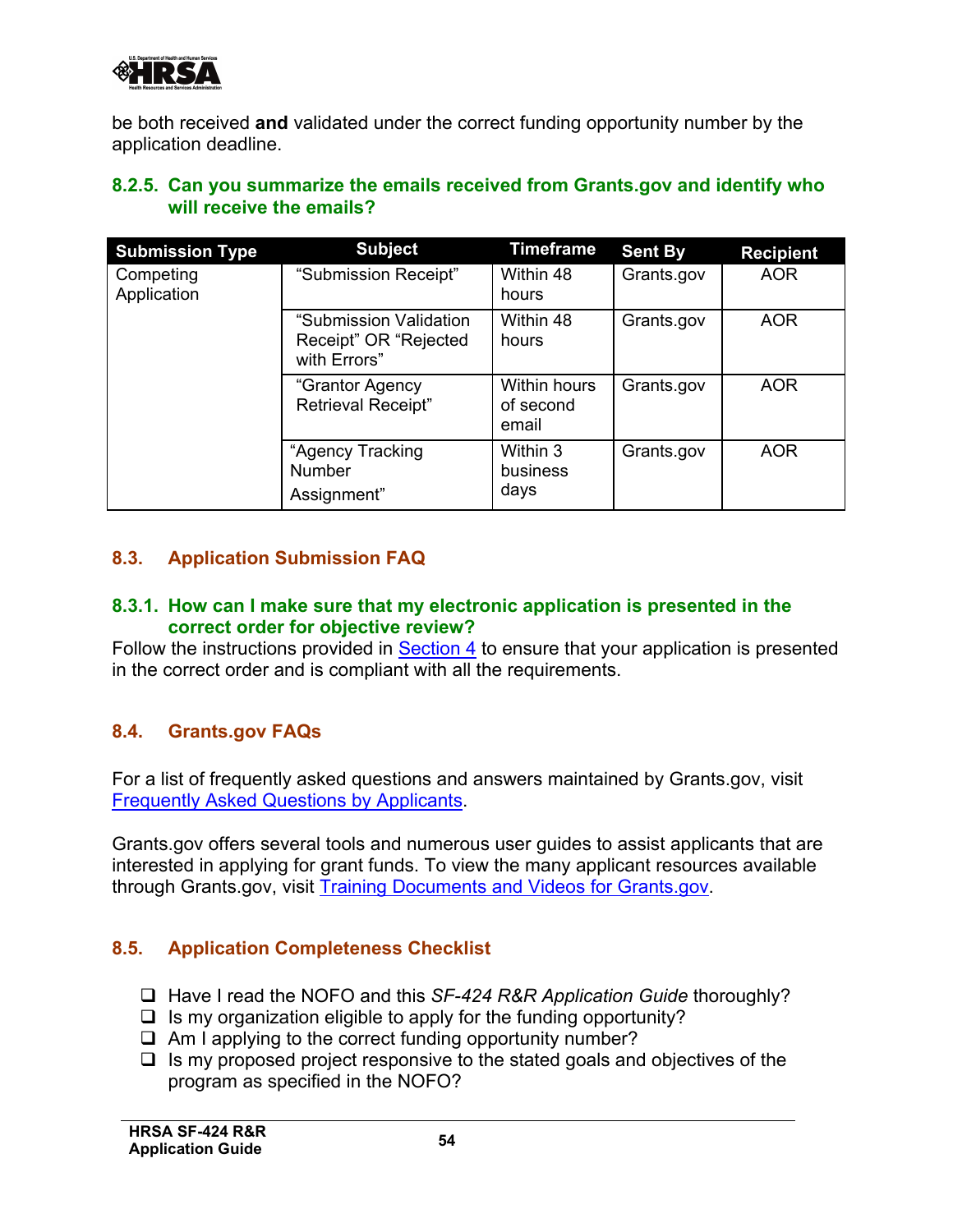

- $\Box$  Have I ensured my application does not exceed the funding ceiling amount specified in Section III of the NOFO?
- $\Box$  Have I completed all forms and attachments as requested in Section IV of the NOFO and this *Guide*?
- $\Box$  Have I ensured my application does not exceed the page limit, if applicable, specified in the NOFO?
- Will I apply **at least 3 calendar days before** the deadline to accommodate any unforeseen circumstances?
- $\Box$  Have I received confirmation emails from Grants.gov noting validation of successful submission?

## **8.6. Program Specific Resources and Technical Assistance**

Refer to Section VIII of the NOFO for additional information/resources (e.g., TA calls/webinars, related programs, useful website addresses).

## **9. TECHNICAL ASSISTANCE RESOURCES**

HRSA's [Apply for a Grant](file://gss-fs1/shares/OFAM/General/DGP/NOFOs/Application%20Guides/One-Tier%20Application%20Guides/Old%20One-Tier%20Guides,%20Drafts,%20and%20Working%20Docs/Apply%20for%20a%20Grant) TA webpage at<https://www.hrsa.gov/grants/apply/> is a onestop shop for potential applicants on how to apply for HRSA funding.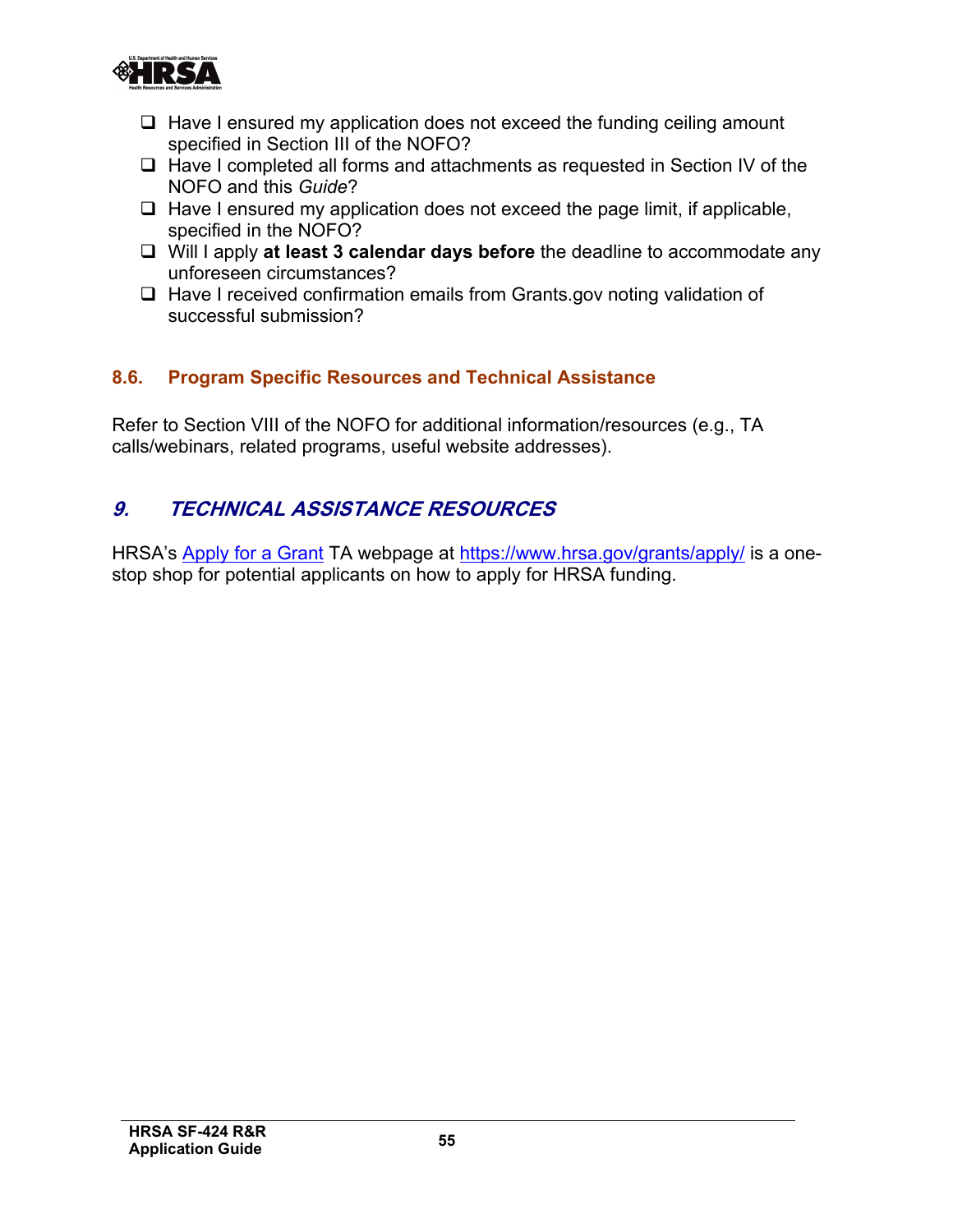

## <span id="page-58-0"></span>**APPENDIX:** *Supplemental Instructions for Preparing the Protection of Human Subjects Section of the Research Plan and Human Subjects Research Policy*

## **1. Introduction**

A Protection of Human Subjects section of the Research Plan is required for all applications proposing human subjects research submitted using the SF-424 R&R instructions and forms. The information provided in the section on Protection of Human Subjects should be consistent with the information provided on the face page of the application.

To assist in preparing the section on Protection of Human Subjects, five possible scenarios are provided in [Section 2](#page-59-0) below. All research projects will fall into one of these five scenarios. Determine which scenario the proposed research falls into, then use the specific instructions applicable to that scenario in [Section 3](#page-60-0) of this document. Where appropriate, [Section 3](#page-60-0) also provides instructions on addressing the Inclusion of Sex/Gender and Racial/Ethnic Groups, the Inclusion Enrollment Report(s), and the Inclusion of Children. See the [Glossary](https://humansubjects.nih.gov/glossary) for definitions related to human subjects research. [Section 5](#page-74-0) includes descriptions of and links to the HHS Human Subjects Protections regulations that apply to clinical research.

For all scenarios, you must provide sufficient information to allow reviews to determine if the designation of human subjects involvement is appropriate. The proposed research must meet all the requirements of applicable HHS policies for the protection of human subjects from research risks, data and safety monitoring (when applicable), and for the inclusion of sex/gender and racial/ethnic groups, and children and reporting of enrollment data for subjects in clinical research (see the [Glossary](https://humansubjects.nih.gov/glossary) for definition).

Do not use the human subjects section to circumvent the page limit of the Research Strategy.

While this information is written primarily for competing applications, guidance here may also be applicable to interim progress reports.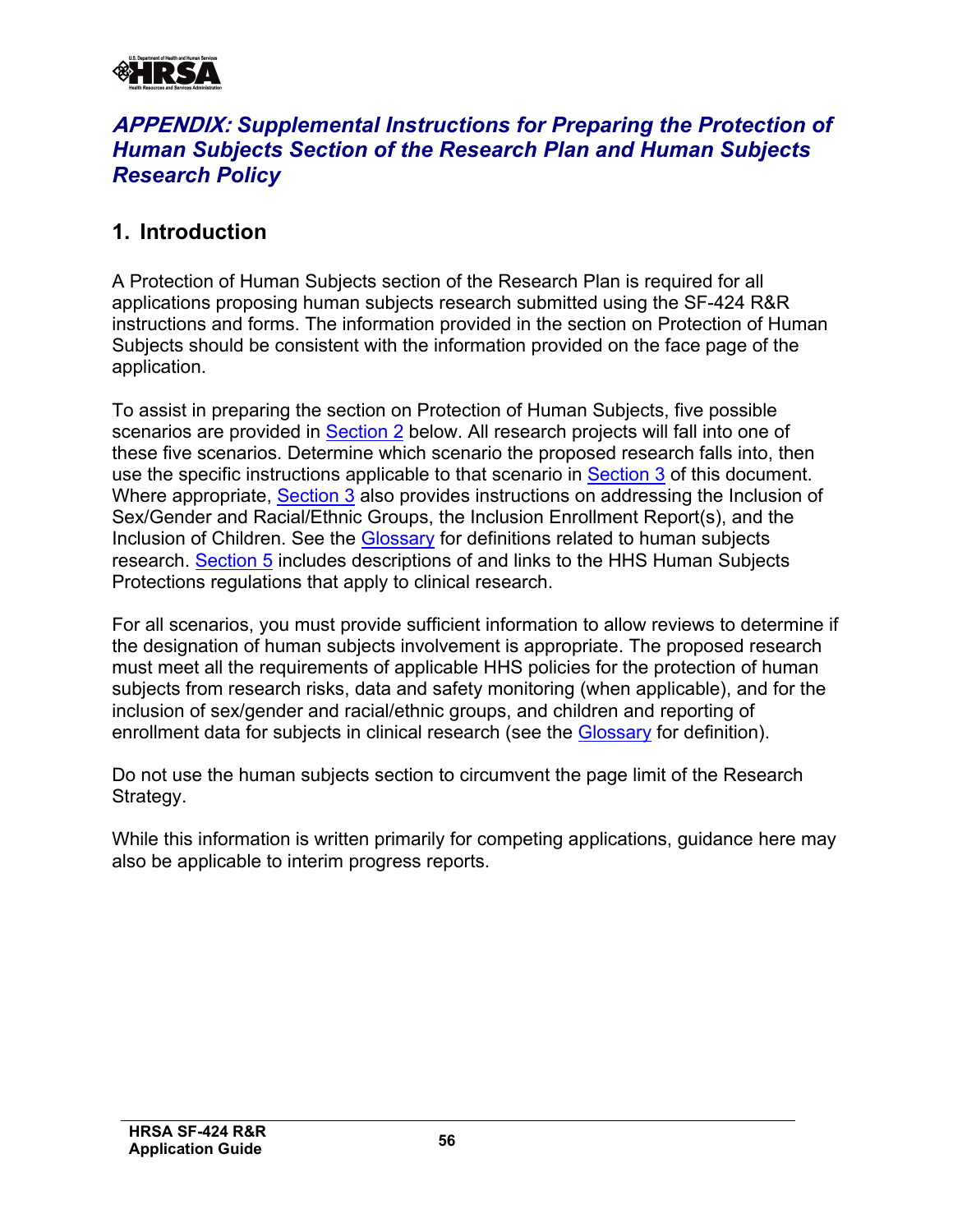

## <span id="page-59-0"></span>**2. Scenarios**

#### **Scenario A. No Human Subjects Research**

If no human subjects research is proposed in the application, you will have designated "No" in response to Human Subjects Research in Item 1 on the SF-424 RESEARCH & RELATED Other Project Information form. If your proposed research involves the use of human data and/or biological specimens, you must provide a justification for your claim that no human subjects are involved in the Protection of Human Subjects section of the Research Plan.

See the instructions for [Scenario A.](#page-60-1)

#### **Scenario B. Non-Exempt Human Subjects Research**

If research involving human subjects that does not meet the exemption categories is anticipated to take place under the award, on the SF-424 RESEARCH & RELATED Other Project Information form you will have designated "Yes" in response to "Are Human Subjects Involved?" and "No" in response to "Is the Project Exempt from Federal regulations?" You must provide a complete Protection of Human Subjects section.

See the instructions for [Scenario B.](#page-61-0)

#### **Scenario C. Exempt Human Subjects Research**

If **all** of the proposed human subjects research meets the criteria for one or more of the exemptions from the requirements in the HHS regulations (45 CFR § 46.101(b)) (see the [Glossary](https://humansubjects.nih.gov/glossary) for a detailed description of the exemptions), on the SF-424 RESEARCH & RELATED Other Project Information form you will have designated "Yes" in response to "Are Human Subjects Involved?", "Yes" to "Is the Project Exempt from Federal regulations?", and marked the appropriate exemption number. "NA" should be entered for the Human Subject Assurance Number since no assurance number is required for exempt research.

If you are not sure whether your proposed research qualifies for an exemption, consult with the Office for Human Research Protections (OHRP), Department of Health and Human Services by accessing their Web site [Office for Human Research Protections](http://www.hhs.gov/ohrp/) for guidance and more information.

Please note: if the proposed research involves only the use of human data or biological specimens, you should first determine whether the research involves human subjects. The exemptions do not apply if the research does not involve human subjects.

See the instructions for [Scenario C.](#page-62-0)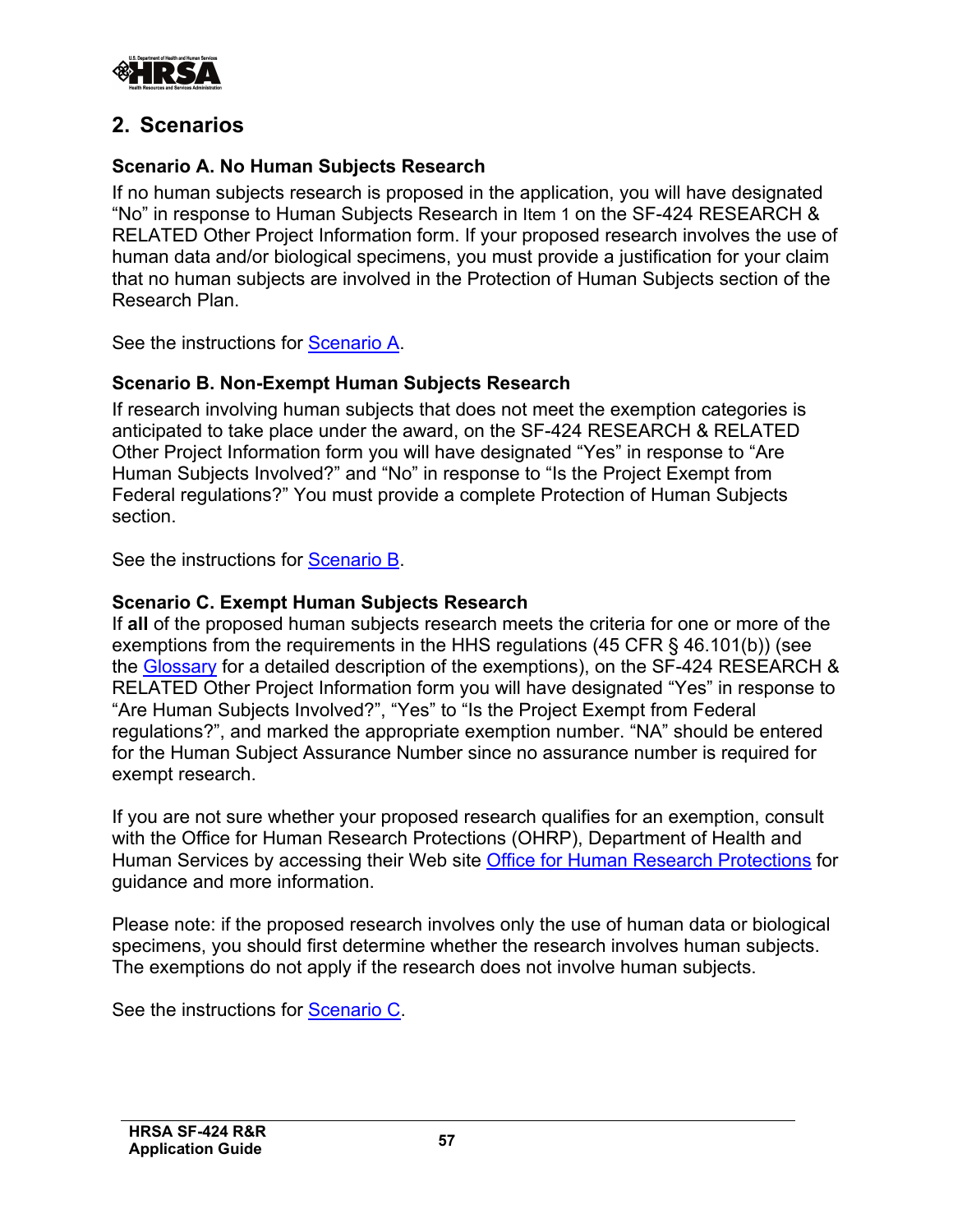

#### **Scenario D. Delayed-Onset Human Subjects Research**

If human subjects research is anticipated within the period of the award but plans for involvement of human subjects cannot be described in the application as allowed by the HHS regulations (45 CFR § 46.118), if using the SF-424 RESEARCH & RELATED Other Project Information form you will have designated "Yes" in response to "Are Human Subjects Involved?" and, if applicable, "Yes" to "Is the Project Exempt from Federal regulations?" and marked the appropriate exemption number. Examples of delayed-onset of human subjects research include:

- Human subjects research design is dependent upon the completion of animal or other studies; or
- Human subjects research protocols to be conducted will be determined at a later time after award (often defined by a NOFO).

See instructions for [Scenario D.](#page-62-1)

#### **Scenario E. Human Subjects Research Involving a Clinical Trial**

If research involving human subjects is anticipated to take place under the award, and you intend to conduct a phase I, II, or III clinical trial during the period of performance that is characterized to include:

- a) Prospective assignment of human subjects;
- b) One or more interventions, and;
- c) Identification of one or more health-related biomedical or behavioral outcomes

If using the SF-424 RESEARCH & RELATED Other Project Information form, you will have designated **"**Yes**"** in response to "Are Human Subjects Involved?", and "No" to "Is the Project Exempt from Federal regulations?"

See instructions for [Scenario E.](#page-64-0)

## <span id="page-60-0"></span>**3. Instructions for Preparing the Section on Protection of Human Subjects**

#### <span id="page-60-1"></span>**Scenario A. No Human Subjects Research Proposed**

| <b>Criteria</b>          |     |
|--------------------------|-----|
| Human Subjects Research  | Nο  |
| <b>Exemption Claimed</b> | N/A |
| <b>Clinical Trial</b>    | N/A |

#### **Instructions and Required Information**

If proposed studies involve the use of human data or biological specimens, provide an explanation of why the proposed studies do not constitute research involving human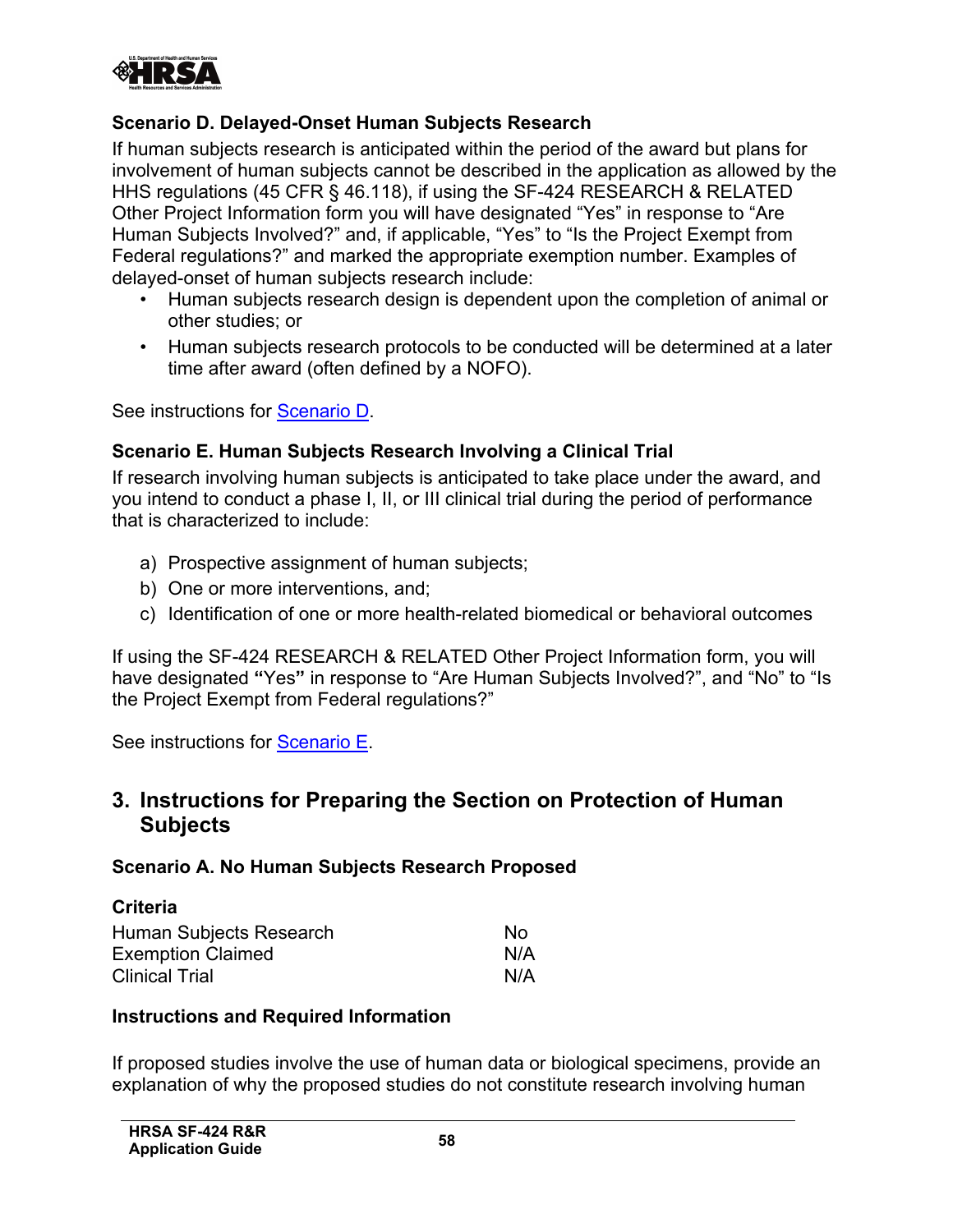

subjects. In the application narrative (Section H Protection of Human Subjects), include the following statement below the section heading: "No Human Subjects Research is proposed in this application" plus any justification as needed.

For studies involving human data or biological specimens, explanation should include: a description of the source of the data/biospecimens; whether they will be collected specifically for this study or were collected for another purpose; what identifiers will be associated with the human specimens and data and who has access to subject identities; the role(s) of providers of the data/biological specimens in the proposed research; and the manner by which the privacy of research participants and confidentiality of data will be protected.

Research that does not involve intervention or interaction with living individuals, or identifiable private information, is not human subjects research (see the [Glossary\)](https://humansubjects.nih.gov/glossary). Research involving the use of coded private information or biological specimens may not constitute human subjects research if the conditions of the OHRP Guidance on Research Involving Coded Private Information or Biological Specimens have been met [\(Coded Private Information or Specimens Use in Research, Guidance \(2008\)\)](http://www.hhs.gov/ohrp/policy/cdebiol.html).

Research that only proposes the use of cadaver specimens is not human subjects research because human subjects are defined as "living individuals." The use of cadaver specimens is not regulated by [45 CFR part 46,](http://www.ecfr.gov/cgi-bin/text-idx?tpl=/ecfrbrowse/Title45/45cfr46_main_02.tpl) but may be governed by other federal, state or local laws.

#### <span id="page-61-0"></span>**Scenario B. Non-Exempt Human Subjects Research**

| <b>Criteria</b>          |      |
|--------------------------|------|
| Human Subjects Research  | Yes. |
| <b>Exemption Claimed</b> | N٥   |
| <b>Clinical Trial</b>    | N٥   |

#### **Instructions and Required Information**

Although no specific page limit applies to this section of the application, be succinct. In the application narrative (Section H Protection of Human Subjects), create a subheading for each required topic.

Follow the instructions that are identified for each of the following topics and provide the required information:

- **Protection of Human Subjects** - [Section 4.1 4.1.4](#page-65-0)
- **Inclusion of Sex/Gender and Racial/Ethnic Groups**- [Section 4.2](#page-69-0)
- **Inclusion Enrollment Reports(s)**  refer to NOFO for details
- **Inclusion of Children** - [Section 4.3](#page-72-0)

If the research involves more than one protocol or subproject, provide the information identified above for each unique protocol or project.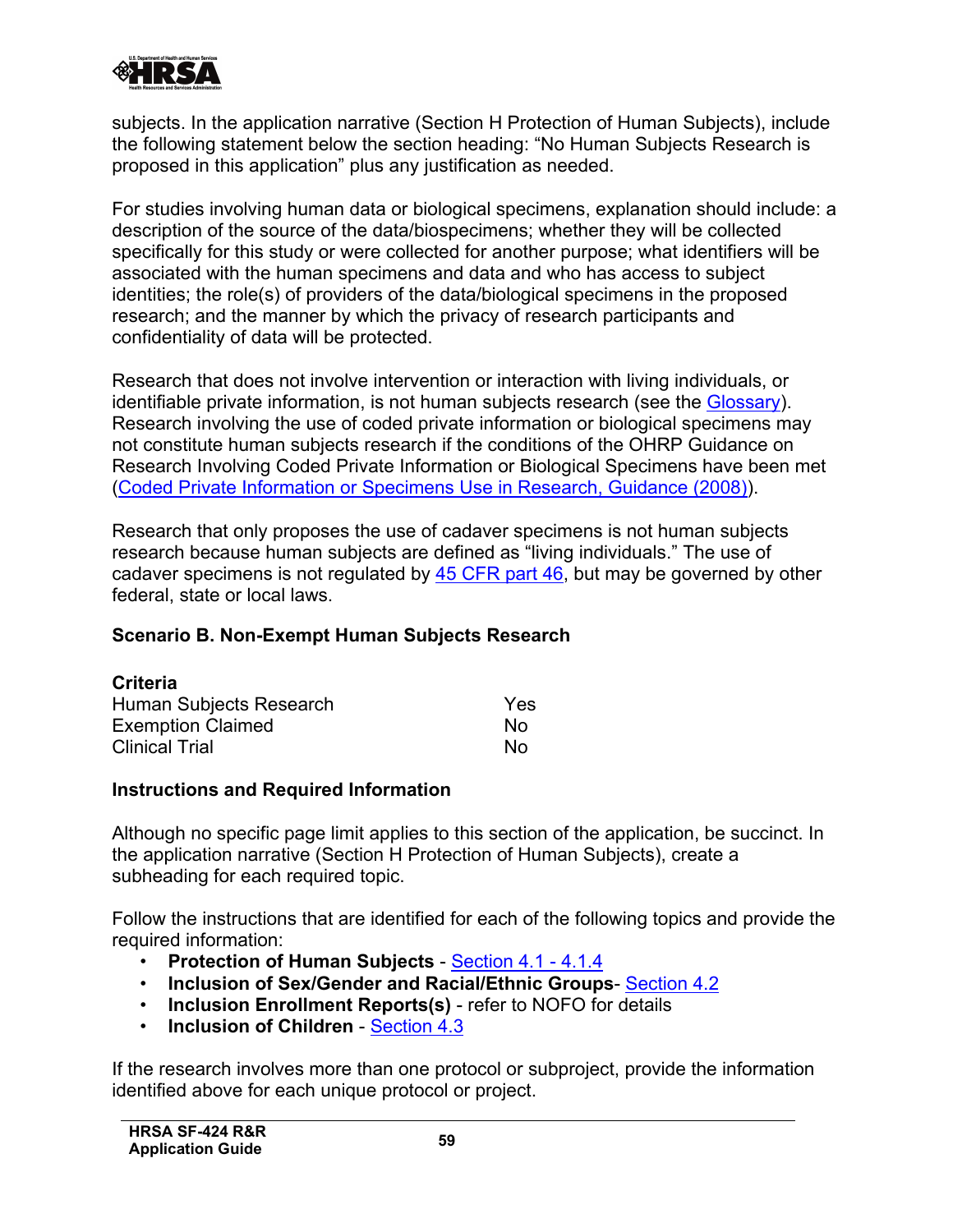

### <span id="page-62-0"></span>**Scenario C: Human Subjects Research Claiming Exemption 1, 2, 3, 4, 5, or 6**

| <b>Criteria</b>          |                     |
|--------------------------|---------------------|
| Human Subjects Research  | Yes                 |
| <b>Exemption Claimed</b> | 1, 2, 3, 4, 5, or 6 |
| <b>Clinical Trial</b>    | N٥                  |

#### **Instructions and Required Information**

Although no specific page limit applies to this section of the application, be succinct. A detailed description of the exemptions can be found in the [Glossary.](https://humansubjects.nih.gov/glossary)

Although the research may be exempt from the HHS regulatory requirements, the application must follow the instructions that are identified for each of the following topics and provide the requested information.

In the application narrative provide the required information for each of the following topics below:

- **Protection of Human Subjects**  Include the following statement: "This Human Subjects Research falls under Exemption(s) …" Clearly identify which exemption(s) (1, 2, 3, 4\*, 5, or 6) you are claiming and justify why the research meets the criteria for the exemption(s) that you have claimed. This justification should explain how the proposed research meets the criteria for the exemption claimed and should not merely repeat the criteria or definitions themselves.
- **Inclusion of Sex/Gender and Racial/Ethnic Groups\*** - [Section 4.2](#page-69-0)
- **Inclusion Enrollment Report** -refer to NOFO for details
- **Inclusion of Children** - [Section 4.3](#page-72-0)

\*NOTE: If all of the proposed research meets the criteria for Exemption 4, then the requirements for inclusion of sex/gender and racial/ethnic groups, and inclusion of children, do not need to be addressed.

#### <span id="page-62-1"></span>**Scenario D: Delayed-Onset Human Subjects Research**

| <b>Criteria</b>         |           |
|-------------------------|-----------|
| Human Subjects Research | Yes       |
| Exemption               | Yes or No |
| <b>Clinical Trial</b>   | Yes or No |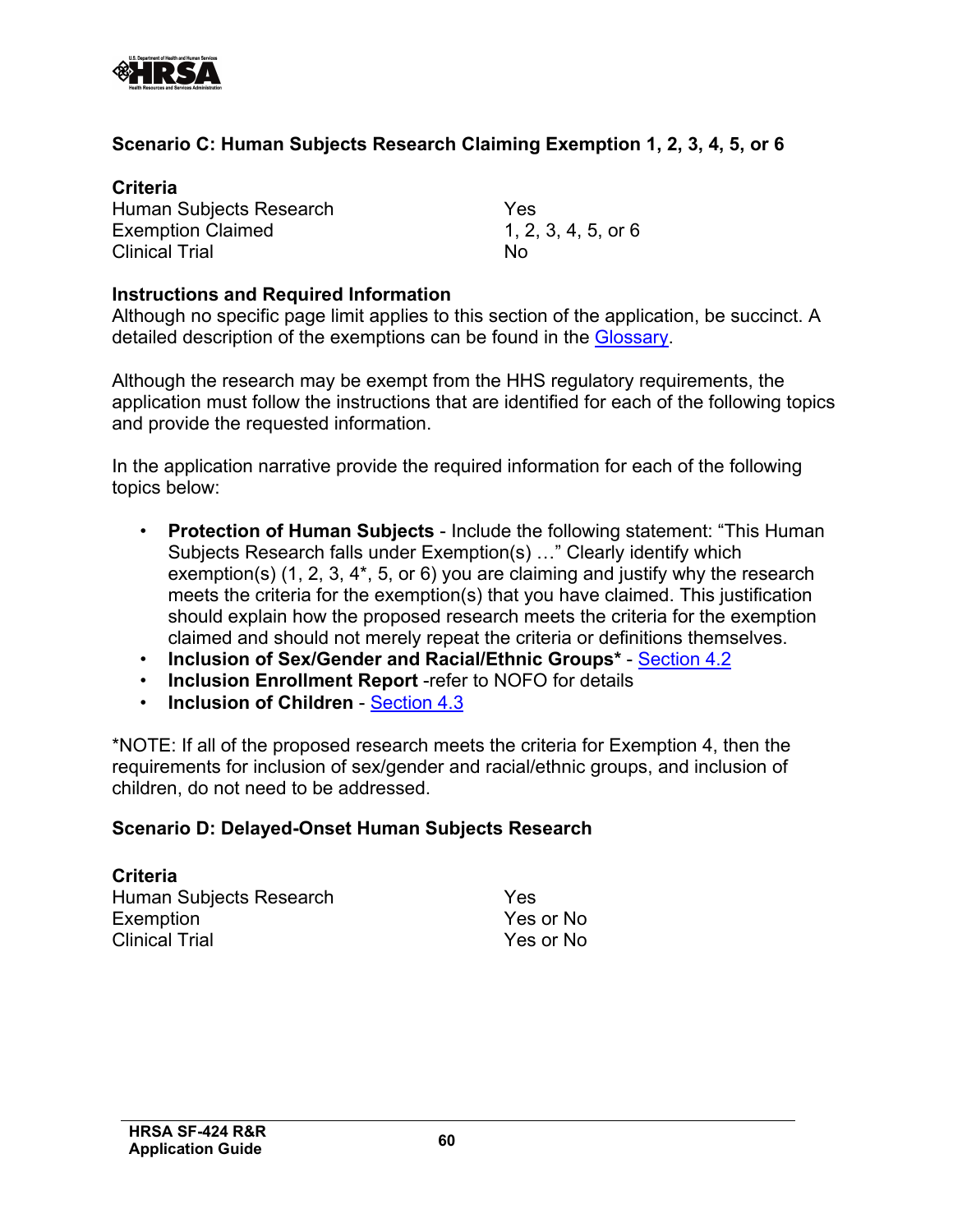

#### **Instructions and Required Information**

In rare situations, applications are submitted with the knowledge that human subjects will be involved during the period of support, but plans are so indefinite that it is not possible to describe the involvement of human subjects in the application. The kinds of activities that lack definite plans are often institutional awards where the selection of specific projects is made by the institution after award, research networks or multi-site studies where protocols to be conducted are determined after all sites have been selected, or projects in which the involvement of human subjects depends upon initial work in the award such as completion of instruments, animal studies, or purification of compounds.

In the application narrative (Section H Protection of Human Subjects), create a subheading for each required topic.

Follow the instructions that are identified for each of the following topics and EITHER provide as much of the information that is requested as possible, OR describe why it is not possible to provide the information due to delayed-onset of human subjects research.

- **Protection of Human Subjects** - [Section 4.1 4.1.4](#page-65-0)
- **Inclusion of Sex/Gender and Racial/Ethnic Groups** - [Section 4.2](#page-69-0)
- **Inclusion Enrollment Report(s)**  refer to NOFO for details
- **Inclusion of Children** - [Section 4.3](#page-72-0)

If the research will include a clinical trial, characterized to include (1) prospective assignment of one or more human subjects; (2) one or more intervention (which can include placebo or other control), and; (3) evaluation of the effects of the intervention on one or more health-related biomedical or behavioral outcomes, also include the following topics.

- **Data and Safety Monitoring Plan** - [Section 4.1.5](#page-67-0)
- **ClinicalTrials.gov Requirements** - [Section 4.1.6,](#page-68-0) if applicable

If an award is made, prior to the involvement of human subjects, the grantee must submit to the HRSA awarding office for prior approval either (1) detailed information as required in the Research Plan, Protection of Human Subjects (addressing risks to the subjects, adequacy of protection against risks, potential benefits of the proposed research, importance of the knowledge to be gained, and data and safety monitoring plan, if applicable), Human Subjects Assurance number, and certification of IRB approval, OR (2) if all of the research meets the criteria for one or more exemptions, identification of which exemption(s) is/are applicable to the research, and a justification for the exemption with sufficient information about the involvement of human subjects to allow a determination that the claimed exemption is appropriate.

Under no circumstance may human subjects be involved in research until approval is granted by the awarding entity, and certification of IRB approval (or justification for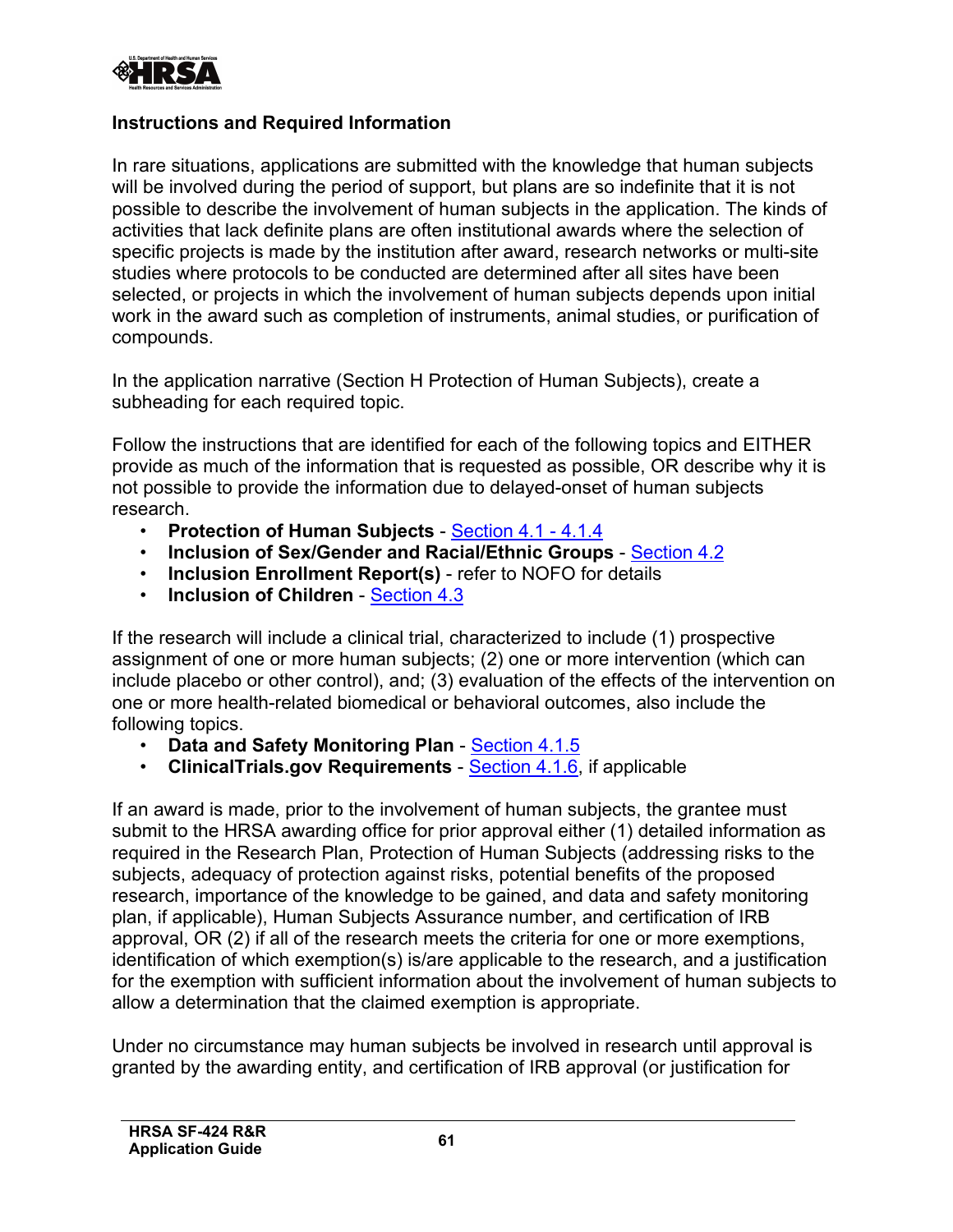

exemption) has been accepted by the agency. Inclusion plans and inclusion enrollment report(s) must also be submitted to the agency prior to starting human subjects studies.

#### <span id="page-64-0"></span>**Scenario E: Clinical Trial**

### **Criteria**

| Human Subjects Research | Yes |
|-------------------------|-----|
| Exemption               | N٥  |
| <b>Clinical Trial</b>   | Yes |

#### **Instructions and Required Information**

In the application narrative (Section H Protection of Human Subjects), include the following statement below the heading: "This Human Subjects Research meets the definition of a clinical trial." (See definition of "clinical trial" in the [Glossary.](https://humansubjects.nih.gov/glossary)) Additionally, create a subheading for each required topic discussed below. Provide the required information for each of the following topics below:

For each clinical trial proposed, follow the instructions that are identified for each of the following topics and provide the required information:

- **Protection of Human Subjects** [Section 4.1 4.1.4](#page-65-0)
- **Data and Safety Monitoring** [Section 4.1.5](#page-67-0)
- **ClinicalTrials.gov Requirements** - [Section 4.1.6,](#page-68-0) if applicable
- **Inclusion of Sex/Gender and Racial/Ethnic Groups**- [Section 4.2](#page-69-0)
- **Inclusion Enrollment Report(s)**  refer to NOFO for details
- **Inclusion of Children** - [Section 4.3](#page-72-0)

If the research involves more than one trial/protocol or subproject, provide the information identified above for each unique protocol or project.

## **4. Instructions Pertaining to Non-Exempt Human Subjects Research**

This information will be placed in your application narrative (Section H Protection of Human Subjects). Although no specific page limit applies to this section of the application, be succinct. Scientific Review Groups will assess each application as being acceptable or unacceptable with regard to the protection of human subjects. HHS regulations and policies governing human subjects research are described and referenced in [Section 5](#page-74-0) below. Use subheadings to address the issues listed under items [Sections 4.1-4.4](#page-65-0) below. If your research includes a clinical trial, include a separate document entitled "Data and Safety Monitoring Plan" and follow the instructions in [Section 4.1.5](#page-67-0) below. If your research includes a Phase III Clinical Trial, also follow the additional instructions in [Section 4.2.1](#page-71-0) below.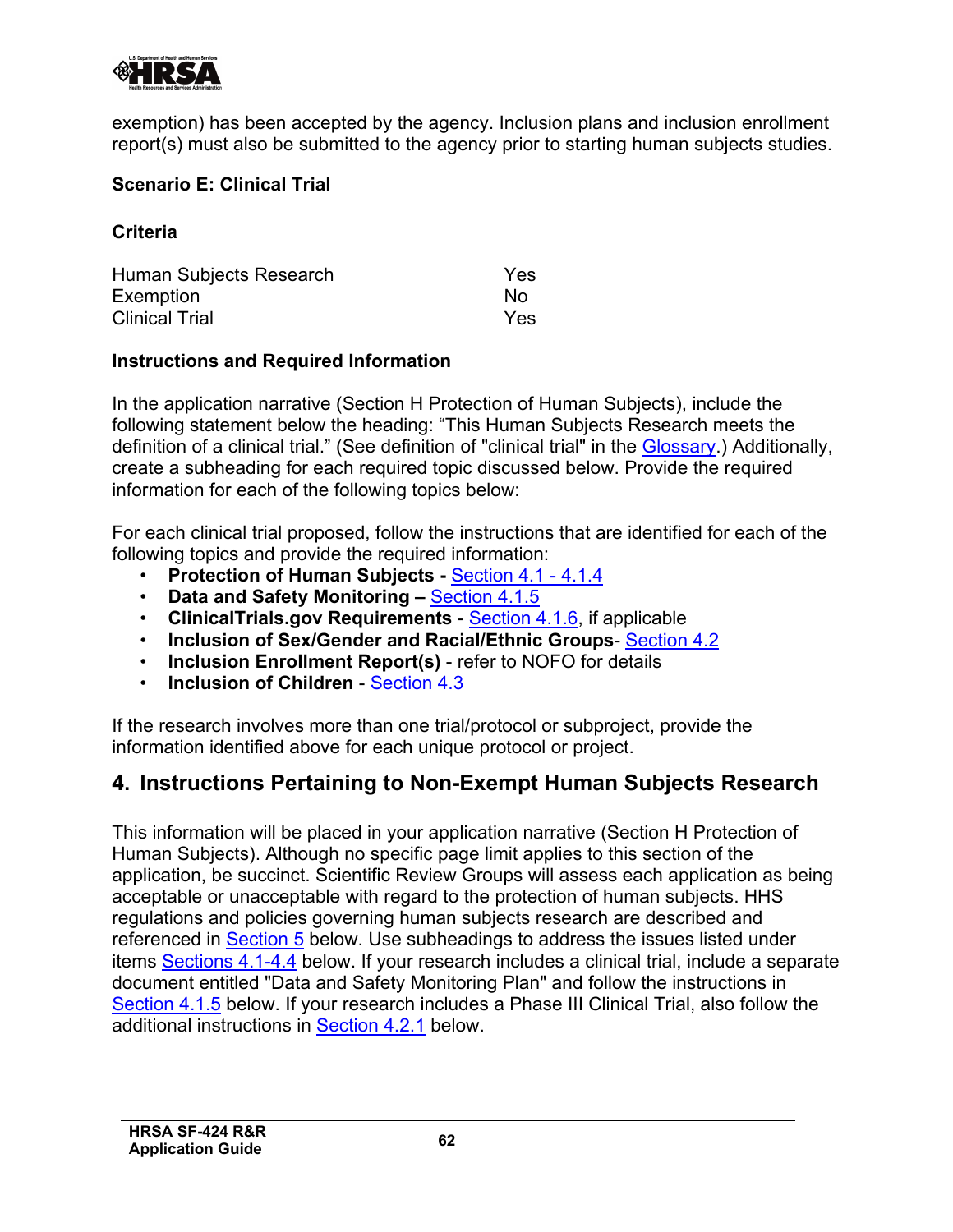

### <span id="page-65-0"></span>**4.1 Protection of Human Subjects**

#### **4.1.1 Risks to Human Subjects**

#### a) *Human Subjects Involvement, Characteristics, and Design*

- Describe and justify the proposed involvement of human subjects in the work outlined in the Research Strategy section.
- Describe the characteristics of the subject population, including their anticipated number, age range, and health status, if relevant.
- Describe and justify the sampling plan, including retention strategies and the criteria for inclusion or exclusion of any subpopulation.
- If relevant, explain the rationale for the involvement of special vulnerable populations, such as fetuses, neonates, pregnant women, children, prisoners, institutionalized individuals, or others who may be considered vulnerable populations. Note that 'prisoners' includes all subjects involuntarily incarcerated (for example, in detention centers) as well as subjects who become incarcerated after the study begins.
- If relevant to the proposed research, describe procedures for assignment to a study group. As related to human subjects protection, provide details about all planned interventions such as dose, frequency, and administration.
- List any collaborating sites where human subjects research will be performed, and describe the role of those sites and collaborating investigators in performing the proposed research. Explain how data from the site(s) will be obtained, managed, and protected.

### *b) Sources of Materials*

- Describe the research material obtained from living individuals in the form of specimens, records, or data.
- Describe any data that will be collected from human subjects for the project(s) described in the application.
- Indicate who will have access to individually identifiable private information about human subjects.
- Provide information about how the specimens, records, and/or data will be collected, managed, and protected, as well as whether any individually identifiable private information will be collected specifically for the proposed research project.

### *c) Potential Risks*

- Describe all the potential risks to subjects posed by participation in the research (physical, psychological, financial, legal, or other), and assess their likelihood and seriousness to the human subjects.
- Where appropriate, describe alternative treatments and procedures, including the risks and potential benefits of the alternative treatments and procedures, to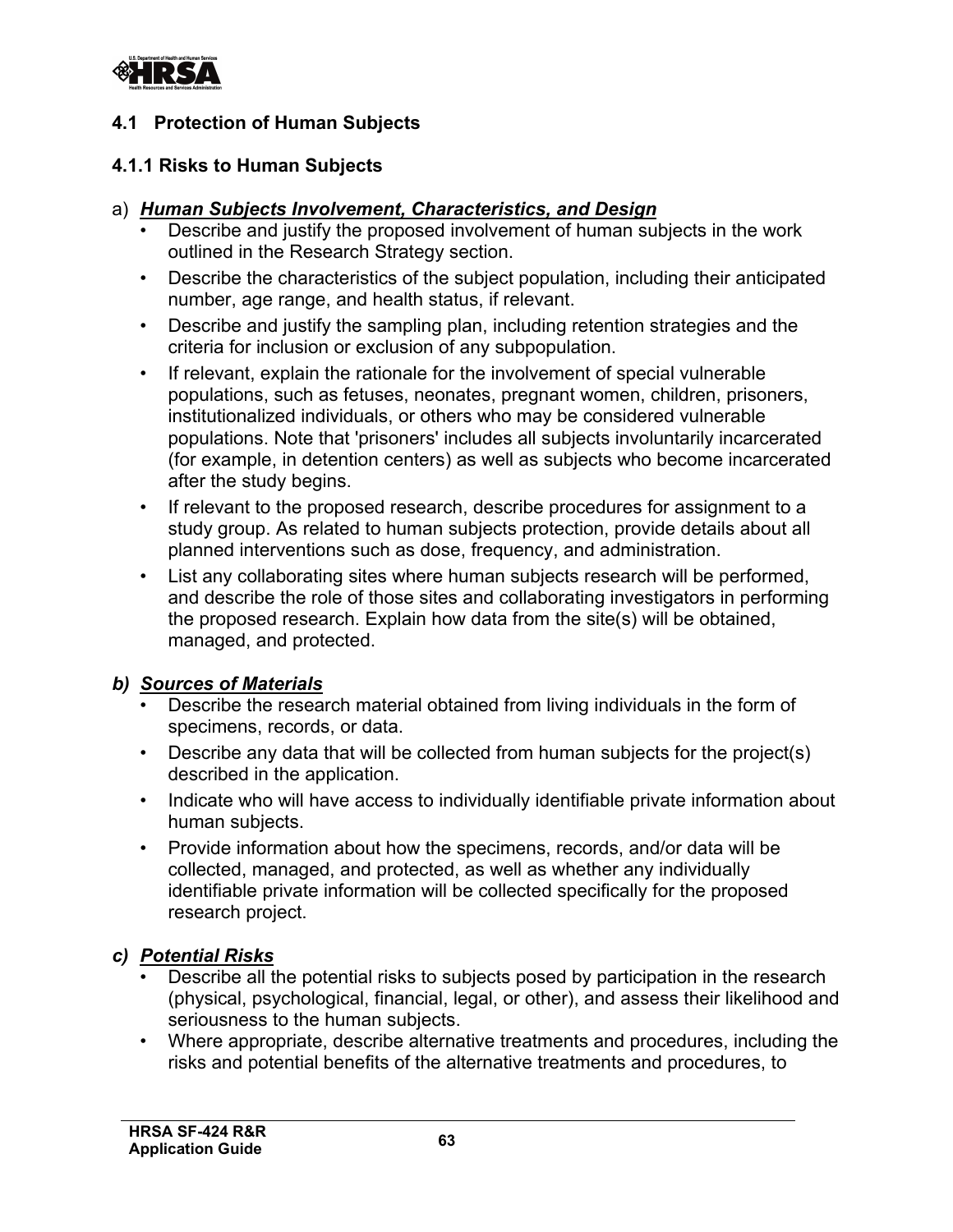

participants in the proposed research. When alternative treatments or procedures are possible, the rationale for the proposed approach should be clear.

### **4.1.2 Adequacy of Protection Against Risks**

### *a) Recruitment and Informed Consent*

- Describe plans for the recruitment of subjects (where appropriate) and the process for obtaining informed consent. If the proposed studies will include children, describe the process for meeting requirements for parental permission and child assent.
- Include a description of the circumstances under which consent will be sought and obtained, who will seek it, the nature of the information to be provided to prospective subjects, and the method of documenting consent. When appropriate, describe how potential adult subjects' capacity to consent will be determined and plans for obtaining consent from a legally authorized representative for adult subjects not able to consent.
- If a waiver of some or all of the elements of informed consent will be sought, provide justification for the waiver. Informed consent document(s) need not be submitted to HRSA unless requested.

### *b) Protections Against Risk*

- Describe planned procedures for protecting against or minimizing all potential risks identified, including risks to privacy of individuals or confidentiality of data, and assess their likely effectiveness.
- Describe how proposed research involving vulnerable populations meets the additional regulatory requirements described in the HHS regulations, subparts B, C, or D. Refer to HHS regulations, and OHRP guidance:
	- o Additional Protections for Pregnant Women, Human Fetuses and Neonates: [Subpart B - Additional Protections for Pregnant Women,](http://www.hhs.gov/ohrp/humansubjects/guidance/45cfr46.html#subpartb)  [Human Fetuses and Neonates Involved in Research](http://www.hhs.gov/ohrp/humansubjects/guidance/45cfr46.html#subpartb)
	- o Additional Protections for Prisoners: [Subpart C Additional Protections](http://www.hhs.gov/ohrp/humansubjects/guidance/45cfr46.html#subpartc)  [Pertaining to Biomedical and Behavioral Research Involving Prisoners as](http://www.hhs.gov/ohrp/humansubjects/guidance/45cfr46.html#subpartc)  **[Subjects](http://www.hhs.gov/ohrp/humansubjects/guidance/45cfr46.html#subpartc)**
	- o OHRP Subpart C Guidance: [Prisoner Involvement in Research \(2003\)](http://www.hhs.gov/ohrp/regulations-and-policy/guidance/prisoner-research-ohrp-guidance-2003/)
	- o Additional Protections for Children: [Code of Federal Requlations Title 45](http://www.hhs.gov/ohrp/humansubjects/guidance/45cfr46.html#subpartd)  [Public Welfare DHHS Part 46 Protection of Human Subjects](http://www.hhs.gov/ohrp/humansubjects/guidance/45cfr46.html#subpartd)
	- o OHRP Subpart D Guidance: [Subpart D Additional Protections for](https://www.hhs.gov/ohrp/regulations-and-policy/regulations/45-cfr-46/#subpartd)  [Children Involved as Subjects in Research](https://www.hhs.gov/ohrp/regulations-and-policy/regulations/45-cfr-46/#subpartd)
- Where appropriate, discuss plans for ensuring necessary medical or professional intervention in the event of adverse effects to the subjects. Studies that involve clinical trials (see definition of "clinical trial" in the [Glossary\)](https://humansubjects.nih.gov/glossary) must include a separate attachment describing the plan for data and safety monitoring of the clinical trials and adverse event reporting to the IRB, the Data and Safety Monitoring Board (DSMB) (if one has been established for the trial), HRSA and others, as appropriate, to ensure the safety of subjects (see [Section 4.1.5](#page-67-0) below).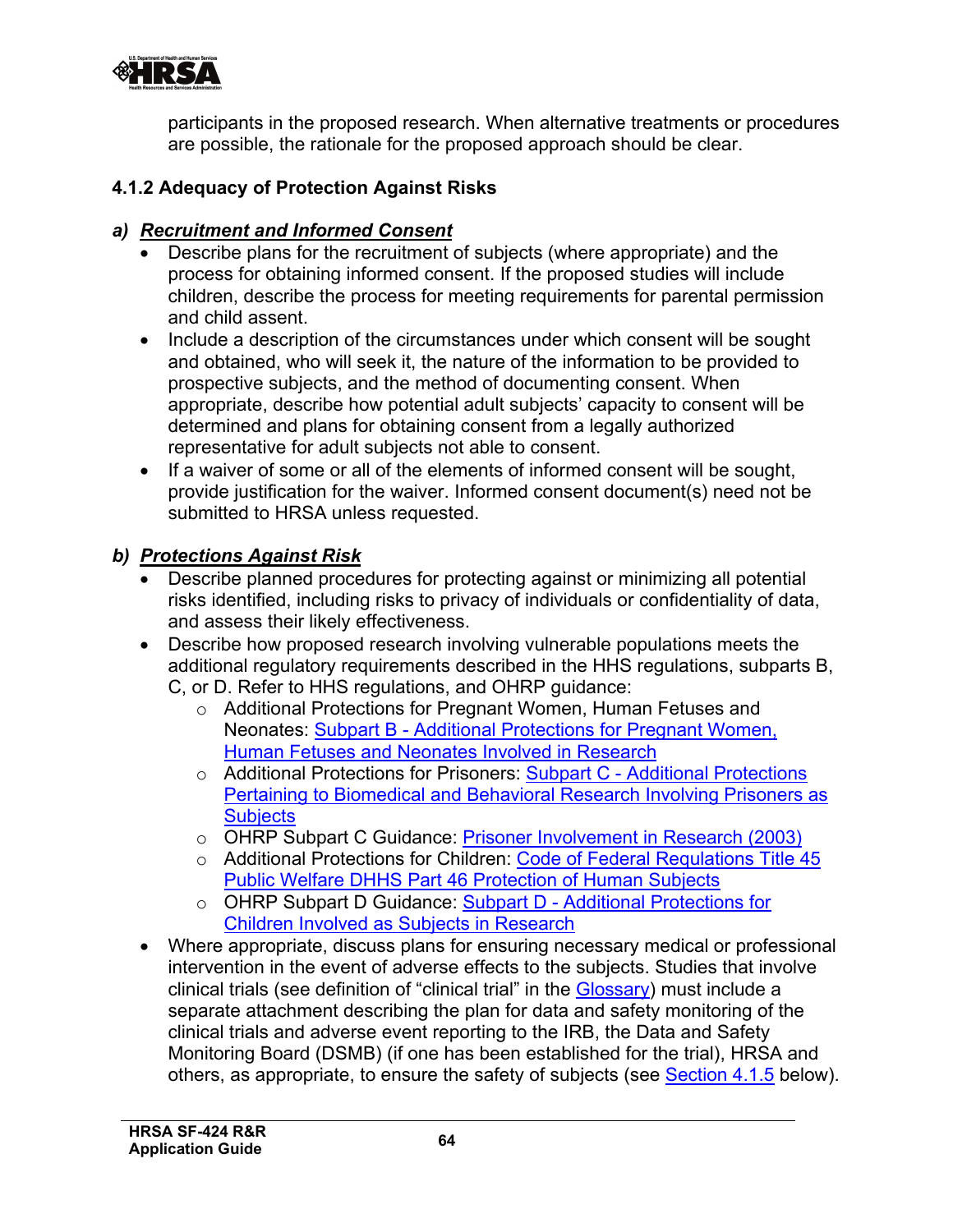

• Where appropriate, describe plans for handling incidental findings that may be uncovered as a result of the research, such as incidental findings from research imaging, results of screening tests, or misattributed paternity.

NOTE: Test articles (investigational new drugs, devices, or biologics) including test articles that will be used for purposes or administered by routes that have not been approved for general use by the Food and Drug Administration (FDA) must be named. State whether the 30-day interval between submission of applicant certification to the FDA and its response has elapsed or has been waived and/or whether use of the test article has been withheld or restricted by the FDA, and/or the status of requests for an Investigational New Drug (IND) or Investigational Device Exemption (IDE) covering the proposed use of the test article in the Research Plan.

### **4.1.3 Potential Benefits of the Proposed Research to Human Subjects and Others**

- Discuss the potential benefits of the research to research participants and others.
- Discuss why the risks to subjects are reasonable in relation to the anticipated benefits to research participants and others.
- Please note that financial compensation of subjects should not be presented as a benefit of participation in research.

### **4.1.4 Importance of the Knowledge to be Gained**

- Discuss the importance of the knowledge to be gained as a result of the proposed research.
- Discuss why the risks to subjects are reasonable in relation to the importance of the knowledge that reasonably may be expected to result.

### <span id="page-67-0"></span>**4.1.5 Data and Safety Monitoring Plan**

The PHS Data and Safety Monitoring Policy is described and referenced in [Section 5.3.](#page-50-0)

If the proposed research includes a clinical trial, create a heading in Section H Protection of Human Subjects entitled "Data and Safety Monitoring Plan." Provide a data and safety monitoring plan (DSMP) that is commensurate with the risks of the trial and its size and complexity. You must provide a description of the DSMP that you are proposing to establish for each clinical trial proposed, including:

- The overall framework for safety monitoring and what information will be monitored.
- The frequency of monitoring, including any plans for interim analysis and stopping rules (if applicable).
- The process by which Adverse Events (AEs), including Serious Adverse Events (SAEs) such as deaths, hospitalizations, and life threatening events, and Unanticipated Problems (UPs), will be managed and reported as required to the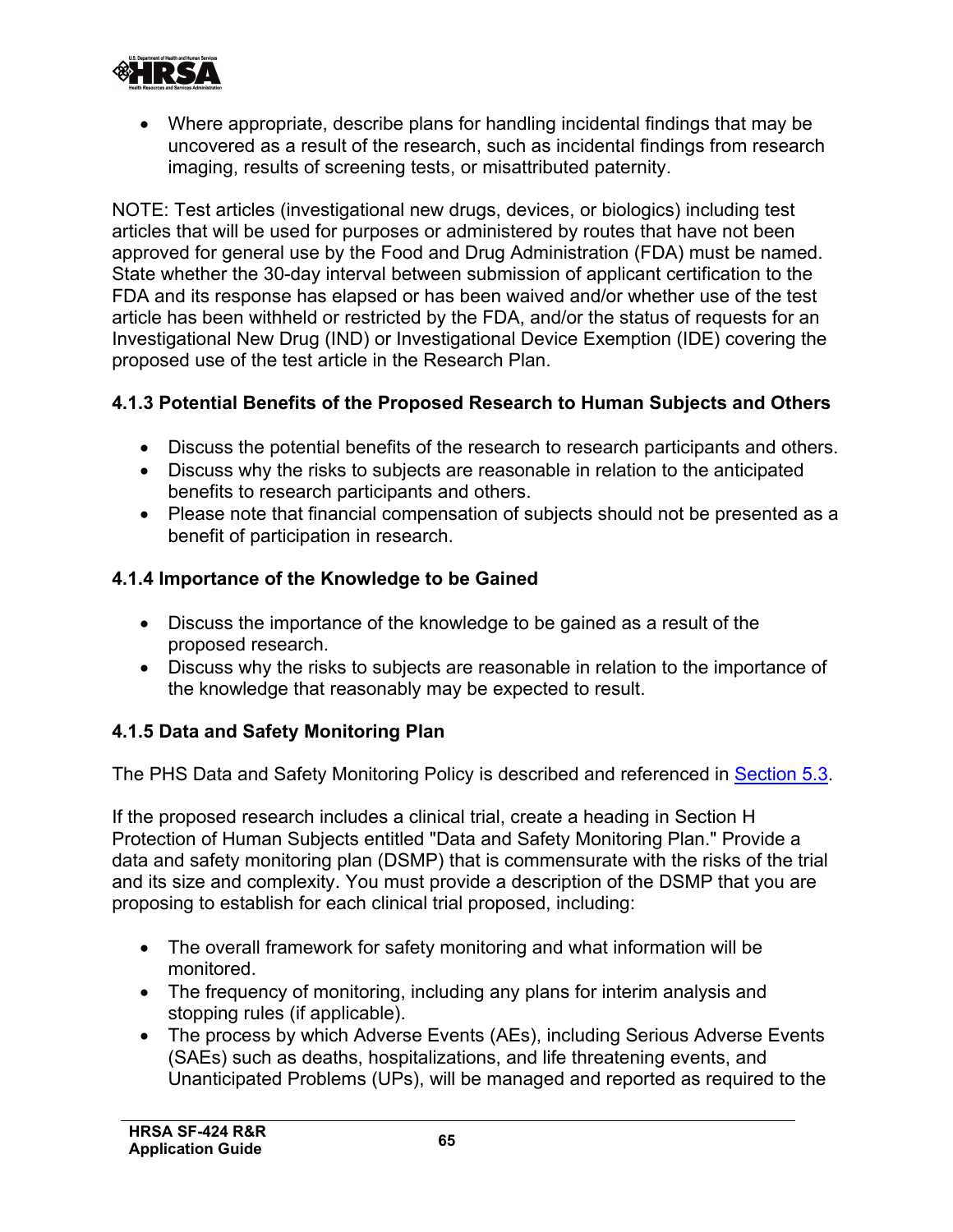

Institutional Review Board (IRB), the person or group responsible for monitoring, and HRSA.

- The individual(s) or group that will be responsible for trial monitoring and advising the appointing entity. Because the monitoring plan will depend on potential risks, complexity, and the nature of the trial, a number of options for monitoring are possible. These include, but are not limited to, monitoring by a:
	- o Project Director (PD)[/Principal Investigator](#page-38-2) (PI): While the PD/PI must ensure that the trial is conducted according to the protocol, in some cases (e.g., low risk trials, not blinded), it may be acceptable for the PD/PI to also be responsible for carrying out the DSMP.
	- o Independent safety monitor/Designated medical monitor: a physician or other expert who is independent of the study.
	- o Independent Monitoring Committee or Safety Monitoring Committee: A small group of independent investigators and biostatisticians.
	- o Data and Safety Monitoring Board (DSMB): a formal independent board of experts including investigators and biostatisticians. As noted in Section 5.3, PHS requires the establishment of DSMBs for multi-site clinical trials involving interventions that entail potential risk to the participants, and generally for Phase III clinical trials. Although Phase I and Phase II clinical trials may also need DSMBs, smaller clinical trials may not require this oversight format, and alternative monitoring plans may be appropriate.
	- o If a DSMB is used, please describe the general composition of the Board without naming specific individuals.

### <span id="page-68-0"></span>**4.1.6 ClinicalTrials.gov Requirements**

[Public Law 110-85](https://www.gpo.gov/fdsys/pkg/PLAW-110publ85/pdf/PLAW-110publ85.pdf) (also known as the FDA Amendments Act (FDAAA) of 2007) mandates registration and results reporting of "applicable clinical trials" in ClinicalTrials.gov. Under the statute these trials generally include: (1) Trials of Drugs and Biologics: Controlled, clinical investigations, other than Phase 1 investigations, of a product subject to FDA regulation; and (2) Trials of Devices: Controlled trials with health outcomes, other than small feasibility studies, and pediatric postmarket surveillance. Review the statutory definition of applicable clinical trial to identify if registration is required to comply with the law (See [PL 110-85,](https://www.gpo.gov/fdsys/pkg/PLAW-110publ85/pdf/PLAW-110publ85.pdf) Section 801(a), adding new 42 U.S.C.  $282(j)(1)(A)).$ 

PHS encourages registration and results reporting for ALL clinical trials whether or not registration is required under the FDAAA. On January 28, 2015, NCI published a policy requiring the reporting of final trial results in a publicly accessible manner within 12 months of the trial's primary completion date.

When registering clinical trials in the ClinicalTrials.gov Protocol Registration System, if applicable, enter the HRSA Grant Number associated with the trial in the "Secondary ID" field (example: R40MC#####).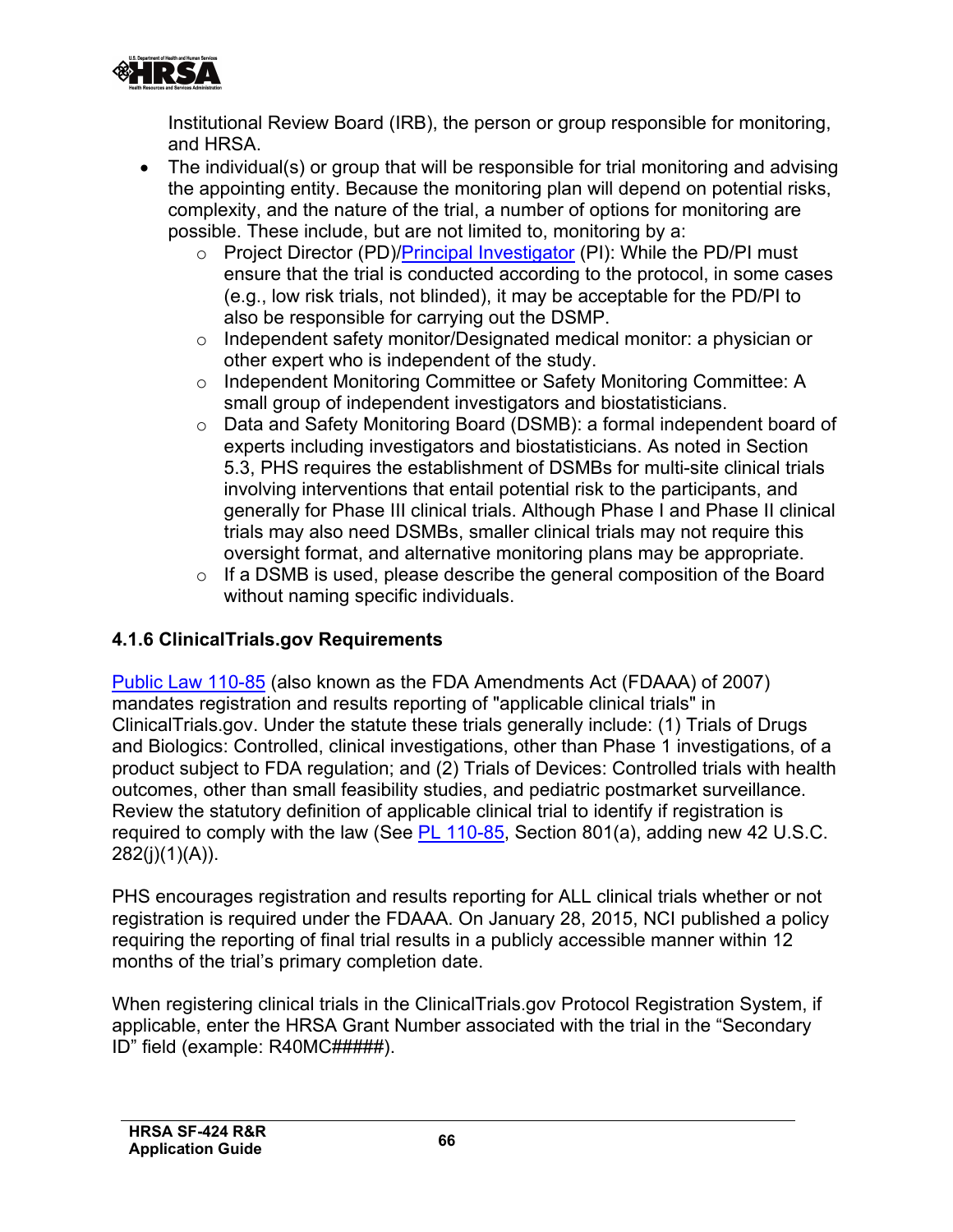

Registration is accomplished at the [ClinicalTrials.gov Protocol Registration System](https://clinicaltrials.gov/)  [Information](https://clinicaltrials.gov/) Web site. A unique identifier called an NCT number, or ClinicalTrials.gov registry number, will be generated during the registration process. This number should be included in all Progress Reports and publications.

FDAAA requires:

- the registration of applicable clinical trials in ClinicalTrials.gov no later than 21 days after the first subject is enrolled,
- the reporting of summary results information (including adverse events) no later than 1 year after the completion date for registered applicable clinical trials involving drugs that are approved under section 505 of the Food, Drug and Cosmetic Act (FDCA) or licensed under section 351 of the PHS Act, biologics, or of devices that are cleared under section 510k of FDCA, and
- if an "applicable clinical trial" is funded in whole or in part by a HRSA grant or cooperative agreement, grant and progress report forms shall include a certification that the responsible party has made all required submissions to ClinicalTrials.gov.

For competing new and renewal applications that include applicable clinical trials which require registration and results reporting under FDAAA, provide the NCT number/s in the human subjects section of the Research Plan under a section heading entitled ClinicalTrials.gov.

The entity responsible for registering the trial is the "responsible party." The statute defines the responsible party as:

- 1) the sponsor of the clinical trial (as defined in 21 CFR  $\S$  50.3), or
- 2) the principal investigator of such clinical trial if so designated by a sponsor, grantee, contractor, or recipient (provided that "the principal investigator is responsible for conducting the trial, has access to and control over the data from the clinical trial, has the right to publish the results of the trial, and has the ability to meet all of the requirements" for submitting information under the law). See PL [110-85, Section 801\(a\), \(adding new 42 U.S.C. 282\(j\)\(1\)\(A\)\(ix\).](https://www.gpo.gov/fdsys/pkg/PLAW-110publ85/pdf/PLAW-110publ85.pdf)

For the complete statutory definitions of "responsible party" and "applicable clinical trial," refer to Elaboration of Definitions of Responsible Party and Applicable Clinical Trial.

The signature on the application of the Authorized Organization Representative assures compliance with FDAAA.

### <span id="page-69-0"></span>**4.2 Inclusion of Sex/Gender and Racial Ethnic Groups**

In Section I Targeted Enrollment of the application narrative, create a section subheading entitled "Inclusion of Sex/Gender and Racial/Ethnic Groups". Although no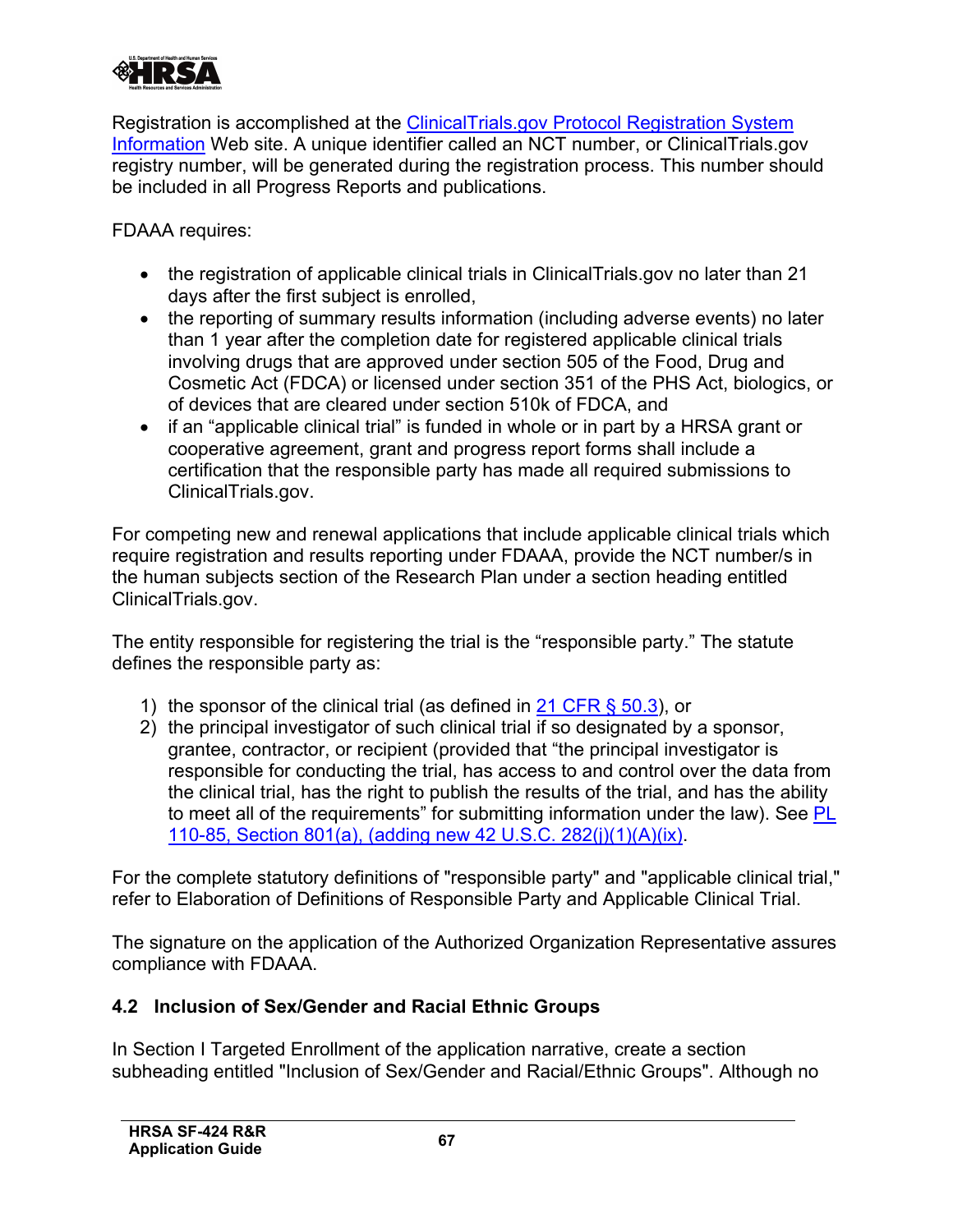

specific page limits apply to this section of the application, be succinct. This section does not take the place of considering relevant biological variables (such as sex) in the research strategy. The PHS Policy on the Inclusion of Sex/Gender and Racial/Ethnic Groups in Clinical Research is described and referenced in [Section 5.6.](#page-78-0)

Scientific Review Groups (ie, the Objective Review Committees at HRSA) will assess each application as being acceptable or unacceptable with regard to the scientifically justified inclusion (or exclusion) based on sex/gender, race, and ethnicity in clinical research (see the [Glossary](https://humansubjects.nih.gov/glossary) for definition). This section is required for all studies meeting the definition for clinical research, not just clinical trials. It is important to provide a detailed plan of who will be included (and/or excluded) and how the distributions of individuals on the basis of sex/gender, race, and ethnicity are justified in the context of the scientific goals of the application. Simply stating that certain individuals will not be excluded or that individuals of any sex/gender or race/ethnicity are eligible is not sufficient. Details about why the individuals are the appropriate individuals to accomplish the scientific goals of the study should be provided.

In this section, address, at a minimum, the following four points:

- 1) Describe the planned distribution of subjects by sex/gender, race, and ethnicity for each proposed study.
- 2) Describe the subject selection criteria and rationale for selection of sex/gender, racial, and ethnic group members in terms of the scientific objectives and proposed study design. The description may include, but is not limited to, information on the population characteristics of the disease or condition understudy.
- 3) Provide a compelling rationale for proposed sample specifically addressing exclusion of any sex/gender, racial, or ethnic group that comprises the population under study.
- 4) Describe proposed outreach programs for recruiting sex/gender, racial, and ethnic group members as subjects. This is particularly important if difficulty recruiting certain groups is anticipated.

### **Additional Considerations for justifying inclusion:**

There may be reasons why the proposed sample is limited by sex/gender, race, and/or ethnicity. This should be addressed as part of the four points detailed above.

- Inclusion of certain individuals would be inappropriate with respect to their health;
- The research question addressed is only relevant to certain groups or there is a gap in the research area;
- Evidence from prior research strongly demonstrates no difference on the basis of sex/gender, race, and/or ethnicity;
- Sufficient data already exist with regard to the outcome of comparable studies in the excluded group(s)and duplication is not needed in this study;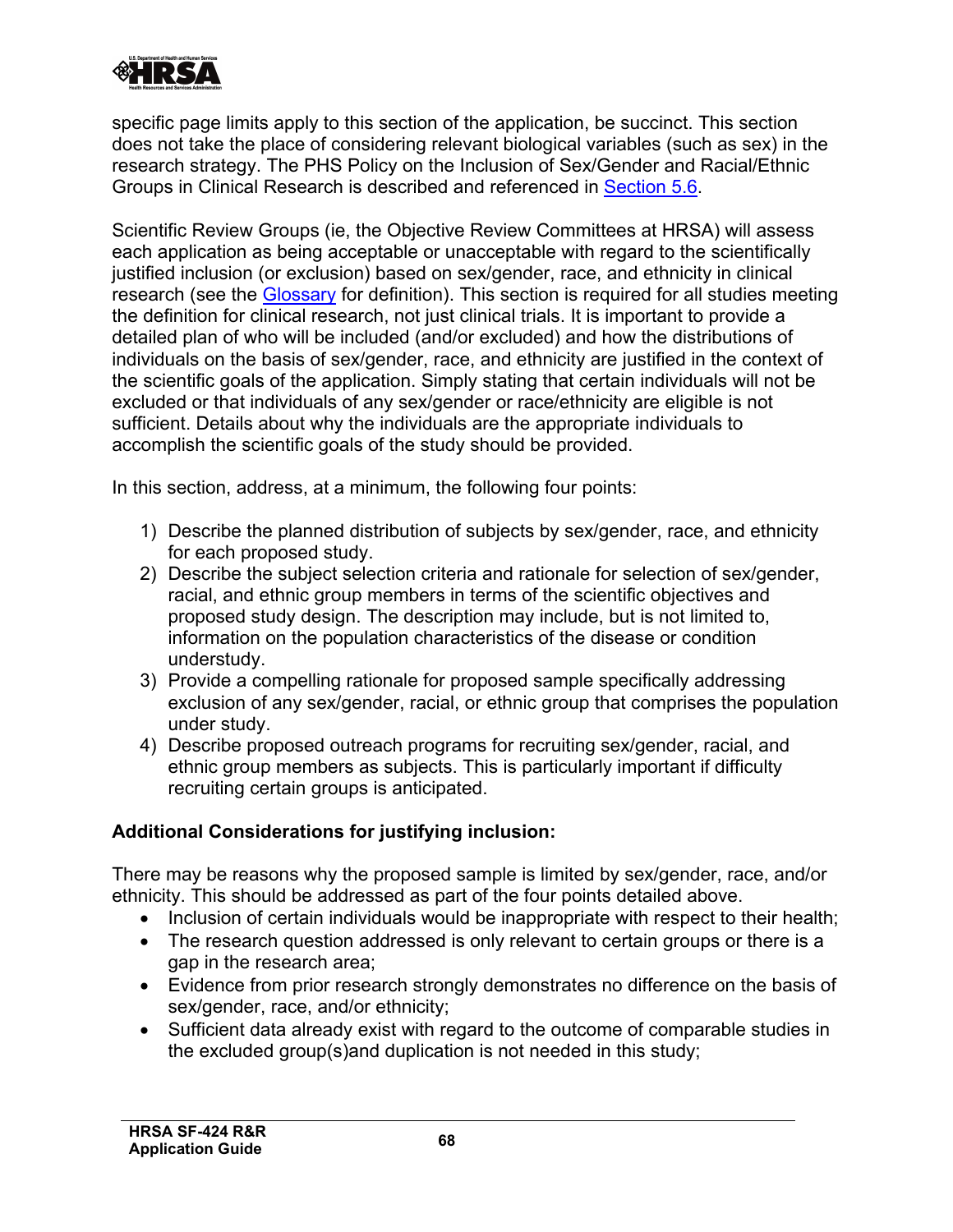

- A certain group or groups is excluded or severely limited because the purpose of the research constrains the applicant's selection of study subjects (e.g., uniquely valuable stored specimens or existing datasets are limited by sex/gender, race, and/or ethnicity; very small numbers of subjects are involved; or overriding factors dictate selection of subjects, such as matching of transplant recipients, or availability of rare surgical specimens); and/or
- Representation of specimens or existing datasets cannot be accurately determined (e.g., pooled blood samples, stored specimens, or data-sets with incomplete sex/gender documentation are used), and this does not compromise the scientific objectives of the research.
- In general, the cost of recruiting certain groups and/or geographic location alone are not acceptable reasons for exclusion of particular groups. This should be considered when developing outreach plans. Establishing collaborations or other arrangements to recruit may be necessary.
- Additional guidance for research utilizing existing datasets or resources:
	- o Inclusion must be addressed when conducting clinical research, even if the samples or data have already been collected as part of a different study. Details about the sex/gender, race, and ethnicity composition of the existing dataset/resource should be provided and justified as appropriate to the scientific goals of the proposed study.
	- $\circ$  For the purposes of inclusion policy, an existing dataset may be constructed of different types of data including but not limited to survey data, demographic information, health information, genomic information, etc. Also included would be data to be derived from existing samples of cells, tissues, or other types of materials that may have been previously collected for a different purpose or research question but will now be used to answer a new research question. In general, these will be studies meeting the definition for clinical research with a prospective plan to analyze existing data and/or derive data from an existing resource and where no ongoing or future contact with participants is anticipated.

### <span id="page-71-0"></span>**4.2.1 Additional Instructions and Requirements When Large Clinical Trials Are Proposed**

If the proposed research includes a large Clinical Trial (ie, a randomized controlled trial with several hundred or several thousand participants), the section on Inclusion of Sex/Gender and Racial/Ethnic Groups also MUST address plans for how sex/gender, race, and ethnicity will be taken into consideration in the design and valid analysis of the trial. Valid analysis means an unbiased assessment which will, on average, yield the correct estimate of the difference in outcomes between two groups of subjects. Valid analysis can and should be conducted for both small and large studies. A valid analysis does not need to have a high statistical power for detecting a stated effect.

Scientific Review Groups (ie, the Objective Review Committees at HRSA) will assess each application as being acceptable or unacceptable with regard to the scientifically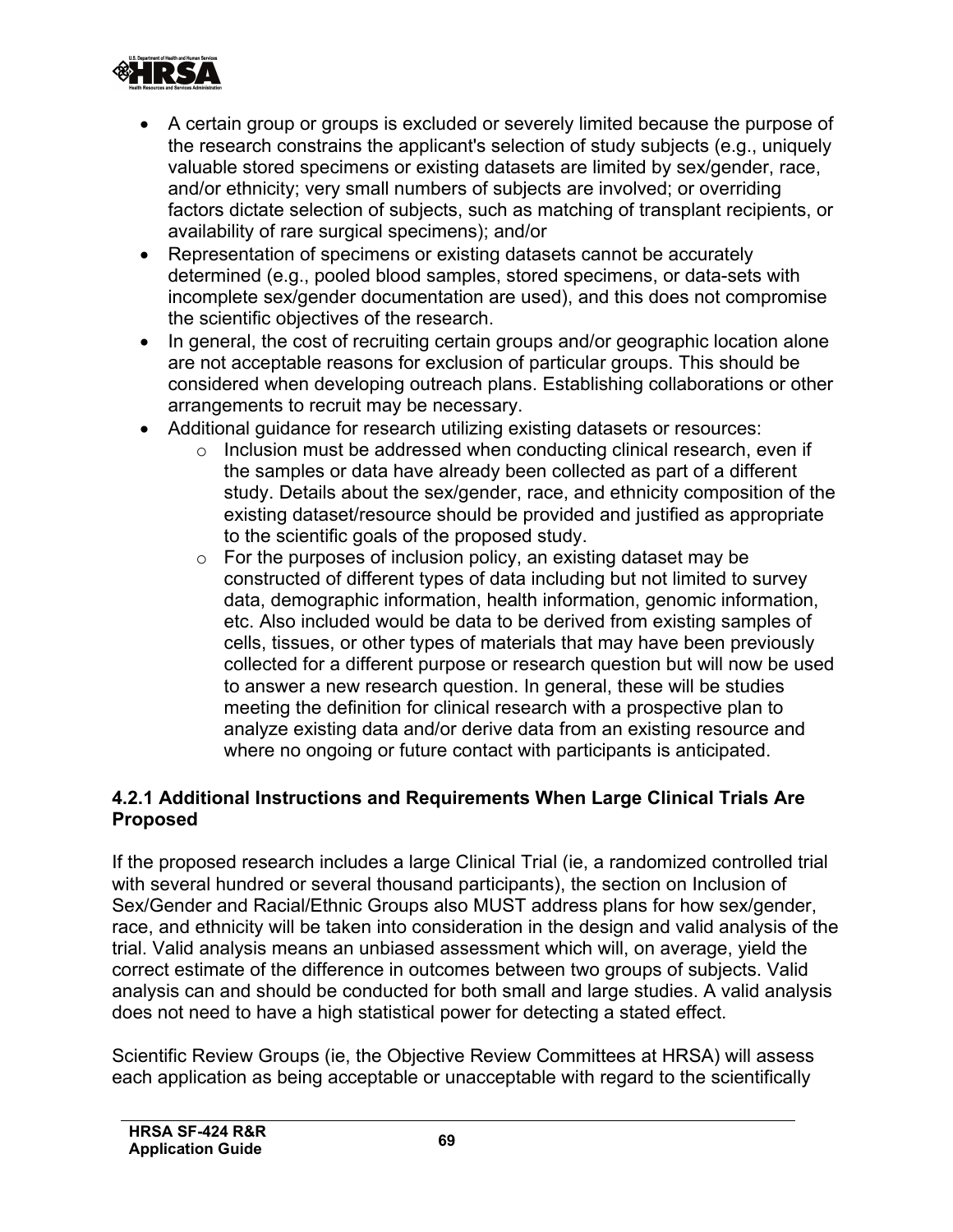

justified inclusion plans, including these additional requirements for Phase III clinical trials.

Applicants should address the following issues for ensuring valid analyses:

- $\bullet$  Inclusive eligibility criteria in general, the cost of recruiting certain groups and/or geographic location alone are not acceptable reasons for exclusion of particular groups;
- Allocation of study participants rom different sexes/genders and racial/ethnic groups to the intervention and control groups by an unbiased process such as randomization;
- Unbiased evaluation of the outcome(s) of study participants; and
- Use of unbiased statistical analyses and proper methods of inference to estimate and compare the intervention effects by sex/gender, race, and/or ethnicity, particularly if prior evidence strongly suggests that differences exist.

Applicants also should address whether they plan to test or not test for differences in effect among sex/gender, racial, and/or ethnic groups and why that is or is not appropriate. This may include supporting evidence and/or data derived from animal studies, clinical observations, metabolic studies, genetic studies, pharmacology studies as well as observational, natural history, epidemiology and/or other relevant studies. Additional factors may include planned primary and secondary outcomes and whether there are previous studies that support or negate the likelihood of differences between groups.

The plans must include selection and discussion of one of the following analysis plans:

- Plans to conduct analyses to detect significant differences in intervention effect among sex/gender, racial, and/or ethnic subgroups when prior studies strongly support these significant differences among one or more subgroups, or
- Plans to include and analyze sex/gender, racial, and/or ethnic subgroups when prior studies strongly support no significant differences in intervention effect between subgroups (representation of sex/gender, racial, and ethnic groups is not required as subject selection criteria, but inclusion is encouraged), or
- Plans to conduct valid analyses of the intervention effect in sex/gender, racial, and/or ethnic subgroups (without requiring high statistical power for each subgroup) when the prior studies neither support nor negate significant differences in intervention effect among subgroups.

## <span id="page-72-0"></span>**4.3 Inclusion of Children**

Create a subsection entitled "Inclusion of Children" and place it immediately following the subsection on the Inclusion of Sex/Gender and Racial/Ethnic Groups. Although no specific page limits apply to this section of the application, be succinct. The Policy on Inclusion of Children is referenced and described in Section 5.8 for inclusion in the application narrative section. For the purpose of implementing these guidelines, a *child*  is defined as an individual under the age of 18 years.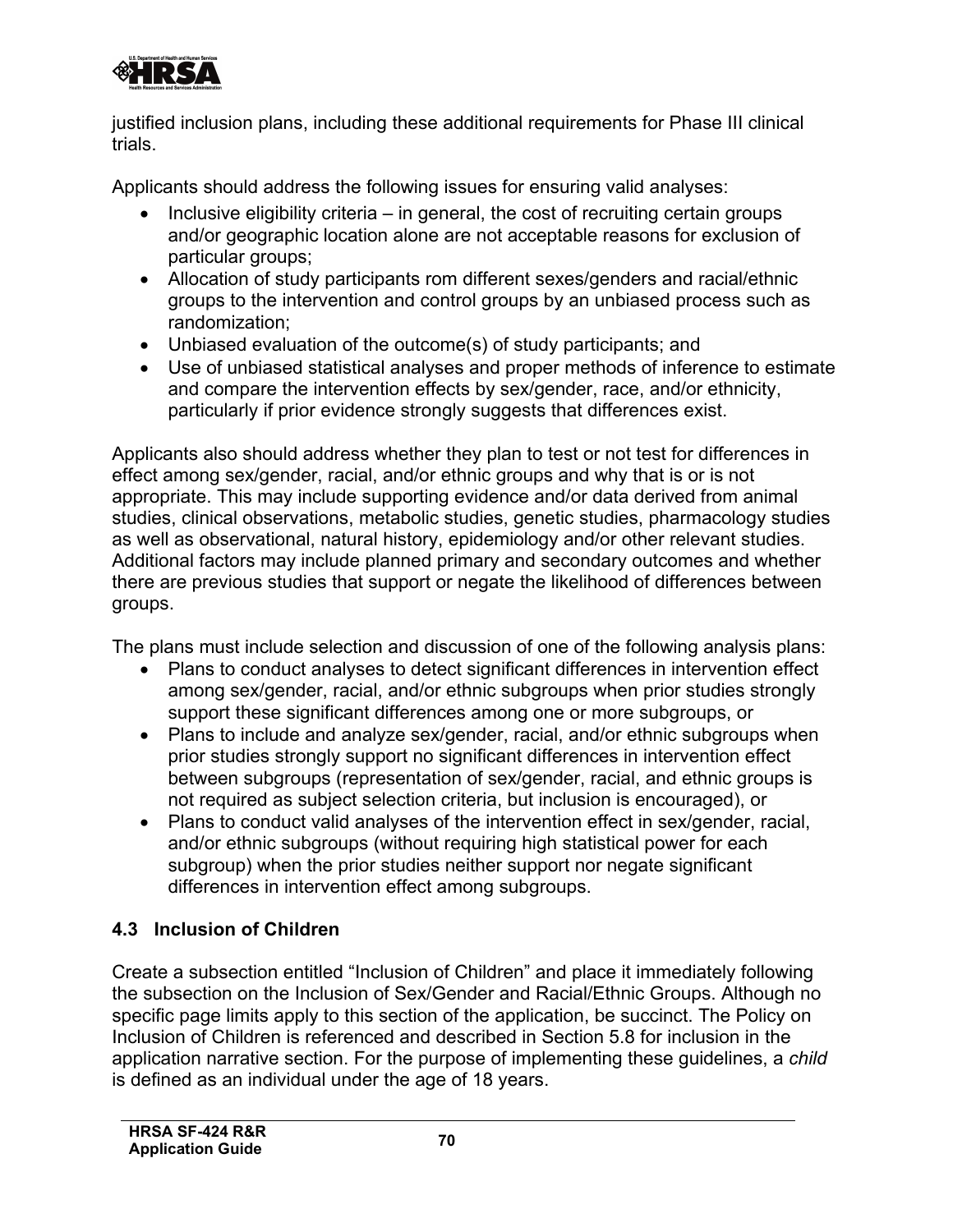

Scientific Review Groups (ie, the Objective Review Committees at HRSA) will assess each application as being acceptable or unacceptable with regard to the ageappropriate inclusion or exclusion of children in the proposed research project. This section is required for all studies meeting the definition for clinical research, not just clinical trials. It is important to provide a detailed plan of who will be included (and/or excluded) based on age. Details about why the individuals in the given age/age range are the appropriate individuals to accomplish the scientific goals of the study should be provided.

Instructions for this item of the Research Plan, **including addressing the following points**:

- Describe the age(s) or age range of all individuals to be included in the proposed study.
- Specifically discuss whether children under the age of 18 (as a whole or a subset of individuals under 18) will be included or excluded.
- The description of the plan should include a rationale for selecting a specific age range of children.
- The plan also must include a description of the expertise of the investigative team for working with children at the ages included, of the appropriateness of the available facilities to accommodate the children, and the inclusion of a sufficient number of children to contribute to a meaningful analysis relative to the purpose of the study.
- When children are involved in research, the Additional Protections for Children Involved as Subjects in Research [\(45 CFR part 46, subpart D\)](http://www.ecfr.gov/cgi-bin/text-idx?SID=ed8bad0c78cb0a379b5b450fd7f948b6&mc=true&node=sp45.1.46.d&rgn=div6) apply and must be addressed under the Protections Against Risk subheading (4.1.2.b).

## **Justifications for Exclusion of Children**

For the purposes of this policy, individuals under 18 are defined as a child; however, exclusion of any specific age or age range group should be justified in this section. It is expected that children will be included in all clinical research unless one or more of the following exclusionary circumstances apply:

- The research topic to be studied is not relevant to children.
- Laws or regulations bar the inclusion of children in the research.
- The knowledge being sought in the research is already available for children or will be obtained from another ongoing study, and an additional study will be needlessly redundant. Documentation of other studies justifying the exclusions should be provided. HRSA program staff can be contacted for guidance on this issue if the information is not readily available.
- A separate, age-specific study in children is warranted and preferable. Examples include:
	- o The condition is relatively rare in children, as compared to adults (in that extraordinary effort would be needed to include children, although in rare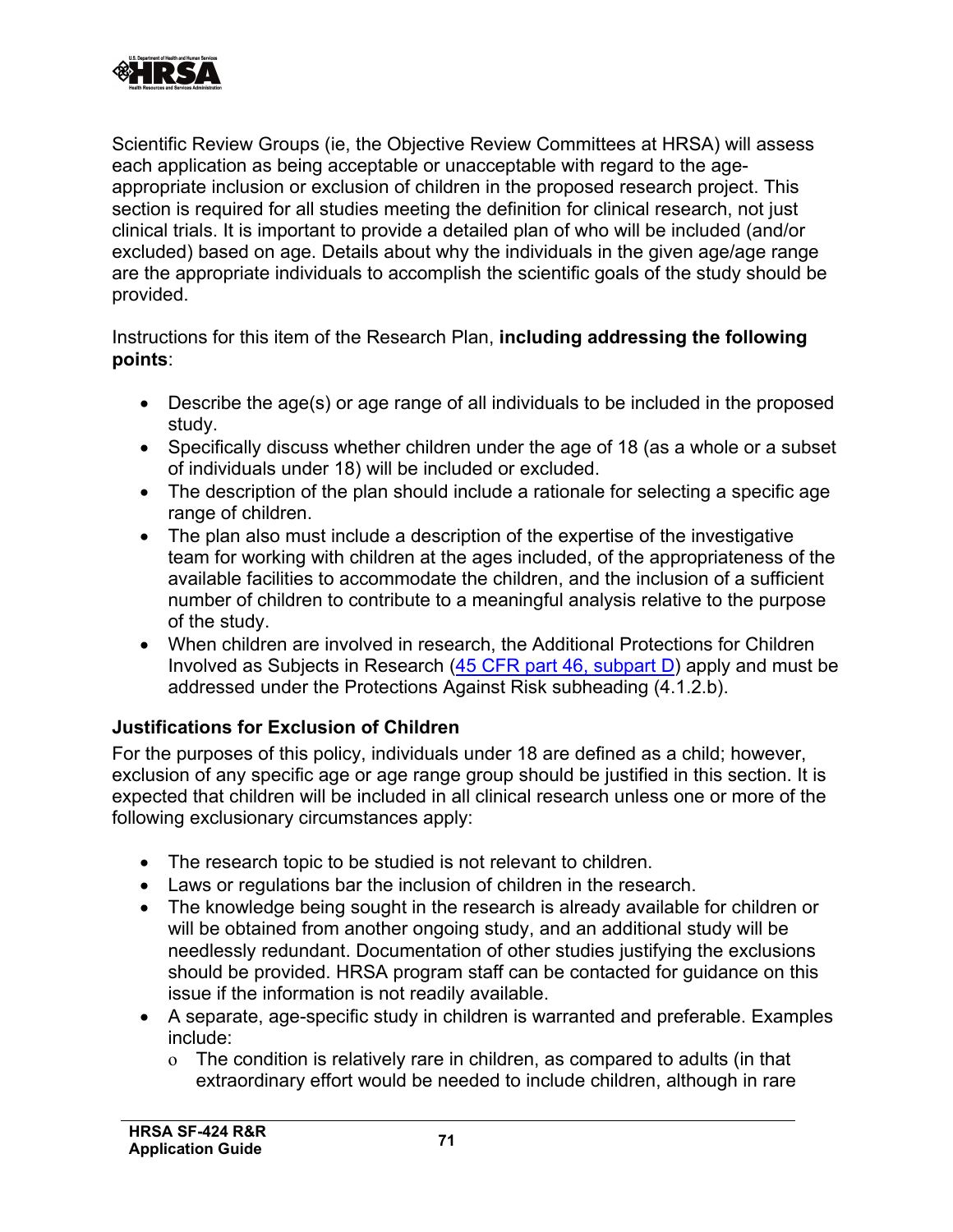

diseases or disorders where the applicant has made a particular effort to assemble an adult population, the same effort would be expected to assemble a similar child population with the rare condition); or

- o The number of children is limited because the majority are already accessed by a nationwide pediatric disease research network; or
- o Issues of study design preclude direct applicability of hypotheses and/or interventions to both adults and children (including different cognitive, developmental, or disease stages or different age-related metabolic processes). While this situation may represent a justification for excluding children in some instances, consideration should be given to taking these differences into account in the study design and expanding the hypotheses tested, or the interventions planned, to allow inclusion of children rather than excluding them.
- Insufficient data are available in adults to judge potential risk in children (in which case one of the research objectives could be to obtain sufficient adult data to make this judgment). Although children usually should not be the initial group to be involved in research studies, in some instances, the nature and seriousness of the illness may warrant their participation earlier based on careful risk and benefit analysis.
- Study designs are aimed at collecting additional data on pre-enrolled adult study subjects (e.g., longitudinal follow-up studies that did not include data on children).
- Other special cases can be justified by the investigator and assessed by the review group and HRSA to determine if acceptable.

# **5. Human Subjects Research Policy**

Human Subjects Research Policy includes HHS regulations for the protection of human subjects and the following PHS policies related to human subjects research.

## **5.1 Protection of Human Subjects**

The Department of Health and Human Services (HHS) regulations for the Protection of Human Research Subjects, [45 CFR part 46,](http://www.ecfr.gov/cgi-bin/text-idx?tpl=/ecfrbrowse/Title45/45cfr46_main_02.tpl) provide a systematic means, based on established, internationally recognized ethical principles, to safeguard the rights and welfare of individuals who participate as subjects in research activities supported or conducted by the HHS. The regulations stipulate that the recipient organization, whether domestic or foreign, bears responsibility for safeguarding the rights and welfare of human subjects in HHS-supported research activities. The regulations require that all organizations engaged in nonexempt human subjects research supported or conducted by the HHS hold a Federal-wide Assurance (FWA) with the Office for Human Research Protections (OHRP), and establish appropriate policies and procedures for the protection of human subjects. These regulations are available from OHRP, Department of Health and Human Services, The Tower Building, 1101 Wootton Parkway, Suite 200, Rockville, MD; telephone: 1-866-447-4777 (toll-free) or (240) 453-6900; email: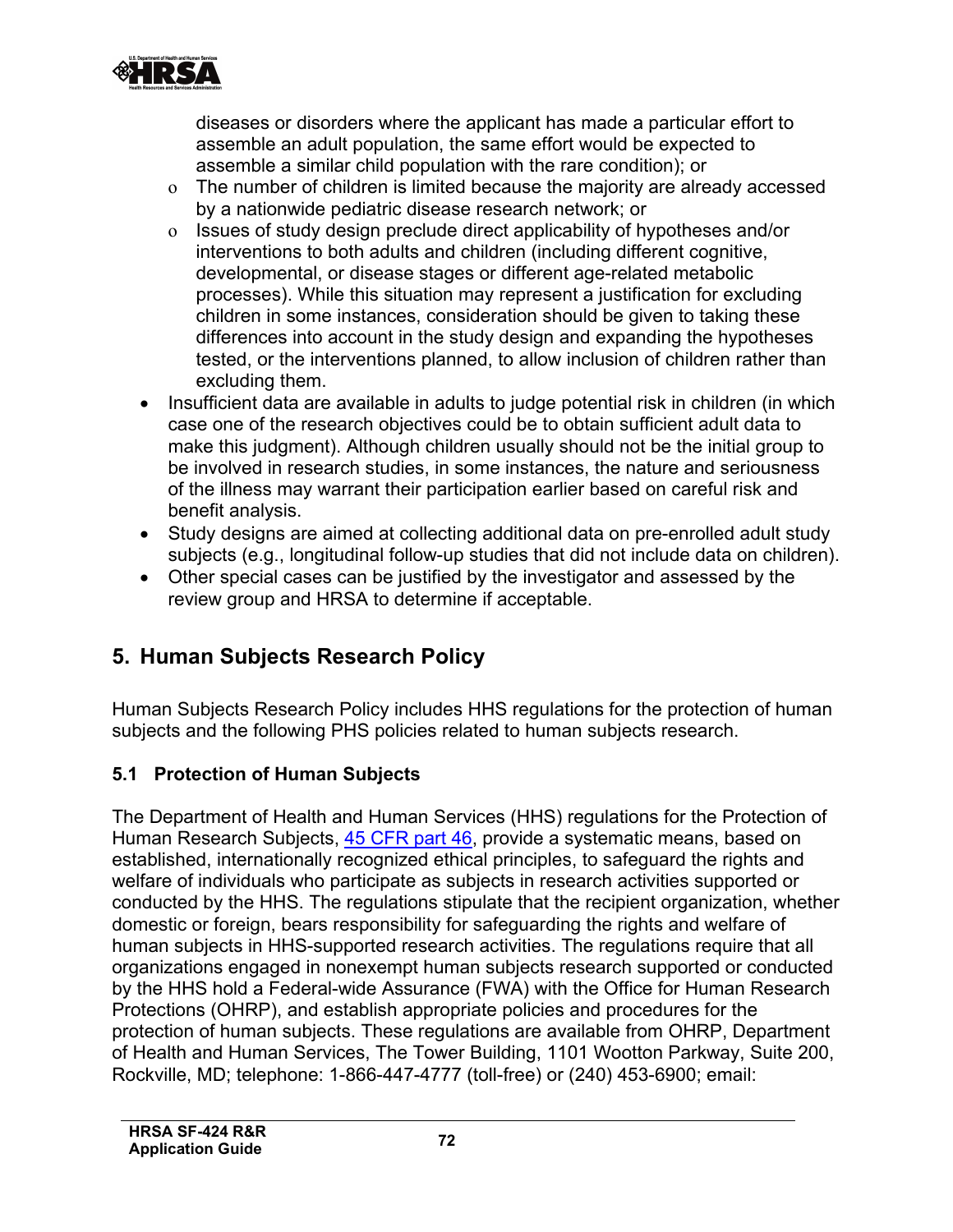

[ohrp@hhs.gov.](mailto:ohrp@hhs.gov) In general, OHRP considers organizations that receive direct support from HHS for the conduct of non-exempt human subjects research to be engaged in human subjects research. (For more information on whether an institution is engaged in human subjects research, refer to: [Engagement of Institutions in Human Subjects](http://www.hhs.gov/ohrp/policy/engage08.html)  [Research \(2008\)\)](http://www.hhs.gov/ohrp/policy/engage08.html). When a research project is conducted by multiple organizations, each organization that is engaged in non-exempt human subjects research must hold an FWA and comply with the regulations at [45 CFR part 46.](http://www.ecfr.gov/cgi-bin/text-idx?tpl=/ecfrbrowse/Title45/45cfr46_main_02.tpl)

Non-exempt research involving human subjects may only be conducted under an HHS award if the engaged organization(s) is operating in accord with an approved FWA and provides verification that an Institutional Review Board (IRB) that is registered with OHRP has reviewed and approved the proposed activity in accordance with the HHS regulations. Foreign applicant organizations must also comply with the provisions of the regulations.

Under HHS regulations to protect human subjects, certain research activities are exempt. With the exception of research projects that meet the criteria for Exemption 4, studies that are exempt from the human subjects regulatory requirements must still address the inclusion of sex/gender and racial/ethnic groups, and children in the study design.

Regulations of the Food and Drug Administration (21 CFR part 50, 21 CFR part 56) generally apply to biomedical research involving an unapproved drug, device or biologic and may apply to certain studies of approved products. Additional information on FDA regulations is available at [CFR - Code of Federal Regulations Title 21.](http://www.accessdata.fda.gov/scripts/cdrh/cfdocs/cfcfr/cfrsearch.cfm) If work falls under FDA's regulatory requirements, the grantee must follow both HHS and FDA human subject protection regulations.

Federal requirements to protect human subjects may apply to research on human specimens (such as cells, blood, and urine), residual diagnostic specimens, and medical information. Research involving existing data, documents, records, pathological specimens, diagnostic specimens, or tissues that are individually identifiable is considered "research involving human subjects." Research involving the use of coded private information or biological specimens may not constitute human subjects research. Refer to the OHRP Guidance on Research Involving Coded Private Information or Biological Specimens to clarify when such research is or is not research involving human subjects: [Coded Private Information or Specimens Use in Research,](http://www.hhs.gov/ohrp/policy/cdebiol.html)  [Guidance \(2008\).](http://www.hhs.gov/ohrp/policy/cdebiol.html)

The HHS regulations require HRSA to evaluate all applications and proposals involving human subjects [\(45 CFR § 46.120\)](http://www.ecfr.gov/cgi-bin/text-idx?SID=32242029d3e27a336a423829234c4b62&mc=true&node=se45.1.46_1120&rgn=div8). This independent evaluation is conducted through the objective review system and HRSA staff review, and, as required, will take into consideration the risks to the subjects, the adequacy of protection against these risks, the potential benefits of the research to the subjects and others, and the importance of the knowledge gained or to be gained. On the basis of this evaluation, HRSA may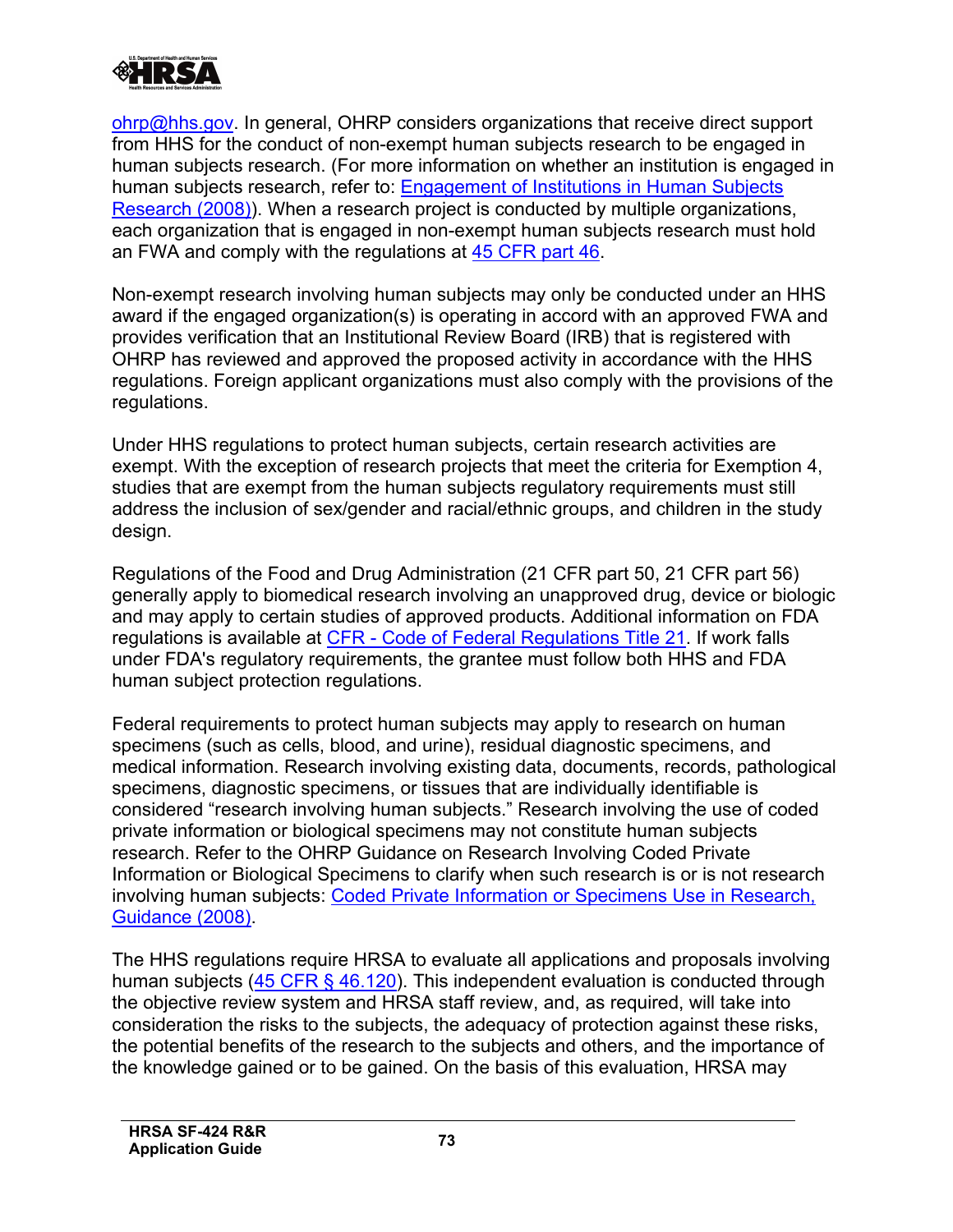

approve or disapprove the application or proposal, or enter into negotiations to develop an approvable one.

#### **5.1.1 Research Involving the Use of Newborn Blood Spots**

Federally funded research using newborn dried blood spots collected on or after March 18, 2015, is considered to be non-exempt human subjects research, and therefore, must follow the HHS protection of human subjects regulations at [45 CFR part 46.](http://www.ecfr.gov/cgi-bin/text-idx?tpl=/ecfrbrowse/Title45/45cfr46_main_02.tpl)

Grant applications submitted to HRSA that will use such materials in research should be designated as non-exempt human subjects research and include a complete Protection of Human Subjects section per these instructions including plans for inclusion on the basis of sex/gender, race, ethnicity, and age.

Such applications that are funded by HRSA must comply with all the relevant federal regulatory and policy requirements for human subjects research including the requirement that the recipient institution (and all engaged institutions) have a Federalwide Assurance (FWA) from OHRP and certification of IRB approval of the proposed research.

Parental permission must have been obtained in order to use newborn dried blood spots collected on or after March 18, 2015, in HRSA-funded research. Waiver of parental permission for such research is not permitted under this legislation.

Section 12 of the Newborn Screening Saves Lives Reauthorization Act of 2014 applies to use of newborn dried blood spots in HHS-funded research. Research funded solely by state or private entities does not constitute "federally funded research" and is not subject to Section 12 of the new law. Non-identifiable newborn dried blood spots collected prior to March 18, 2015, may continue to be used in NIH-funded research without parental permission, and this activity would continue to be considered research that does not involve human subjects under the current human subjects regulations.

#### **5.2 Vulnerable Populations**

Investigators who conduct research involving pregnant women, human fetuses and neonates, prisoners (including subjects who become prisoners after the research has started), or children, must follow the provisions of the regulations in subparts B, C, or D of [45 CFR part 46,](http://www.ecfr.gov/cgi-bin/text-idx?tpl=/ecfrbrowse/Title45/45cfr46_main_02.tpl) respectively. The subparts describe the additional protections required for conducting research involving these populations. Relevant information may be obtained at the [OHRP Web site.](http://www.hhs.gov/ohrp/regulations-and-policy/index.html)

Exemptions 1-6 (see Exemptions in the [Glossary\)](https://humansubjects.nih.gov/glossary) do **not** apply to research involving prisoners or subjects who become prisoners (see subpart C). Although Exemptions 1 and 3-6 apply to research involving children (see subpart D), Exemption 2 can only be used for research involving educational testing or observations of public behavior when the investigator(s) do(es) not participate in the activities being observed.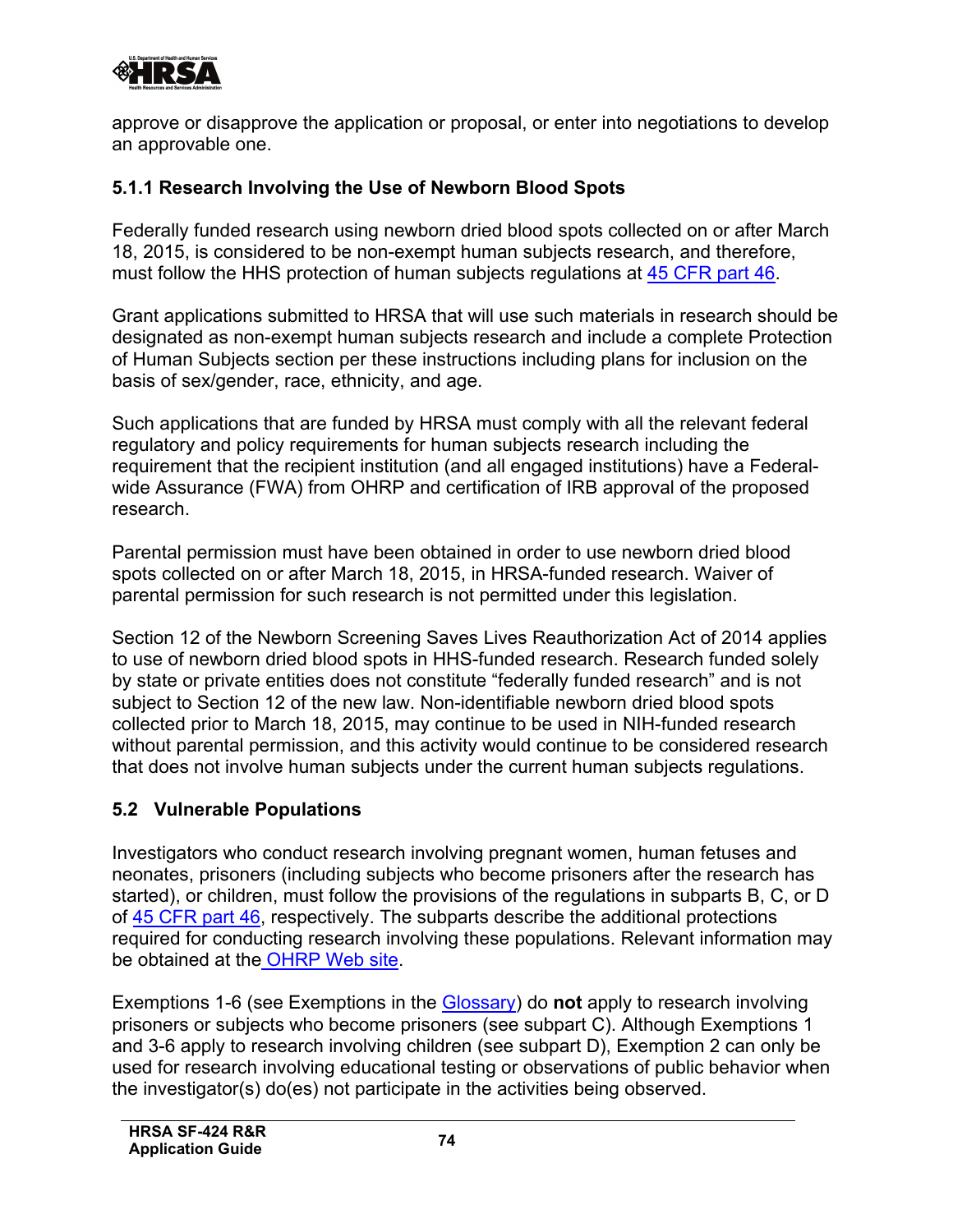

## **5.3 Data and Safety Monitoring Plans for Clinical Trials**

For each proposed clinical trial (See definition of "clinical trial" in the [Glossary\)](https://humansubjects.nih.gov/glossary), a data and safety monitoring plan is required that describes oversight and monitoring to ensure the safety of participants and the validity and integrity of the data. The level of monitoring should be commensurate with the risks and the size and complexity of the clinical trial. Prior to the accrual of human subjects, a detailed data and safety monitoring plan must be submitted to the applicant's IRB and to the funding entity for approval. Adverse Events must be reported to the IRB, HRSA, and other appropriate offices or agencies. This policy requirement is in addition to any monitoring requirements imposed by [45 CFR part 46.](http://www.ecfr.gov/cgi-bin/text-idx?tpl=/ecfrbrowse/Title45/45cfr46_main_02.tpl)

The establishment of a Data and Safety Monitoring Board (DSMB) is specifically required for multi-site clinical trials involving interventions that entail potential risk to the participants, and generally for Phase III clinical trials. A DSMB also may be appropriate for clinical trials if the studies are blinded (masked), employ high-risk interventions, or involve vulnerable populations.

Summary reports of adverse events must be provided to HRSA, individual IRBs and to the DSMB (if one has been established for the trial) or other monitoring entity in order for them to address reports related to the site for which they have responsibility. Grantees should address questions on this subject to the HRSA Program Official.

#### **5.4 IRB Approval**

HRSA does not require certification of IRB approval of the proposed research prior to objective review of an application

Following HRSA objective review, applicants and their institutions will be notified of the need for review and approval of the proposed research by an IRB that is registered with OHRP (if it has not already been approved). See [Office for Human Research](http://www.hhs.gov/ohrp/)  [Protections](http://www.hhs.gov/ohrp/) to register an IRB. Certification of IRB approval must be sent to the Grants Management Office identified in the notice requesting documentation.

Because HHS human subject regulations at 45 CFR § 46.103(f) require that each application for HHS-supported non-exempt human subject research be reviewed and approved by an IRB (see also [IRB Review of Applications for HHS Support \(2000\)\)](http://www.hhs.gov/ohrp/policy/aplrev.html) the date of approval of the application must be submitted to HRSA. However, the IRB must ensure that any corresponding protocol(s) are consistent with the application, and must maintain documentation of IRB approval of all corresponding protocols, including those reviewed by consortium participants. For multi-site research that is not using a single IRB of record, the primary grantee is expected to collect the certification from each subrecipient.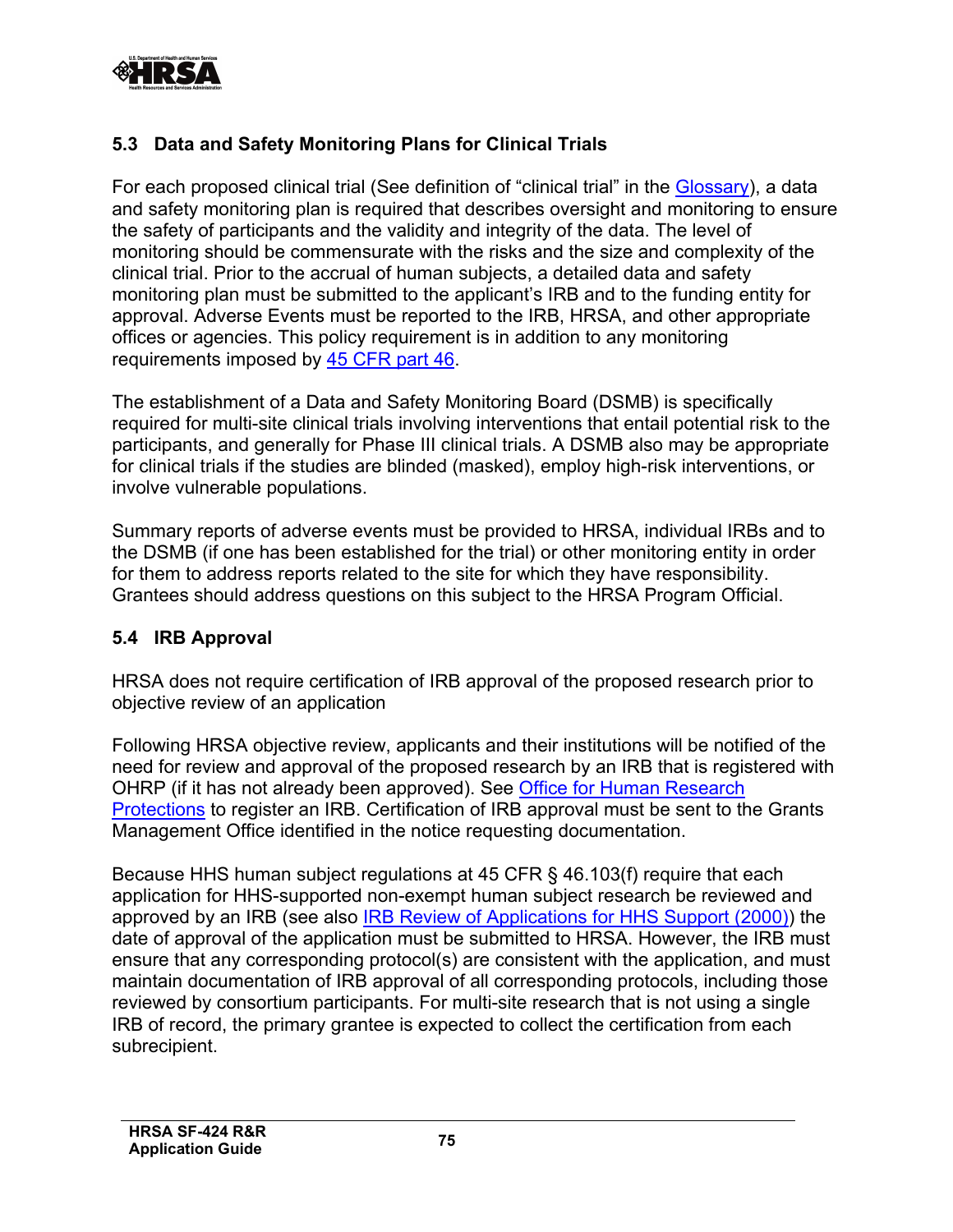

Recipients involved in multi-site research may agree to rely on a single IRB of record. The IRB of record must have an assurance with OHRP. Following OHRP guidance, HRSA expects that such reliance arrangements will be documented through the signing of an IRB Authorization Agreement.

Any modifications to the Research Plan in the application, required by either HRSA or by the IRB, must be submitted with follow-up certification of IRB approval to HRSA before any research activities involving human subjects are initiated. It is the responsibility of the PD/PI and the applicant organization to submit the follow-up documentation.

IRB approval must be dated within the last year to be valid. If more than a year will have elapsed between the initial IRB review date and the anticipated award date, HRSA shall require re-review by the IRB prior to award.

Continuing IRB review of ongoing human subjects research is also required by 45 CFR § 46.109(e). A progress report for continuation support should not be submitted until certification of annual IRB review has been obtained. The recipient institution must track and document IRB approval for all components of an award that involve human subjects. Progress reports should report the most recent IRB approval date for any component which the IRB has approved.

## **5.5 Required Education in the Protection of Human Research Participants**

HRSA requires education on the protection of human research participants for all individuals identified in applications as senior/key personnel who will be involved in the design or conduct of human subjects research, before funds are awarded for applications or contract proposals involving human subjects. For information relating to this requirement, see the following notices NOTICE: [OD-00-039](http://grants.nih.gov/grants/guide/notice-files/NOT-OD-00-039.html) and [NOTICE:](http://grants.nih.gov/grants/guide/notice-files/NOT-OD-01-061.html) NOT-[OD-01-061,](http://grants.nih.gov/grants/guide/notice-files/NOT-OD-01-061.html) and Frequently Asked Questions at: [Frequently Asked Questions on](http://grants.nih.gov/grants/policy/hs_educ_faq.htm)  [Requirements for Education.](http://grants.nih.gov/grants/policy/hs_educ_faq.htm) Prior to initiating any research activities involving human subjects, institutions will be required to certify to HRSA that all senior/key personnel involved in the design or conduct of human subjects research have completed this educational requirement. Although HRSA does not endorse specific programs, curricula are available to provide guidance and can be modified to provide training in this area. For information on facilitating education and developing curricula, see [Bioethics Interest](http://www.nih.gov/sigs/bioethics)  [Group.](http://www.nih.gov/sigs/bioethics) Also, NIH has a free tutorial on human subjects protection that can be used to meet this educational requirement: see [NIH: Resources.](http://grants.nih.gov/grants/policy/hs/training.htm)

#### **5.6 Policy on the Inclusion of Sex/Gender and Racial/Ethnic Groups in Clinical Research**

PHS policy requires that all PHS-supported biomedical and behavioral research projects involving clinical research include diverse sex/gender and racial/ethnic minority populations unless a clear and compelling rationale and justification establishes to the satisfaction of the funding agency that inclusion is inappropriate with respect to the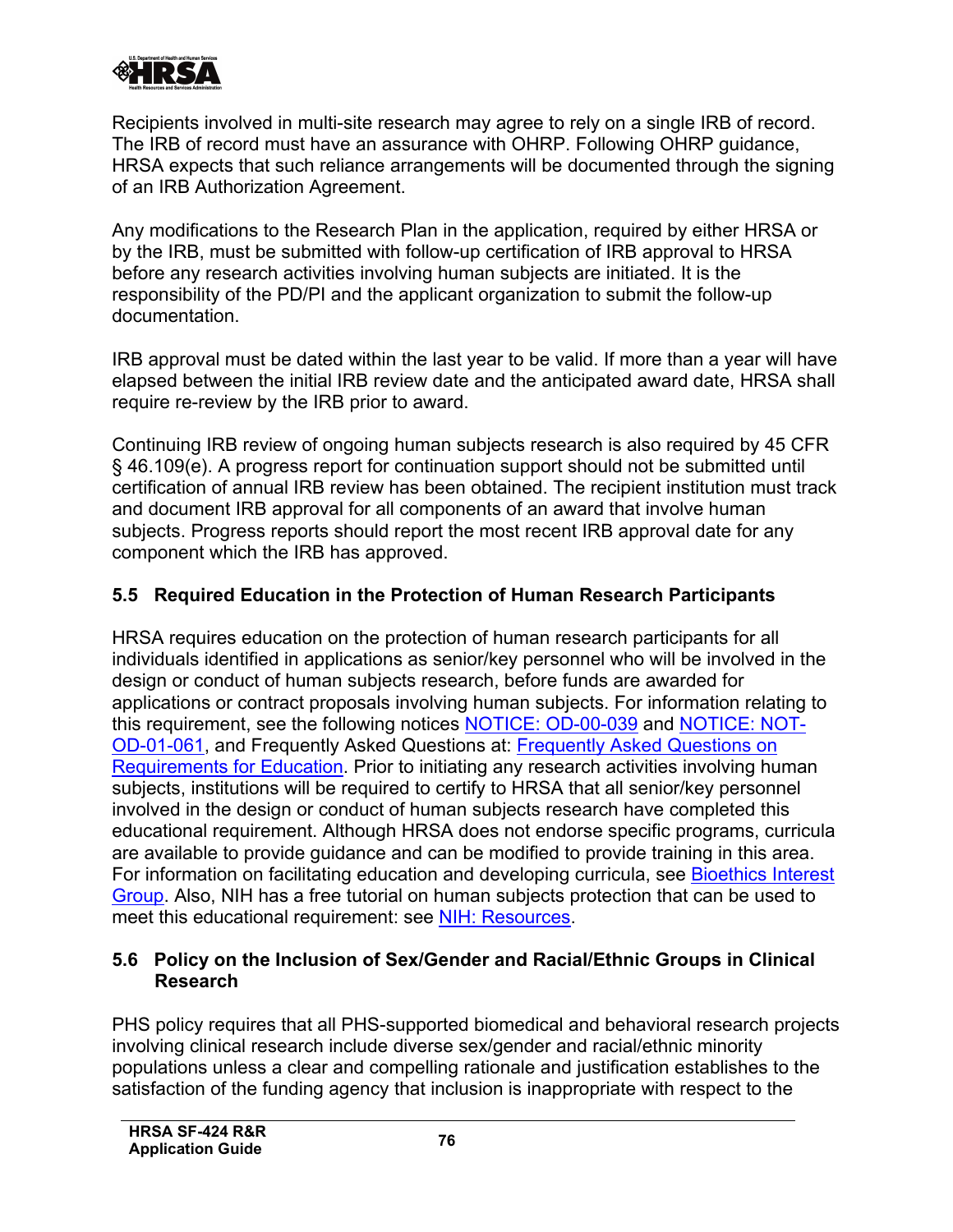

health of the subjects or the purpose of the research. Exclusion under other circumstances must be designated by the Associate Administrator or Office Director, upon the recommendation of a HRSA program office based on a compelling rationale and justification. Cost is not an acceptable reason for exclusion except when the study would duplicate data from other sources. Women of childbearing potential should not be routinely excluded from participation in clinical research. This policy applies to research subjects of all ages.

Representation of diverse racial/ethnic minority populations, as well as sex/gender, must be addressed in developing a research design appropriate to the scientific objectives of the study. The Research Plan should describe the composition of the proposed study population in terms of sex/gender, race, and ethnicity, and provide a rationale for selection of subjects. It is important to justify the proposed sample on the basis of sex/gender, race, and ethnicity in the context of the scientific goals of the proposed study(s) with discussion of the demographics of the population under study and/or who is at risk for the disease/condition. Such a plan should contain a description of the proposed outreach programs for recruiting women and racial/ethnic minorities as participants.

In addition, as detailed in [Section 4.2.1](#page-71-0) of these instructions, when conducting a clinical trial, there are additional requirements and considerations related to valid analysis to explore differences on the basis of sex/gender, race, and ethnicity.

#### **5.7 PHS Policy on Reporting Race and Ethnicity Data for Subjects in Clinical Research**

The Office of Management and Budget (OMB) defines minimum standards for maintaining, collecting and presenting data on race and ethnicity for all federal reporting agencies (including HRSA) in OMB Directive 15: [Race and Ethnic Standards for Federal](https://wonder.cdc.gov/wonder/help/populations/bridged-race/directive15.html)  **Statistics** 

The standards were revised in 1997 and include two ethnic categories (Hispanic or Latino and Not Hispanic or Latino) and five racial categories (American Indian or Alaska Native, Asian, Black or African American, Native Hawaiian or Other Pacific Islander, and White). The categories in this classification are social-political constructs and should not be interpreted as being anthropological in nature. HRSA is required to use these definitions to allow comparisons to other federal databases, especially the census and national health databases. Federal agencies will not present data on detailed categories if doing so would compromise data quality or confidentiality standards.

Collection of this information and use of these categories is required for research that meets the definition of clinical research. The collection of greater detail is encouraged, for example on racial or ethnic subpopulations. However, any collection that uses more detail must be designed in a way that data can be aggregated into these minimally required OMB categories. Use self-report or self-identification to collect this information from subjects by asking two separate questions – one on ethnicity and one on race.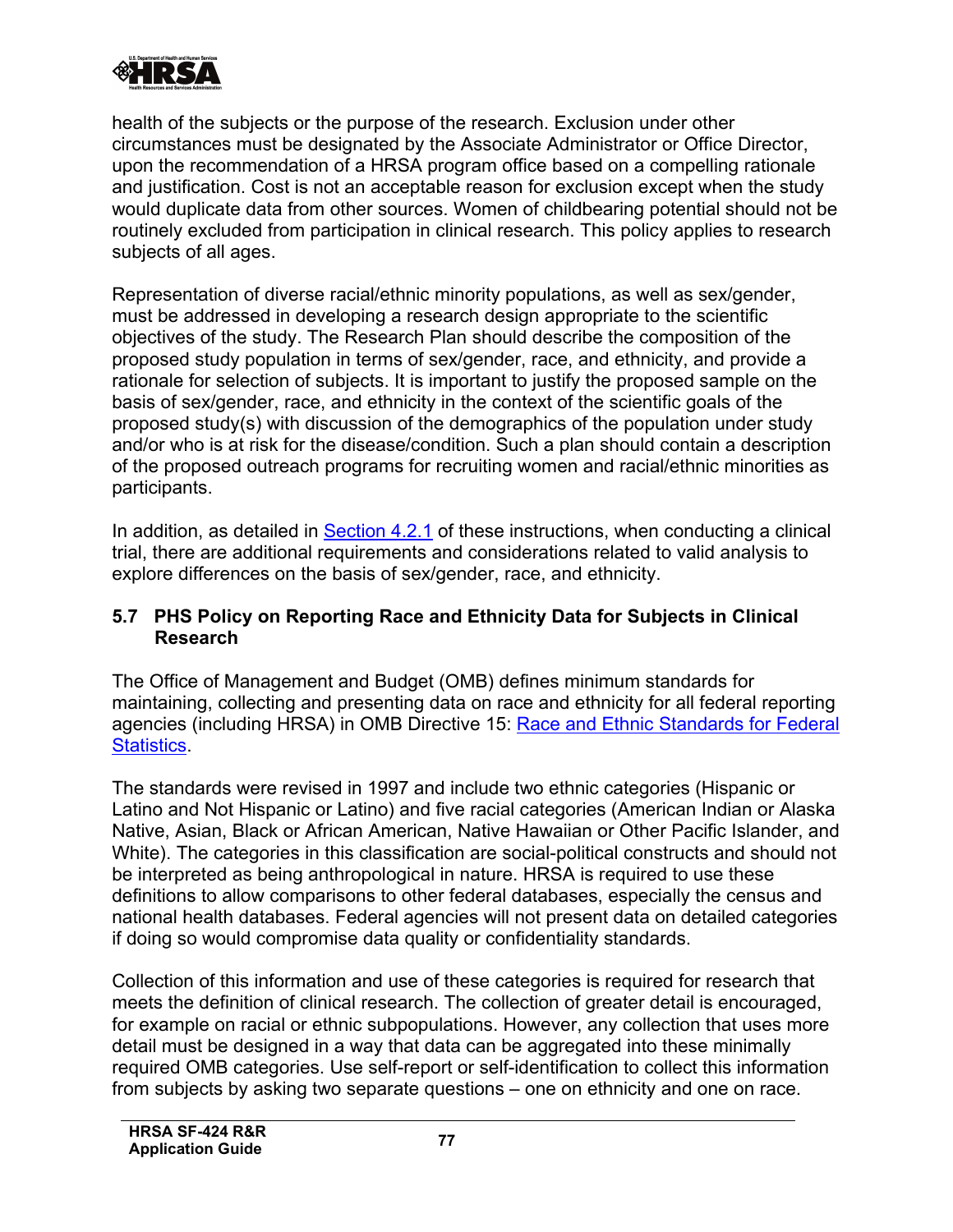

Collect ethnicity information first, followed by the question on race and provide participants with the option to select more than one racial category. Participants also have the option not to identify. When feasible, HRSA encourages investigators to include information about individuals who select more than one racial category and consider that data in their analyses. Participants who self-identify with more than one racial category should be reported under the "More than one race" category of the report. The following definitions apply to the minimum standards for the ethnic and racial categories.

#### **Ethnic Categories:**

- **Hispanic or Latino:** A person of Cuban, Mexican, Puerto Rican, South or Central American, or other Spanish culture or origin, regardless of race. The term, "Spanish origin," can be used in addition to "Hispanic or Latino."
- **Not Hispanic or Latino**

## **Racial Categories:**

- **American Indian or Alaska Native:** A person having origins in any of the original peoples of North, Central, or South America, and who maintains tribal affiliation or community attachment.
- **Asian:** A person having origins in any of the original peoples of the Far East, Southeast Asia, or the Indian subcontinent including, for example, Cambodia, China, India, Japan, Korea, Malaysia, Pakistan, the Philippine Islands, Thailand, and Vietnam. (Note: Individuals from the Philippine Islands have been recorded as Pacific Islanders in previous data collection strategies.)
- **Black or African American:** A person having origins in any of the black racial groups of Africa. Terms such as "Haitian" or "Negro" can be used in addition to "Black or African American."
- **Native Hawaiian or Other Pacific Islander:** A person having origins in any of the original peoples of Hawaii, Guam, Samoa, or other Pacific Islands.
- **White:** A person having origins in any of the original peoples of Europe, the Middle East, or North Africa.

**Ethnic/Racial Subpopulations:** In addition to OMB ethnic and racial categories, each ethnic/racial group contains subpopulations that are delimited by geographic origins, national origins, and/or cultural differences. It is recognized that there are different ways of defining and reporting racial and ethnic subpopulation data. The subpopulation to which an individual is assigned depends on self-reporting of specific origins and/or cultural heritage. Attention to subpopulations also applies to individuals who self-identify with more than one race. These ethnic/racial combinations may have biomedical, behavioral, and/or socio-cultural implications related to the scientific question under study.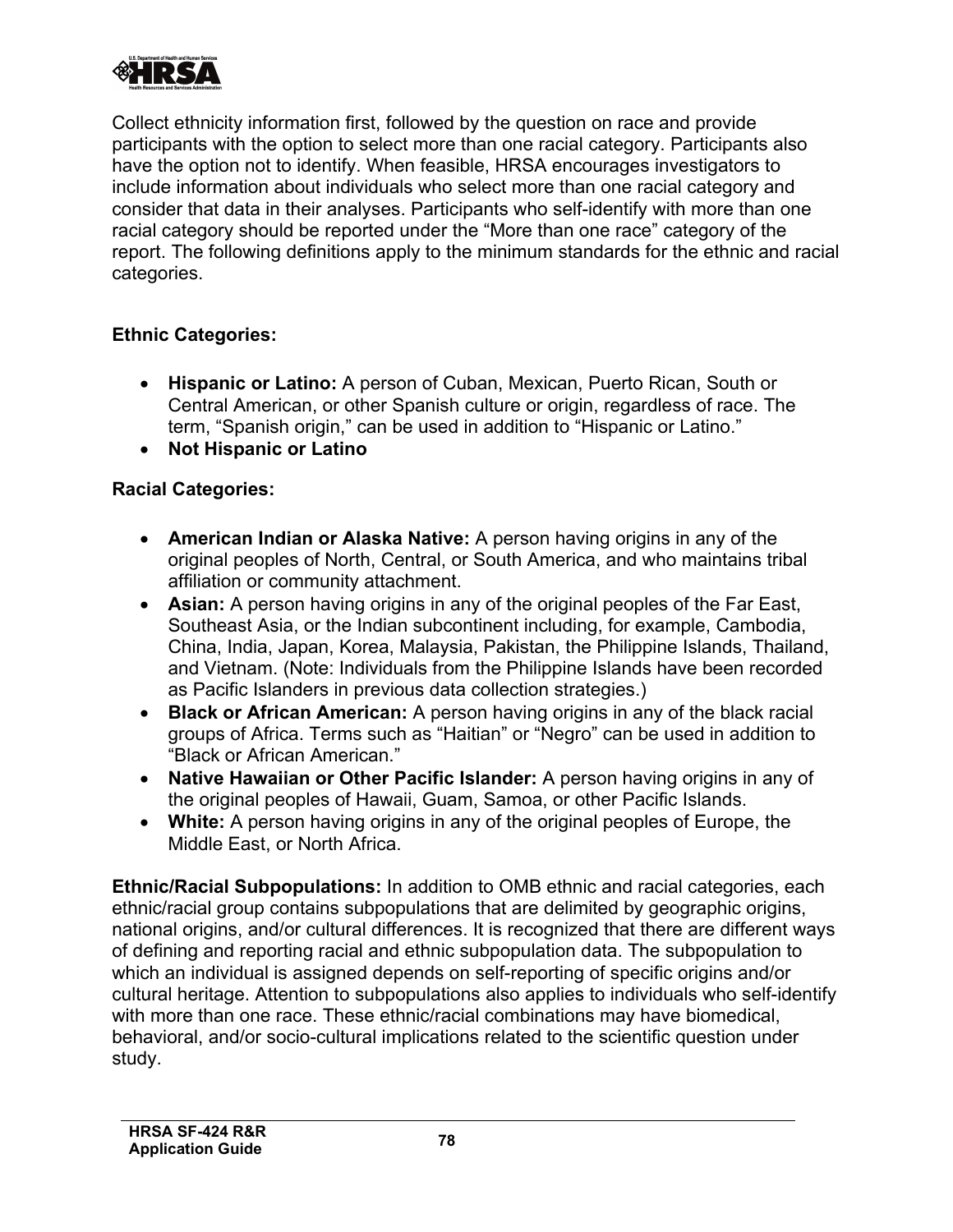

#### **5.8 PHS Policy on Inclusion of Children**

PHS policy requires that children (i.e., individuals under the age of 18) must be included in all clinical research conducted or supported by HRSA unless there are clear and compelling reasons not to include them. Therefore, applications proposing clinical research must include a description of plans for including children. If children (or a subset of children) will be excluded from the research, the application must include an acceptable justification for the exclusion. For additional details and guidance, please refer to **Section 4.3** of these instructions.

The involvement of children as subjects in research must be in compliance with all applicable subparts of [45 CFR part 46](http://www.ecfr.gov/cgi-bin/text-idx?tpl=/ecfrbrowse/Title45/45cfr46_main_02.tpl) as well as with other pertinent federal laws and regulations.

IRBs have special review requirements to protect the well-being of children who participate in research. These requirements relate to risk, benefit, parental/guardian consent, and assent by children, and to research involving children who are wards of the state or of another institution. The local IRB approves research that satisfies the conditions set forth in the regulations.

#### **5.9 Research on Transplantation of Human Fetal Tissue**

In signing the application Face Page or checking the "I agree" box on line 17 of the SF-424 R&R Cover Form, the Authorized Organization Representative of the applicant organization certifies that if research on the transplantation of human fetal tissue is conducted, the applicant organization will make available, for audit by the Secretary, HHS, the physician statements and informed consents required by section 498A (b)(2) and (c) of the Public Health Service Act, 42 U.S.C. 289g (b)(2) and (c), or ensure HHS access to those records, if maintained by an entity other than the applicant organization.

#### **5.10 Research Using Human Embryonic Stem Cells**

In signing the application Face Page or checking the "I agree" box on line 17 of the SF-424 R&R Cover Form, the Authorized Organization Representative of the applicant organization certifies that if research using human embryonic stem cells is proposed, the applicant organization will identify human embryonic stem cells (hESCs) to be used from the NIH Registry [\(NIH Human Embryonic Stem Cell Registry\)](http://stemcells.nih.gov/research/registry/), or, if a specific cell line cannot be referenced at the time of application, certify that one from the NIH Registry will be used, in accord with the [NIH Guidelines on Human Stem Cell Research.](https://stemcells.nih.gov/policy/2009-guidelines.htm) The Authorized Organization Representative further certifies that the hESCs will be used in accordance with any restrictions associated with the line as cited on the Registry [\(Notice Number: NOT-OD-10-029 Clarification of Terms and Conditions of](http://grants.nih.gov/grants/guide/notice-files/NOT-OD-10-029.html)  [Awards using Human Embryonic Stem Cells\)](http://grants.nih.gov/grants/guide/notice-files/NOT-OD-10-029.html). See [NIH: Stem Cell Information](http://stemcells.nih.gov/info/Pages/default.aspx) for additional information on stem cells, federal policy statements, and guidelines on federally funded stem cell research.